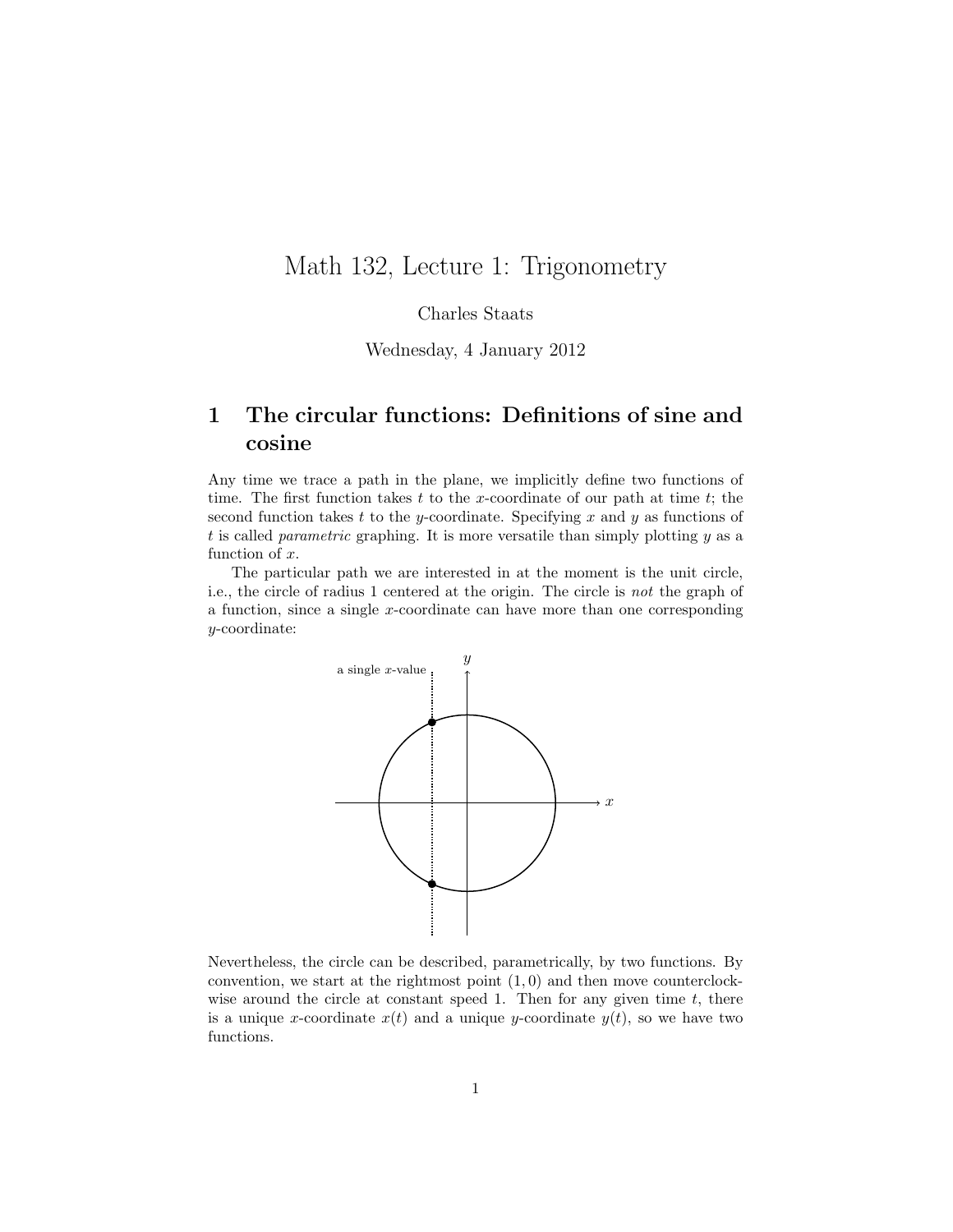It is perhaps natural to ask whether these functions can be described by formulas. So far in this class, we have used only  $+$ ,  $-$ ,  $\times$ ,  $\div$ , and exponents and roots. As it turns out, no finite-length expression using only these operations can describe either of the two functions  $x(t)$  and  $y(t)$ . Nevertheless, we know that these two functions do exist. So, we invent new symbols, sin (sine) and cos (cosine), to describe them.

**Definition.** Let t be a real number. We define  $\sin t$  and  $\cos t$  as follows: Let  $(x(t), y(t))$  be the point on the unit circle obtained by starting at the point  $(1,0)$  and traveling a distance of t in the counterclockwise direction. Then we define



This is the same idea as defining the  $\sqrt{\phantom{a}}$  symbol to solve problems that otherwise would have no formula for the solution.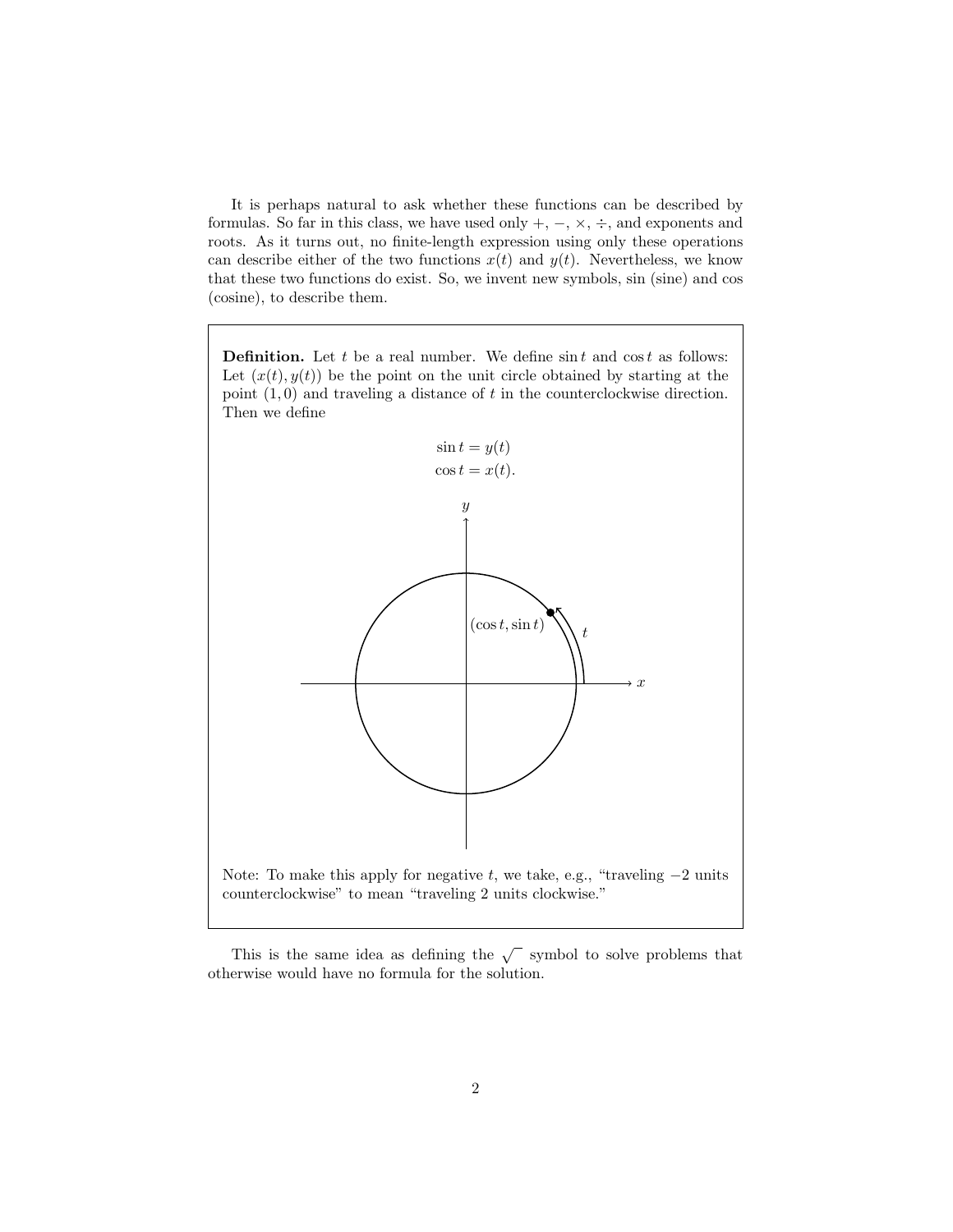#### 2 Radians

Whenever we specify a distance  $t$  to travel along the circle, there is a corresponding angle  $\theta$ :



If we divide  $t$  by the circumference of the unit circle<sup>1</sup>, we obtain what fraction of the circle t represents. If we measure  $\theta$  in degrees, and divide it by the total number of degrees in the circle (360), then we obtain the same fraction of the circle. In other words,

$$
\frac{t}{2\pi} = \frac{\theta}{360}.
$$

Thus, t is really a measure of *angle*, not just distance; only, in making this measurement, we are dividing the circle into  $2\pi$  parts rather than 360 parts.

It may seem odd to divide the circle into 360 parts, but it seems even odder to divide it into  $2\pi$  parts—this is not even an integer. Why do we do this? Essentially, we use radians because calculus formulas look much nicer in radians than in degrees. For instance, let  $\theta$  be the measure of an angle in degrees, and let  $t$  be the measure of the same angle in radians. Then, as we will see later, the following equations are all true.

| radians                             | degrees                                                       |
|-------------------------------------|---------------------------------------------------------------|
| $\sin t$<br>$=1$<br>$\lim_{t\to 0}$ | $\sin \theta$<br>$\lim_{\theta \to 0}$<br>180                 |
| $\frac{d}{dt}\sin t = \cos t$       | $\frac{d}{d\theta}\sin\theta$<br>$=\frac{\pi}{180}\cos\theta$ |

As you can see, the equations in radians are much nicer than the equations in degrees. When we prove the first statement, we will perhaps see why.

<sup>&</sup>lt;sup>1</sup>The circumference of the unit circle is  $2\pi r = 2\pi \cdot 1 = 2\pi$ .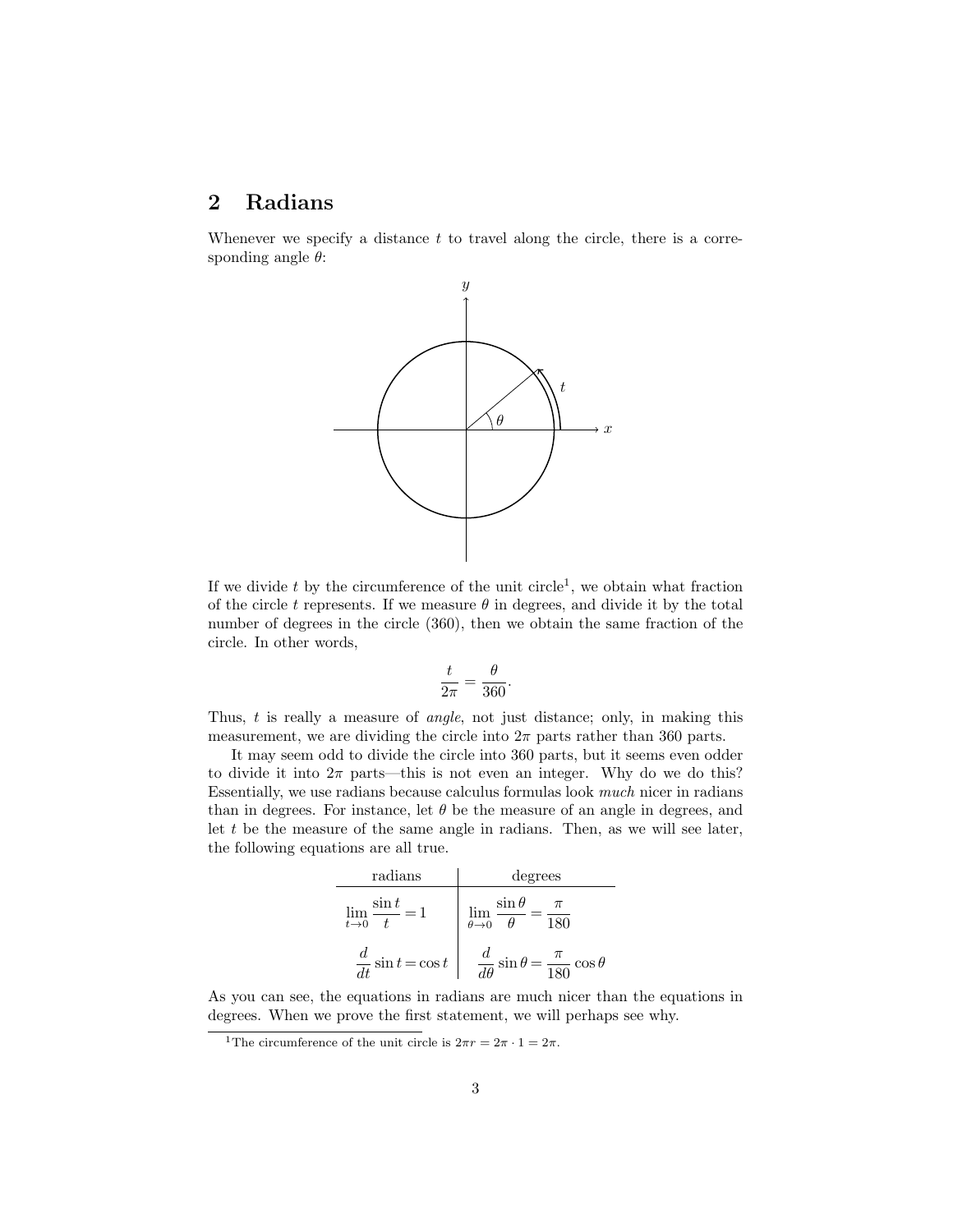There's one more pair of very nice formulas, important if we actually want to compute sine and cosine:

$$
\sin t = t - \frac{1}{3!}t^3 + \frac{1}{5!}t^5 - \frac{1}{7!}t^7 + \cdots,
$$
  

$$
\cos t = 1 - \frac{1}{2!}t^2 + \frac{1}{4!}t^4 - \frac{1}{6!}t^6 + \cdots.
$$

These formulas are called the Taylor series for sine and cosine; we will get some idea why they work next quarter. If we have measured  $t$  in radians and we want to get a decimal approximation for  $\sin t$  or  $\cos t$ , we can usually get a very good approximation by computing just the first few terms of the Taylor series. If we have measured the angle in degrees, we probably want to convert it to radians so that we can apply these formulas.

Warning. The Taylor series formulas above will (almost?) never come up again until next quarter. In particular, you should not use them to solve any problems unless specifically told otherwise.

### 3 Graphs of sine and cosine

Although we probably won't have time to discuss these until next lecture, I would be remiss if I did not at least show/remind you what the graphs of sine and cosine look like.

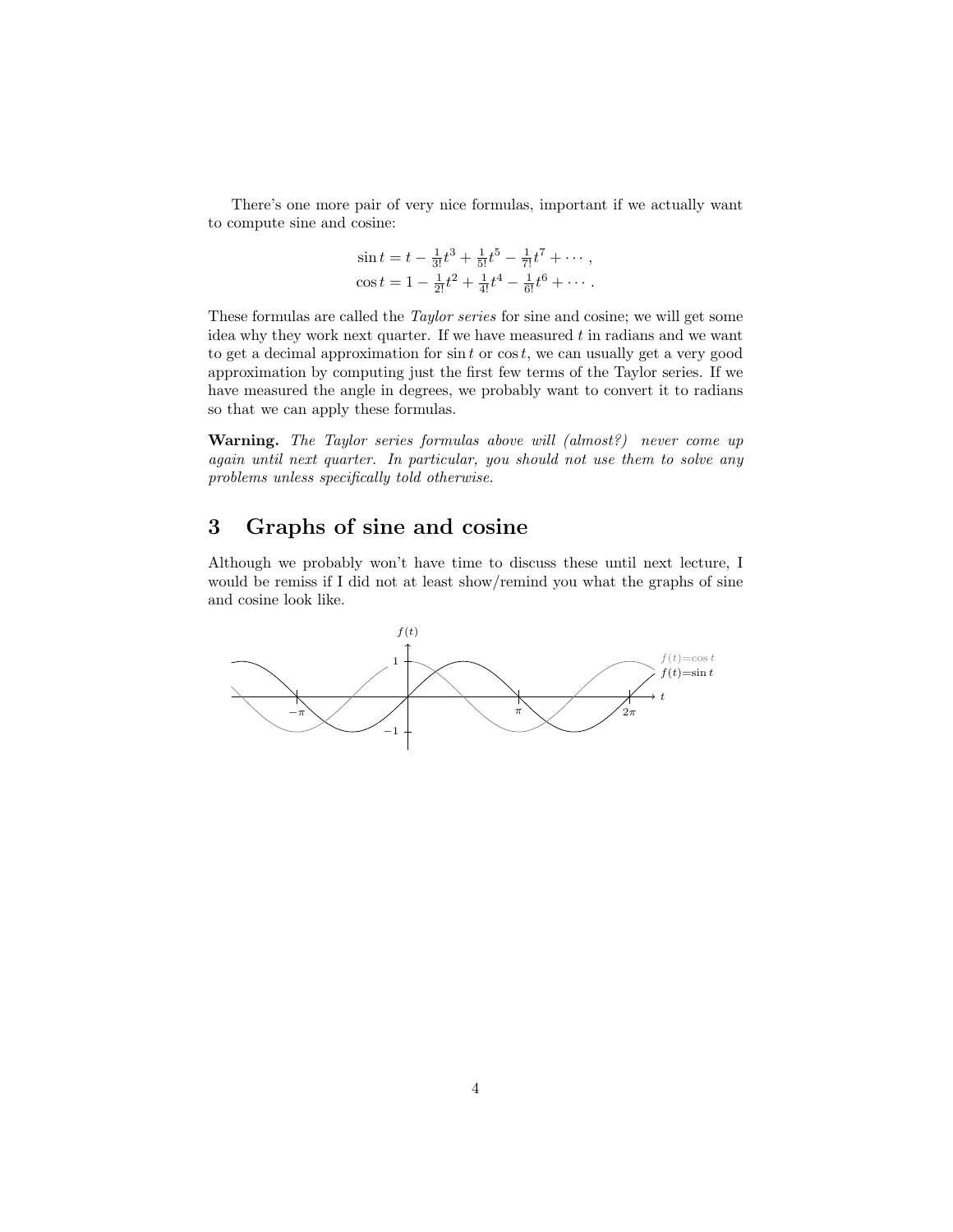### Assignment 1 (due Friday, 6 January)

Note: I will sometimes assign homework problems that are supposed to prepare you for the next lecture, rather than review the previous one. In this case, you may have to consult the textbook to figure out how to do them.

Section 0.7, Problems  $1(a)$ –(c),  $2(a)$ –(c), 9, and 14.

Explain why the Taylor series formulas (Lecture 1, top of page 4) do not contradict the assertion at the top of page 2 that the sine and cosine cannot be given by non-trigonometric. Hint: You really do want to look at page 2 to see exactly what this assertion is.

## Assignment 2 (due Monday, 9 January)

Section 0.7, Problems  $1(d)$ –(f),  $2(d)$ –(f), 16, and 17.

Section 1.4, Problems 1, 2, 15, and 16.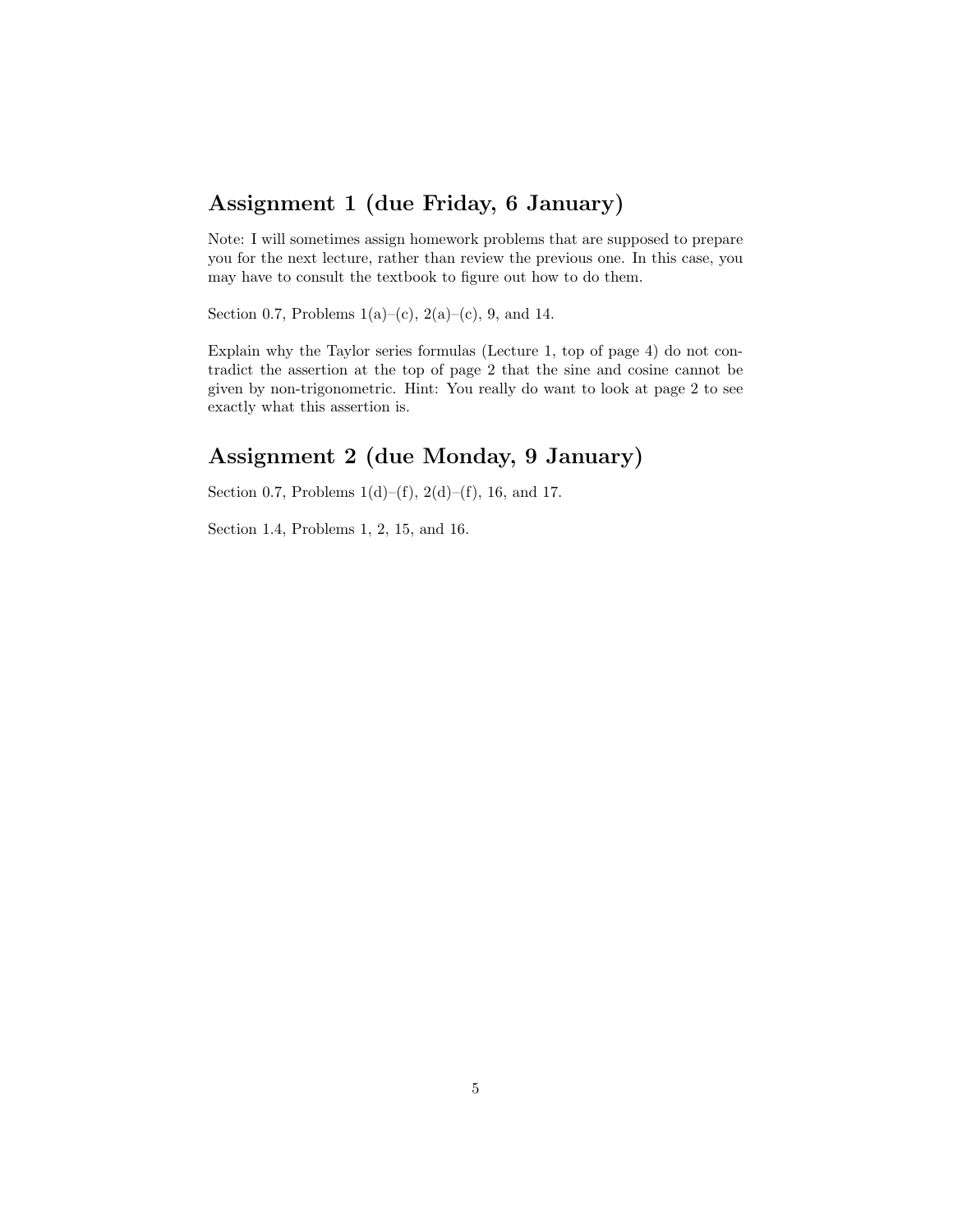## Math 132, Lecture 2: Trigonometry

Charles Staats

Friday, 6 January 2012

#### 1 Slope versus angle of inclination

Suppose you have a slanted line (e.g., a road on a hillside). There are two ways to measure how "steep" it is. In algebra class, you have learned to measure its "steepness" as slope: vertical change divided by horizontal change, or "rise over run." On the other hand, in geometry class, the "steepness" would have been measured by looking at the angle between the slanted line and a horizontal line: the "angle of inclination." These two measures behave quite differently; for instance, lines of slopes 1 and 2 have quite different angles of inclinations, whereas lines of slopes 100 and 101 have very nearly the same angle of inclination (very slightly less than  $\pi/2$ , a right angle).

One question that bothered me when I was studying algebra and geometry was how to relate these two different measures of "steepness." As it happens, there is a way—using trigonometry.

**Definition.** The *tangent* of a real number  $t$ , written tan  $t$ , is the slope of a line that makes an angle of  $t$  radians with the horizontal:



Like sine and cosine, tangent cannot be expressed in a (finite) combination of non-trigonometric operations. However, we can give an expression for tangent in terms of sine and cosine: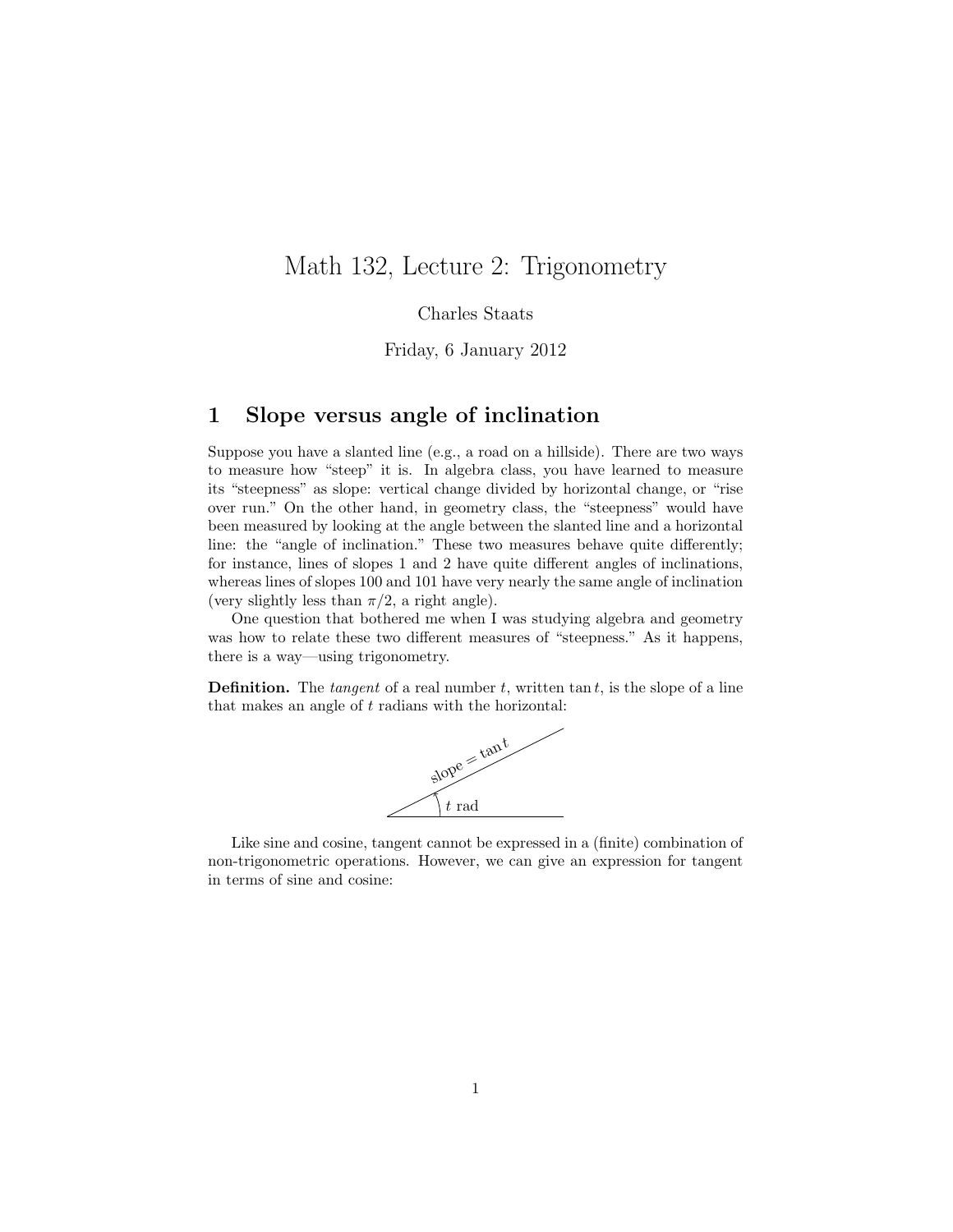

is extremely important, and is often taken as the definition of the tangent function. There are stories that are sometimes used to help remember this equation. One such story concerns two sisters, named Sine and Cosine, who visit the beach one day and meet a Tanned Gent. They both want him, but in the end, the Tanned Gent chooses Sine over Cosine.

## 2 Periodicity

The graphs of the sine, cosine, and tangent are shown below:

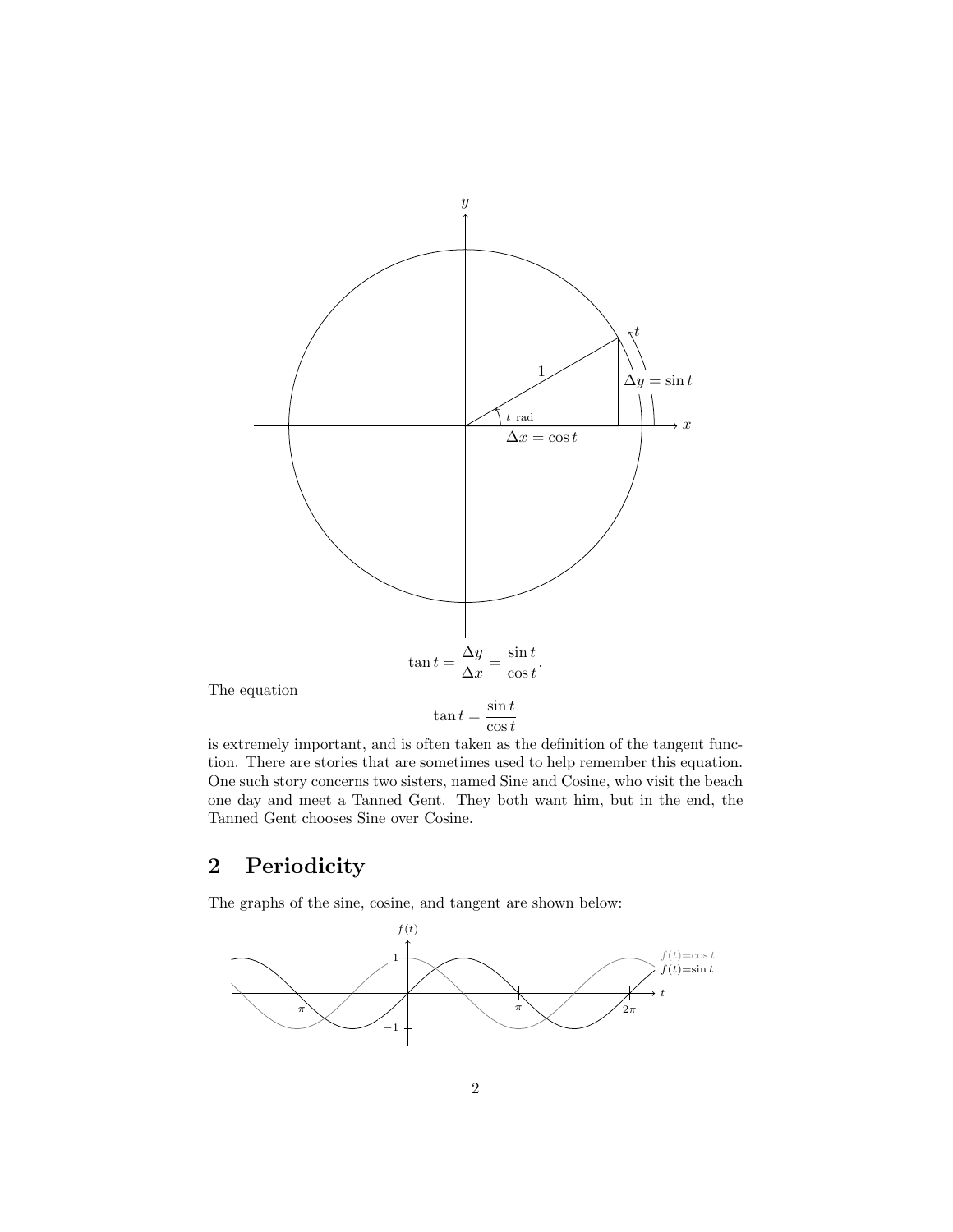

These functions exhibit a phenomenon called *periodicity*: if you translate any of the three graphs left or right by the correct amount (the period), then you get back the graph you started with.

**Definition.** Let f be a function (e.g.,  $f(x) = \sin(x)$  for all x). We say that a positive real number  $p$  is a *period* of  $f$  if

$$
f(x) = f(x + c)
$$

for all  $x$  in the domain of  $f$ . We say that  $f$  is *periodic* if it has a period. The smallest period  $p$ , if it exists, is called "the" period of  $f$ .

The graphs of sine, cosine, and tangent suggest that sine and cosine are periodic of period  $2\pi$ , while tangent is periodic of period  $\pi$ . We can confirm this by thinking about the definitions: if you add  $2\pi$  radians to an angle, you go all the way around the circle and get back the same angle, so of course it has the same sine and cosine. Similarly, if you go all the way around a circle, you get a line with the same slope, so  $2\pi$  is a period of the tangent function; but it is not the period, since there is a smaller period (namely  $\pi$ ). If you add  $\pi$  radians to an angle, you go halfway around the circle; you get a line with the same slope, i.e., this angle has the same tangent as the angle you started with.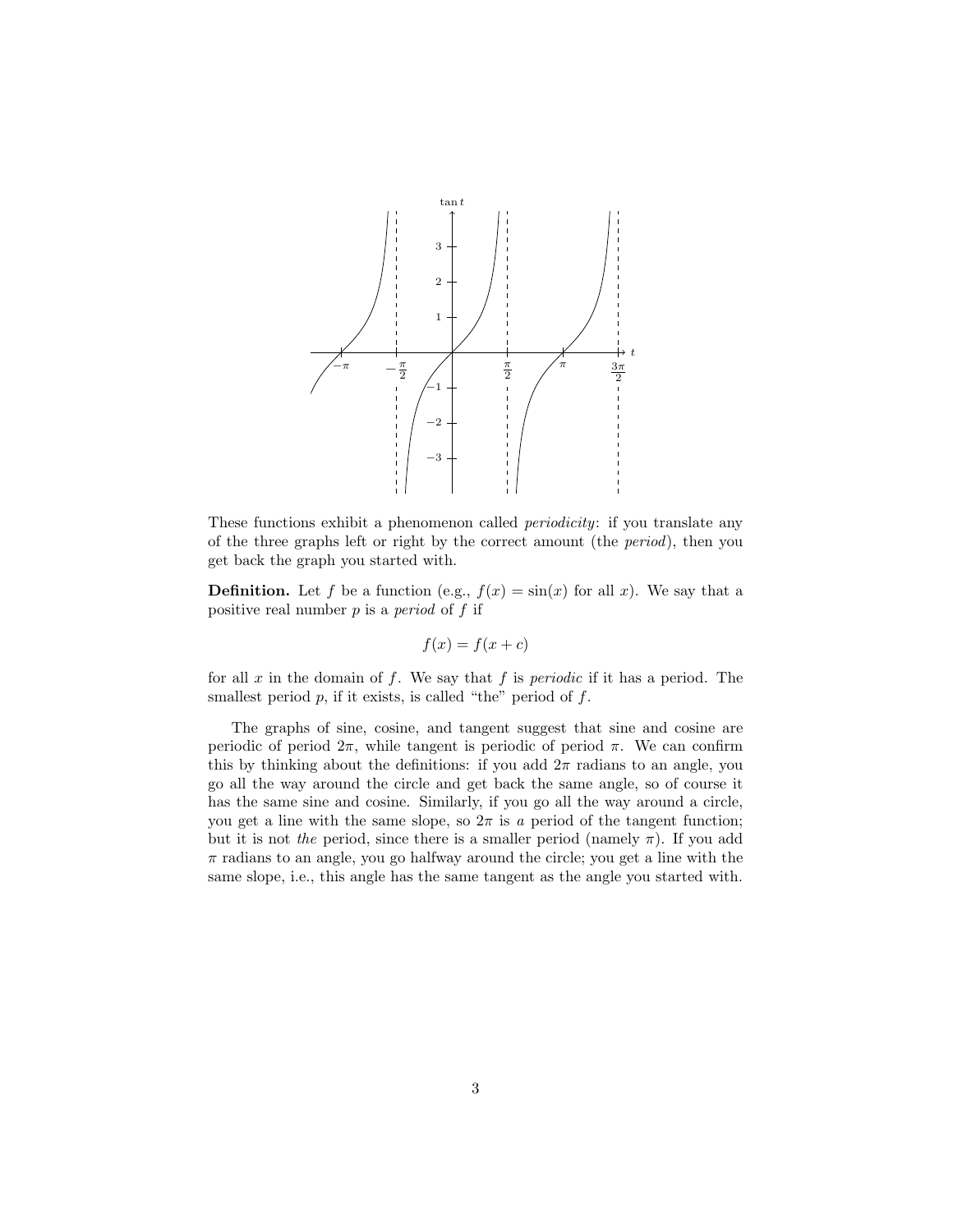

## 3 Sinusoidal functions; amplitude



Many phenomena in nature are more or less periodic—for instance, seasons, waves, tides, pendula,.... If we want to provide formulas that allow us to approximate these things mathematically, then we need periodic functions; and the most generally useful periodic functions seem to be based on the sine and cosine functions. Essentially, any wave function like the one pictured above is called a sinusoidal function; and all sinusoidal functions can be described as geometric shifts of the sine function.

Let  $s$  be a sinusoidal function. Then  $s$  has the form

$$
s(t) = A \sin \frac{t - t_0}{p/2\pi} + C,
$$

where

 $t_0$  controls where the wave starts,

p is the period,

A is the amplitude, and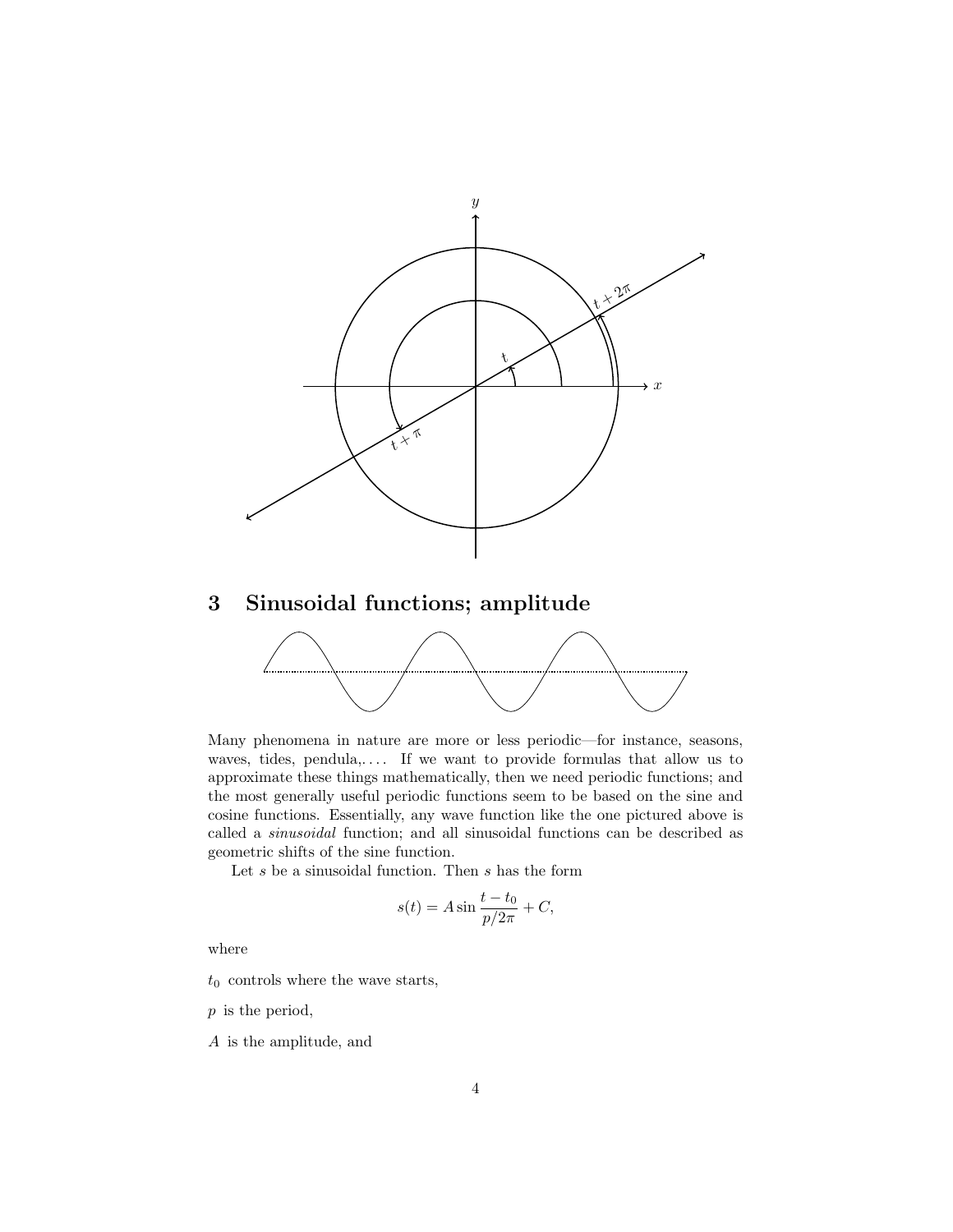$C$  is the vertical translation.

This provides a geometric description as follows: Start with the sine function, and then

- 1. Shift it right by  $t_0$ ;
- 2. Stretch it horizontally by  $p/2\pi$ ;
- 3. Stretch it vertically by A; and finally
- 4. Shift it up by C.

Note, in particular, that the cosine function is a sinusoidal function, and may be described as

 $\cos t = \sin(t + \frac{\pi}{2});$ 

the cosine function is obtained by shifting the sine function to the right by two.

#### 4 Other trig functions

There are three other trigonometric functions, which are the reciprocals of the three functions already introduced. It's not entirely clear why these functions deserve names of their own, or why those names are what they they are, but I suppose you need to know them to understand what other people mean when they use them:

**Definition.** The *cosecant* of  $t$ , denoted  $\csc t$ , is the reciprocal of  $\sin t$ :

$$
\csc t = \frac{1}{\sin t}.
$$

The *secant* of  $t$ , denoted sec  $t$ , is the reciprocal of  $\cos t$ :

$$
\sec t = \frac{1}{\cos t}.
$$

The *cotangent* of  $t$ , denoted  $\cot t$ , is defined by

$$
\cot t = \frac{\cos t}{\sin t}.
$$

The following equations also hold whenever they make sense:

$$
\cot t = \frac{1}{\tan t} = \frac{\csc t}{\sec t}.
$$

However, these cannot be used as the definition for the cotangent because of issues with division by zero. (E.g.,  $\tan t$ , and hence  $1/\tan t$ , is undefined when  $\cot t = 0.$ 

#### 5 Trigonometric identities

See pp. 47–48 in the textbook. These should be memorized.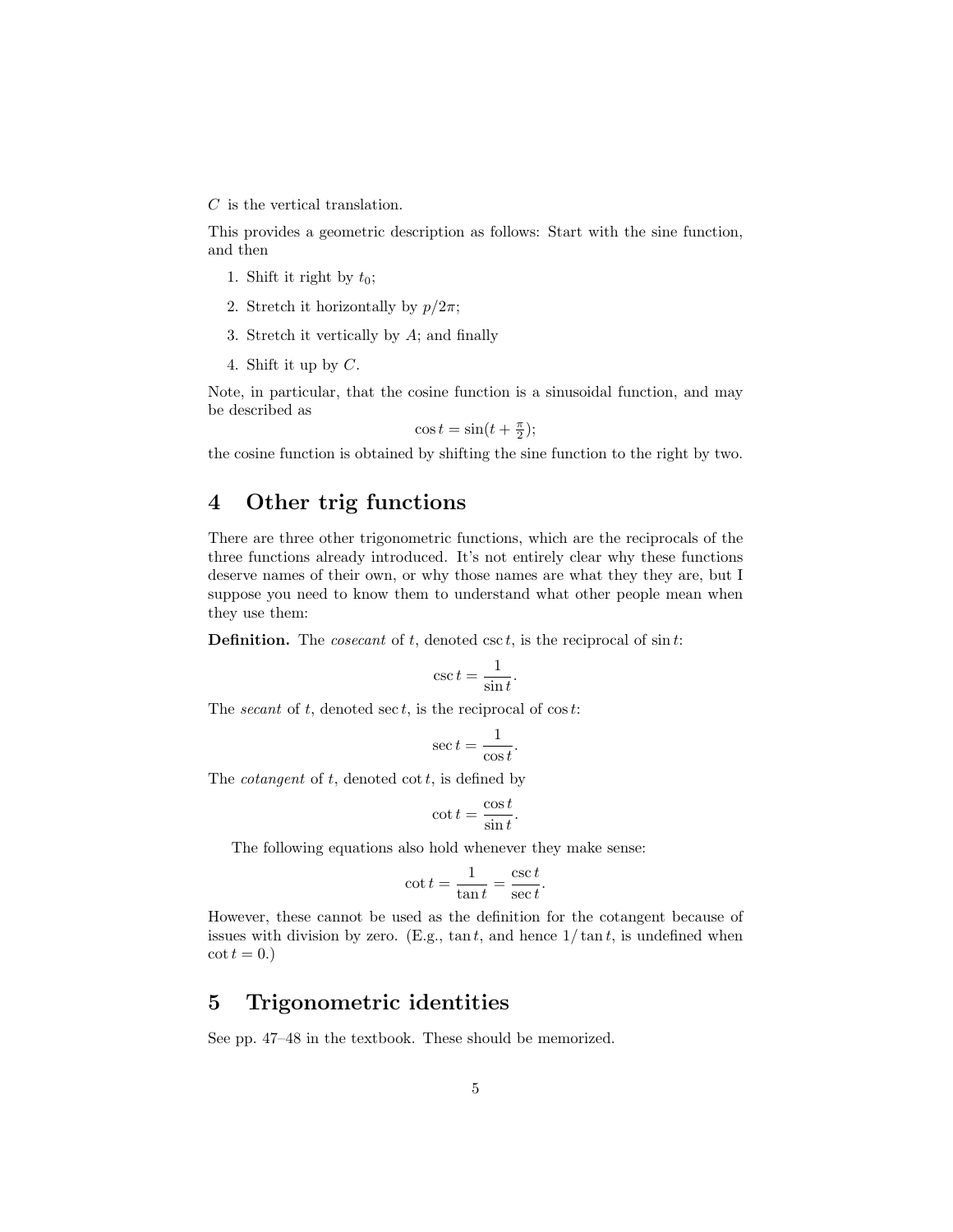### Assignment 2 (due Monday, 9 January)

Section 0.7, Problems  $1(d)$ –(f),  $2(d)$ –(f), 16, and 17.

Section 1.4, Problems 1, 2, 15, and 16.

### Assignment 3 (due Wednesday, 11 January)

Section 0.7, Problem 11. Parts (a) and (d) will be graded carefully.

Section 1.3, Problems 15 and 16. Problem 16 will be graded carefully.

Section 1.4, Problems 5 and 6. Problems 6 will be graded carefully.

Section 2.4, Problems 1 and 2. Problem 2 will be graded carefully.

Bonus Exercise. Show that sin is not a rational function. (Hint: explain why  $\lim_{t\to\infty} f(t)$  always exists (allowing  $\pm\infty$  as the limit) if f is a rational function, but  $\lim_{t\to\infty} \sin t$  does not exist. You do not need to give a rigorous proof.)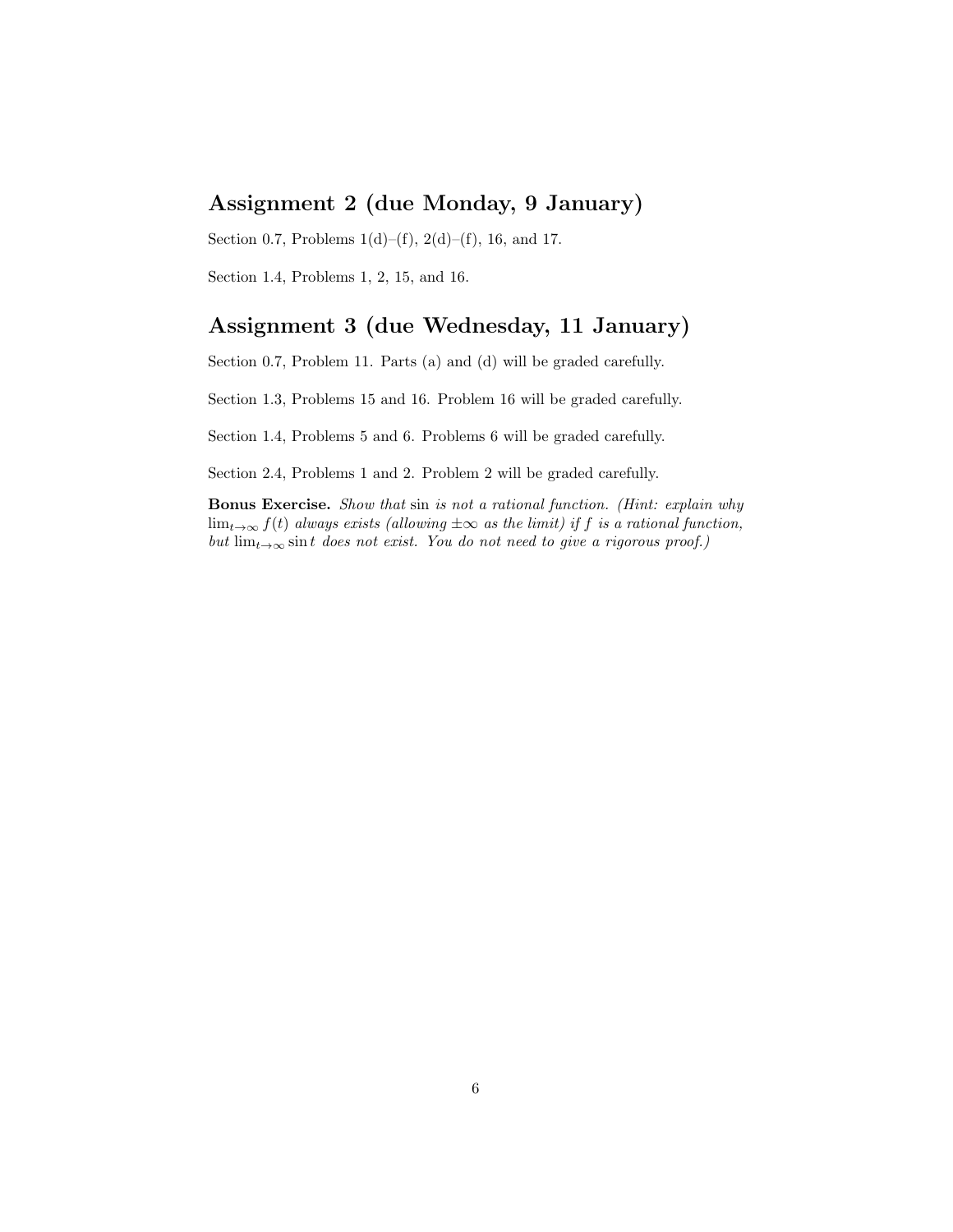# Math 132, Lecture 3: Limits and derivatives of trigonometric functions

Charles Staats

Monday, 9 January 2012

#### 1 Continuity of the trigonometric functions

The main result of this section is that the trigonometric functions are continuous wherever they are defined. In other words,

> $\lim_{x \to x_0} \sin x = \sin x_0$  $\lim_{x \to x_0} \cos x = \cos x_0$  $x\rightarrow x_0$  $\lim \tan x = \tan x_0,$

where the last equation holds whenever  $\tan x_0$  is defined. I won't bother to prove these; if this bothers you, see Section 1.4 in the textbook.

#### 2 Derivative of sine

Let's see what happens when we try to find the derivative of  $\sin x$  using the definition of the derivative:

$$
\frac{d}{dx}\sin x = \lim_{h \to 0} \frac{\sin(x+h) - \sin x}{h}
$$
  
\n
$$
= \lim_{h \to 0} \frac{\sin x \cos h + \cos x \sin h - \sin x}{h}
$$
  
\n
$$
= \lim_{h \to 0} \frac{(\cos h - 1) \sin x + \cos x \sin h}{h}
$$
  
\n
$$
= \lim_{h \to 0} \left(\frac{\cos h - 1}{h} \cdot \sin x + \frac{\sin h}{h} \cdot \cos x\right)
$$
  
\n
$$
= \left(\lim_{h \to 0} \frac{\cos h - 1}{h}\right) \sin x + \left(\lim_{h \to 0} \frac{\sin h}{h}\right) \cos x,
$$

where the last equality is contingent on the existence of the limits in question. Thus, we can differentiate  $\sin x$  if we can evaluate the two limits

$$
\lim_{t \to 0} \frac{\cos t - 1}{t} \quad \text{and} \quad \lim_{t \to 0} \frac{\sin t}{t}.
$$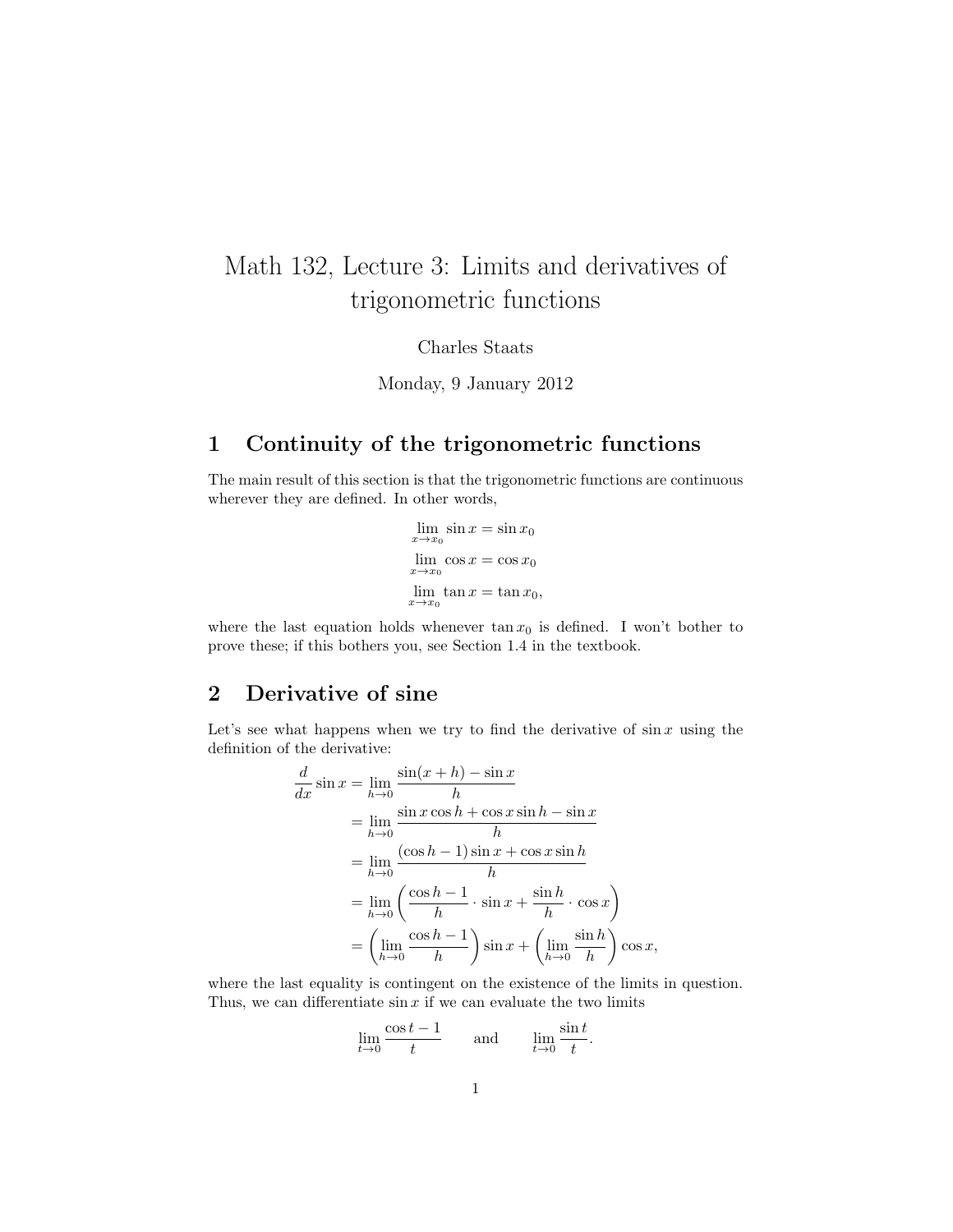These are perhaps the first "interesting limits" as  $t$  approaches something finite that we've seen in this course. Unlike the limits we discussed last quarter, these limits cannot be resolved simply by canceling common factors from the numerator and denominator.

Here's a purely intuitive picture that should allow us to guess, and hopefully remember, what these limits are. Imagine zooming in, very close, to the circle at  $t = 0$  radians; i.e., the point  $(0, 1)$ . If you zoom in close enough, then the circle becomes virtually indistinguishable from its (vertical) tangent line.

Thus, the distance gone around the circle,  $t$ , is virtually indistinguishable from the height sin t. Likewise, the horizontal distance,  $1 - \cos t$ , is essentially zero. So, we have that

 $\sin t \approx t$  and  $1 - \cos t \approx 0$ 

for  $t$  very close to 0. From these, we might guess that

$$
\lim_{t \to 0} \frac{\sin t}{t} = 1 \quad \text{and} \quad \lim_{t \to 0} \frac{1 - \cos t}{t} = 0;
$$

and we would be correct.

Once we have these limits, our earlier work shows that

$$
D_x \sin x = \left(\lim_{h \to 0} \frac{\cos h - 1}{h}\right) \sin x + \left(\lim_{h \to 0} \frac{\sin h}{h}\right) \cos x
$$
  
= 0 \sin x + 1 \cos x  
= \cos x.

If we look at the graphs of sine and cosine, this makes some sense: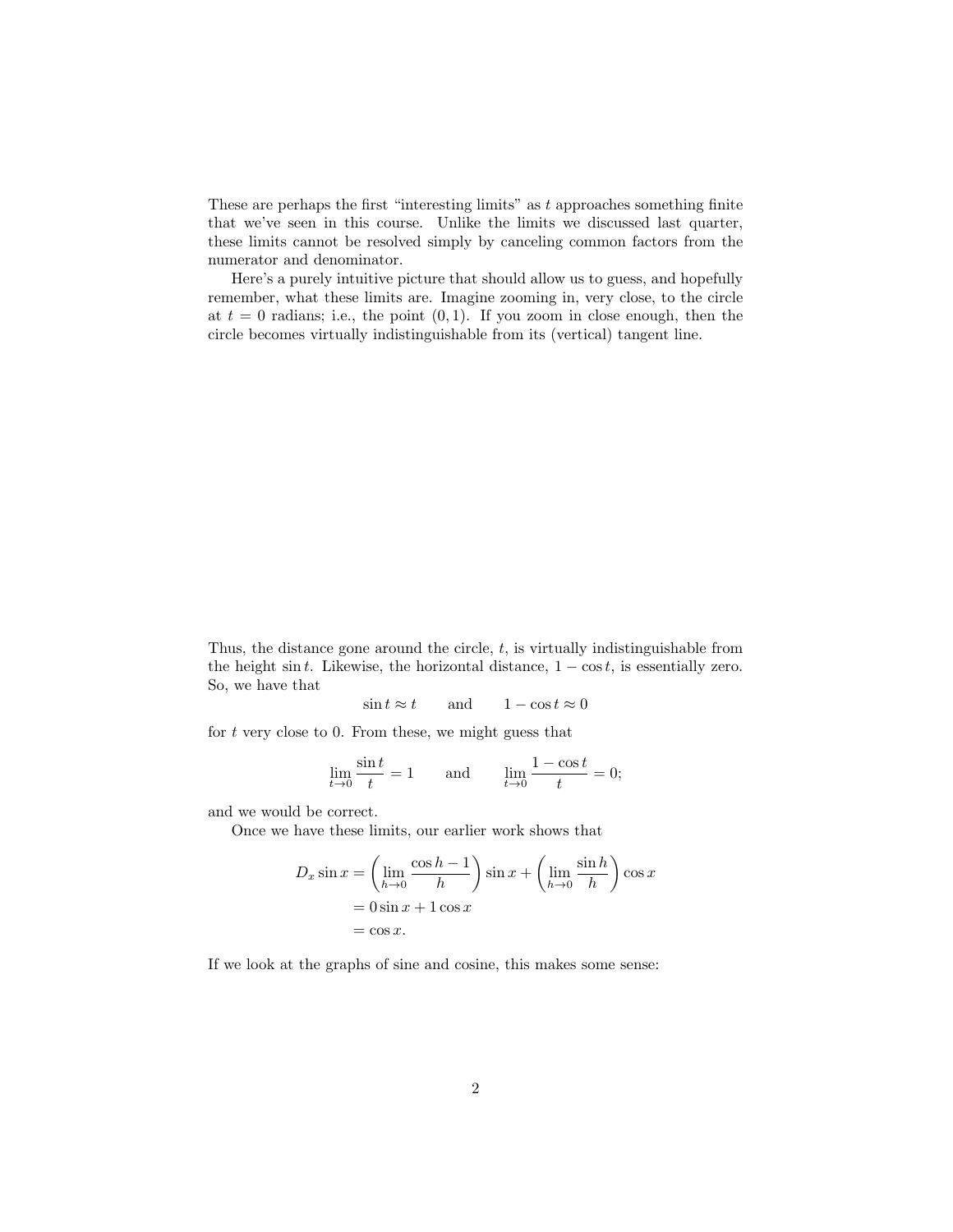

The cosine function is positive precisely where the sine function is increasing; moreover, the peaks of the cosine wave are precisely the spots where the sine function is increasing fastest (i.e., has the greatest slope).

#### 3 Other derivatives

We can use the definitions, plus the rules we know for differentiating, to find derivatives of the other trigonometric functions:

$$
\cos t = \sin \left(\frac{\pi}{2} - t\right)
$$
  
\n
$$
\frac{d}{dt} \cos t = \cos \left(\frac{\pi}{2} - t\right) \cdot \frac{d}{dt} \left(\frac{\pi}{2} - t\right)
$$
 (Chain Rule)  
\n
$$
= (\sin t) \cdot (-1)
$$
  
\n
$$
= -\sin t
$$
  
\n
$$
\tan t = \frac{\sin t}{\cos t}
$$
  
\n
$$
\frac{d}{dt} \tan t = \frac{(\cos t)(\cos t) - (\sin t)(-\sin t)}{\cos^2 t}
$$
 (Quotient Rule)  
\n
$$
= \frac{\cos^2 t + \sin^2 t}{\cos^2 t}
$$
  
\n
$$
= \frac{1}{\cos^2 t}
$$
 (Pythagorean identity)  
\n
$$
= \sec^2 t
$$
 (Definition of secant function)

I'll leave the derivatives of secant, cosecant, and cotangent to you as an exercise. (Perhaps we'll do one of these in class, if there's time.)

### 4 Proofs of the limits

Now, let's give something approaching a rigorous justification for the two limits we discussed earlier from a purely intuitive point of view:

$$
\lim_{t \to 0} \frac{\sin t}{t} = 1 \quad \text{and} \quad \lim_{t \to 0} \frac{1 - \cos t}{t} = 0;
$$

For the first one, the idea is to use the Squeeze Theorem (which I have also seen called the Sandwich Theorem): If we can show that, in a neighborhood of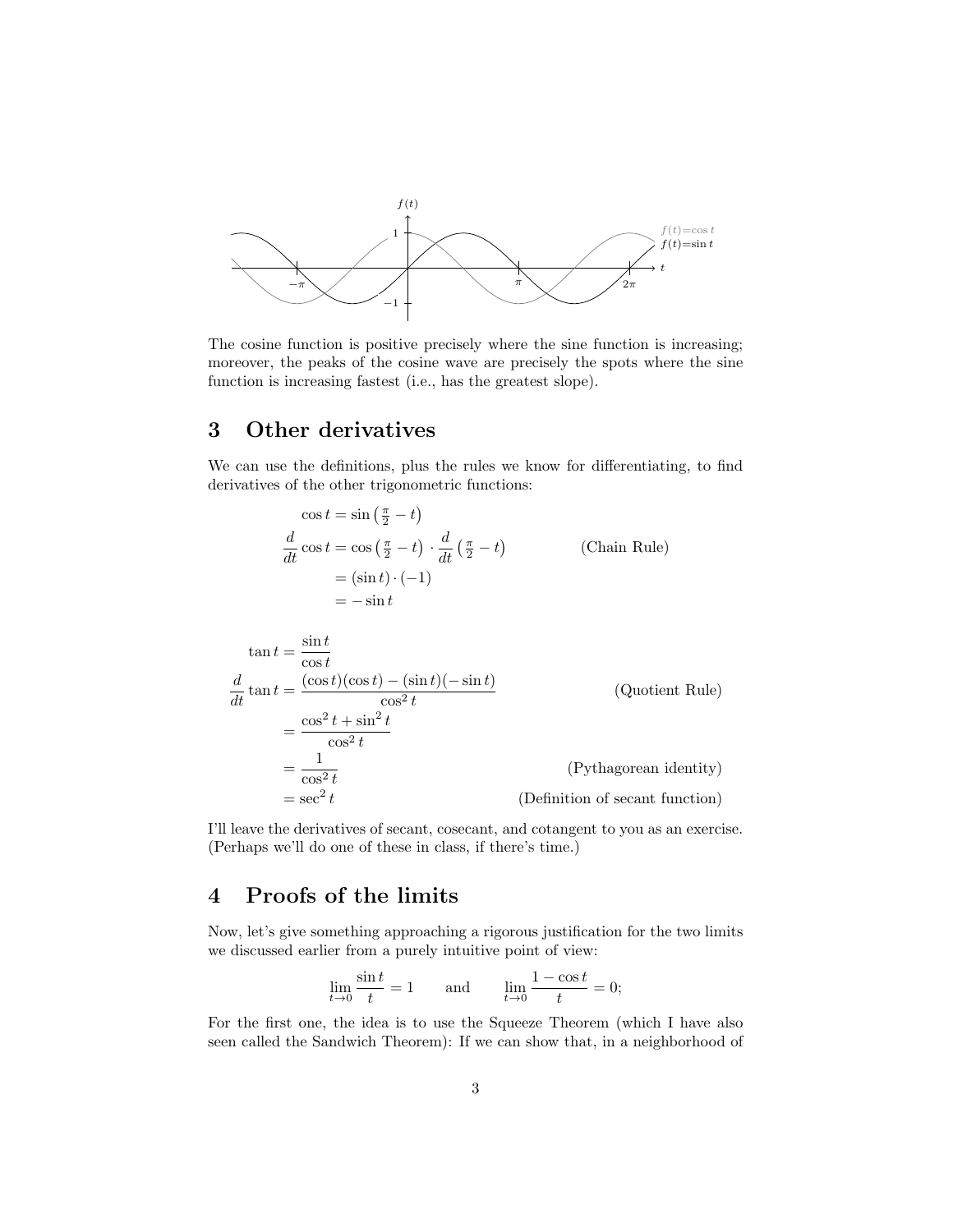zero,  $(\sin t)/t$  lies between two functions that both approach 1 as  $t \to 0$ , then necessarily,  $(\sin t)/t$  also approaches 1 as  $t \to 0$ . To do this, we will sandwich  $\sin t$  between two functions. Here's the picture:



The vertical line has height  $\sin t$ , the outer arc has length  $t$ , and the inner arc has length  $t$  times its radius, i.e.,  $t \cos t$ . The length of the vertical line is sandwiched between the lengths of the two arcs (this can be made more obvious using areas). Thus,  $\sin t$  is sandwiched between  $t \cos t$  and  $t$ . In particular, for  $t > 0$ ,

$$
t \cos t < \sin t < t
$$
\n
$$
\cos t < \frac{\sin t}{t} < 1
$$
\n
$$
\lim_{t \to 0^+} \cos t \le \lim_{t \to 0^+} \frac{\sin t}{t} \le \lim_{t \to 0^+} 1
$$
\n
$$
1 \le \lim_{t \to 0^+} \frac{\sin t}{t} \le 1.
$$

The left-hand limit is similar, but with some of the inequalities going in the opposite direction.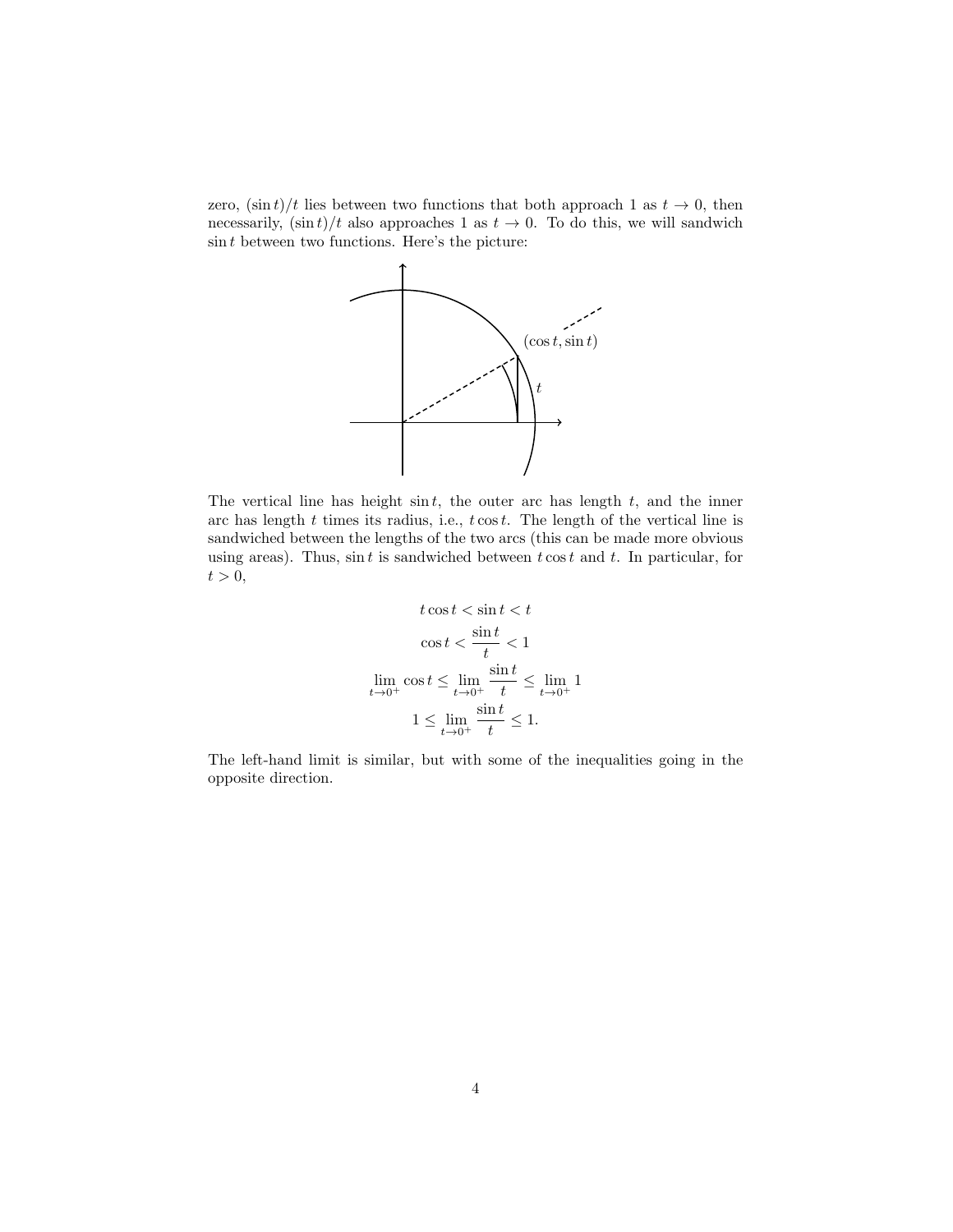#### Assignment 3 (due Wednesday, 11 January)

Section 0.7, Problem 11. Parts (a) and (d) will be graded carefully.

Section 1.3, Problems 15 and 16. Problem 16 will be graded carefully.

Section 1.4, Problems 5 and 6. Problems 6 will be graded carefully.

Section 2.4, Problems 1 and 2. Problem 2 will be graded carefully.

Bonus Exercise. Show that sin is not a rational function. (Hint: explain why  $\lim_{t\to\infty} f(t)$  always exists (allowing  $\pm\infty$  as the limit) if f is a rational function, but  $\lim_{t\to\infty} \sin t$  does not exist. You do not need to give a rigorous proof.)

### Assignment 4 (due Friday, 13 January)

Section 0.7, Problem 24.

Section 1.4, Problems 4 and 17. Problem 17 will be graded carefully.

Section 1.5, Problem 42. (Make sure you are looking at the limit as  $x$  approaches infinity. You may want to use the Squeeze Theorem.) This will be graded carefully.

Section 2.4, Problems 3 and 13. Problem 13 will be graded carefully, but problem 3 may be worth a second look on your part.

Section 2.5, Problem 9.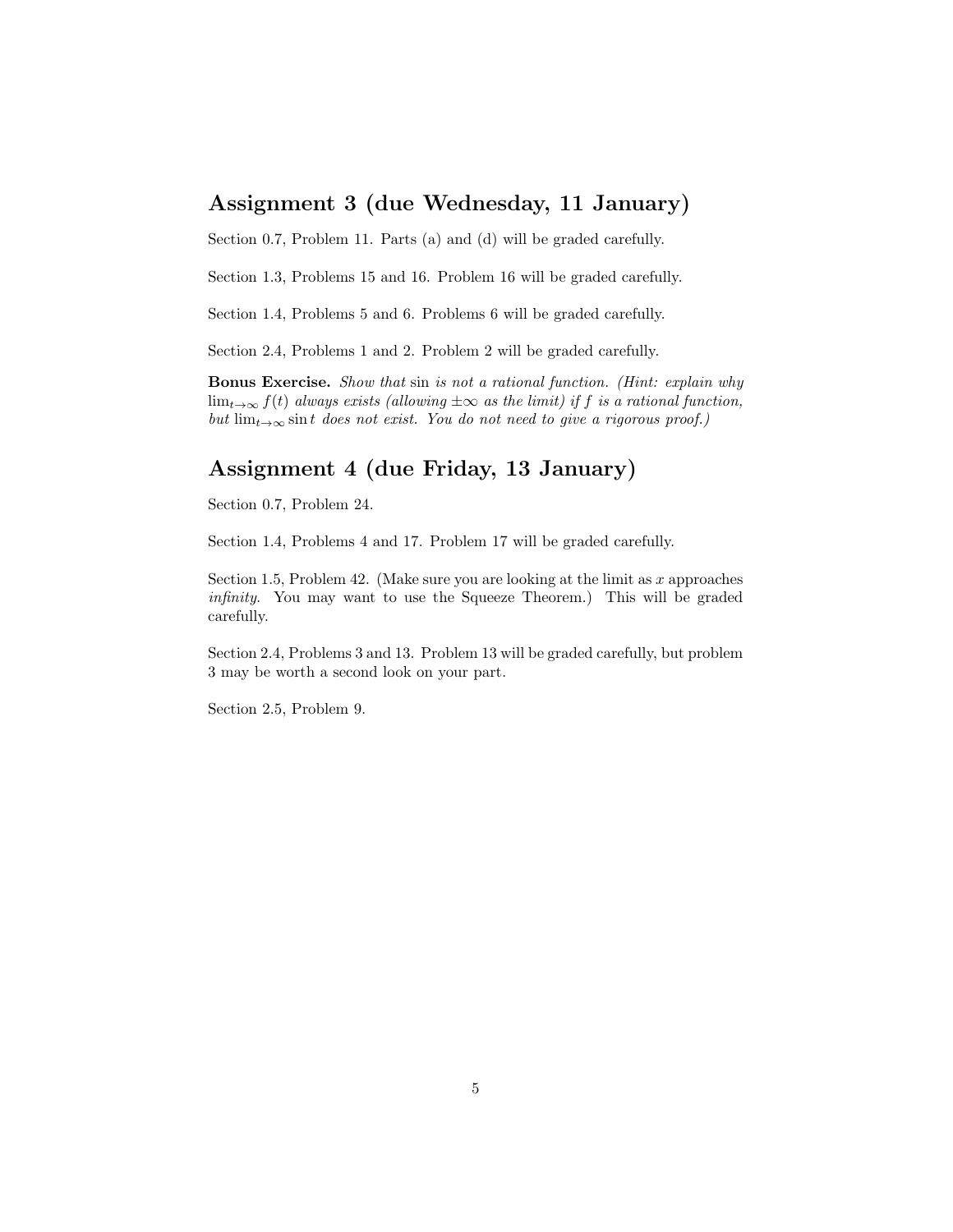# Math 132, Lecture 4: The Chain Rule with trigonometric functions; Review of Critical Points

Charles Staats

Wednesday, 11 January 2012

#### No class Monday

Monday, January 16 is Martin Luther King Day. We will not be having class.

## 1 Differentiating formulas that include trigonometric functions

There's technically nothing new in this section. We've already discussed the rules for differentiating sin, cos, tan, etc., and you already know the rules (product rule, chain rule, etc.) for differentiating more complicated formulas when you know how to differentiate the simpler functions of which they are composed. This section is going to consist of a few examples of how to combine these rules.

**Example 1.** (Example 4, p. 120 in the textbook) If  $y = \sin 2x$ , find  $\frac{dy}{dx}$ .

Solution 1: The long way. We may rewrite y as  $y = \sin u$ , where  $u = 2x$ . Then we have  $\frac{dy}{du} = \cos u, \qquad \frac{du}{dx} = 2.$ Hence, the Chain Rule gives us that dy dy du

$$
\frac{v}{dx} = \frac{v}{du}\frac{dx}{dx}
$$
  
=  $(\cos u) \cdot 2$   
=  $2 \cos(2x)$ .

 $\Box$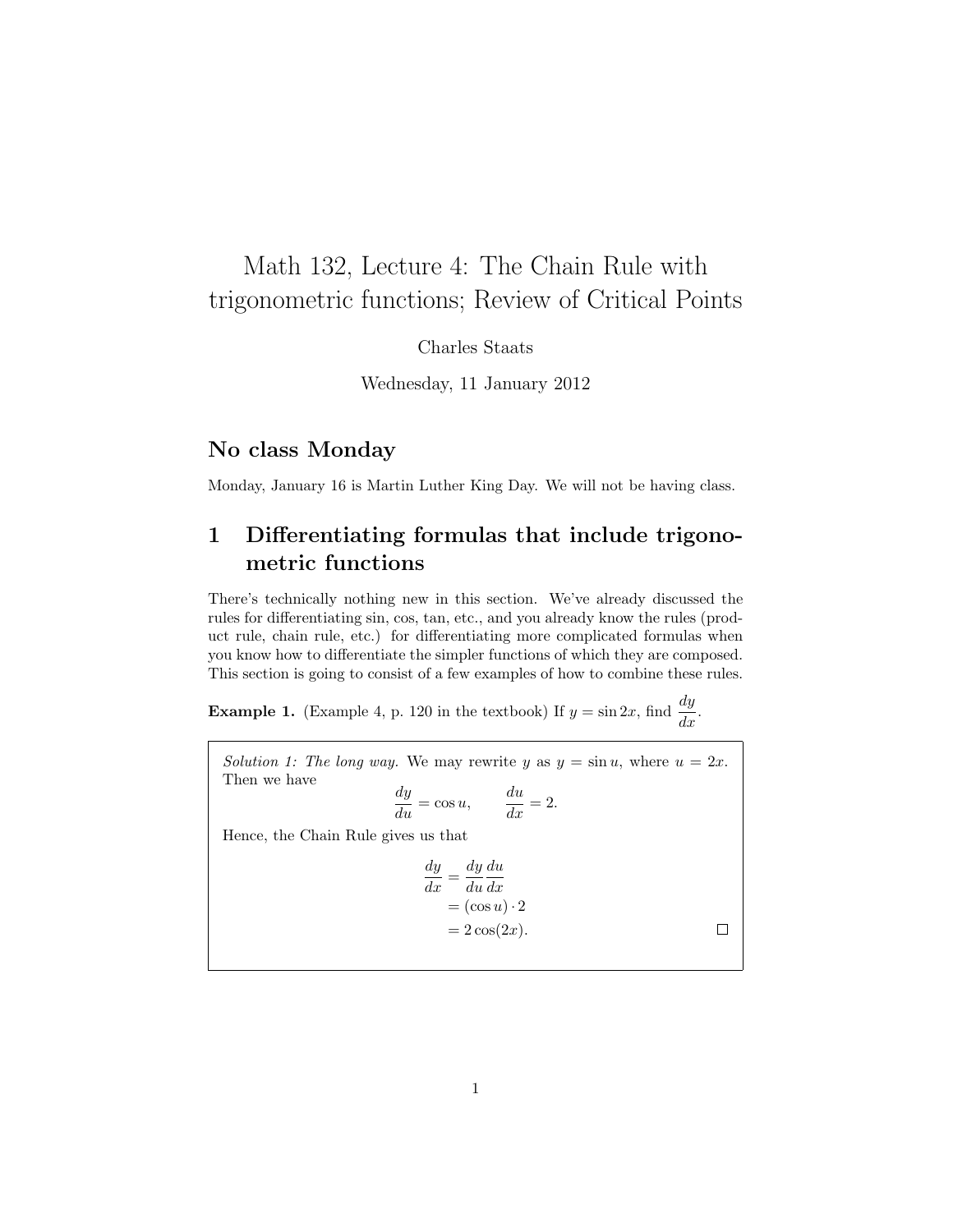Solution 2: The short way.

$$
\frac{d}{dx}\sin 2x = \cos(2x) \cdot \frac{d}{dx}(2x) \n= 2\cos 2x.
$$

What I call the "long way" of applying the Chain Rule involves actually specifying what  $u$  is in the equation

$$
\frac{dy}{dx} = \frac{dy}{du}\frac{dy}{dx}.
$$

When doing examples in class, I will typically use the "short way;" however, when grading, I will give full credit to either method used correctly.

**Example 2.** Find  $\frac{d}{dt}\sin^2(t^3)$ .

Solution.

$$
\frac{d}{dt}\sin^2(t^3) = \frac{d}{dt}\left(\sin t^3\right)^2
$$

$$
= 2(\sin t^3) \cdot \frac{d}{dt}(\sin t^3)
$$

$$
= 2\sin t^3 \cdot \cos t^3 \cdot \frac{d}{dt}t^3
$$

$$
= 2\sin t^3 \cdot \cos t^3 \cdot 3t^2.
$$

**Example 3.** Find  $D_y(y \cos y^2)$ .

Solution.  
\n
$$
D_y y \cos y^2 = (D_y y) \cos y^2 + y (D_y \cos y^2)
$$
\n
$$
= 1 \cos y^2 + y \cdot (-\sin y^2) \cdot D_y(y^2)
$$
\n
$$
= \cos y^2 + y (-\sin y^2)(2y)
$$
\n
$$
= \cos y^2 - 2y^2 \sin y^2.
$$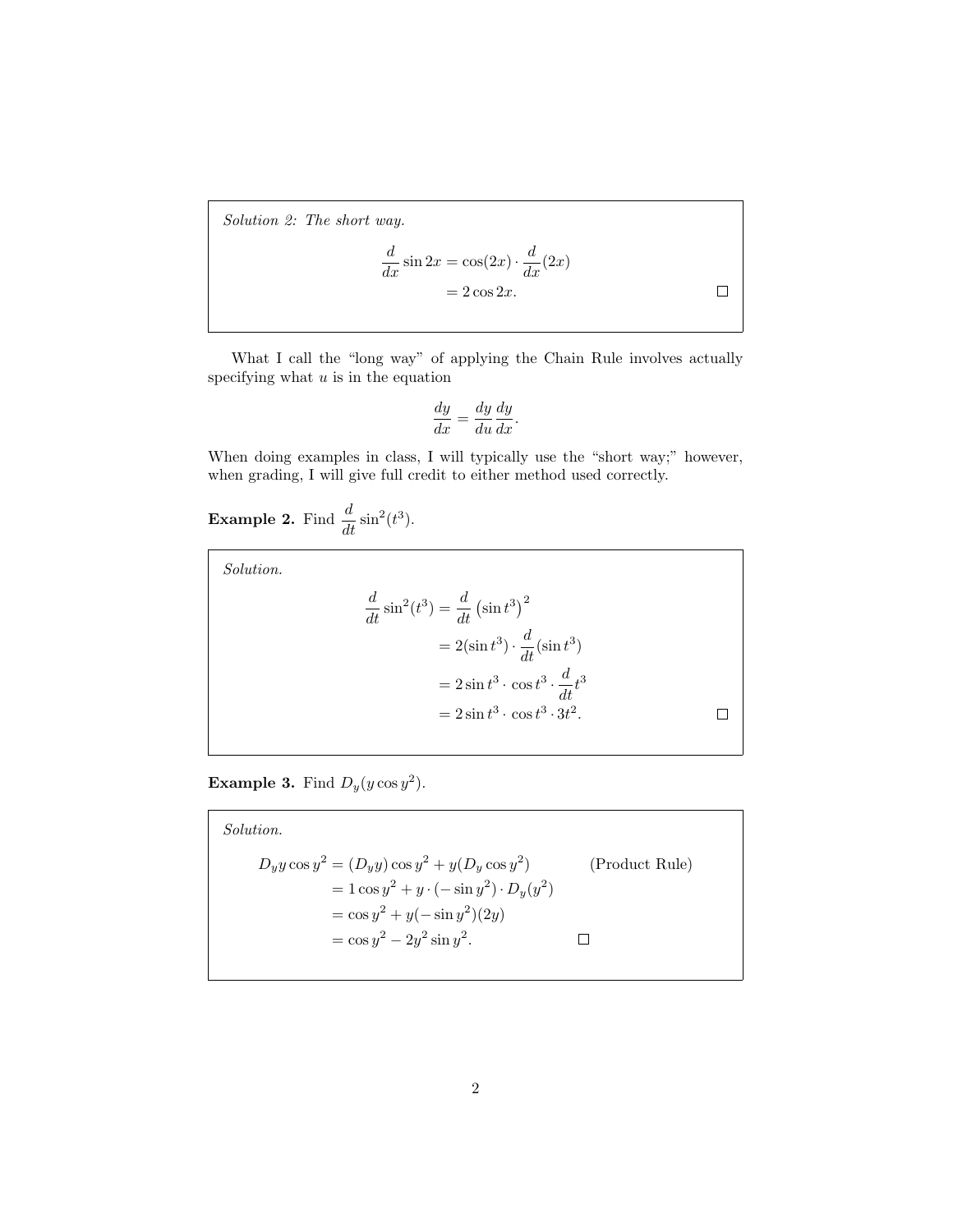## 2 Why people really care about sinusoidal functions: The differential equation  $x'' = -x$

Consider the situation of a ball in a bowl:



Consider the ball's horizontal position,  $x$ , as a function of time  $t$ . When the ball rolls to the right or left of the center point  $x = 0$ , it will experience a force pushing it back toward the center. Moreover, the farther away from the center it goes, the greater this force will be. Now it is a basic fact of  $physics<sup>1</sup>$  that force determines acceleration  $d^2x/dt^2$ . Thus, we may guess that this situation satisfies, at least approximately, the differential equation

$$
\frac{d^2x}{dt^2} = -kx,
$$

for some constant k. In other words, the bigger  $|x|$  gets (i.e., the farther the ball gets from the center), the greater will be the ball's acceleration back towards the center. The negative sign indicates that this acceleration is in the opposite direction from  $x$ , i.e., back towards the center.

Now, note that the function  $x(t) = \sin \sqrt{kt}$  satisfies

$$
x(t) = \sin \sqrt{kt}
$$
  
\n
$$
x'(t) = \sqrt{k} \cos \sqrt{k}t
$$
  
\n
$$
x''(t) = \sqrt{k} \cdot \sqrt{k} \cdot (-\sin \sqrt{k}t)
$$
  
\n
$$
= -k \sin \sqrt{k}t
$$
  
\n
$$
= -k x(t).
$$

In other words, this sinusoidal function is a solution of the differential equation. More generally, one can show that any function satisfying this differential equation is sinusoidal; and so the motion of the ball in a bowl is described, more or  $less<sup>2</sup>$ , by a sinusoidal function.

Moreover, this sort of differential equation, in which some sort of force goes in the opposite direction from what it controls, shows up all over. Certainly it occurs in many other physics situations (e.g., springs

<sup>&</sup>lt;sup>1</sup>Newton's Second Law, to be precise.

<sup>&</sup>lt;sup>2</sup>The differential equation is only approximately true; a more exact version would require more information, including the exact shape of the bowl.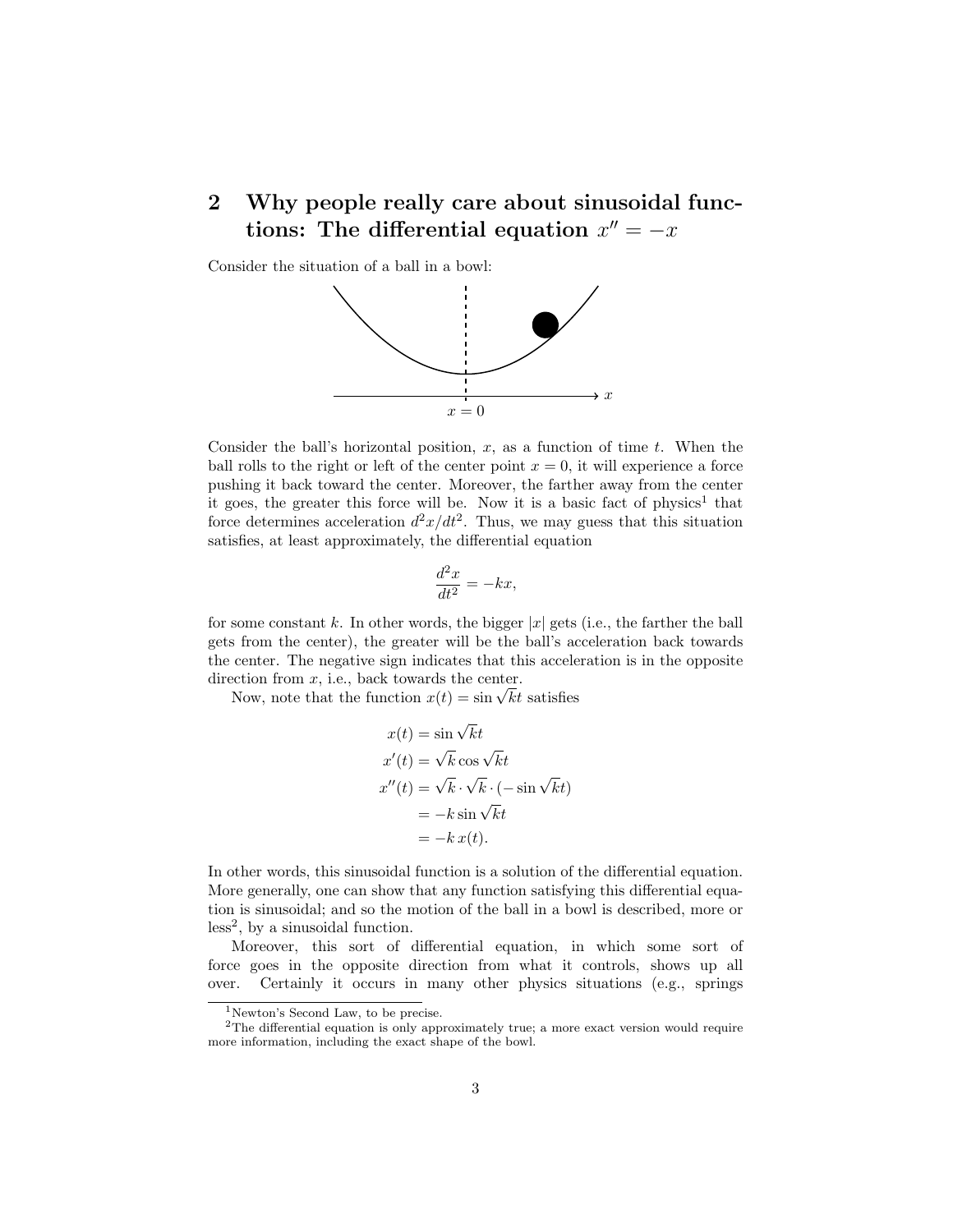and pendulums, as well as the motion of air molecules in sound waves), but also in areas like economics and ecology. I have even seen it applied to romance: see http://opinionator.blogs.nytimes.com/2009/05/26/ guest-column-loves-me-loves-me-not-do-the-math/.

#### 3 Critical Points: A quick review

We will now briefly review the notion of critical points, which we discussed at the end of last term.

**Definition.** Let f be a function defined on a closed interval  $[a, b]$ . A *critical* point of f is a point c that is of at least one of the following three types:

- (i) An endpoint:  $c$  is equal to either  $a$  or  $b$ .
- (ii) A singular point: f is not differentiable at c, i.e.,  $f'(c)$  does not exist. This could mean that the graph of  $f$  has a corner at  $c$ , but it could also mean that the tangent line of  $f$  at  $c$  is vertical.
- (iii) A stationary point:  $f'(c) = 0$ . These are probably the most interesting for us, but it is important to remember the other two. They are called stationary points for the following reason: when  $f(t)$  describes the position of an object at time t, then  $f'(t)$  is the velocity of that object at time t. Thus, the "stationary points" are precisely those points where the velocity is 0, i.e., the object is "not moving" or "stationary."

I really don't care if you remember the names "singular point" and "stationary point," but you do need to make sure that if I ask you to find the critical points of a function, you remember to look for all three kinds.

The reason we care about critical points is the following:

**Theorem.** Let f be a continuous function defined on a *closed* interval [a, b]. Then f attains a maximum and a minimum on this interval. Moreover, the only points at which f can attain a maximum or minimum are the critical points of f.

Thus, if someone gives us a function and we want to maximize or minimize it (say, we want to maximize profit), here's the basic strategy:

- 1. Find the critical points.
- 2. Evaluate the function at each of the critical points.
- 3. Take the maximum (minimum) of the resulting function values.

This is also one of the most important reasons for understanding the derivative: in order to find singular points and stationary points, we have to use the derivative.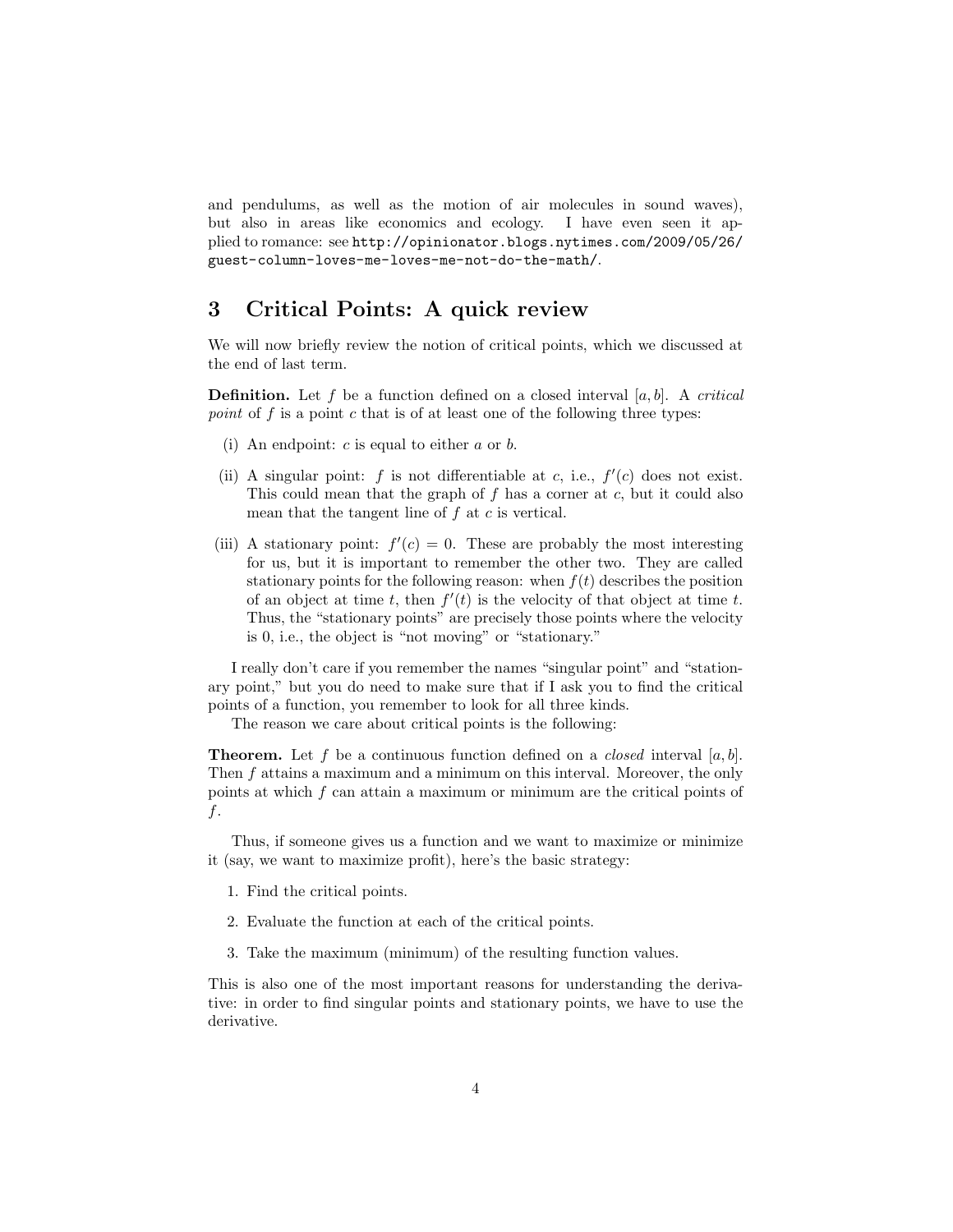### Assignment 4 (due Friday, 13 January)

Section 0.7, Problem 24.

Section 1.4, Problems 4 and 17. Problem 17 will be graded carefully.

Section 1.5, Problem 42. (Make sure you are looking at the limit as  $x$  approaches infinity. You may want to use the Squeeze Theorem.) This will be graded carefully.

Section 2.4, Problems 3 and 13. Problem 13 will be graded carefully, but problem 3 may be worth a second look on your part.

Section 2.5, Problem 9.

### Assignment 5 (due Wednesday, 18 January)

Section 2.5, Problems 10, 11, 12, and 33. Problems 10 and 12 will be graded carefully.

Section 2.6, Problems 5 and 6. Problem 6 will be graded carefully.

Section 2.7, Problem 11.

Section 3.1, Problems 7, 17, 18. Problems 7 and 18 will be graded carefully.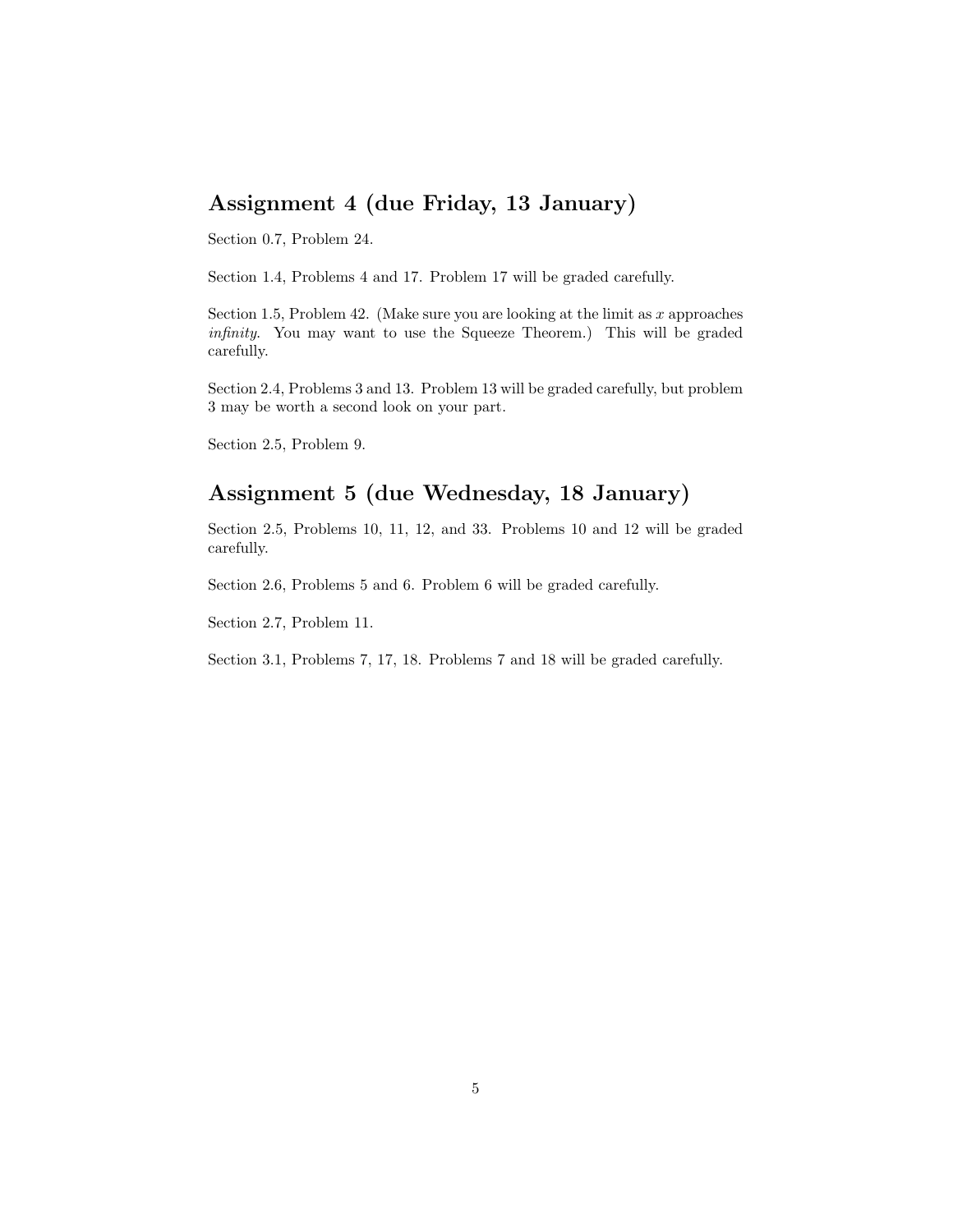# Math 132, Lecture 5: Min/Max problems; Monotonicity

Charles Staats

Friday, 13 January 2012

### No class Monday

Monday, January 16 is Martin Luther King Day. We will not be having class.

#### 1 Minima and Maxima: the theory

**Theorem.** Let f be a *continuous* function with domain a *closed* interval [a, b]. Then the only points where  $f$  could possibly equal its extreme values are the critical points.

Idea of proof. We prove the contrapositive. Suppose  $x_0$  is not a critical point. We will show that  $f(x_0)$  is not an extremal value of f.



Since  $x_0$  is not a critical point,  $x_0$  is differentiable and  $f'(x_0) \neq 0$ . In other words,  $f$  has a tangent line at  $x_0$  that is not horizontal. Thus, for  $x$  sufficiently close to  $x_0$ ,  $f(x)$  is contained in a narrow cone about the tangent line.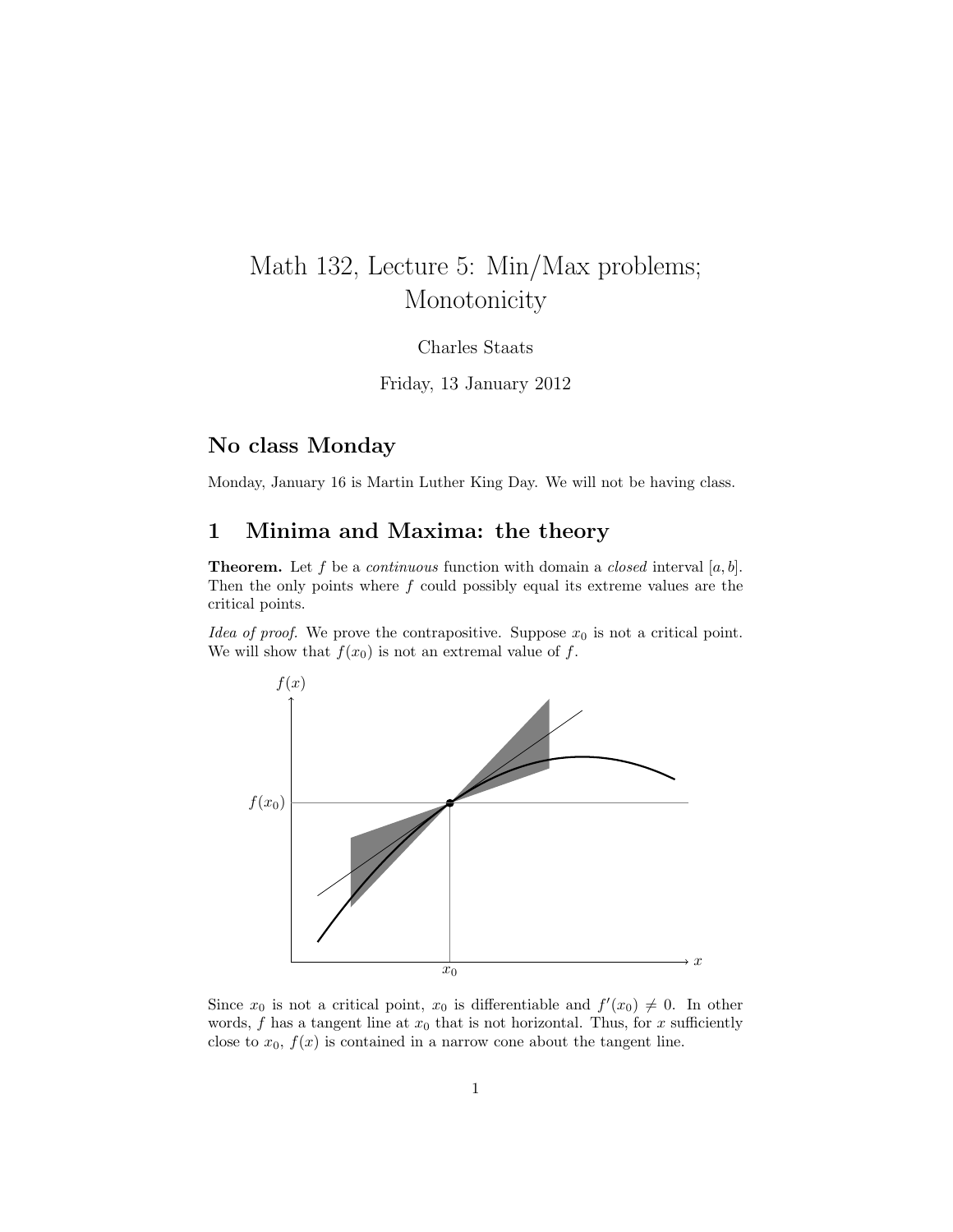Since the tangent line is not horizontal, if we make the cone sufficiently narrow, we can ensure that the values of f immediately to the right of  $x_0$  (if the slope is positive) or immediately to the left of  $x_0$  (if the slope is negative) are above  $f(x_0)$ . Since  $x_0$  is not a critical point, it is not an endpoint of the domain, so  $f$  does have values immediately to the left and right of  $x_0$ . Hence,  $f(x_0)$  is not an maximum of f.

Similar reasoning shows that  $f(x_0)$  is not a minimum value of f.  $\Box$ 

### 2 Maxima and minima: example

In other words, if we know f is a continuous function on  $[a, b]$ , then the following procedure will allow us to find the minima and maxima of f on  $[a, b]$ :

- 1. Find the critical points of  $f$  (all three kinds).
- 2. Evaluate f at each of the critical points.
- 3. The largest of the resulting values is the maximum value of f on  $[a, b]$ . The least of the resulting values is the minimum value of f on  $[a, b]$ .

Example 1. Find the critical points, minimum, and maximum for the function  $f$  given by

$$
f(x) = \frac{1}{3}x^3 - x
$$

on the closed interval  $[-2.5, 1.5]$ .

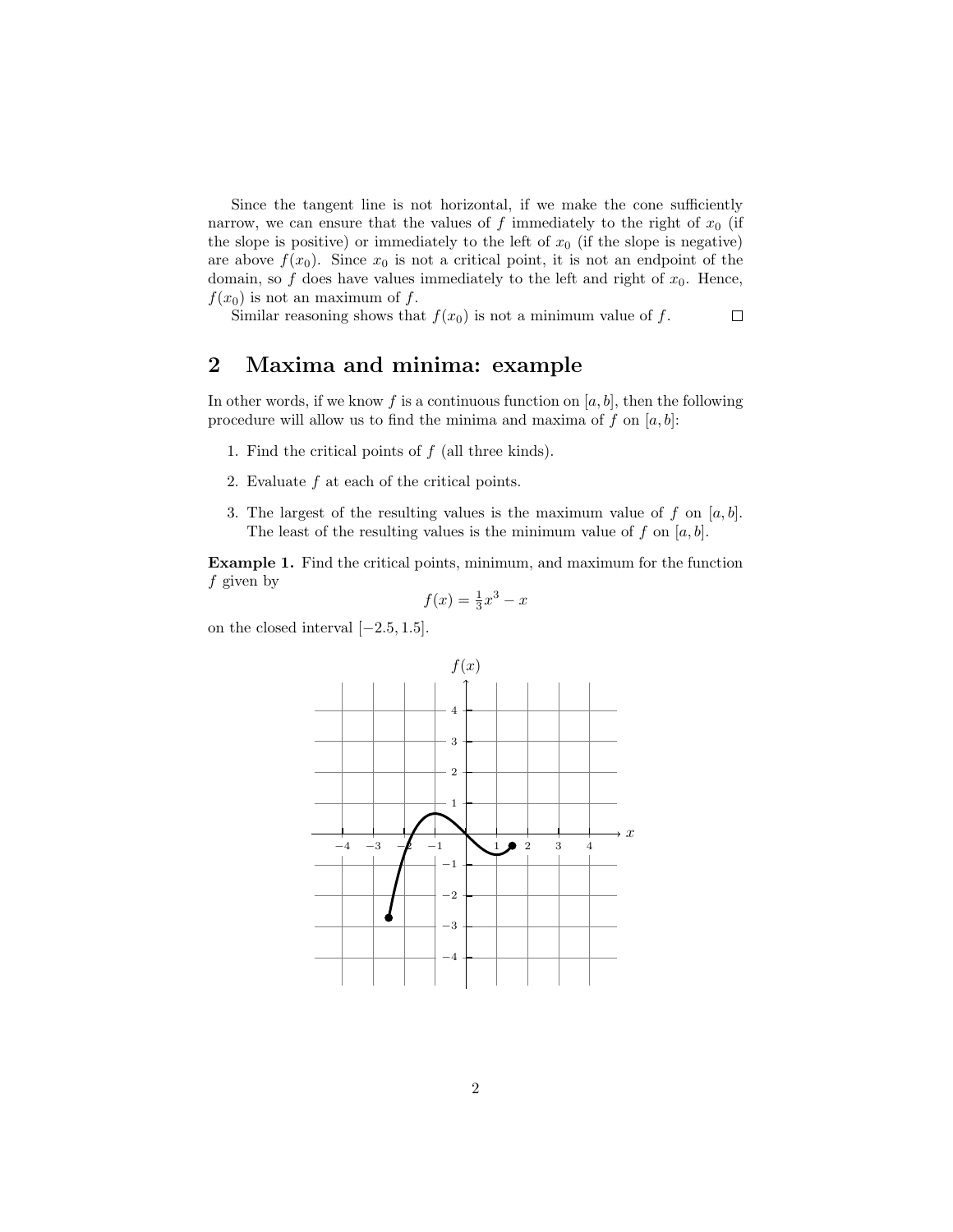Solution to Example 1. First, we note that  $f$  is continuous (since it is a polynomial) and has domain equal to a closed interval, namely, [−2.5, 1.5]. Thus, we can follow the procedure:

- 1. Find the critical points of  $f$ . There are three kinds of critical points to consider:
	- (a) The endpoints are  $-2.5$  and 1.5.
	- (b) The derivative of f is  $f'(x) = x^2 1$ . This is defined everywhere on the interval [−2.5, 1.5]. Thus, there are no singular points.
	- (c) The stationary points are the zeros of the derivative, i.e., those points  $x$  such that

$$
x^{2} - 1 = 0
$$

$$
x^{2} = 1
$$

$$
x = \pm 1.
$$

Since both 1 and  $-1$  lie within the interval  $[-2.5, 1.5]$ , they are both critical points.

Thus, the critical points of f are  $-2.5, -1, 1$ , and 1.5.

2. Evaluate f at each of the critical points. We have

| x      | f(x)   |
|--------|--------|
| $-2.5$ | 65/24  |
| $-1$   | 2/3    |
| 1      | $-2/3$ |
| 1.5    | $-3/8$ |

3. The greatest of the resulting values is  $\frac{2}{3}$ , since it is the only positive value of the four. It is therefore the maximum, and is attained at  $x = -1$  and nowhere else.

The least of the resulting values is  $-\frac{65}{24}$ , since it is the only value less than −1. It is therefore the minimum, and is attained at  $x = -2.5$  and nowhere else. and nowhere else.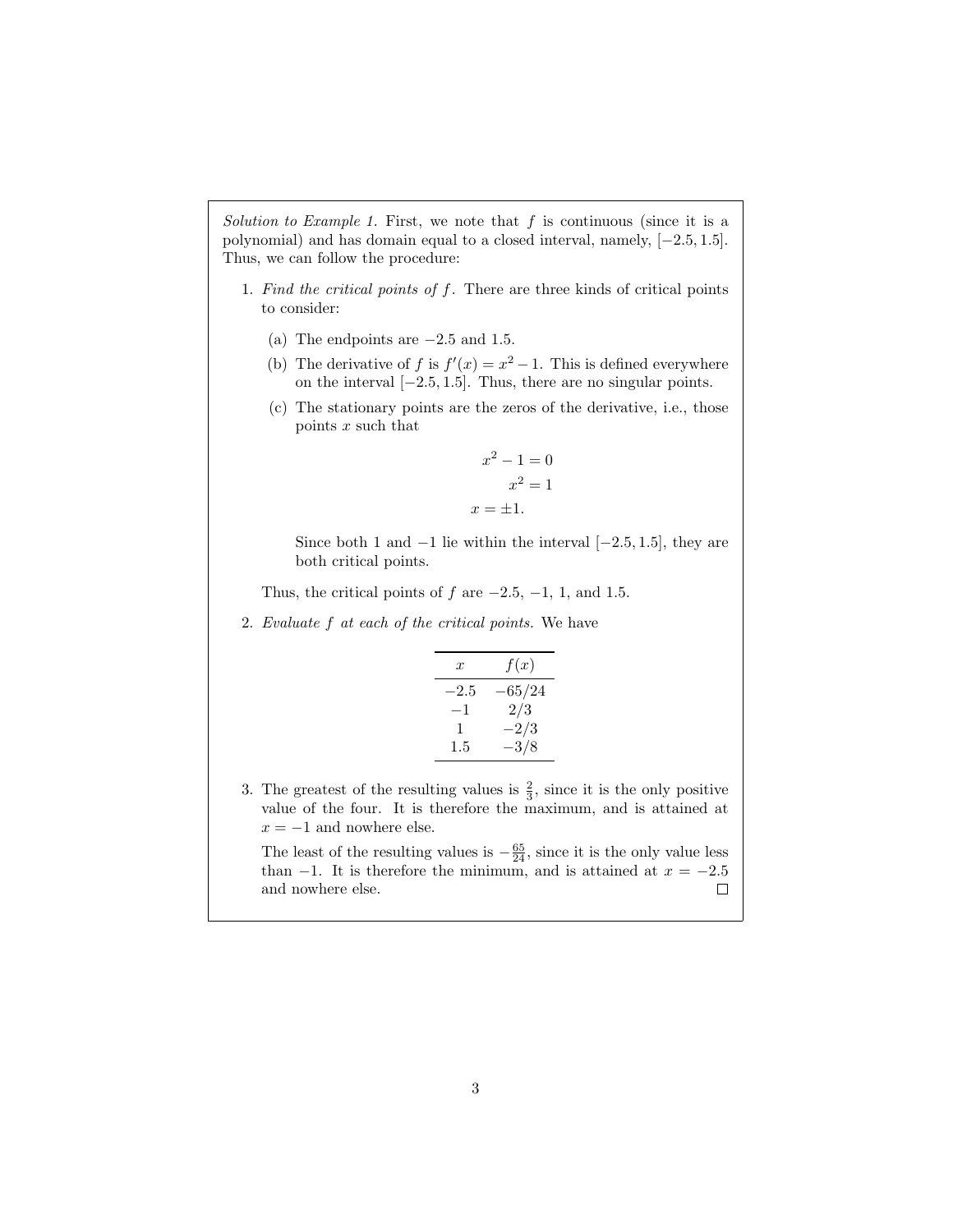

Figure 1: Strictly monotonic functions

### 3 Increasing and decreasing functions; monotonicity

For the study of increasing and decreasing functions, we no longer require our intervals to be closed.

**Definition.** (algebraic version) Let  $f$  be a function defined on an interval  $I$ . We say

- (i) f is increasing on I if whenever  $x_1 < x_2$  both lie in I, then  $f(x_1) < f(x_2)$ ;
- (ii) f is decreasing on I if whenever  $x_1 < x_2$  both lie in I, then  $f(x_1) > f(x_2)$ .

Geometric version: we say

- (i)  $f$  is increasing on  $I$  if every secant line over  $I$  has positive slope;
- (ii) f is *decreasing* on I if every secant line over I has negative slope.

Exercise 2. Explain why the algebraic and geometric versions of "increasing" are really the same. Include a picture.

There's also a term that includes both concepts:

Definition. A function is *strictly monotonic* if it is increasing or decreasing.

For example, we might save ourselves some breath by saying that "if a function is strictly monotonic on a closed interval, then it attains its extreme values only at the endpoints." We've really made (at least) two statements at once: One statement about increasing functions, and a similar statement about decreasing functions.

Note that the definition above uses secant lines defined over finite length. We could also ask about the slope of the tangent lines—i.e., whether the function is "infinitesimally" increasing or decreasing. As it turns out, these two notions are closely related: "infinitesimally increasing" implies increasing, and the same for decreasing.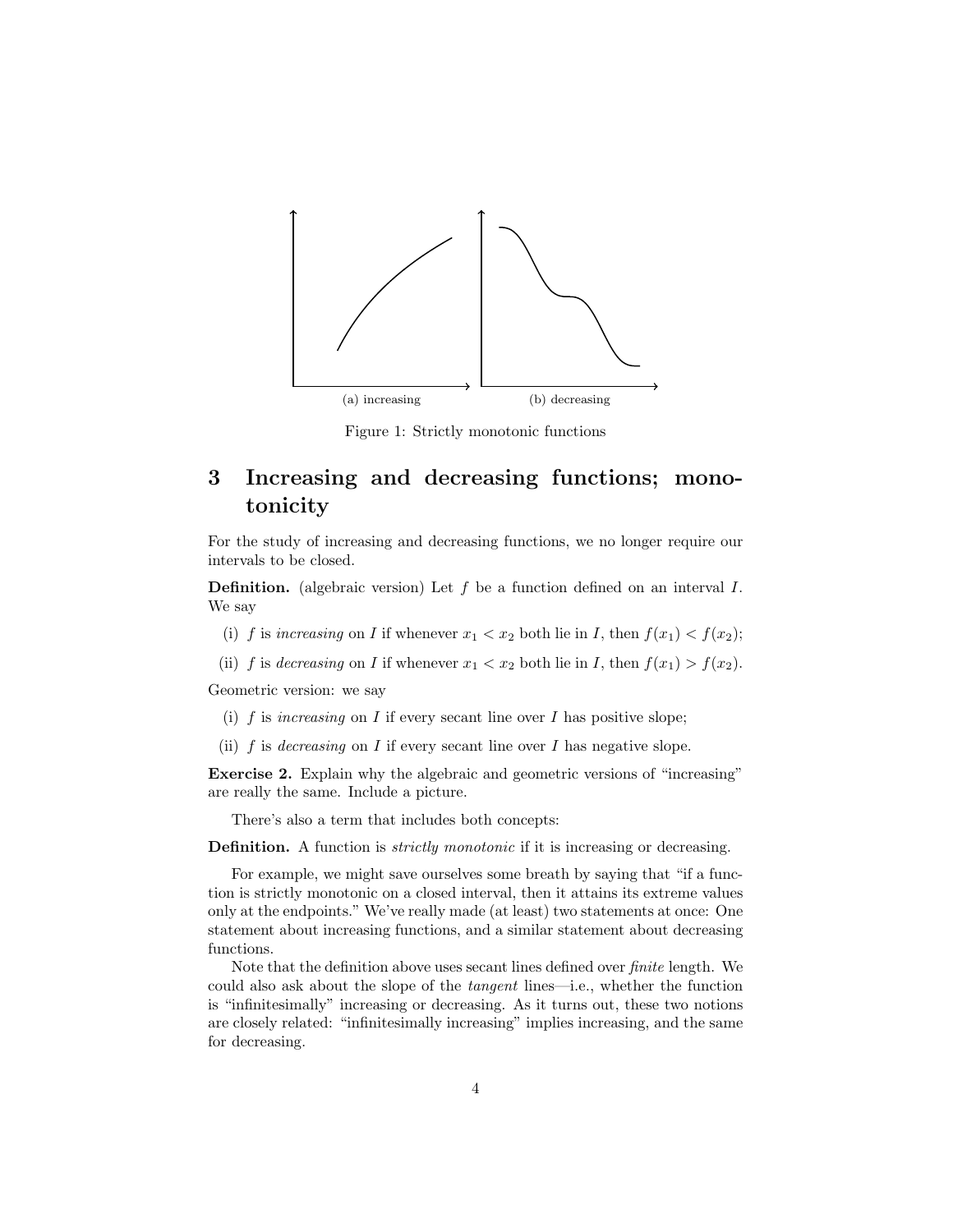**Theorem.** (Monotonicity Theorem) Let  $f$  be continuous and differentiable on an interval I.

- (i) If  $f'(x)$  is positive for all x in I except possibly the endpoints, then f is increasing on I.
- (ii) If  $f'(x)$  is negative for all x in I except possibly the endpoints, then f is decreasing on I.

This theorem illustrates one of the principle themes of mathematics: relating an infinitesimal property (tangent lines have positive slope) to a more global property (function is increasing, i.e., secant lines have positive slope).

Note that the infinitesimal notion is not identical to the more general notion. For instance, the function

 $f(x) = x^3$ 

has a horizontal tangent line at  $(0, 0)$ , so it is "infinitesimally constant" at this one (stationary) point. However, this function is increasing on the whole real line: even though one tangent line is horizontal, all the secant lines have positive slope.

#### Assignment 5 (due Wednesday, 18 January)

Section 2.5, Problems 10, 11, 12, and 33. Problems 10 and 12 will be graded carefully.

Section 2.6, Problems 5 and 6. Problem 6 will be graded carefully.

Section 2.7, Problem 11.

Section 3.1, Problems 7, 17, 18. Problems 7 and 18 will be graded carefully.

#### Assignment 6 (due Friday, 20 January)

Section 2.5, Problem 34. This will be graded carefully.

Section 2.6, Problems 13 and 14. Problem 14 will be graded carefully.

Section 2.7, Problem 12. This will be graded carefully.

Section 3.1, Problems 19, 20, and 29. Problem 20 will be graded carefully.

Section 3.2, Problems 1 and 2.

Lecture 5 notes, Section 3, Exercise 2 (p. 4). This will be graded carefully.

Bonus Exercise. Forthcoming.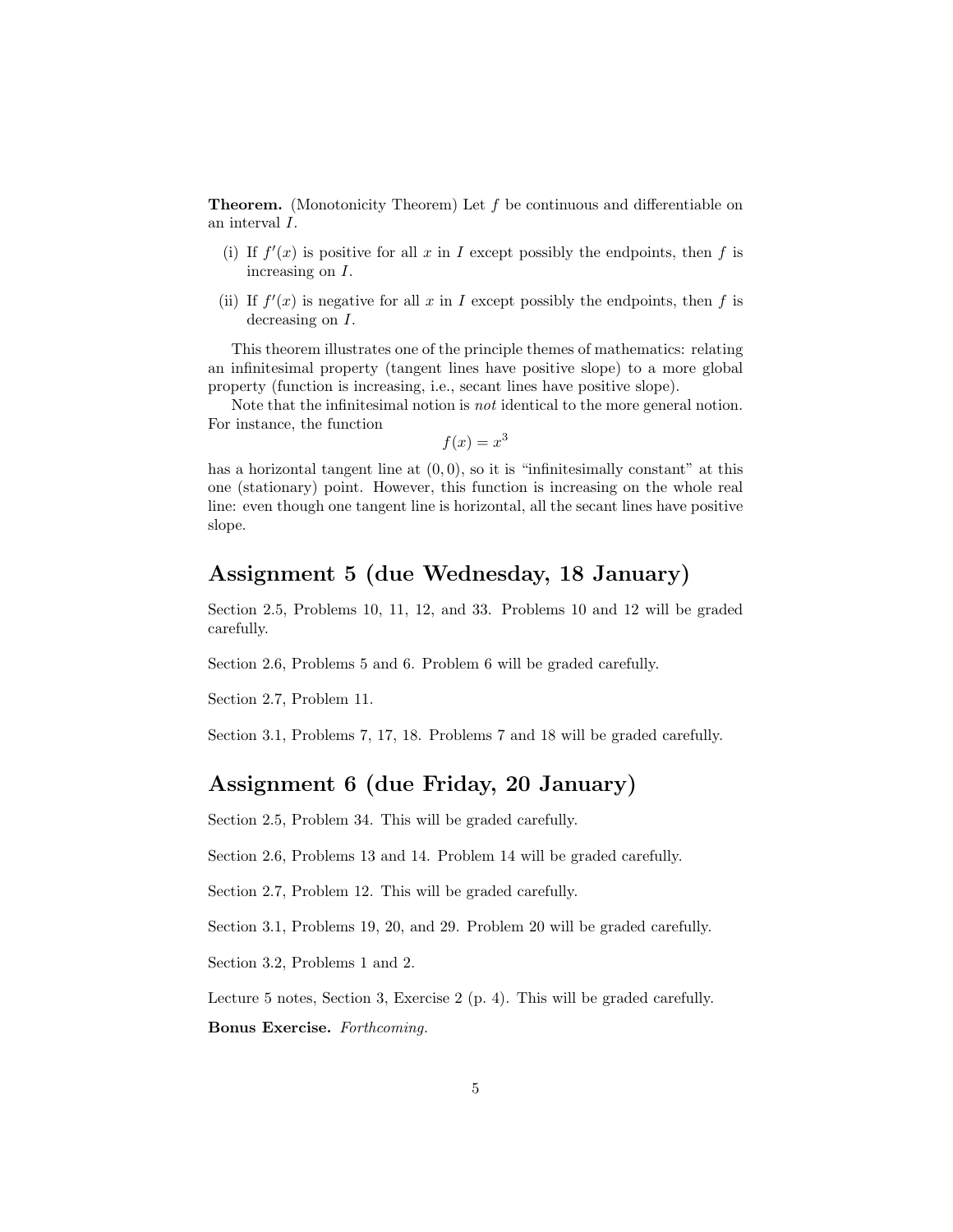### Math 132, Lecture 6: Concavity

Charles Staats

Wednesday, 18 January 2012

#### 1 A trigonometric limit problem

I noticed, when making out the first quiz, that doing certain kinds of trigonometric limits requires a certain trick. Because I have not taught this class before, I did not see this when I was assigning homework problems. I should have had a bunch of people pointing out to me that I had not explained how to do some of the homework problems. I should have been receiving emails, questions in class, and visits in office hours. Instead, no one said anything to me. And judging by the performance on the quiz, this was not because everyone already understood how to do this; it was because most people did not have the courage to point out that I had given them insufficient information. Please don't let this happen again.

[Side note: I do sometimes assign problems deliberately without explaining precisely how to do them. But even in these cases—for that matter, even if I think I have explained precisely how to do the problem—I welcome questions. I value the courage required to ask such questions far more than the talent to do the problems without asking.]

At any rate, I think it is time (overdue, in fact) for us to discuss this "trick." The key is to rewrite limits we don't know how to evaluate directly (like  $\lim_{\theta \to 0}$  $\sin 2\theta$  $\frac{120}{\theta}$ ) in terms of limits we do know (like  $\lim_{\theta \to 0}$  $\sin 2\theta$  $\frac{120}{2\theta} = 1.$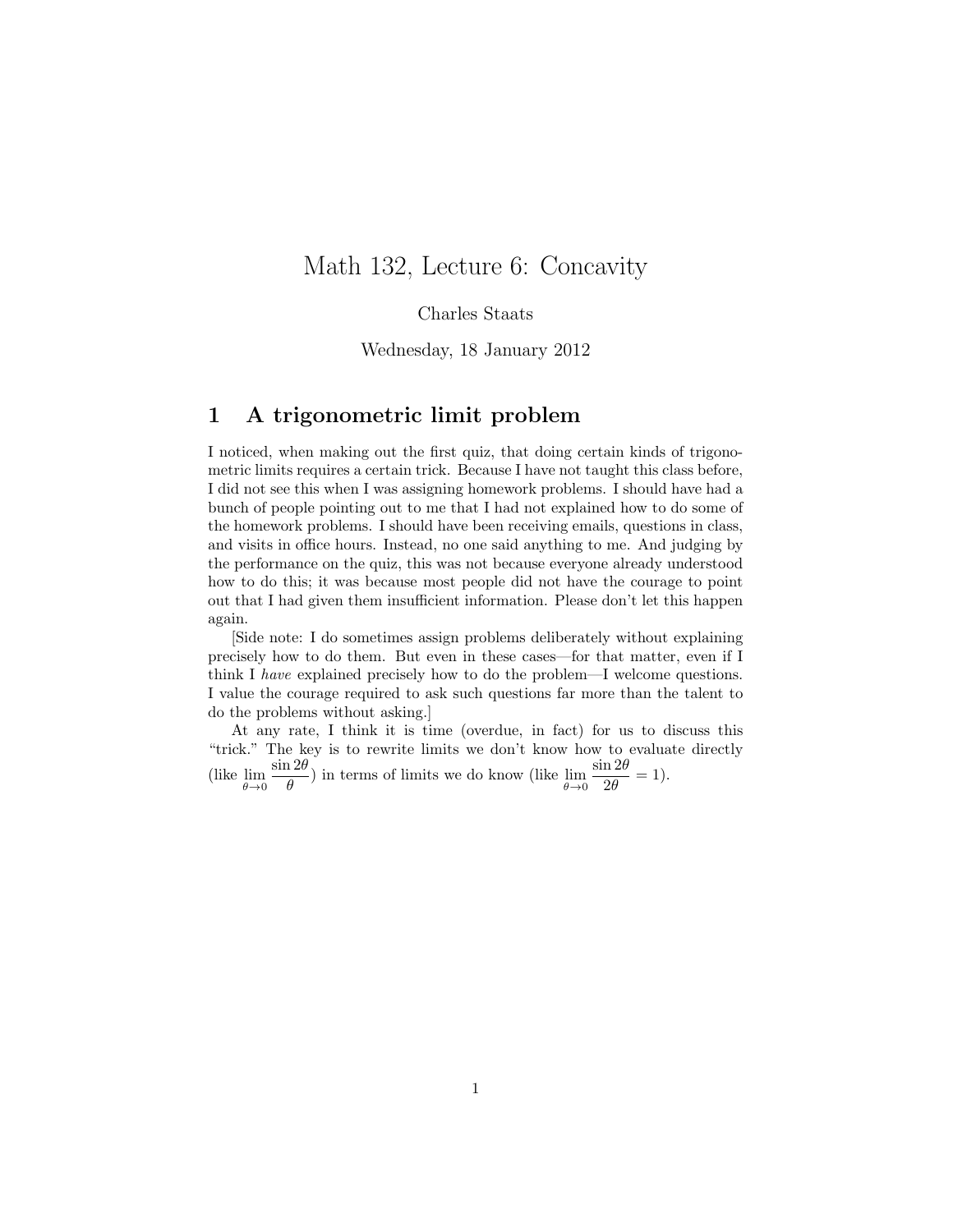

 $\lim_{t\to 0} \frac{\sin 2t}{\sin 3t}$  $\sin 3t$ .

Solution.

 $\lim_{t\to 0} \frac{\sin 2t}{\sin 3t}$  $\frac{\sin 2t}{\sin 3t} = \lim_{t \to 0} \frac{(\sin 2t)/t}{(\sin 3t)/t}$  $(\sin 3t)/t$  $=\lim_{t\to 0}\frac{(2\sin 2t)/(2t)}{(3\sin 3t)/(3t)}$  $(3 \sin 3t)/(3t)$  $=\lim_{t\to 0}\frac{2}{3}$  $(\sin 2t)/(2t)$  $\overline{3}$  .  $(\sin 3t)(3t)$  $rac{2}{3} \cdot \frac{\lim_{t \to 0} \frac{\sin 2t}{2t}}{\lim_{t \to 0} \frac{\sin 3t}{3t}}$  $=\frac{2}{2}$  $\lim_{t\to 0} \frac{\sin 3t}{3t}$  $=\frac{2}{2}$ 1  $\overline{3}$  . 1  $=\frac{2}{2}$  $\Box$  $\frac{2}{3}$ .

### 2 Concavity

Let  $f$  be a function defined on a (not necessarily closed) interval  $I$ . Recall the geometric definition of increasing/decreasing:

Definition. (Geometric version) We say

- (i) f is increasing on I if every secant line over I has positive slope;
- (ii) f is decreasing on I if every secant line over I has negative slope.

There is a corresponding geometric version for the notion of concavity:

#### Definition. We say

- (i)  $f$  is concave up on  $I$  if every secant line over  $I$  lies strictly above the graph of f (except at its endpoints, which lie on the graph of  $f$ );
- (ii)  $f$  is concave down on  $I$  if every secant line over  $I$  lies strictly below the graph of  $f$  (except at its endpoints, which lie on the graph of  $f$ ).

NOTE: This is not precisely equivalent to the definition given in the textbook. However, it is the definition that mathematicians actually care about.

Perhaps a couple of examples will make this clear: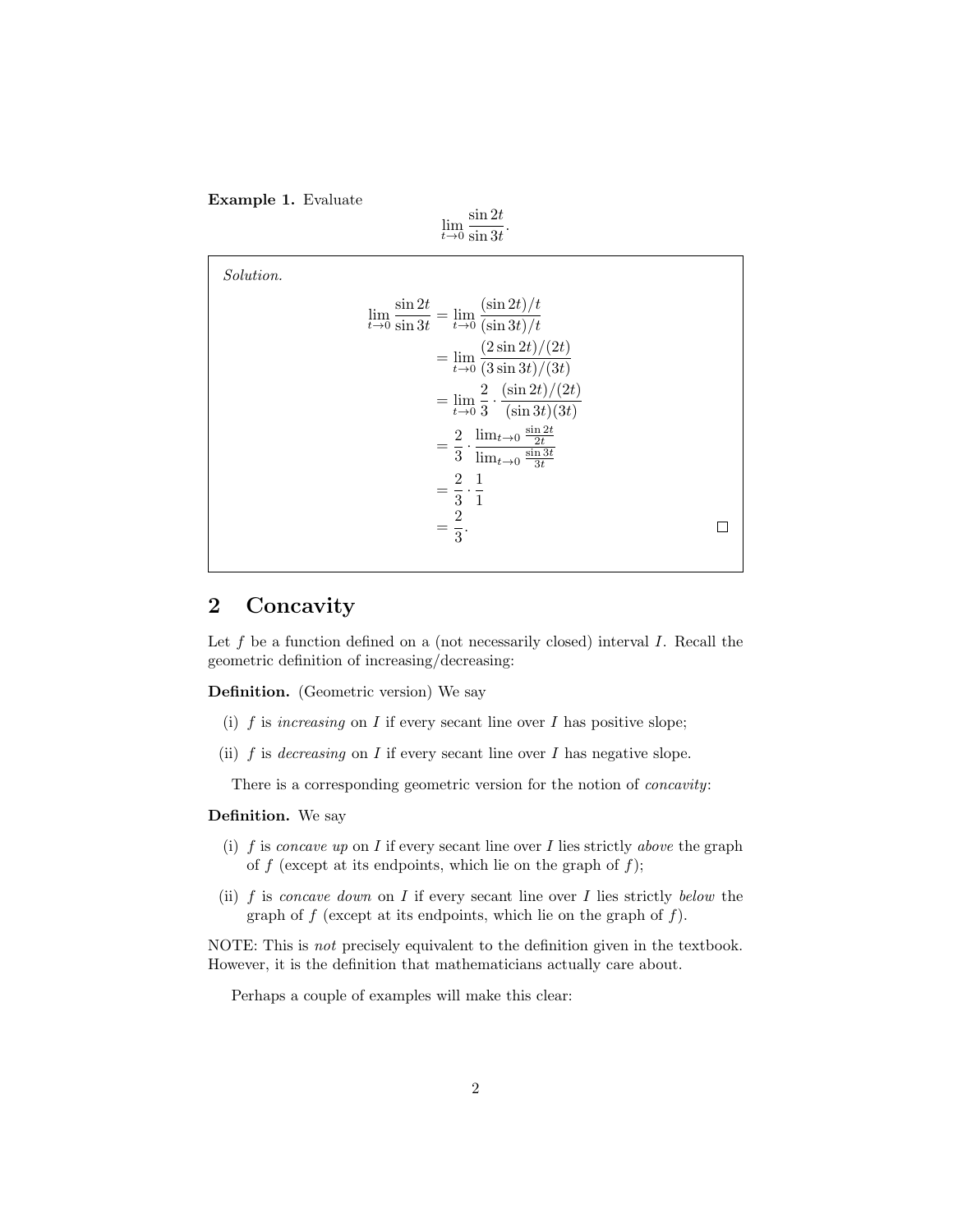**Example 2.** The function f defined by  $f(x) = -\frac{1}{2}x^2$  is concave *down* on  $(-\infty, \infty)$ . Consequently, the secant line shown in the figure lies *below* the graph of  $f$  (except at its endpoints, which are on the graph of  $f$ ). However, the secant line is horizontal (slope neither positive nor negative), which corresponds to the fact that f is neither increasing nor decreasing on  $(-\infty, \infty)$ .

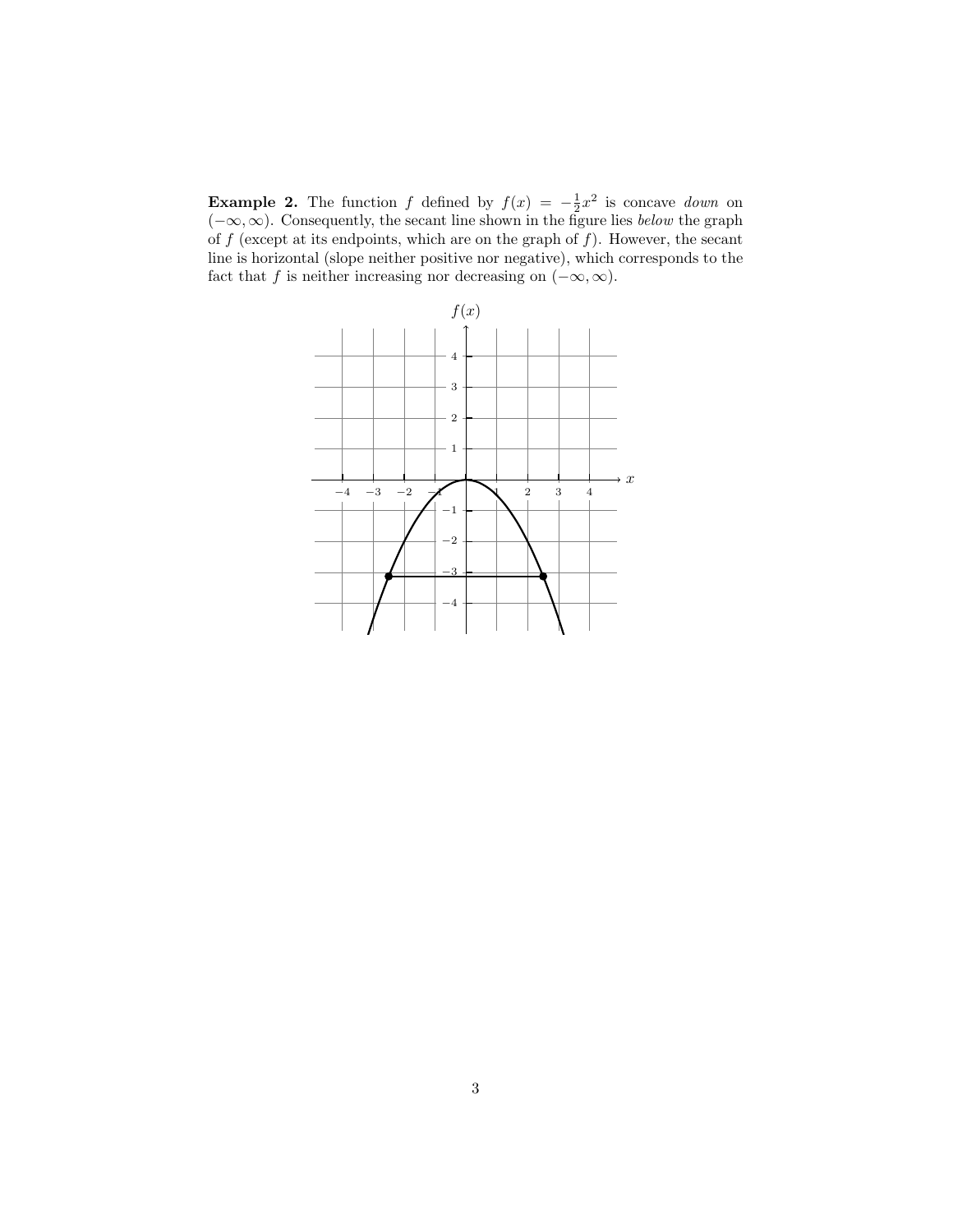**Example 3.** The function g defined by  $g(x) = \frac{1}{9}(x^3 + x)$  is increasing on  $(-\infty, \infty)$ . Consequently, the secant line shown in the figure has positive slope. However, the secant line crosses the graph of  $g$  in the middle; it lies neither above the graph nor below the graph, which corresponds to the fact that  $f$  is neither concave up nor concave down on  $(-\infty, \infty)$ .

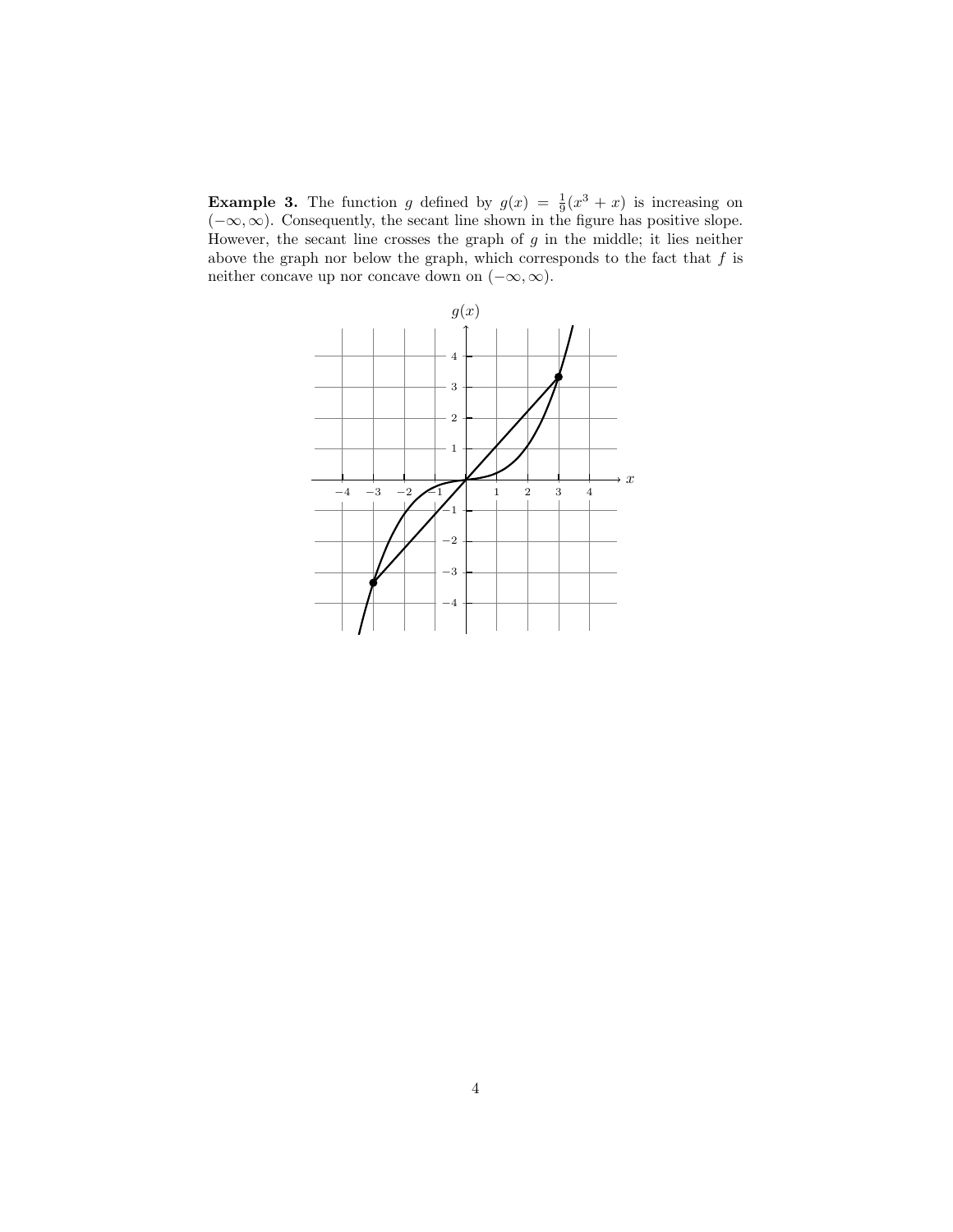Like increasing/decreasing, the notion of concave up/down can be understood, more or less, by means of the derivative.

Theorem. Let f be a function defined on a not-necessarily-closed interval I. Suppose that at every point of  $I$  except possibly the endpoints,  $f$  is differentiable and the derivative is *increasing*. Then  $f$  is concave up.

Likewise, if the derivative is decreasing, then  $f$  is concave down.

This allows us to look at things in terms of the *second derivative*: Let  $f'$  be the derivative of f. Then the derivative of  $f'$  is  $f''$ , the second derivative of f. If  $f''$  is positive on I, then  $f'$  is increasing on I, so the function f is concave up on I. Similarly, if  $f''$  is negative on I, then  $f'$  is decreasing on I, so f is concave down on I.

The remainder of this lecture should be devoted to working out Examples 2 and 3 in terms of first and second derivatives. Unfortunately, I did not have time to type this up before the lecture, but I'll try to get it in before I post the notes online. In the mean time, there seems to be a large amount of space below each example, so you might use that space to take notes.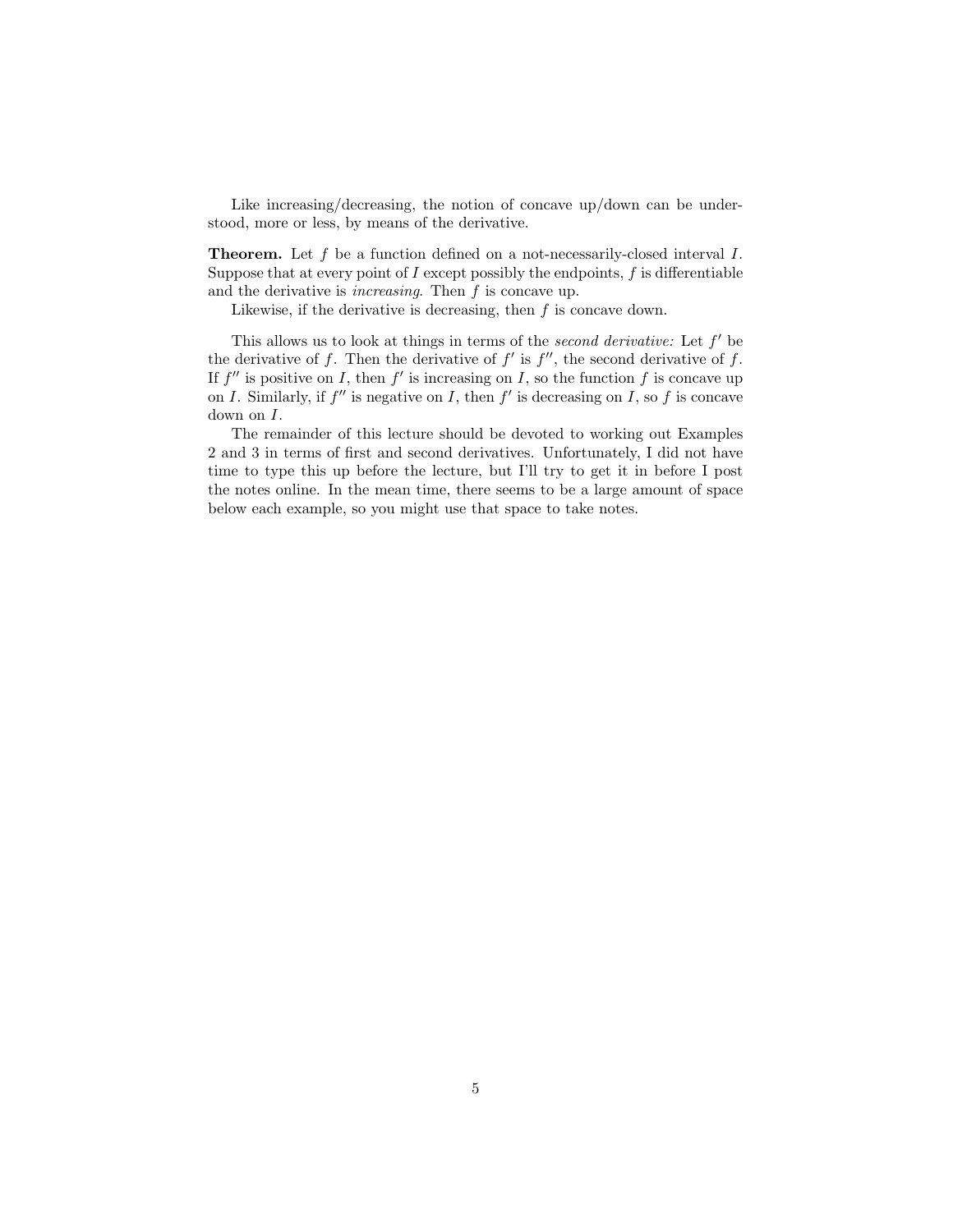#### Assignment 6 (due Friday, 20 January)

Section 2.5, Problem 34. This will be graded carefully.

Section 2.6, Problems 13 and 14. Problem 14 will be graded carefully.

Section 2.7, Problem 12. This will be graded carefully.

Section 3.1, Problems 19, 20, and 29. Problem 20 will be graded carefully.

Section 3.2, Problems 1 and 2.

Lecture 5 notes, Section 3, Exercise 2 (p. 4). This will be graded carefully.

### Assignment 7 (due Monday, 23 January)

Section 1.3, Problem 18. This will be graded carefully.

Section 1.4, Problems 7 and 8. Problem 8 will be graded carefully.

Section 2.5, Problems 15 and 16. Problem 16 will be graded carefully.

Section 3.1, Problems 8 and 9. Problem 9 will be graded carefully.

Section 3.2, Problems 19 and 20. Both of these will be graded carefully.

Bonus Exercise. Suppose that a function f is increasing on the two closed intervals  $[a, b]$  and  $[b, c]$ . Prove that f is increasing on the larger interval  $[a, c]$ . (Hint: use the algebraic definition of "increasing." You should not be using the derivative anywhere.)

### Test Friday, 27 January

The test will cover Assignments 1–7 and Lectures 1–7. The most relevant sections of the textbook are probably 0.7, 1.4, 2.4, 2.5, 3.1, and 3.2. Note also that there almost certainly will be a problem from Section 1.3, since many people showed an inability to handle this sort of problem on last quarter's final. I won't include a discussion of this in my lecture plans, but feel free to ask me to do an example.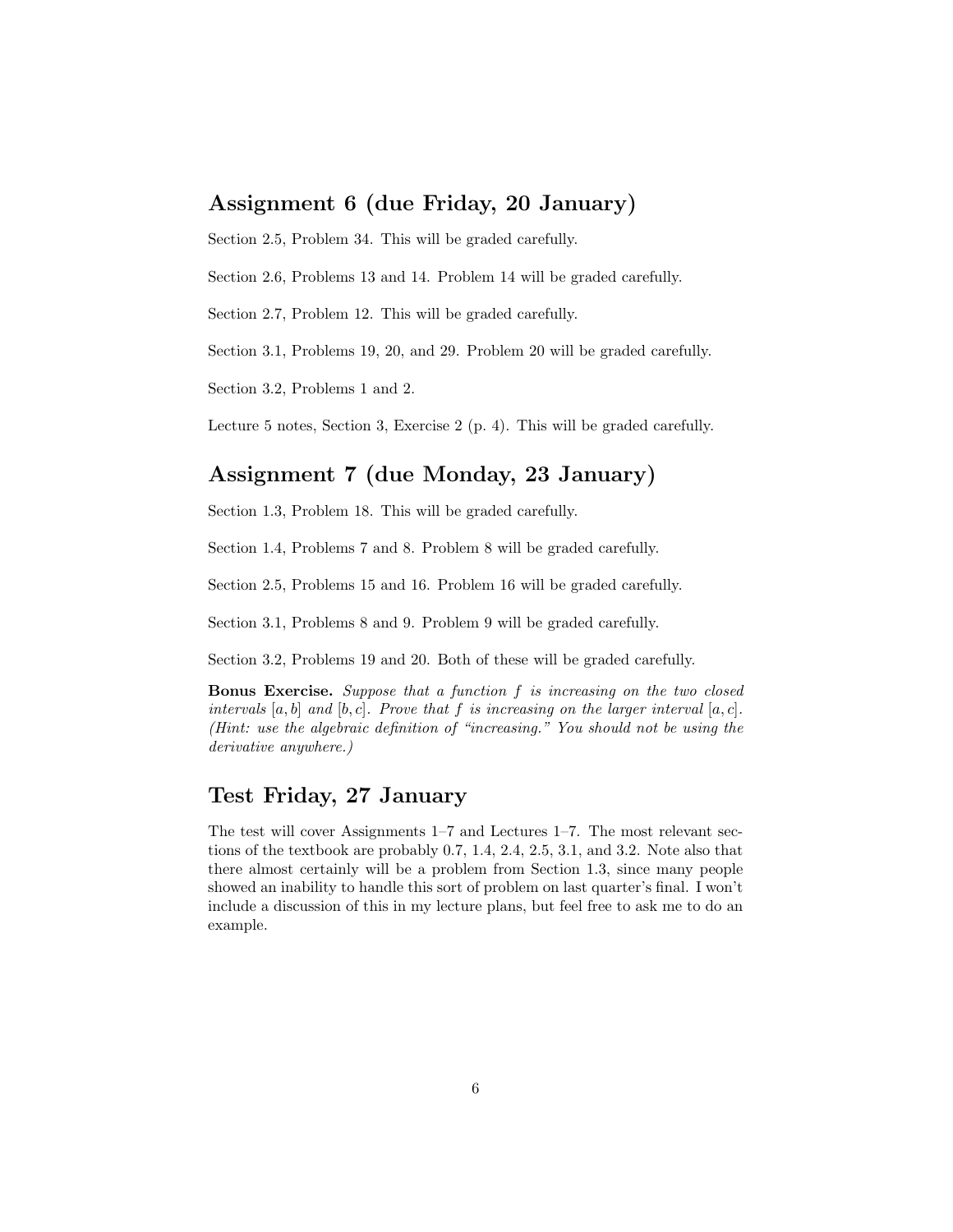## Math 132, Lecture 7: Concavity; Local Extrema

#### Charles Staats

Wednesday, 18 January 2012

#### 1 Concavity (for real, this time)

Let  $f$  be a function defined on a (not necessarily closed) interval  $I$ . Recall the geometric definition of increasing/decreasing:

Definition. (Geometric version) We say

- (i) f is increasing on I if every secant line over I has positive slope;
- (ii)  $f$  is *decreasing* on  $I$  if every secant line over  $I$  has negative slope.

There is a corresponding geometric version for the notion of concavity:

#### Definition. We say

- (i) f is concave up on I if every secant line over I lies strictly above the graph of  $f$  (except at its endpoints, which lie on the graph of  $f$ );
- (ii) f is concave down on I if every secant line over I lies strictly below the graph of  $f$  (except at its endpoints, which lie on the graph of  $f$ ).

NOTE: This is not precisely equivalent to the definition given in the textbook. However, it is the definition that mathematicians actually care about.

Perhaps a couple of examples will make this clear: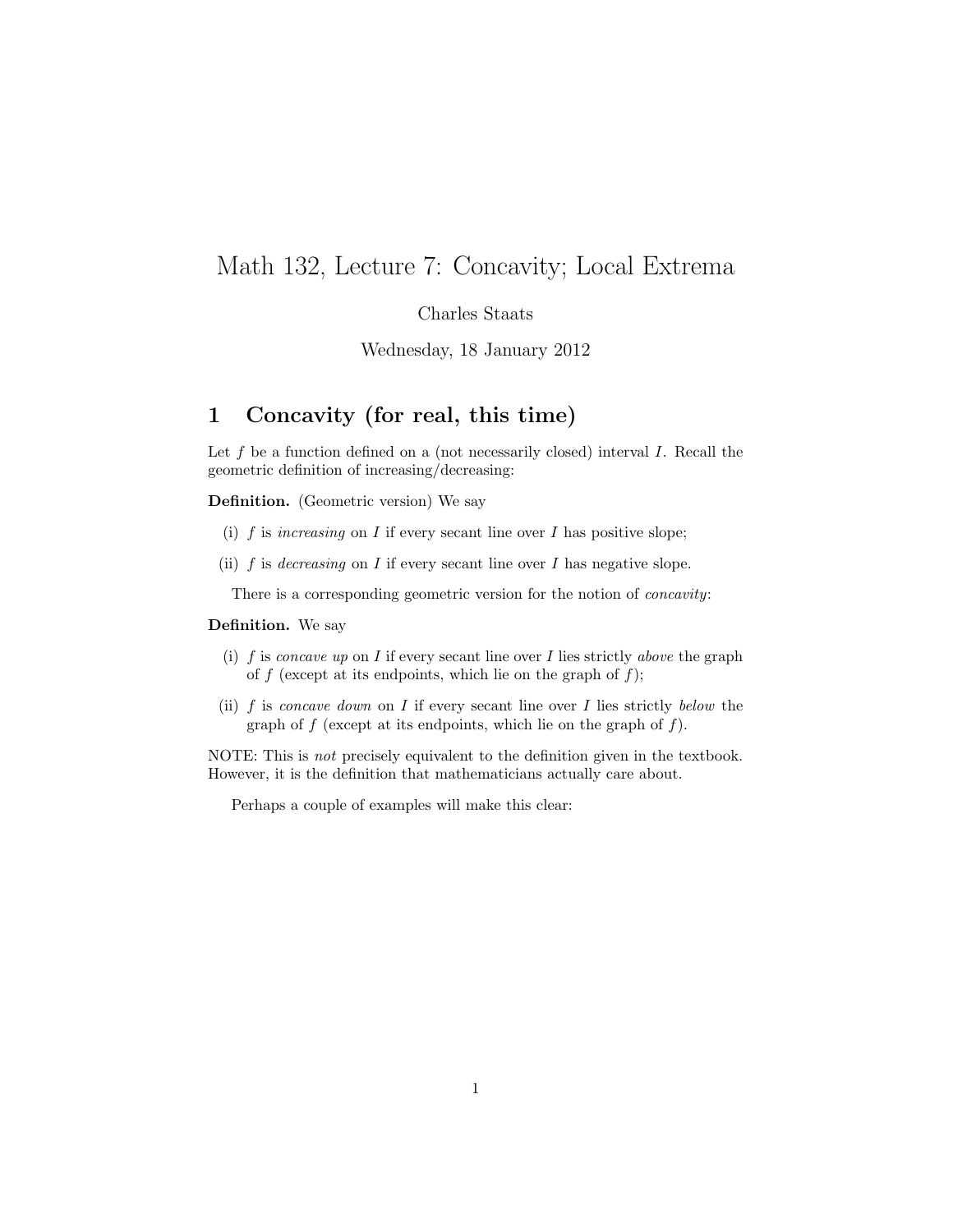**Example 1.** The function f defined by  $f(x) = -\frac{1}{2}x^2$  is concave *down* on  $(-\infty, \infty)$ . Consequently, the secant line shown in the figure lies below the graph of  $f$  (except at its endpoints, which are on the graph of  $f$ ). However, the secant line is horizontal (slope neither positive nor negative), which corresponds to the fact that  $f$  is neither increasing nor decreasing on  $(-\infty, \infty)$ . It is, in fact, increasing on  $(-\infty, 0]$  and decreasing<sup>1</sup>on  $[0, \infty)$ .



To actually prove that  $f$  is concave down, we can use the second derivative, as described below:

$$
f(x) = -\frac{1}{2}x^{2}
$$
  
\n
$$
f'(x) = -\frac{1}{2} \cdot 2x = -x
$$
  
\n
$$
f''(x) = -1.
$$

Since  $f''(x) < 0$  on  $(-\infty, \infty)$ , f is concave down on  $(-\infty, \infty)$ .

<sup>&</sup>lt;sup>1</sup>You may observe that both of this intervals include the point  $x = 0$ . This is an illustration of why we define "increasing" and "decreasing" on an interval but not at a point. If someone were to ask us whether f is increasing or decreasing (or neither) at  $x = 0$ , we'd have to say, "Since f is increasing on  $(-\infty, 0]$ , an interval that includes 0, f must be increasing at 0. Since f is decreasing on  $[0, \infty)$ , an interval that includes 0, f must be increasing at 0. So f is both increasing and decreasing at 0," a conclusion that is clearly bad. Thus, we should instead say, "It makes no sense to ask whether  $f$  is increasing or decreasing at 0;  $f$  can only be increasing or decreasing on an interval."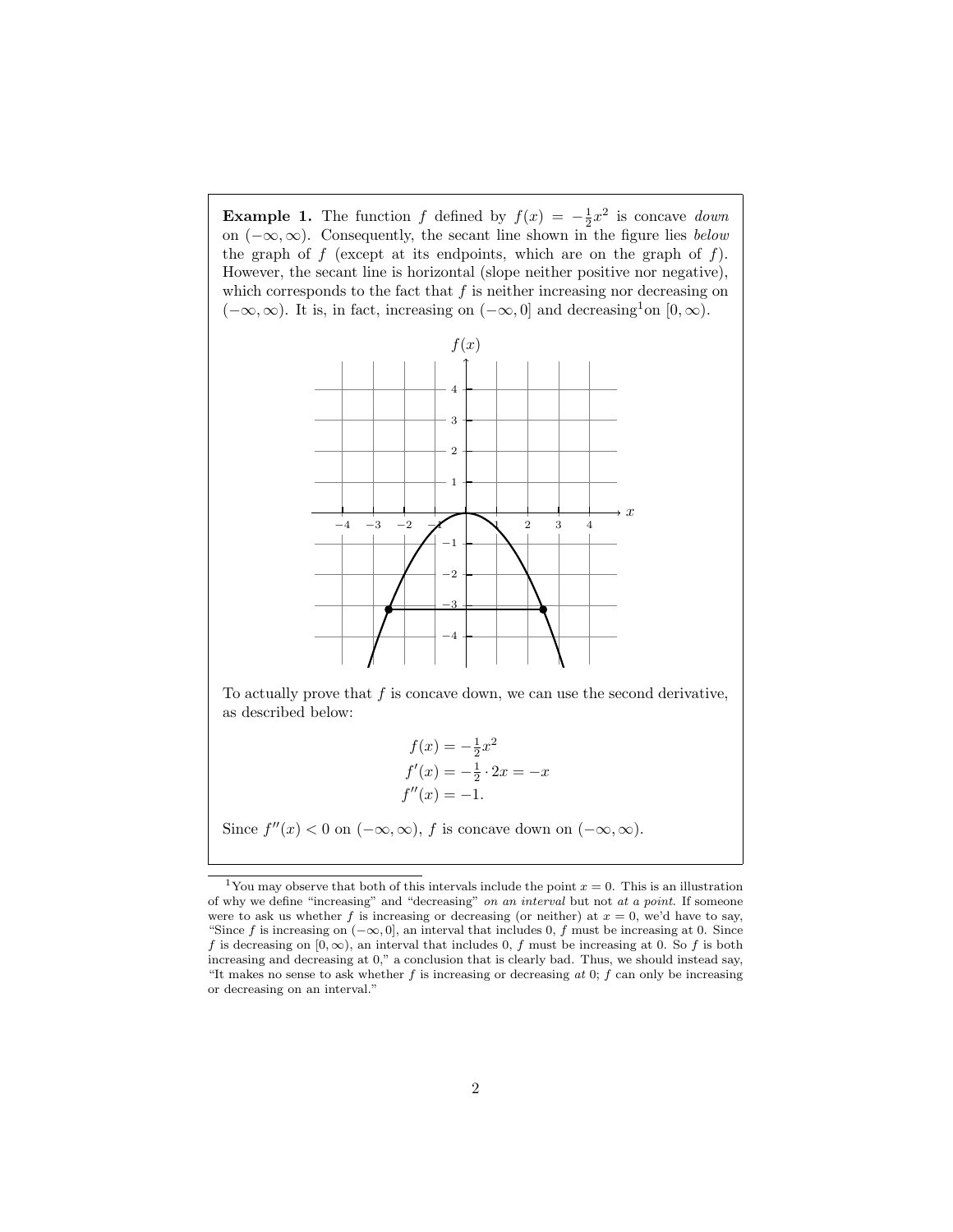**Example 2.** The function g defined by  $g(x) = \frac{1}{9}(x^3 + x)$  is increasing on  $(-\infty, \infty)$ . Consequently, the secant line shown in the figure has positive slope. However, the secant line crosses the graph of  $g$  in the middle; it lies neither above the graph nor below the graph, which corresponds to the fact that f is neither concave up nor concave down on  $(-\infty, \infty)$ .



We can analyze this example more carefully using the first and second derivative.

$$
g(x) = \frac{1}{9}(x^3 + x)
$$
  
\n
$$
g'(x) = \frac{1}{9}(3x^2 + 1) = \frac{1}{3}x^2 + \frac{1}{9}
$$
  
\n
$$
g''(x) = \frac{2}{3}x.
$$

Thus, we see that  $g'(x) = \frac{1}{3}x^2 + \frac{1}{9} > 0$  for all  $x \in (-\infty, \infty)$ , so g is increasing on  $(-\infty,\infty)$ . However,  $g''(x) = \frac{2}{3}x$  is not always positive or always negative. It is positive on  $(0, \infty)$ ; this implies that g is concave up on  $[0, \infty)$  (note that we do not care what g'' does at  $x = 0$ , since this is an endpoint). The second derivative  $g''$  is negative on  $(-\infty, 0)$ ; this implies that g is concave down on  $(-\infty, 0]$ .

Like increasing/decreasing, the notion of concave up/down can be understood, more or less, by means of the derivative.

Theorem. Let f be a function defined on a not-necessarily-closed interval I. Suppose that at every point of  $I$  except possibly the endpoints,  $f$  is differentiable and the derivative is increasing. Then f is concave up.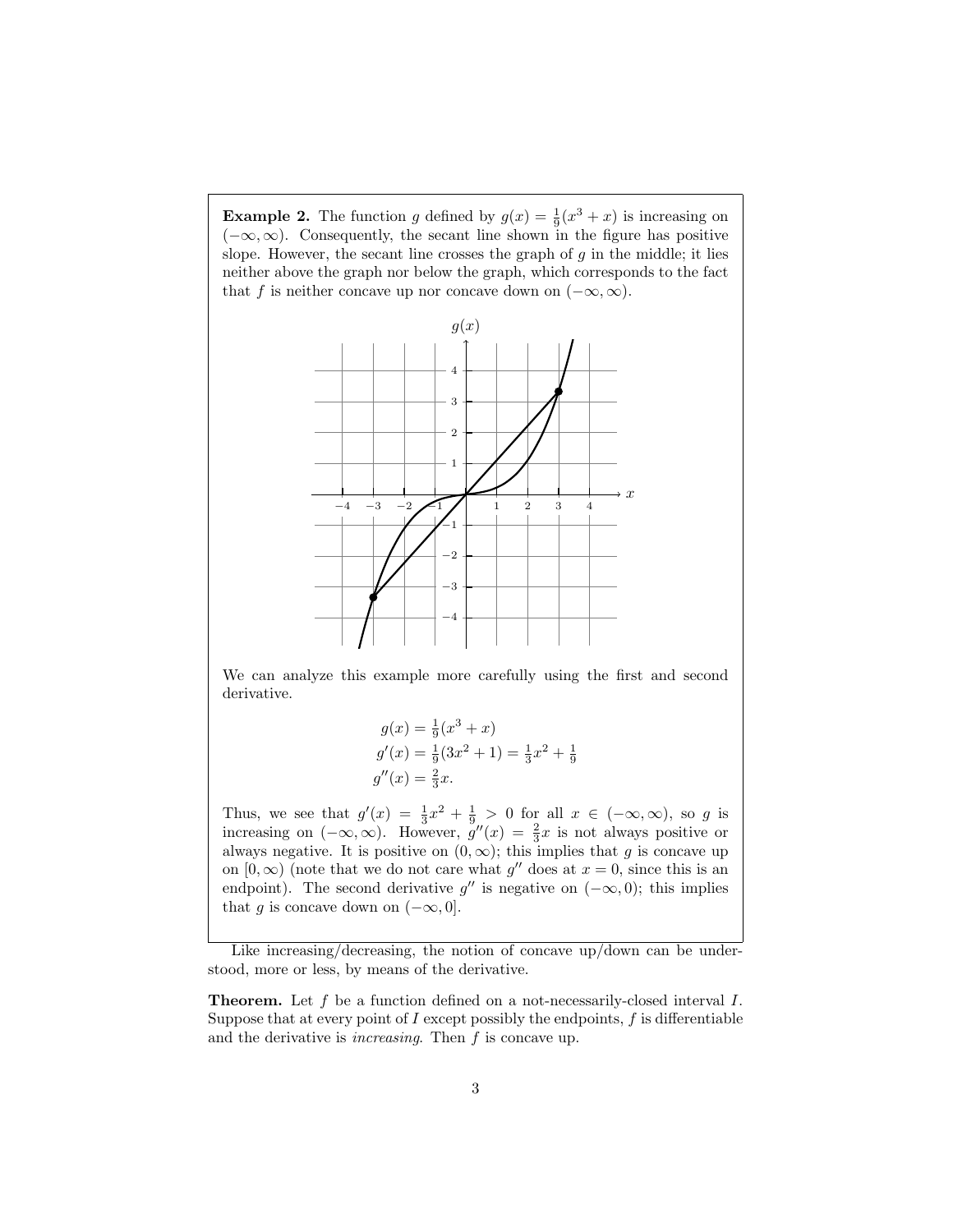Likewise, if the derivative is decreasing, then  $f$  is concave down.

We won't prove this theorem until we get to the mean value theorem, but meanwhile, we can see how it is used. According to the theorem, if we have a differentiable function  $f$  that we want to show is concave up, we can look at whether the derivative  $f'$  is increasing. Write g for  $f'$ ; we're trying to determine whether  $q$  is increasing. By our theorems from before, we can look at whether  $g'(x)$  is *positive* for all x in the interval. Thus, our question about the concavity of f comes down to an inequality about  $g' = f''$ .

**Theorem.** Let  $f$  be a function defined on a not-necessarily-closed interval  $I$ . Suppose that at every point x of I except possibly the endpoints,  $f''(x)$  is defined and  $f''(x) > 0$ . Then f is concave up on I.

Similarly, if  $f''(x) < 0$ , then f is concave down.

To illustrate this theorem, let's revisit our examples from before. (I've put the explanation together with the examples in the notes, so you should go back to them.)

One final definition, that we don't really have time to go into right now:

**Definition.** (taken almost straight from the book) If  $f$  is continuous at  $c$ , we call c an inflection point of  $f$  if  $f$  is concave up on one side of  $c$  and concave down on the other side.

I strongly suggest you see Figure 17 on page 159 of the textbook; it is really a great illustration of different kinds of inflection points.

#### 2 Local mins and maxes

Consider a function like  $f(x) = x^3 - 3x$ :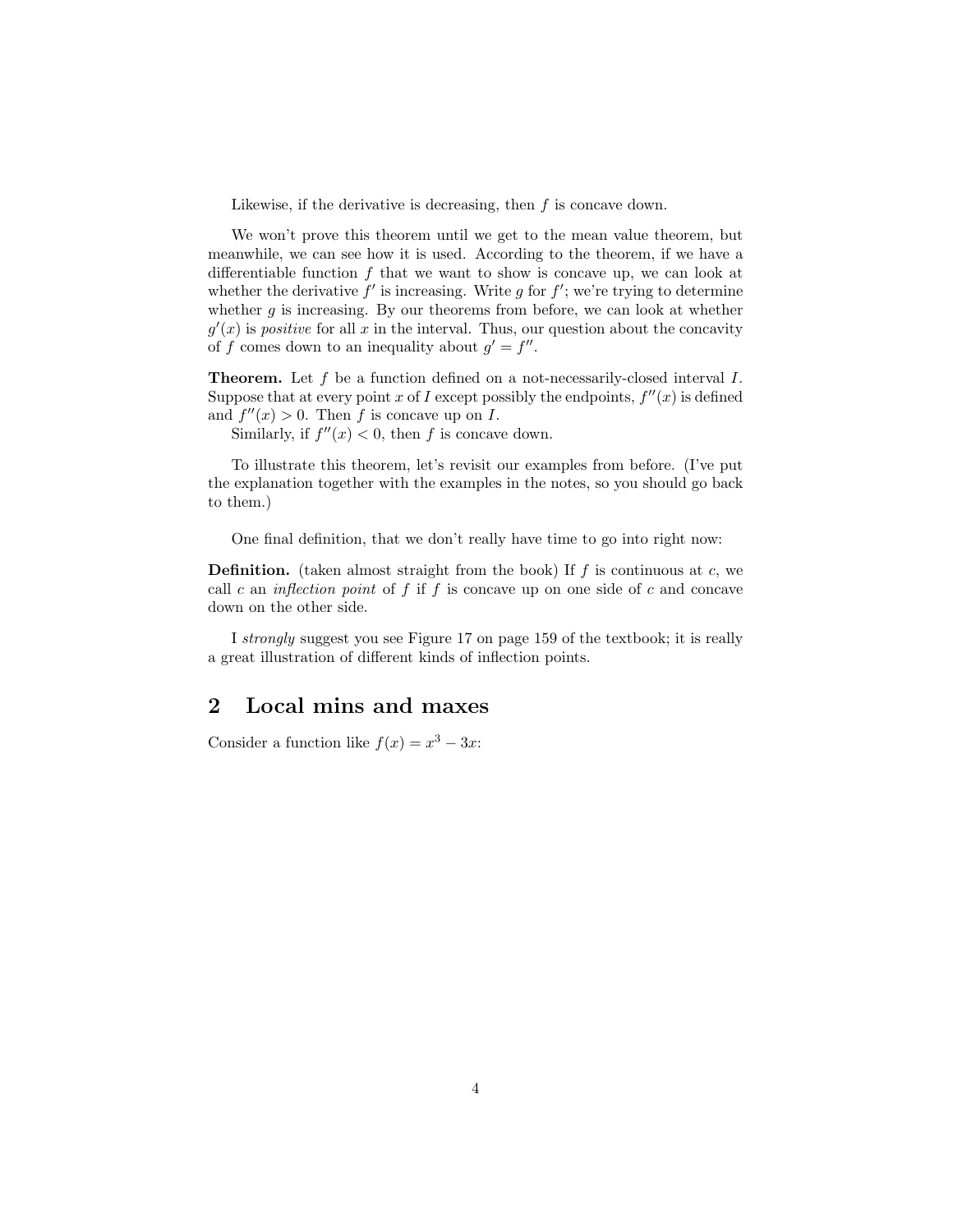

Note that  $f'(x)$  is defined everywhere. If we want to look at this function on an open interval like  $(-\infty, \infty)$ , there are no endpoints to consider, so the only critical points we have to look at are the ones where  $f'(x) = 0$ .

$$
f(x) = x3 - 3x
$$

$$
f'(x) = 3x2 - 3
$$

$$
3x2 - 3 = 0
$$

$$
x2 - 1 = 0
$$

$$
x2 = 1
$$

$$
x = \pm 1.
$$

Note that  $f(-1) = (-1)^3 + 3 = 2$  and  $f(1) = 1^3 - 3 = -2$ . The two relevant points are plotted on the graph. Note that neither of them is a global maximum, since f attains arbitrarily large values (since  $\lim_{x\to\infty} f(x) = \infty$ ; similarly, neither is a global minimum. But it seems like, in some sense,  $(-1, 2)$  ought to be a local maximum: if x is forced to stay close to  $-1$ , then the point is a maximum. Likewise,  $1, -2$ ) ought to be a local minumum. Here are the definitions that make this precise:

**Definition.** Let f be a function, and c a point where f is defined. We say

- (i)  $f(c)$  is a *local maximum* of f if there exists an open interval  $(a, b)$  containing c, such that  $f(c)$  is a maximum of f on<sup>2</sup>  $(a, b)$ ;
- (ii)  $f(c)$  is a *local minimum* of f if there exists an open interval  $(a, b)$  containing c such that  $f(c)$  is a minimum of f on  $(a, b)$ ;

<sup>&</sup>lt;sup>2</sup>Since f may not be defined on all of  $(a, b)$  (e.g., if c is an endpoint of the domain), we should technically say the following:  $f(x) \leq f(c)$  whenever x lies in  $(a, b)$  and  $f(x)$  is defined.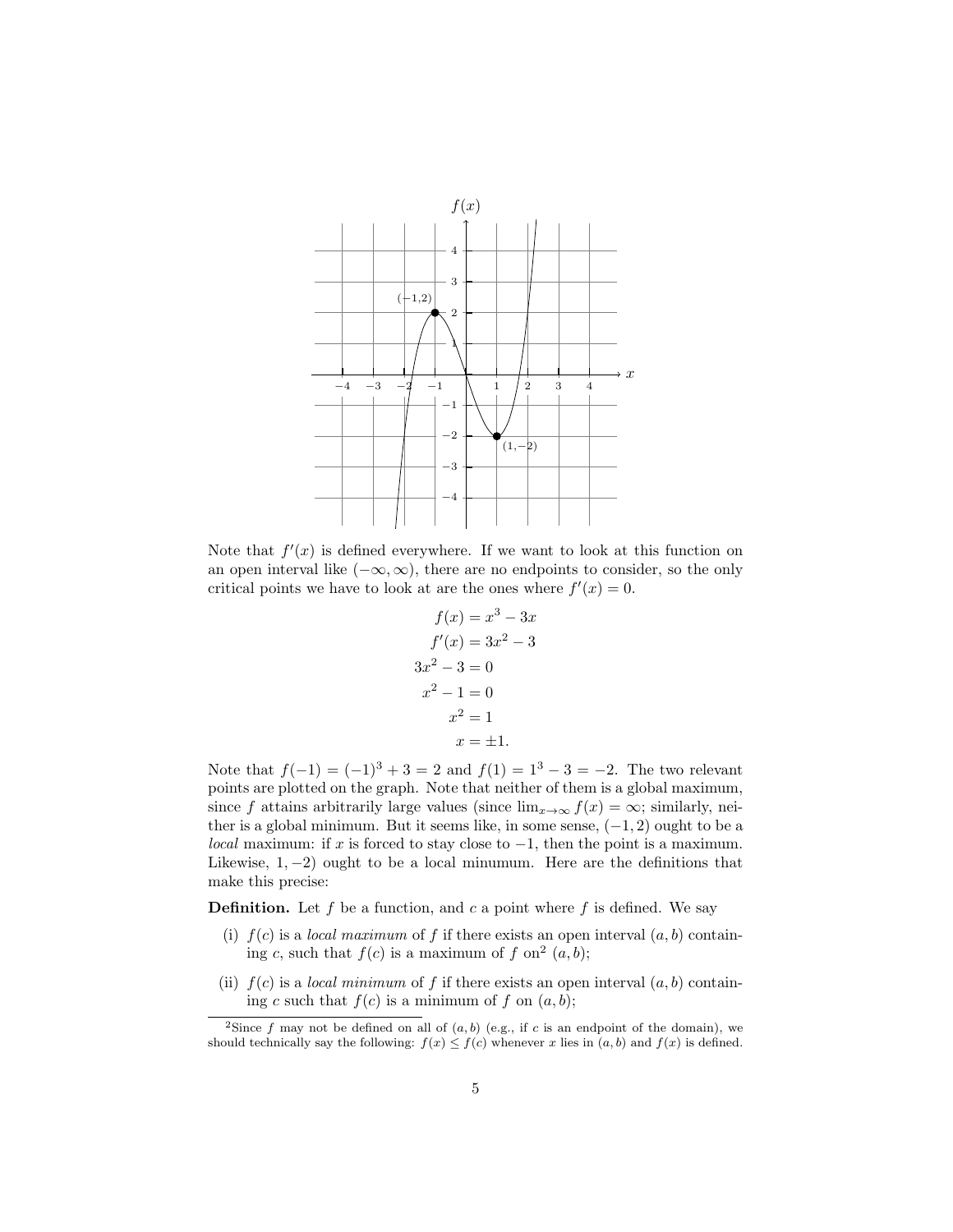(iii)  $f(c)$  is a *local extremum* of f if it is a local minimum or a local maximum.

For instance, in the figure,  $f(-1)$  is clearly not a maximum value on all of f. But it is a maximum value over  $(-1.5, -.5)$ , and therefore a local maximum.

Like global extrema, we can find local extrema using critical points. But I doubt I will have time to discuss this until next lecture.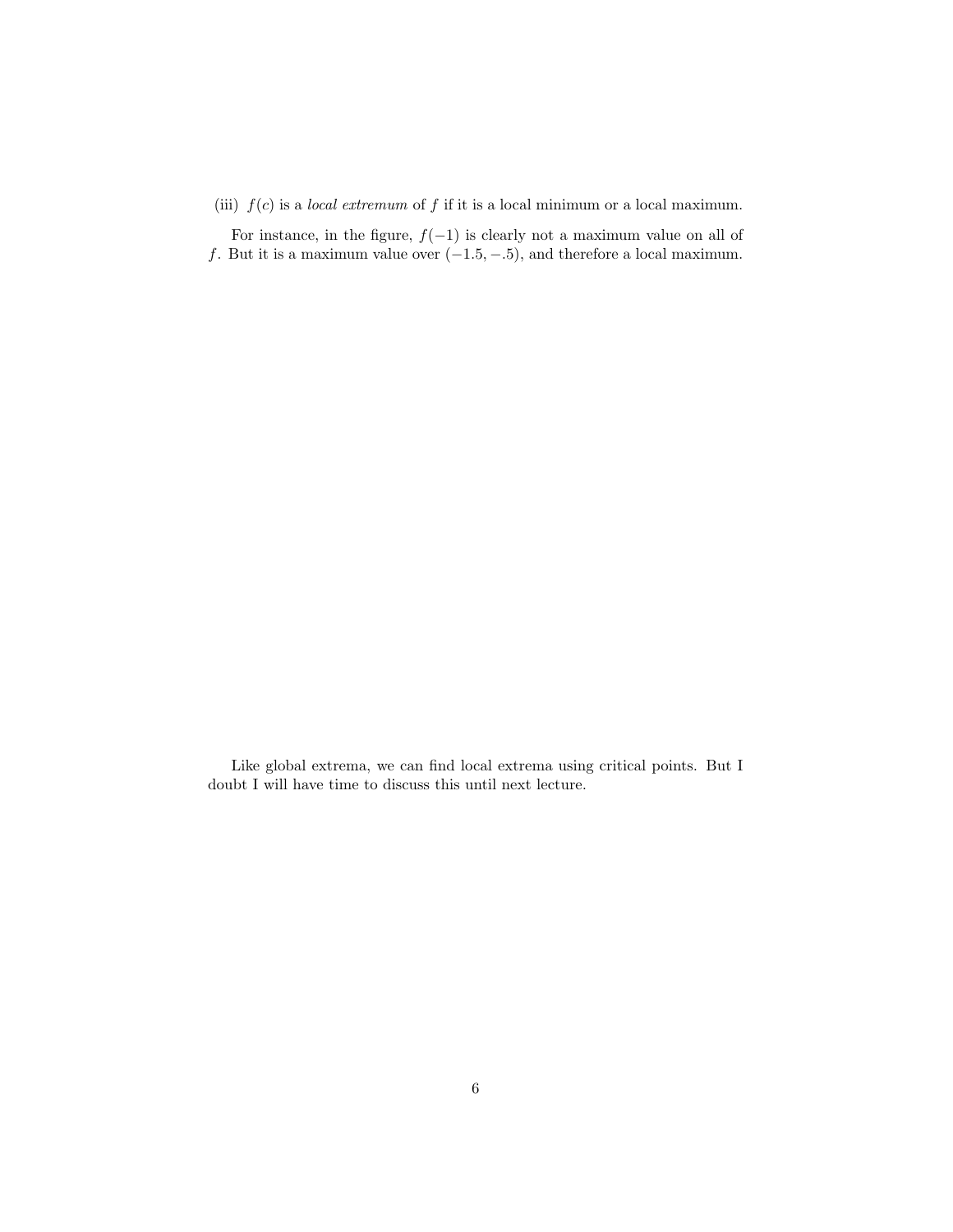### Assignment 7 (due Monday, 23 January)

Section 1.3, Problem 18. This will be graded carefully.

Section 1.4, Problems 7 and 8. Problem 8 will be graded carefully.

Section 2.5, Problems 15 and 16. Problem 16 will be graded carefully.

Section 3.1, Problems 8 and 9. Problem 9 will be graded carefully.

Section 3.2, Problems 19 and 20. Both of these will be graded carefully.

Bonus Exercise. Suppose that a function f is increasing on the two closed intervals  $[a, b]$  and  $[b, c]$ . Prove that f is increasing on the larger interval  $[a, c]$ . (Hint: use the algebraic definition of "increasing." You should not be using the derivative anywhere.)

#### Assignment 8 (due Wednesday, 25 January)

Section 3.2, Problems 21, 37, and 51. All three of these will be graded carefully.

Section 3.3, Problems 1 and 2. Problem 2 will be graded carefully.

Where is the function f defined by  $f(x) = 2x + \cos x$  increasing? Where is it concave up? (Remember, your answer should be about intervals, not points.) Justify your answers using the first and second derivatives. This will be graded carefully.

**Bonus Exercise.** Show that the function g defined by  $g(x) = x + \sin x$  is increasing on all of  $(-\infty, \infty)$ . (Hint: the same ideas used in the Assignment 7) bonus exercise should be helpful in dealing with points where  $f'(x) = 0$ .

#### Test Friday, 27 January

The test will cover Assignments 1–7 and Lectures 1–(7, Section 1). The most relevant sections of the textbook are probably 0.7, 1.4, 2.4, 2.5, 3.1, and 3.2. Note also that there almost certainly will be a problem from Section 1.3, since many people showed an inability to handle this sort of problem on last quarter's final. I won't include a discussion of this in my lecture plans, but feel free to ask me to do an example.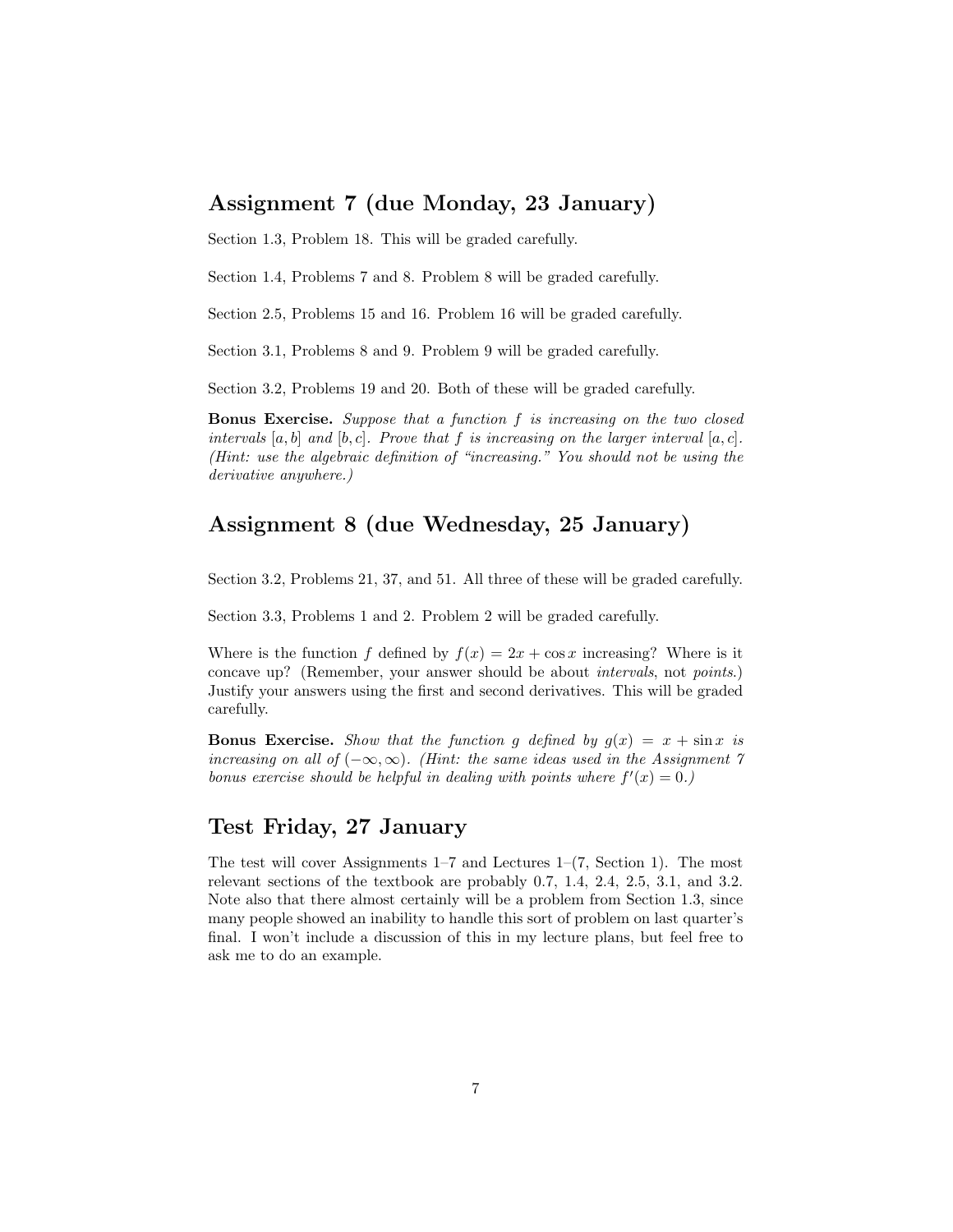# Math 132, Lecture 8: More on local extrema; a practical example

#### Charles Staats

Monday, 23 January 2012

#### 1 Criteria for local maxima and minima

These criteria can be used to determine whether a critical point is a local minimum, local maximum, or neither.

General criteria:

- (a) If f is increasing to the immediate left<sup>1</sup> of  $x_0$  and decreasing to the immediate right of  $x_0$ , then  $f(x_0)$  is a local maximum.
- (b) If f is decreasing to the immediate left of  $x_0$  and increasing to the immediate right of  $x_0$ , then  $f(x_0)$  is a local minimum.
- (c) If f is decreasing on both sides of  $x_0$  or increasing on both sides of  $x_0$ , then  $x_0$  is not a local extremum.

First derivative test: Assume f is continuous in a neighborhood of  $x_0$ , and differentiable except possibly at  $x_0$ .

- (a) If  $f'$  is positive to the immediate left<sup>2</sup> of  $x_0$  and negative to the immediate right of  $x_0$ , then  $f(x_0)$  is a local maximum.
- (b) If  $f'$  is negative to the immediate left of  $x_0$  and positive to the immediate right of  $x_0$ , then  $f(x_0)$  is a local minimum.
- (c) If the  $f'$  has the same sign to the immediate left of  $x_0$  and to the immediate right of  $x_0$ , then  $f(x_0)$  is neither a local min nor a local max.

Second derivative test: Assume  $f'$  and  $f''$  both exist in a neighborhood of  $x_0$ , and  $f'(x_0) = 0$  (i.e.,  $x_0$  is a "stationary point" of f).

(a) If  $f''(x_0) < 0$ , then  $f(x_0)$  is a local maximum of f.

(b) If  $f''(x_0) > 0$ , then  $f(x_0)$  is a local minimum of f.

<sup>&</sup>lt;sup>1</sup> More precisely: if there exists some  $a < x_0$  such that f is increasing on the interval  $(a, x_0]$ <sup>2</sup> More precisely: if there exists some  $a < x_0$  such that  $f'(x) > 0$  for all x in the interval  $(a, x_0).$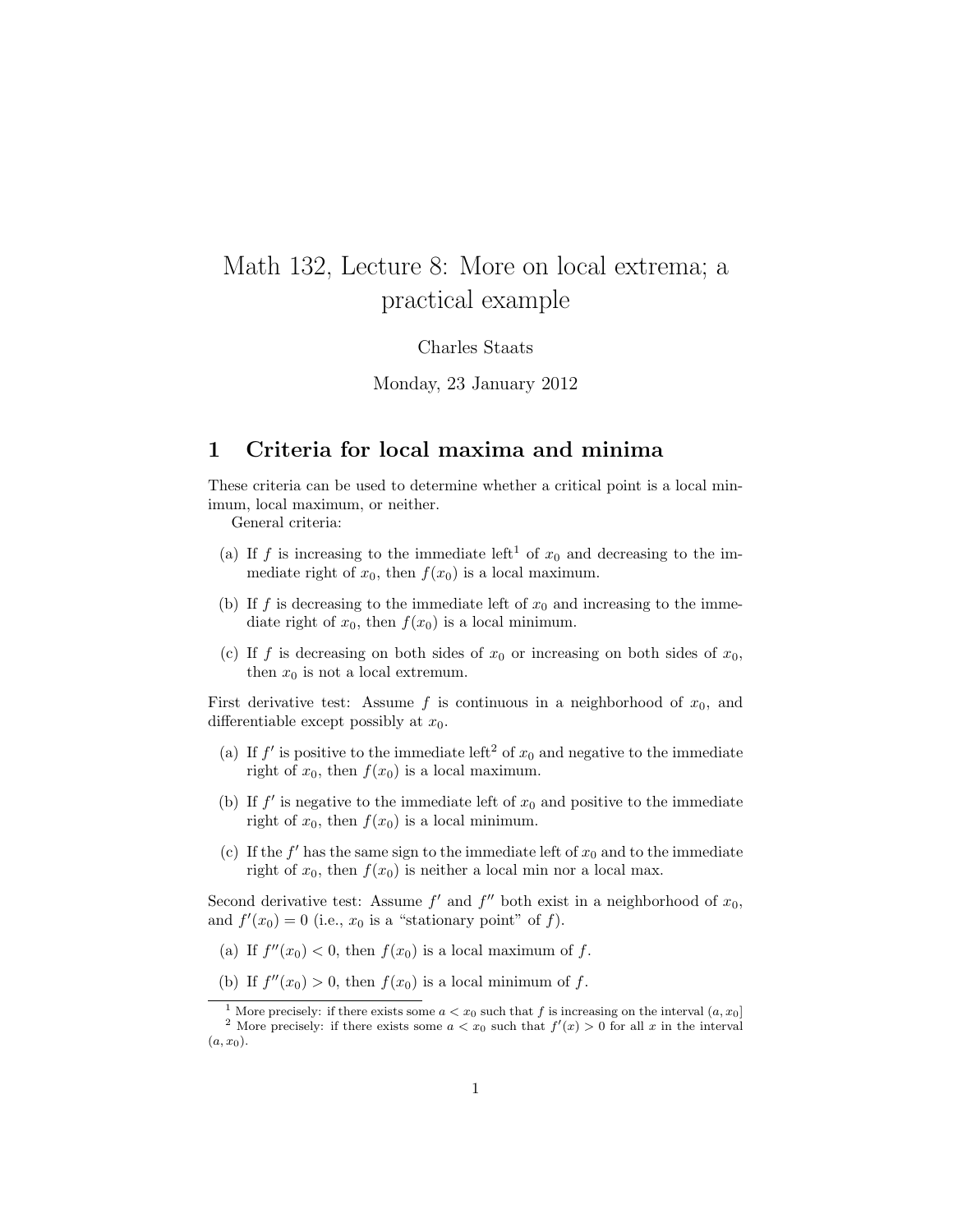(c) We don't know anything this way if  $f''(0) = 0$ .

Example 1. (Examples 2 and 5, pages 163–165 in the book) Find the local extreme values of  $f(x) = \frac{1}{3}x^3 - x^2 - 3x + 4$  on  $(-\infty, \infty)$ .

## 2 Practical Problems: an example

Example 2. (Example 1, p. 167 in the textbook) "A rectangular box is to be made from a piece of cardboard 23 inches long and 9 inches wide by cutting out identical squares from the four corners and turning up the sides, as in Figure 1 [omitted; I'll try to draw this on the board]. Find the dimensions of the box of maximum volume. What is this volume?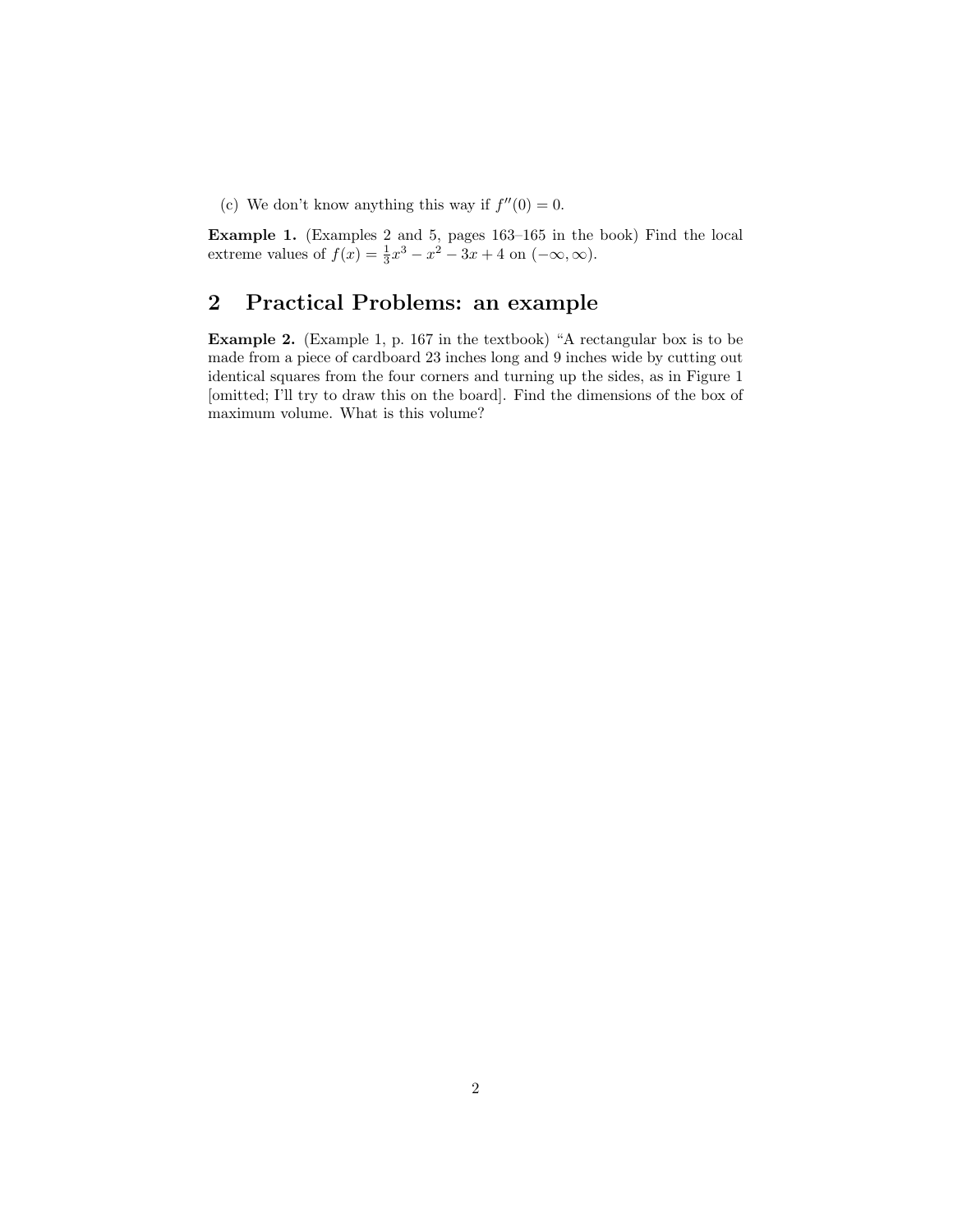## Assignment 8 (due Wednesday, 25 January)

Section 3.2, Problems 21, 37, and 51. All three of these will be graded carefully.

Section 3.3, Problems 1 and 2. Problem 2 will be graded carefully.

Where is the function f defined by  $f(x) = 2x + \cos x$  increasing? Where is it concave up? (Remember, your answer should be about intervals, not points.) Justify your answers using the first and second derivatives. This will be graded carefully.

**Bonus Exercise.** Show that the function g defined by  $g(x) = x + \sin x$  is increasing on all of  $(-\infty, \infty)$ . (Hint: the same ideas used in the Assignment 7) bonus exercise should be helpful in dealing with points where  $f'(x) = 0$ .

#### Test Friday, 27 January

The test will cover Assignments  $1-7$  and Lectures  $1-(7, Section 1)$ . The most relevant sections of the textbook are probably 0.7, 1.4, 2.4, 2.5, 3.1, and 3.2. Note also that there almost certainly will be a problem from Section 1.3, since many people showed an inability to handle this sort of problem on last quarter's final. I won't include a discussion of this in my lecture plans, but feel free to ask me to do an example.

## Assignment 9 (due Monday, 30 January)

Section 3.2, Problems 11, 12, and 22. Problems 12 and 22 will be graded carefully. These problems are intended as review, but they would also be good practice for the test Friday.

Section 3.3, Problems 3 and 4. Problem 4 will be graded carefully.

Section 3.4, Problem 9.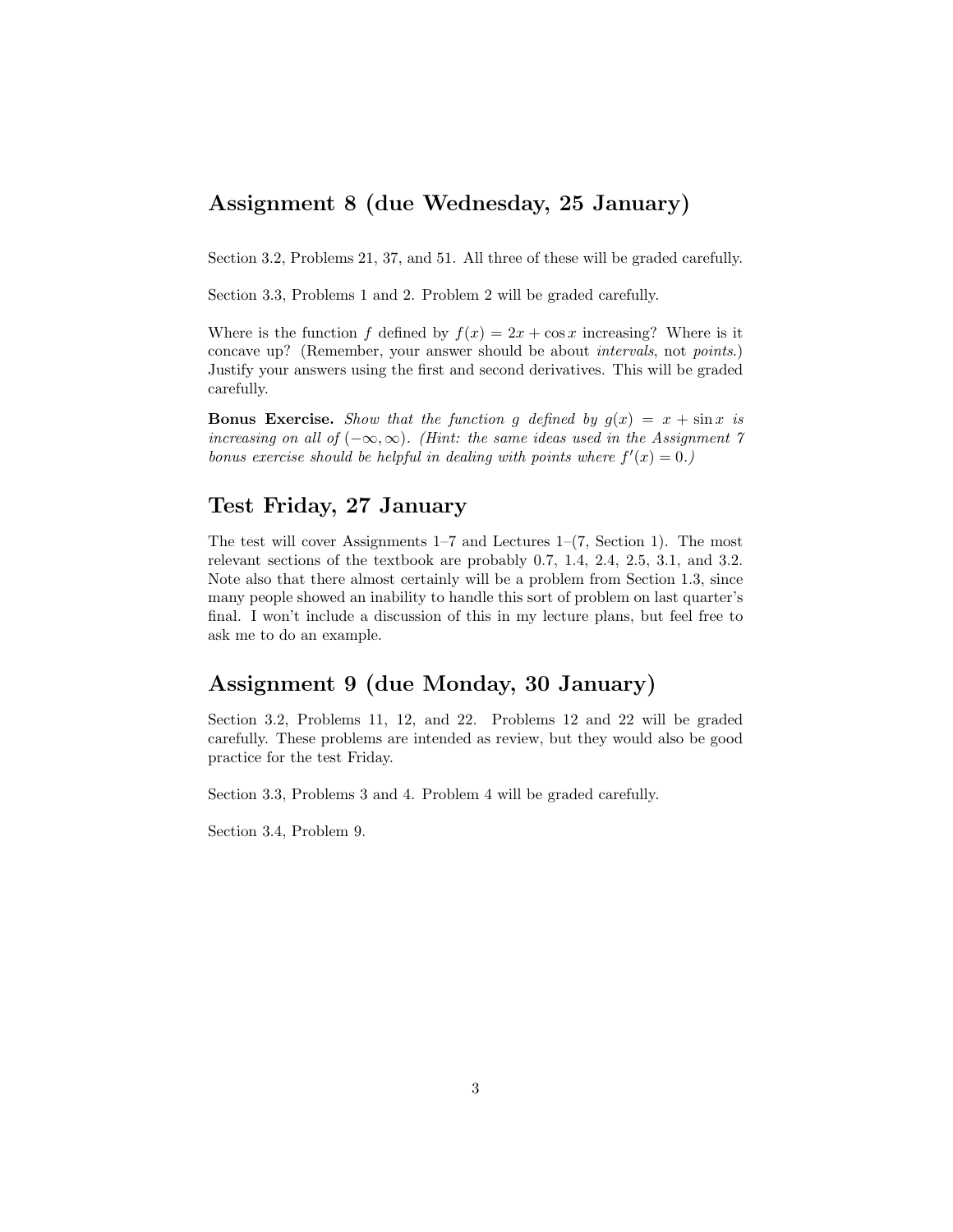## Math 132, Lecture 9:

#### Charles Staats

Wednesday, 25 January 2012

#### 1 Example: local mins and maxes

Example 1. (Examples 2 and 5, pages 163–165 in the book) Find the local extreme values of  $f(x) = \frac{1}{3}x^3 - x^2 - 3x + 4$  on  $(-\infty, \infty)$ . Do this in two different ways: using the First Derivative Test, and using the Second Derivative Test.

### 2 Practical Max/Min Problems

One of the things calculus is really good for is finding ways to maximize or minimize things within constraints. Typical questions might include things like, "I have a certain amount of fence. How do I enclose the largest possible area?" (a maximizing problem), or for a minimizing problem, "I need to enclose a certain area. How do I do it with the least possible area?"

Here's the example that will be used for illustrating the procedure:

Example 2. A farmer has 20 meters of fence and wants to build a rectangular enclosure. What is the greatest possible area he can enclose, and how can he enclose that area?

The procedure for handling these is something like the following:

- 1. Convert the word problem into mathematics. Often, this is the hardest part. Typically, you will have one quantity you care about (say, area) and one or more other quantities that control it (say, the length and width of a rectangular enclosure). You'll also have some additional information (in this case, that the total length of the fence is a particular amount, say 20). You need to record all this information in mathematical terms:
	- (a) Identify the relevant quantities (in this case, length, width, and area) and name them (say,  $\ell$ ,  $w$ , and  $A$ , respectively).
	- (b) Write down an equation that gives the quantity you want to max/minimize in terms of other quantites. In this case, we have

$$
A = \ell w.
$$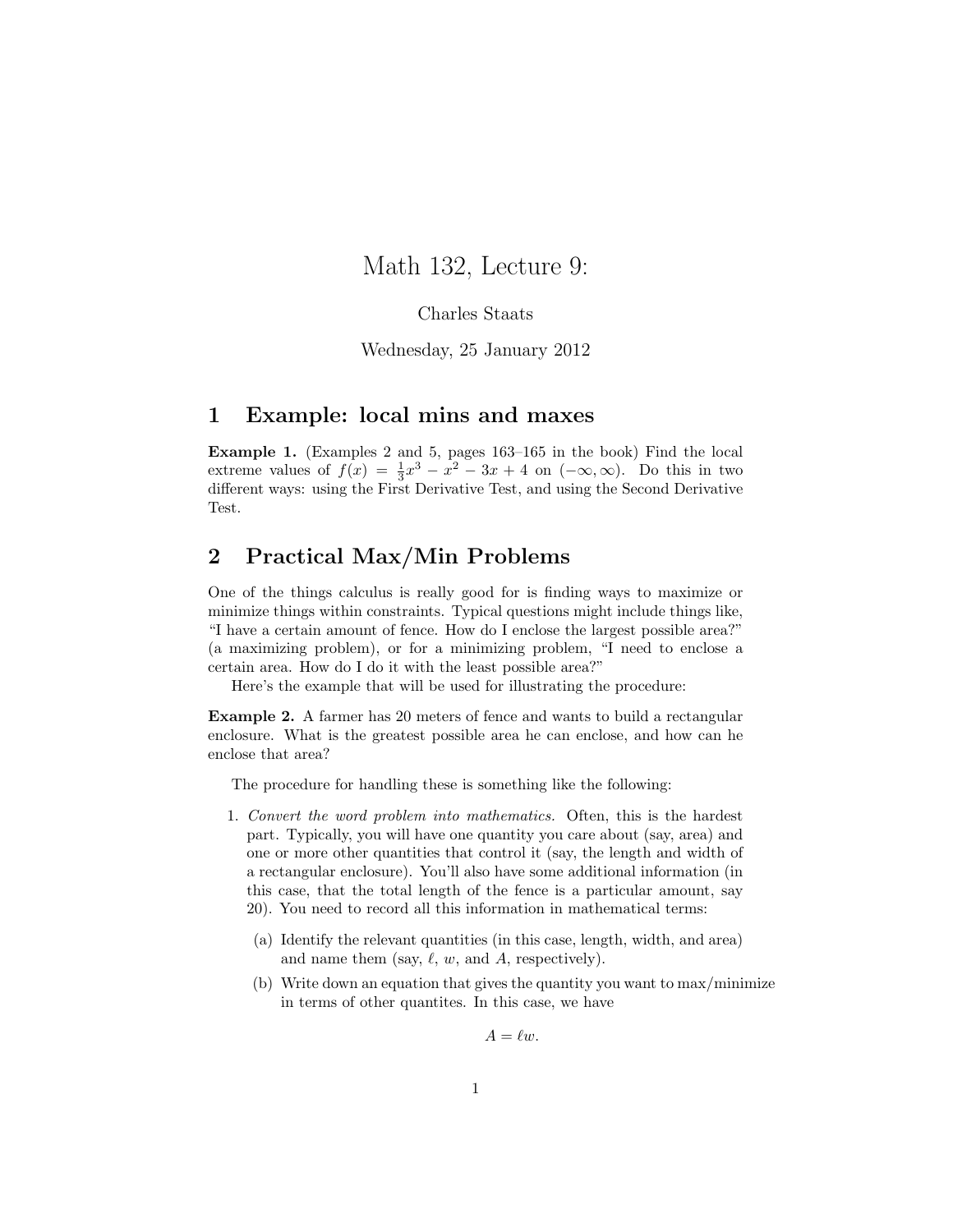(c) Write down any additional information in equations. In this case, the farmer has 20 meters of fence, so the perimeter of the rectangular enclosure should be 20. Thus, we have

$$
2\ell + 2w = 20.
$$

2. Convert the mathematical problem into a calculus problem. Play around with the equations until the quantity you care about is expressed in terms of a single other quantity. In our case, we have

$$
2\ell + 2w = 20
$$

$$
\ell + w = 10
$$

$$
\ell = 10 - w
$$

Substituting in  $10 - w$  for  $\ell$  in the equation for A, we get

$$
A = \ell w = (10 - w)w = 10w - w^2.
$$

At this point, you might ask how you know which variable to solve for in terms of the others. Basically, it does not matter, as long as you find some variable that works. For this example, we could just as easily have taken  $w = 10 - \ell$ , and then gotten  $A = 10\ell - \ell^2$ ; we would still get the same answer.

3. Figure out what your domain is. In our case, what values could reasonably be plugged in for  $w$ ? Negative width makes no sense, so we have

 $w > 0$ .

Likewise, negative length makes no sense, so we have

$$
\ell \ge 0
$$
  

$$
10 - w \ge 0
$$
  

$$
10 \ge w.
$$

Thus,  $0 \leq w \leq 10$ , and so we are trying to maximize

$$
A(w) = 10w - w^2
$$

for  $w$  on the interval  $[0, 10]$ .

4. Solve the calculus problem. Differentiate the function you just found, find the critical points, etc. This is, often, the easiest part. It's also a demonstration of the "niceness" of calculus: the hardest part of the problem is all the algebra beforehand. Once we get it down to a calculus problem, it tends to be pretty easy.

In our case, we have

$$
A(w) = 10w - w2
$$

$$
A'(w)10 - 2w.
$$

Thus, we have the following critical points: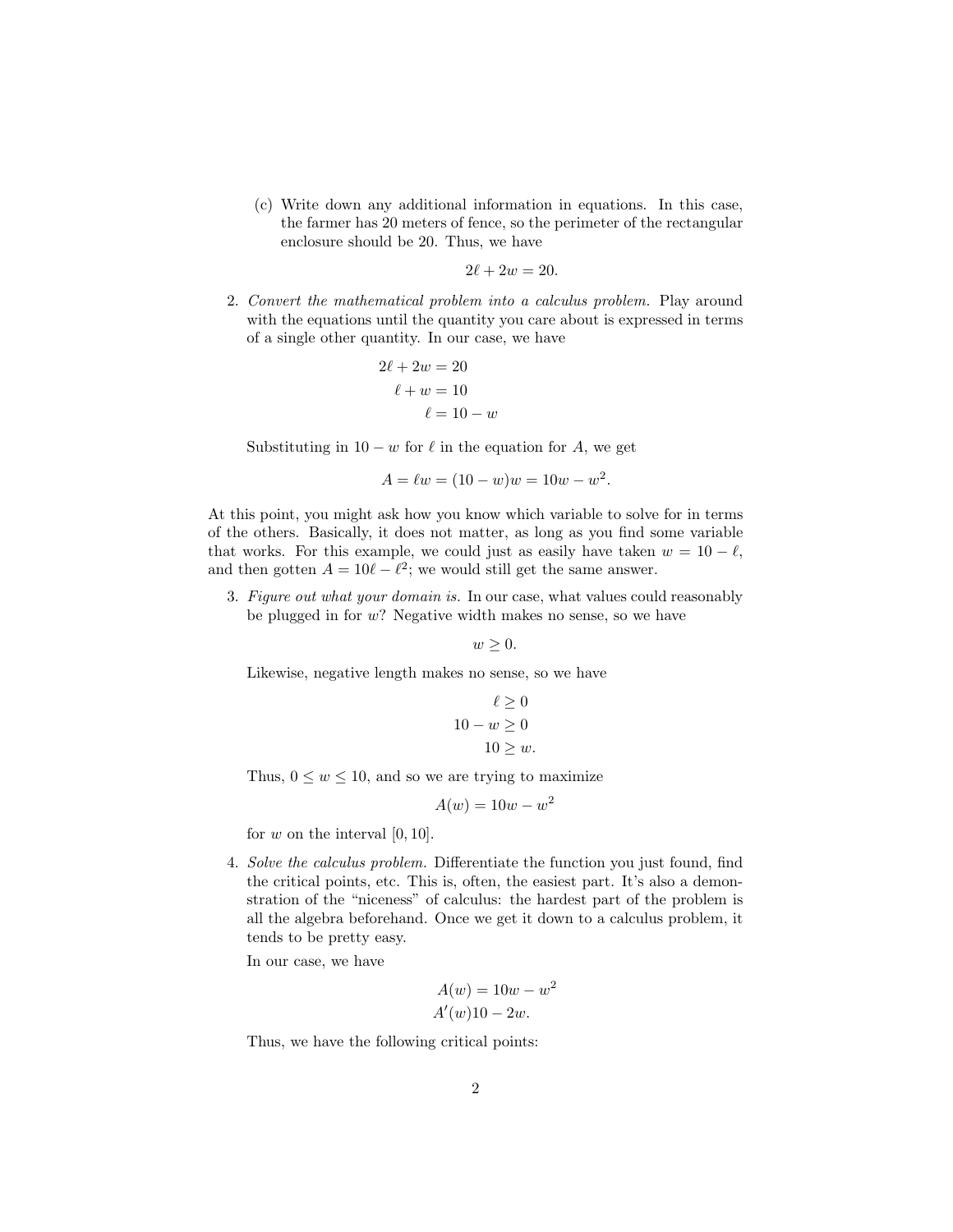- (a) Endpoints:  $w = 0$ ,  $w = 10$ .
- (b) Points where  $A'(w)$  is undefined: none.
- (c) Points where  $A'(w) = 0$ :

$$
10 - 2w = 0
$$

$$
10 = 2w
$$

$$
5 = w.
$$

The critical points are 0, 5, and 10. We have

$$
A(0) = 10(0) - 02 = 0
$$
  
\n
$$
A(5) = 10(5) - 52 = 50 - 25 = 25
$$
  
\n
$$
A(10) = 10(10) - 102 = 100 - 100 = 0.
$$

Thus, A is maximized at  $w = 5$ , where it attains the value 25.

5. Convert the answer back to practical terms. The largest possible rectangular enclosure is 25 square meters; to achieve this, the farmer should make his rectangle with width 5 meters. The length is then given by

$$
\ell = 10 - w = 10 - 5 = 5;
$$

i.e., the length of the rectangle will also be 5 meters. In other words, the greatest area will be attained by a square enclosure.

Example 3. (Example 1, p. 167 in the textbook) "A rectangular box is to be made from a piece of cardboard 23 inches long and 9 inches wide by cutting out identical squares from the four corners and turning up the sides, as in Figure 1 [omitted; I'll try to draw this on the board]. Find the dimensions of the box of maximum volume. What is this volume?"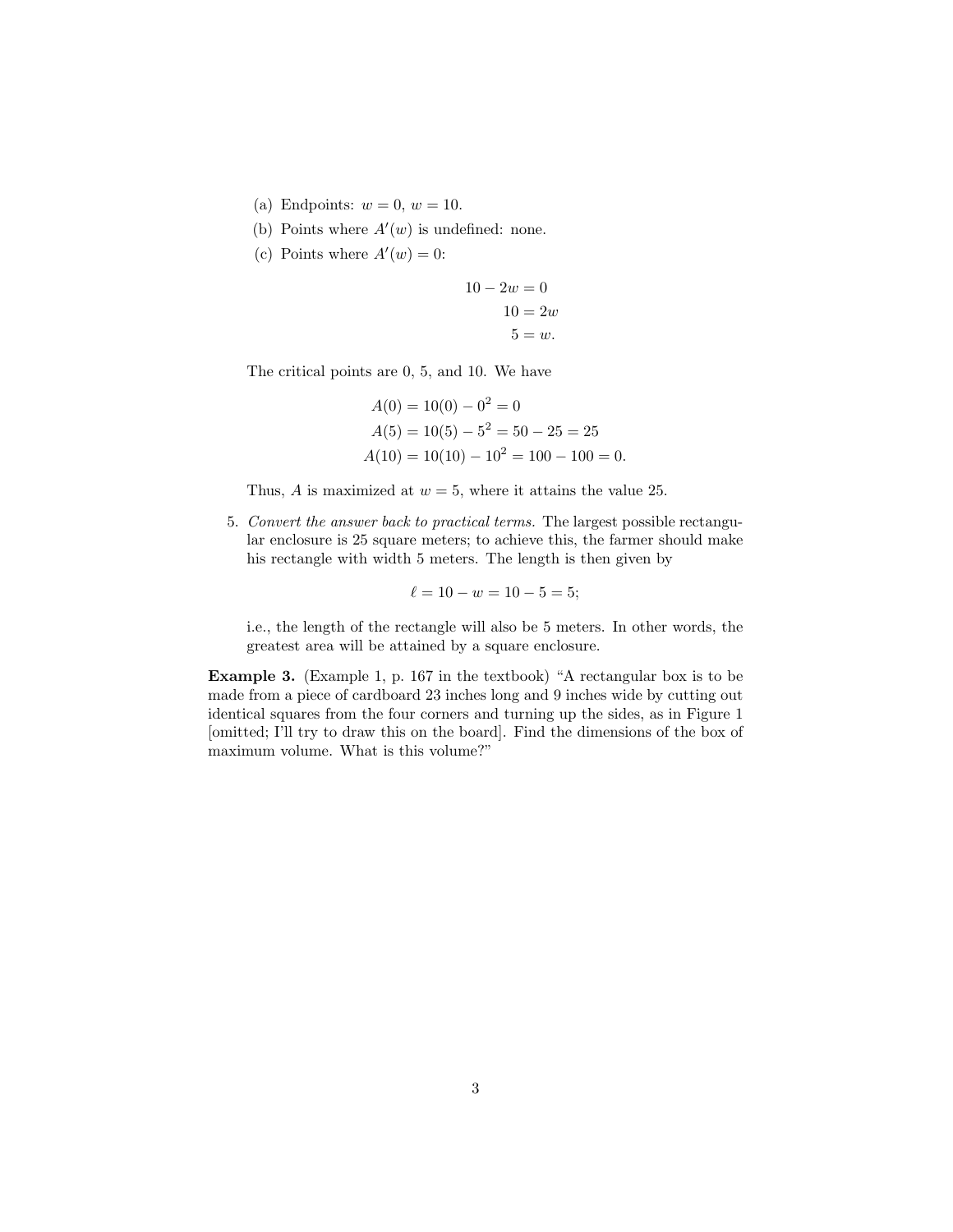## Test Friday, 27 January

The test will cover Assignments  $1-7$  and Lectures  $1-(7, Section 1)$ . The most relevant sections of the textbook are probably 0.7, 1.4, 2.4, 2.5, 3.1, and 3.2. Note also that there almost certainly will be a problem from Section 1.3, since many people showed an inability to handle this sort of problem on last quarter's final. I won't include a discussion of this in my lecture plans, but feel free to ask me to do an example.

## Assignment 9 (due Monday, 30 January)

Section 3.2, Problems 11, 12, and 22. Problems 12 and 22 will be graded carefully. These problems are intended as review, but they would also be good practice for the test Friday.

Section 3.3, Problems 3 and 4. Problem 4 will be graded carefully.

Section 3.4, Problem 9.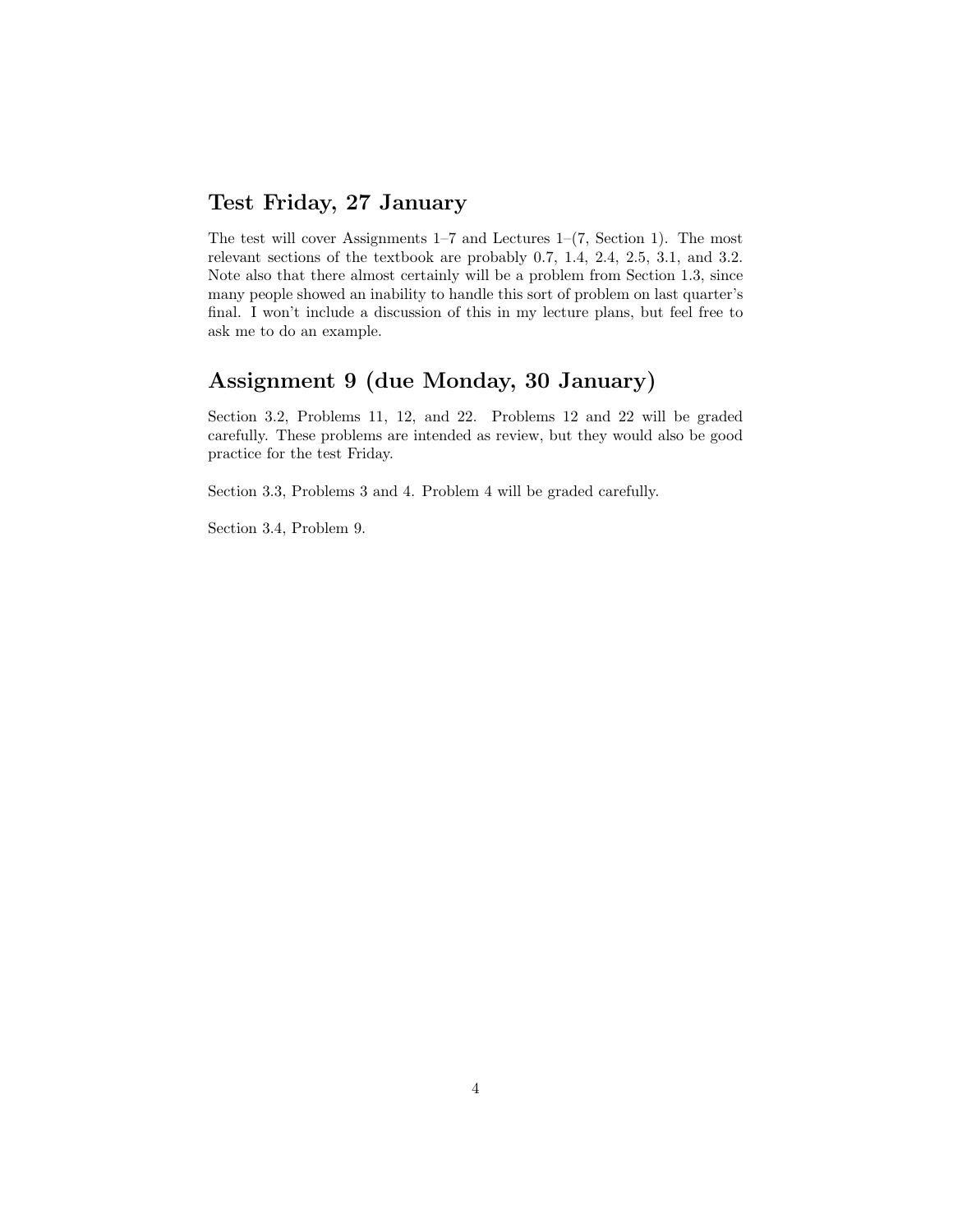## Math 132, Lecture 10

#### Charles Staats

#### Monday, 30 January 2012

## 1 Practical Problems: Examples for finding the equation.

We've already discussed a fair amount how to find minima and maxima, once we've reduced ourselves to a calculus problem. Thus, I thought we should do a couple examples in which we just concentrate on finding the equation to be maximized or minimized.

Example 1. (Section 3.4, Problem 9) Find the volume of the largest open box that can be made from a piece of cardboard 24 inches square by cutting equal squares from the corners and turning up the sides.

Solution.

 $\Box$ 

Example 2. (Section 3.4, Problem 19) A small island is 2 miles from the nearest point P on the straight shoreline of a large lake. If a woman on the island can row a boat 3 miles per hour and can walk 4 miles per hour, where should the boat be landed in order to arrive at a town 10 miles down the shore from P in the least time?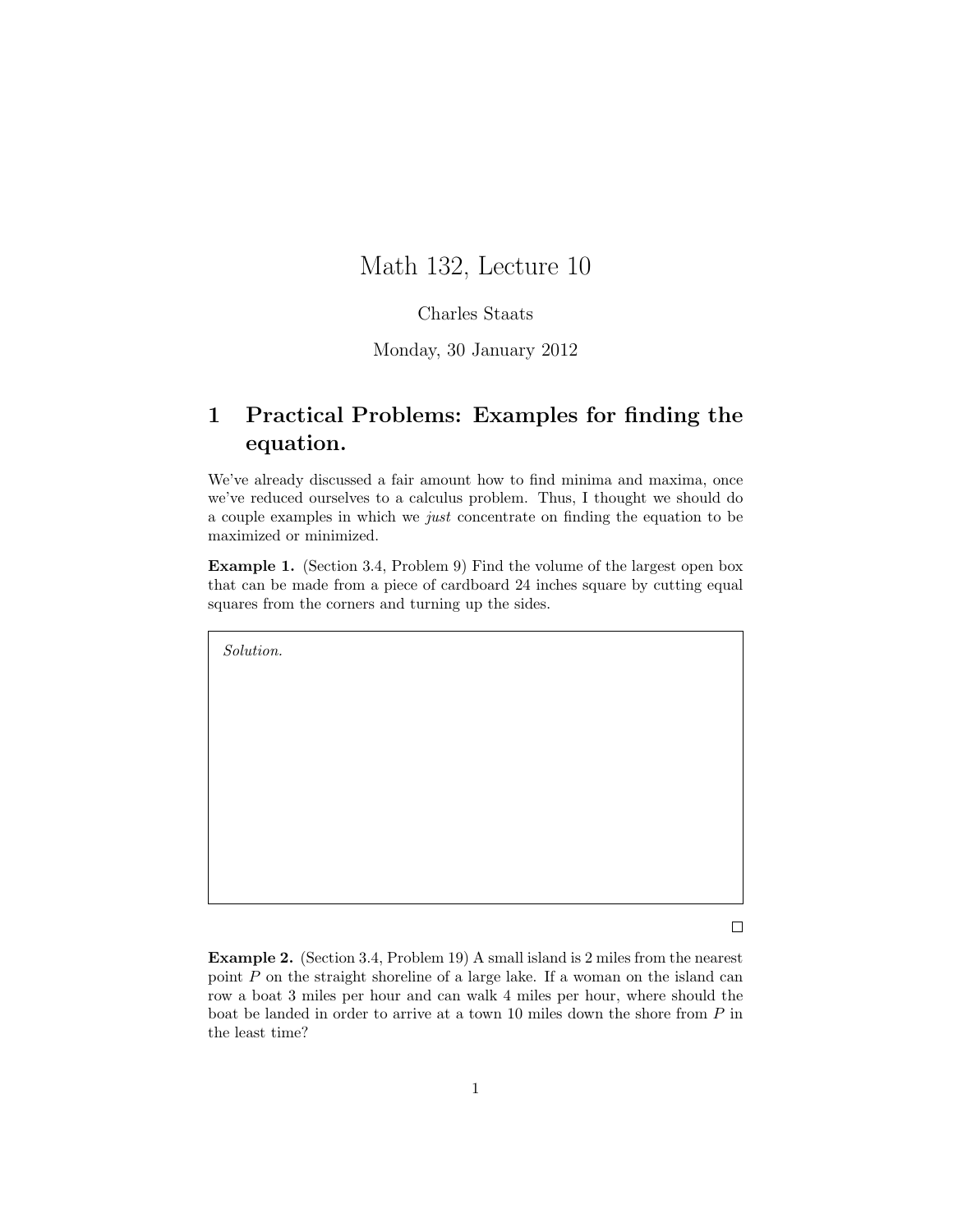Solution.

 $\Box$ 

## 2 Graphing functions with calculus

This is all about examples. Essentially, when you have the information we can obtain about a function using calculus, you can use this to help graph it.

**Example 3.** Let's start with an example from the test: Graph the function  $f$ defined by

$$
f(x) = \cos(x + \frac{1}{2}\pi) - \frac{3}{2}x.
$$

Note that I did not require you to graph this on the test.

Solution. First, let's simplify the formula a bit:

$$
f(x) = \cos(x + \frac{1}{2}\pi) - \frac{3}{2}x
$$
  
= cos x cos  $\frac{\pi}{2}$  - sin x sin  $\frac{\pi}{2}$  -  $\frac{3}{2}x$   
= (cos x)(0) - (sin x)(1) -  $\frac{3}{2}x$   
= - sin x -  $\frac{3}{2}x$ .

Now, we don't have the algebraic techniques necessary to solve this for 0 to find the  $x$ -intercepts. We can find the  $y$ -intercept:

$$
f(0) = -\sin(0) - \frac{3}{2}(0) = 0 - 0 = 0.
$$

There's one more thing we can do pre-calculus, to prove a point stated in the textbook: "In graphing functions, there is not substitute for common sense." In this case, common sense tells us that perhaps we can use the inequality  $-1 \leq -\sin x \leq 1$ , which holds for all x. Subtracting  $\frac{3}{2}x$  from both sides, we see that

$$
-1 - \frac{3}{2}x \le -\sin x - \frac{3}{2}x \le 1 - \frac{3}{2}x,
$$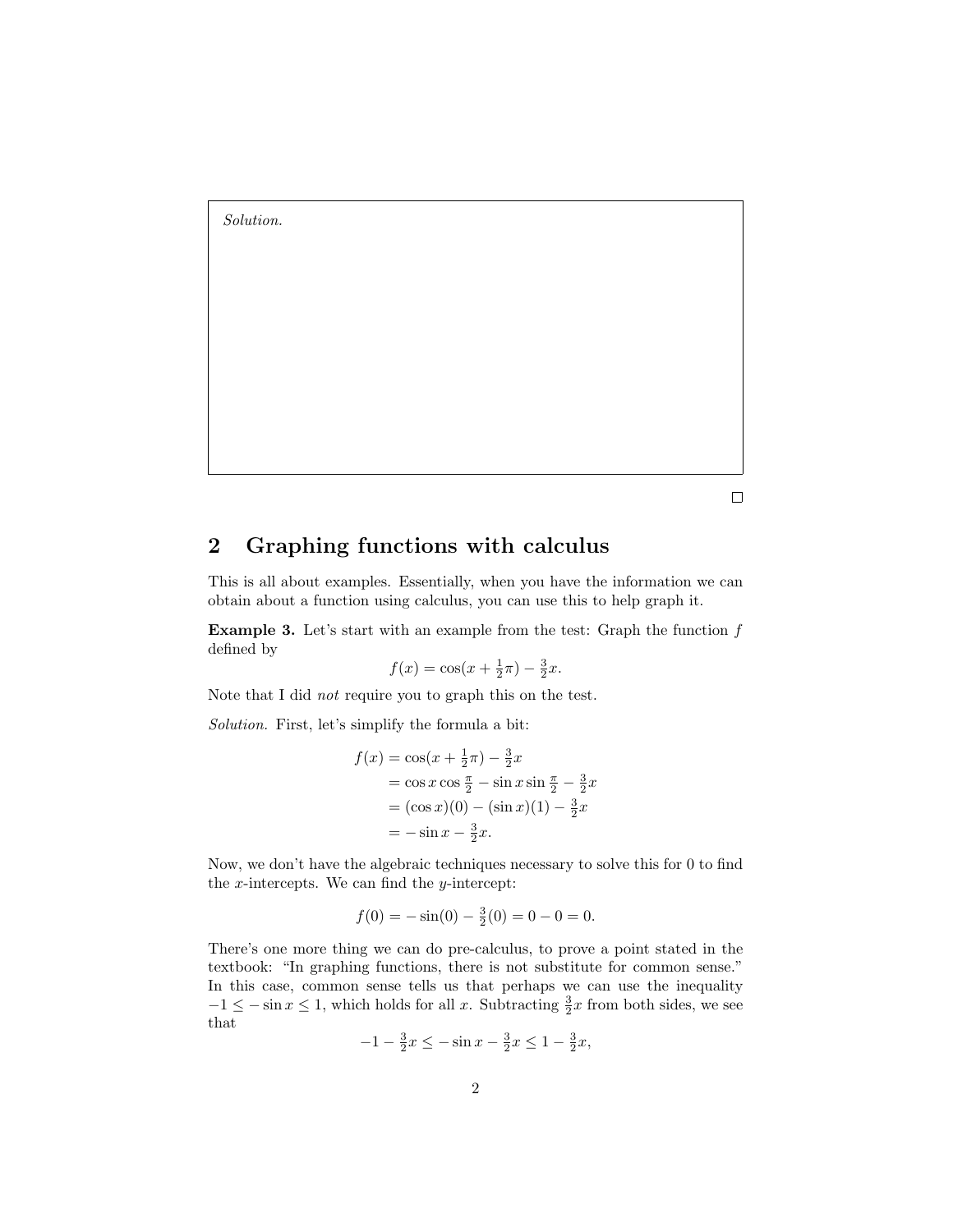$$
-1 - \frac{3}{2}x \le f(x) \le 1 - \frac{3}{2}x.
$$

Graphically, this tells us that  $f$  must always lie between two parallel lines, as shown below. (I've also plotted the point  $(0, 0)$ , since we know  $f(0) = 0$ .)



Now, let's get into the actual calculus. I've shown, below,  $f'$  and  $f''$ , together with their graphs:



i.e.,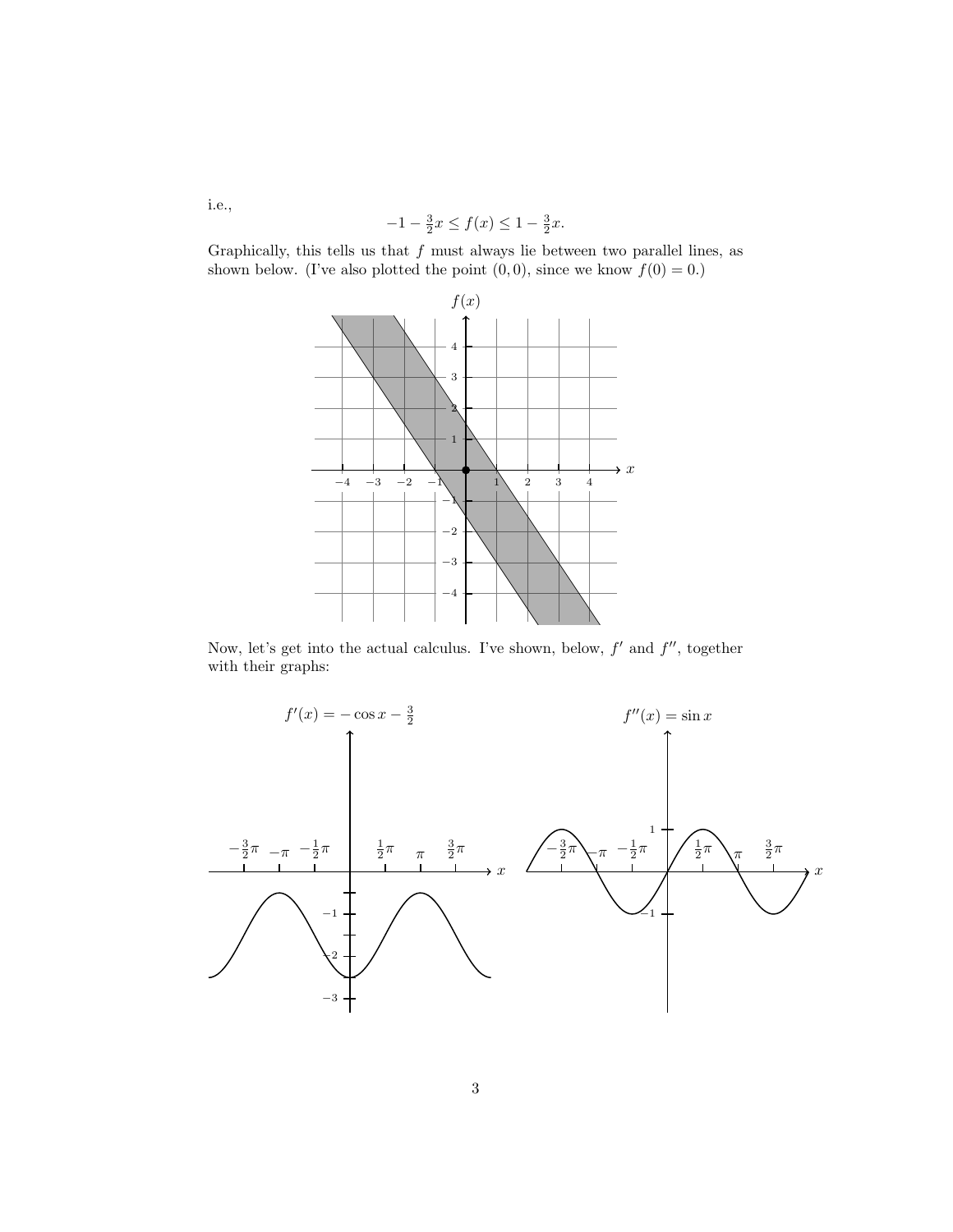From the graph of f', we can tell that  $f'(x) < 0$  everywhere. Hence, f is decreasing on  $(-\infty, \infty)$ . (This also makes sense with what we found out about f lying between two downward-sloping parallel lines.) Furthermore, the tangent line never hits the horizontal, even for an instant. From the graph of  $f''$ , we can tell that f concave up on the intervals  $[0 + 2\pi k, \pi + 2\pi k]$  (for each integer k) and concave down on the intervals  $[\pi + 2\pi k, 2\pi + 2\pi k]$ . The inflection points lie at the points

$$
(\pi k, f(\pi k)) = (\pi k, -\sin \pi k - \frac{3}{2}\pi k)
$$

$$
= (\pi k, -\frac{3k\pi}{2}).
$$

We end up with



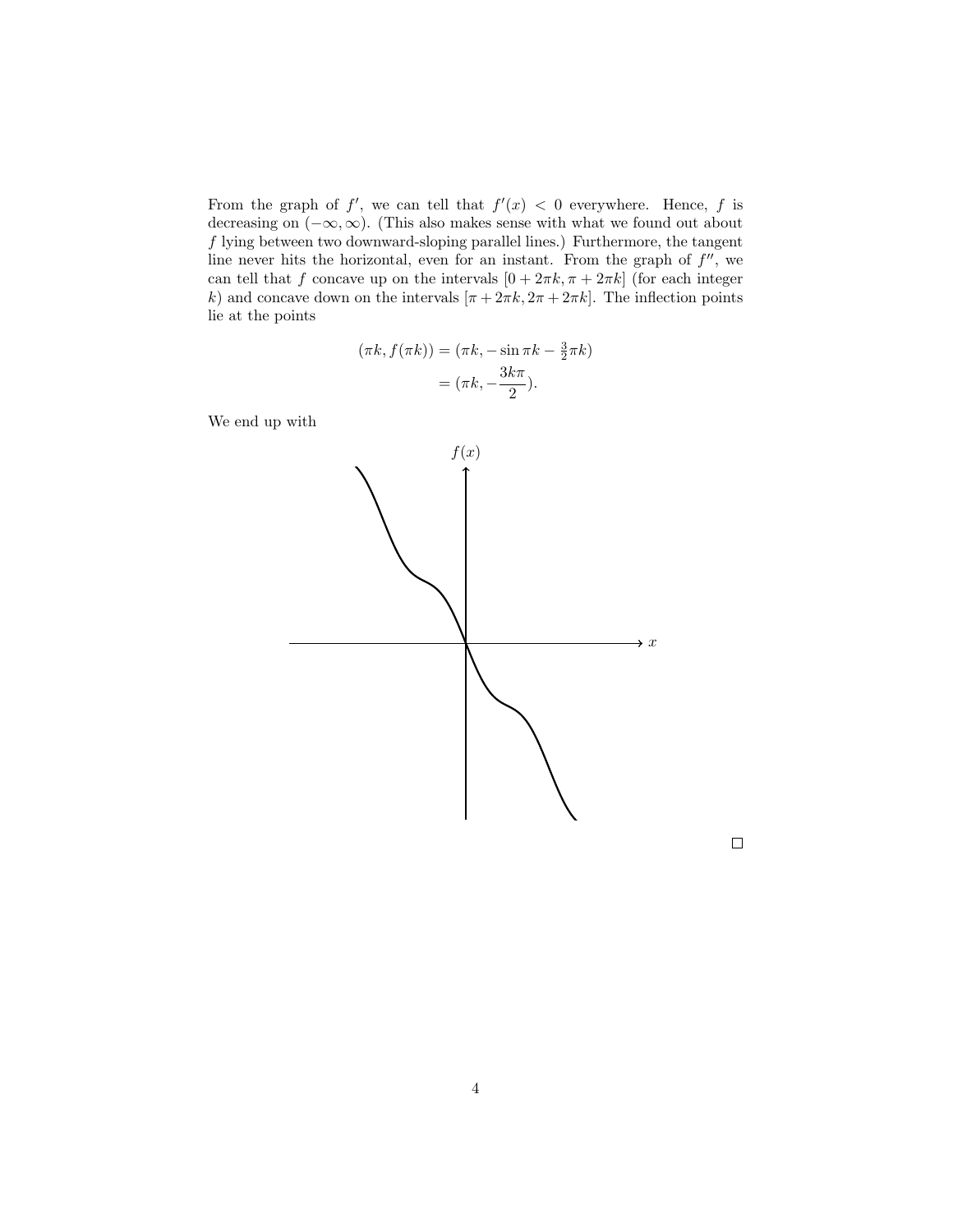## Assignment 10 (due Wednesday, 1 February)

Section 3.3, Problems 5, 6, 11, and 12. Problems 6 and 12 will be graded carefully.

Section 3.4, Problems 1, 2, 10, and 11. Problems 2 and 10 will be graded carefully.

Section 3.5, Problem 1. (You may need to skim Section 3.5 and/or ask your tutor to figure out how to do this.)

## Assignment 11 (due Friday, 3 February)

Section 3.3, Problems 21 and 22. Both of these will be graded carefully.

Read Section 3.4, pp. 172–174, on economic applications. (Remember the threepass method.)

Section 3.4, Problems 54–57. Given the interconnected nature of these problems, they will all be graded carefully.

Section 3.5, Problems 2–4. Problem 4 will be graded carefully.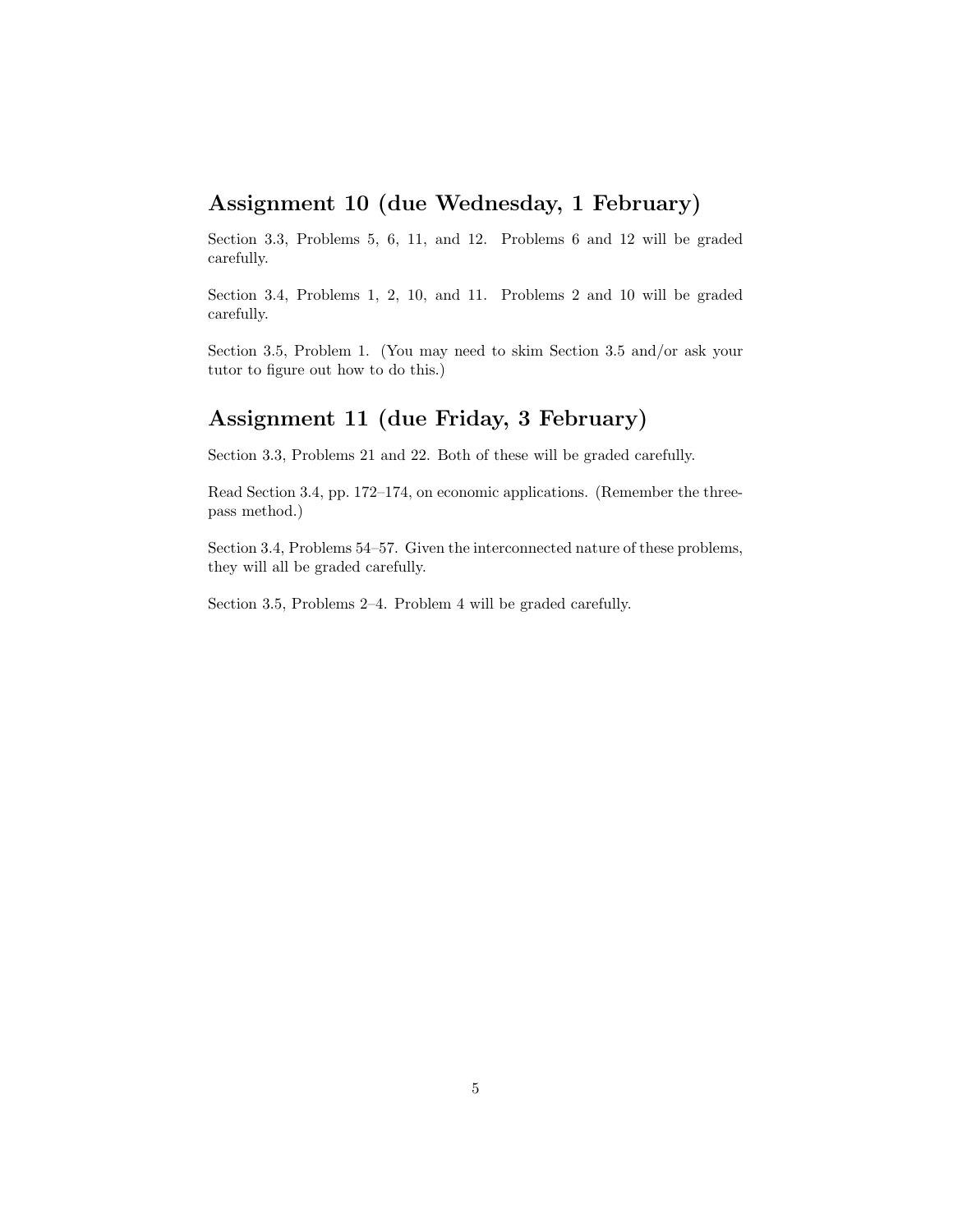## Math 132, Lecture 11

#### Charles Staats

#### Wednesday, 1 February 2012

### 1 The Mean Value Theorem

The last two ideas we studied—solving practical problems and graphing functions with calculus—were mostly about examples. By contrast, the Mean Value Theorem is mostly about proofs. Here's the theorem:

**Theorem.** Let f be a function continuous on a closed interval  $[a, b]$ , such that  $f'$  is defined on the open interval  $(a, b)$ . Let m be the slope of the secant line from  $(a, f(a))$  to  $(b, f(b))$ . Then there exists at least one  $x_0$  inside the open interval  $(a, b)$  such that

$$
f'(x_0)=m.
$$

Here's an illustration:



A more velocity-based idea is given in this story (fictional, so far as I know): The distance between two tollbooths on a highway was 70 miles. The speed limit on this entire stretch was 55 miles per hour. One day, a cop at the second tollbooth was looking at drivers' toll records, and saw that one particular driver had covered the entire 70 miles in one hour. The cop gave the driver a ticket for going 15 mph over the speed limit.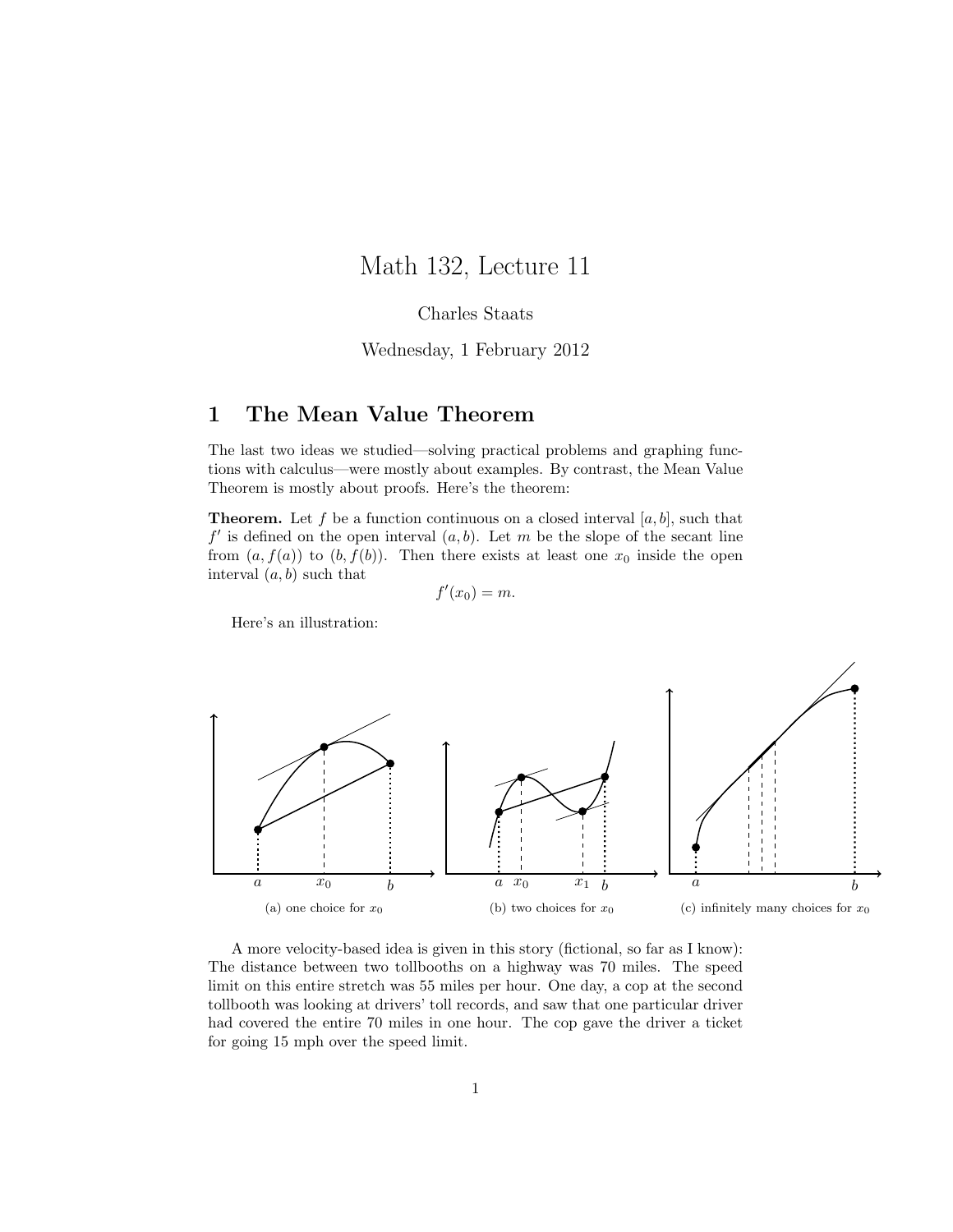The driver went to court, claiming that the ticket was unjustified because the cop had never witnessed him speeding. The cop replied that since the driver's average speed was 70 miles per hour, she knew by the Mean Value Theorem that the driver had, at some point, been going 70 miles per hour, even though she had not witnessed it.

## 2 Why mathematicians care about the Mean Value Theorem

The illustration of the cop and the driver is a nice view of the sorts of things one can do with the Mean Value Theorem: It is not so much for studying particular functions that we have formulas for, as for proving statements about functions when we have incomplete information. Maybe we don't know what the function was anywhere in the middle, if we know what it was at the beginning and at the end, then we know what the slope of the tangent line was somewhere.

The typical technique is proof by contradiction. Here's an example, proving a statement that made earlier without proof:

**Theorem.** Let f be a function continuous on [a, b] and differentiable on  $(a, b)$ . Suppose that  $f'(x)$  is positive for all x in  $(a, b)$ . Then f is increasing on  $[a, b]$ .

Proof. We assume the theorem is false, and show that this would contradict the Mean Value Theorem. Since the Mean Value Theorem is true, the theorem here must also be true.

The only way for the theorem to be false is if there is a function  $f$ , continuous on [a, b] and differentiable on  $(a, b)$ , such that  $f'(x)$  is positive for all x in  $(a, b)$ , but f is not increasing on  $[a, b]$ .

The only way for f not to be increasing on  $[a, b]$  is if there exist x-values  $x_0$ and  $x_1$ , both contained in [a, b], such that  $x_0 < x_1$  but the secant line between  $(x_0, f(x_0))$  and  $(x_1, f(x_1))$  does not have positive slope. Let  $m \leq 0$  be the slope of this secant line. By the Mean Value Theorem, there exists an  $x$ -value c between  $x_0$  and  $x_1$  such that  $f'(c) = m \leq 0$ . But this is a contradiction, since by hypothesis,  $f'(x)$  is positive for all x in  $(a, b)$ .  $\Box$ 

The basic idea of the proof is this: We know something about tangent lines (that their slope is always positive). We want to show the same thing holds for secant lines. To do this, we assume there is a secant line for which the slope is not positive, and use the Mean Value Theorem to produce a tangent line for which the slope is not positive.

Here's another example:

**Theorem.** Let f be a function continuous on [a, b]. Suppose that  $f''(x)$  exists and is positive for all x in  $(a, b)$ . Then f is concave up on  $[a, b]$ .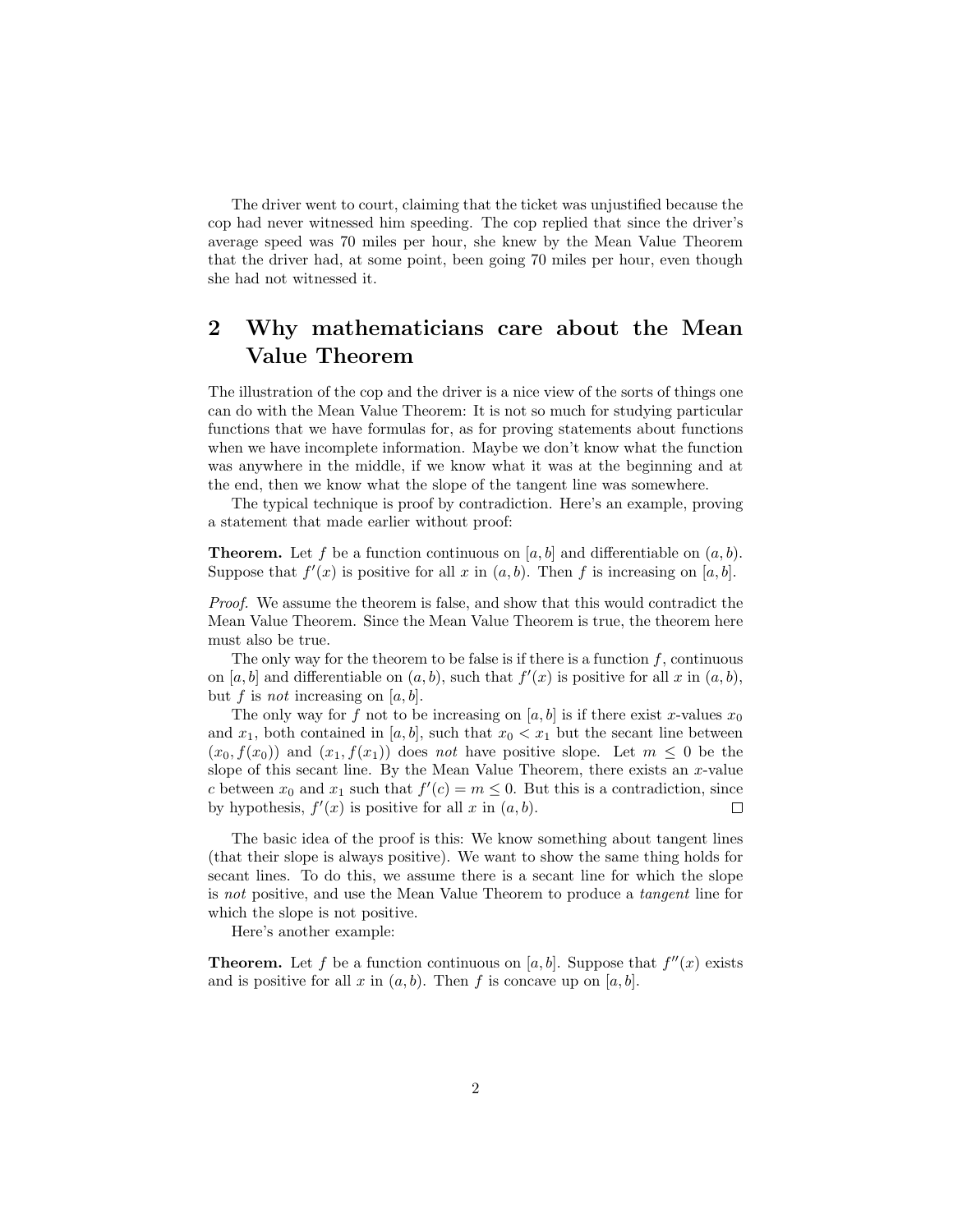## Assignment 11 (due Friday, 3 February)

Section 3.3, Problems 21 and 22. Both of these will be graded carefully.

Read Section 3.4, pp. 172–174, on economic applications. (Remember the threepass method.)

Section 3.4, Problems 54–57. Given the interconnected nature of these problems, they will all be graded carefully.

Section 3.5, Problems 2–4. Problem 4 will be graded carefully.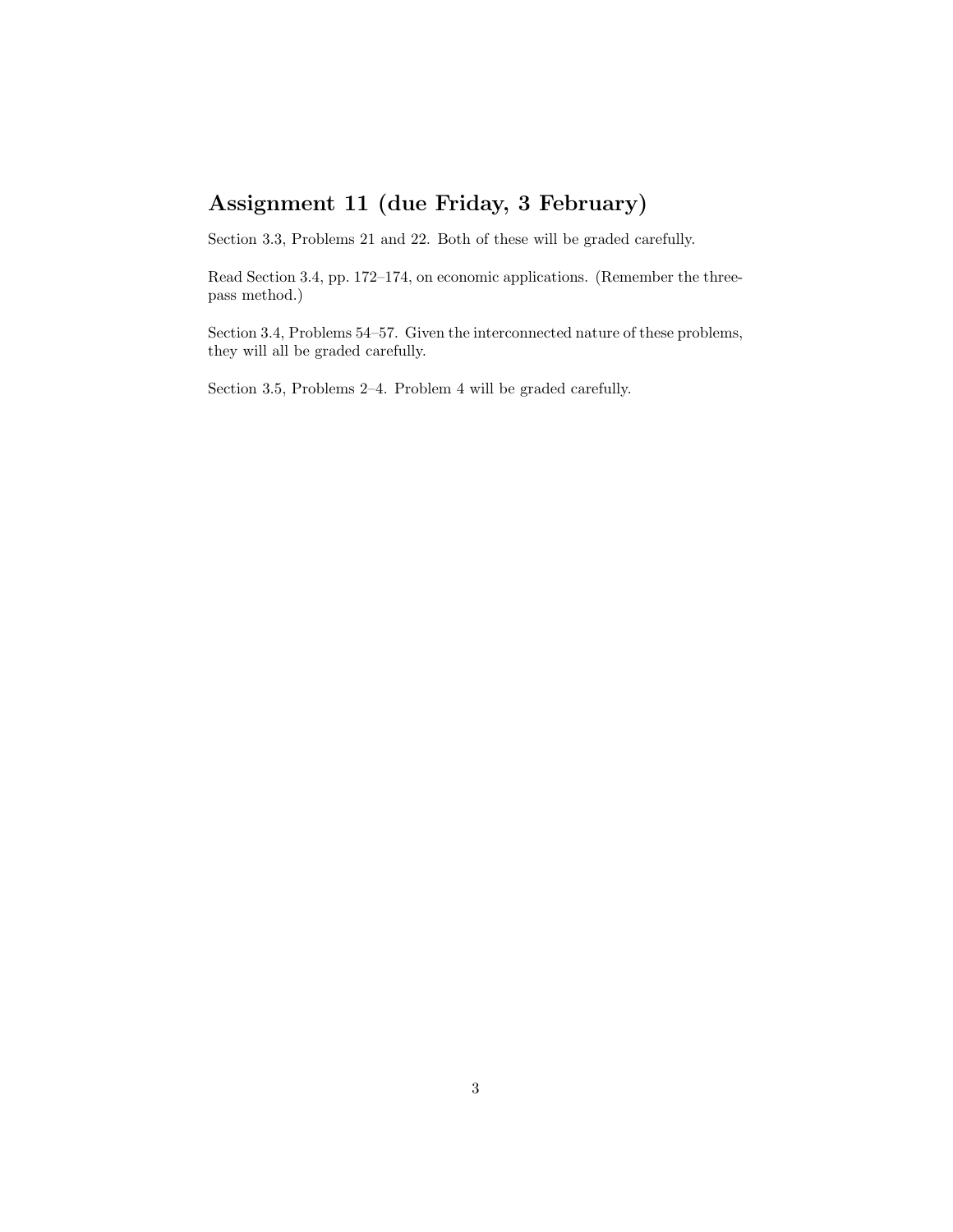## Math 132, Lecture 12: Antiderivatives

Charles Staats

Friday, 3 February 2012

#### 1 The velocity of a falling object

So far, we have been discussing how, when we are given a function, we can find its derivative. This has been a very useful thing; we can use the function's derivative to help us find important information about the function, such as its maxima and minima, and what its graph "looks like" in many ways (increasing/decreasing, concave up/down).

However, it is at least as important to be able to go in the opposite direction: given  $f'(x)$ , how do we find  $f$ ? Or, to put it another way: if we have a function g and an equation of the form

$$
\frac{dy}{dx} = g(x),
$$

how do we find y as a function of x? This is the most basic type of differential equation: an equation that involves functions and their derivatives, rather than just numbers. Differential equations are incredibly important. Among other things, the laws of physics are practically all expressed as differential equations. And I imagine many of the "laws" of economics are as well.

For a specific example, let  $v$  be the velocity (in meters per second) of a "falling" object. (Remember that by falling, I mean that the object is not being held up by anything; but it may still be moving up, at least initially—for instance, if it was thrown up.) If we ignore air resistance, the laws of physics tell us that

$$
\frac{dv}{dt} = -9.8;
$$

in other words, the velocity is decreasing (or becoming more negative) steadily, at a rate of (9.8 meters per second) per second. This can help us figure out a formula for  $v$ . At the same time, it cannot be enough information to *determine*  $v$ , since this same law holds whether the object starts out moving up or down; and these motions have different  $v$ 's.

Thus, we really have two questions:

- 1. What is a solution to the differential equation, and
- 2. What are all solutions?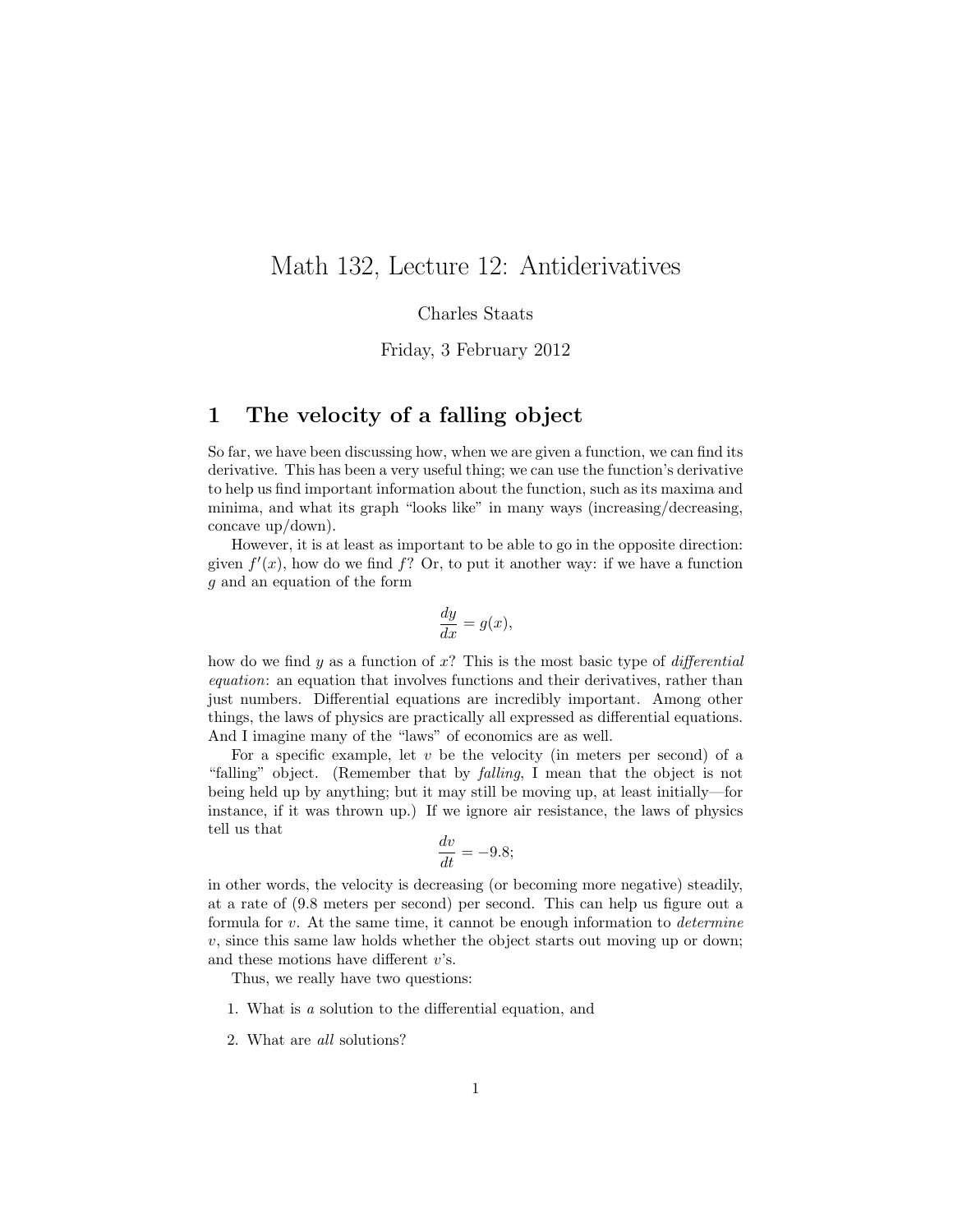In our case, the first question is quite easy to answer:

Solution.  $v(t) = -9.8t$  is a solution, since for this v,

$$
v'(t) = -9.8
$$

for all  $t$ .

However, this cannot be the only solution, because it only works for objects that start out with velocity 0. In real life, if I throw an object up, I should obtain a solution with  $v(0)$  positive.

A bigger family of solutions may be found by adding constants:

Solution. For any constant C, let  $v(t) = -9.8t + C$ ; then

$$
v'(t) = -9.8,
$$

so  $v$  is a solution to the differential equation.

This seems like a much more reasonable candidate for "all possible solutions." If I throw the object up at a speed of  $v_0$ , then I can simply set

$$
v(t) = -9.8t + v_0,
$$

and I will have a solution such that the velocity at time 0 is  $v(0) = v_0$ , as it should be. And, as it turns out, these are all possible solutions.

#### 2 Antiderivatives

**Definition.** Let f be a function. We say that another function  $F$  is an an*tiderivative* for f if F is differentiable wherever f is defined, and  $F'(x) = f(x)$ .

The simplest antiderivatives to find are those given by reversing the power rule for differentiation:

**Theorem.** (Power Rule) Let  $f(x) = x^n$ . Then an antiderivative for f is given by

$$
F(x) = \frac{1}{n+1}x^{n+1} + C,
$$

where  $C$  can be any constant.

Proof.

$$
F'(x) = \frac{1}{n+1} \cdot (n+1)x^{n} + 0 = x^{n} = f(x).
$$

Note that what we did in the previous section to solve  $dv/dt = -9.8$  was precisely an application of this rule.



 $\Box$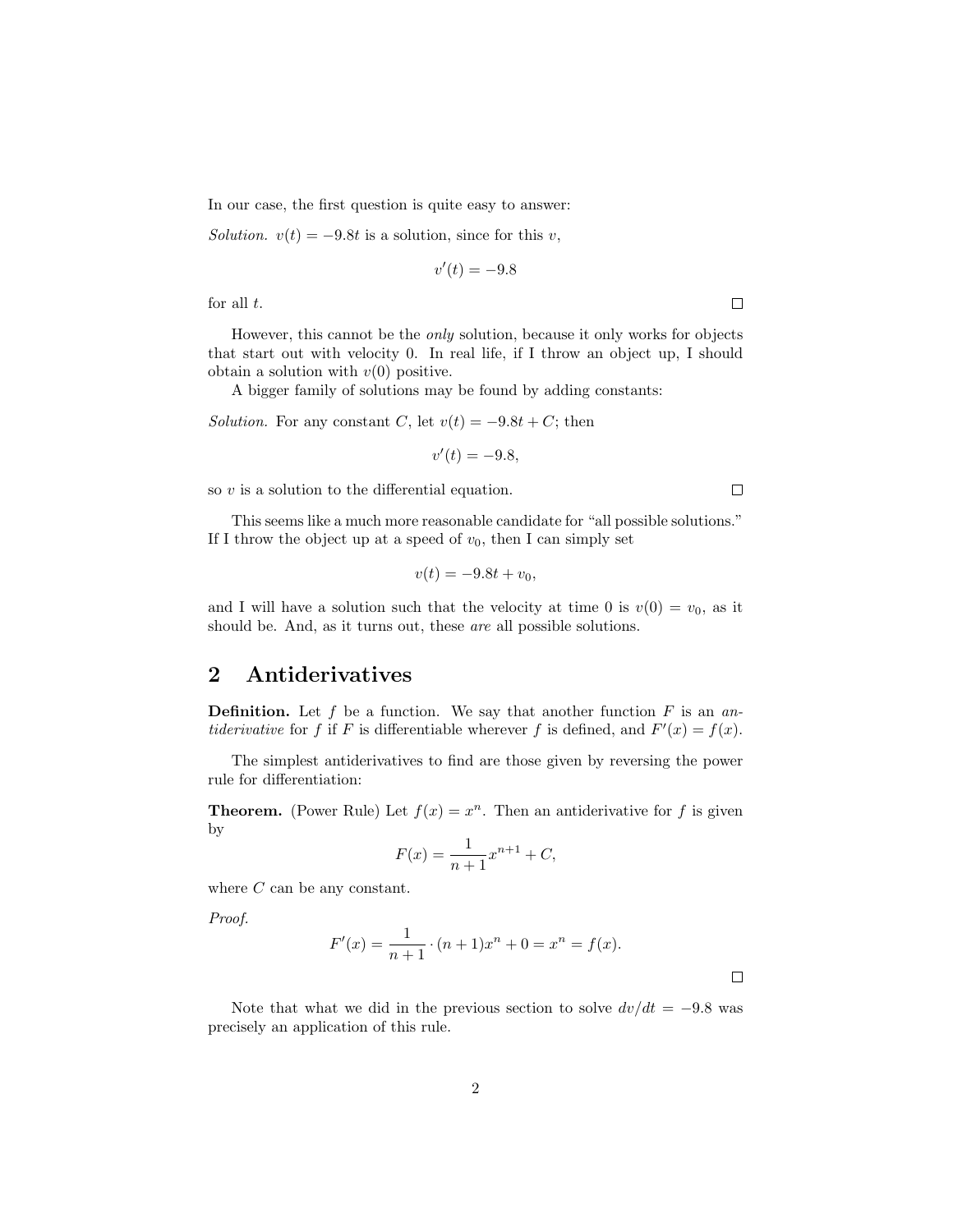Theorem. (linearity)

- 1. If F is an antiderivative of f and G is an antiderivative of g, then  $F + G$ is an antiderivative of  $f + g$ .
- 2. Let a be a real number (constant). If F is an antiderivative of f, then  $aF$ is an antiderivative of af.

**Theorem.** (uniqueness up to constant) If  $F_1$  and  $F_2$  are both antiderivatives for  $f$ , then for some constant  $C$ ,

$$
F_1(x) = F_2(x) + C
$$

for all  $x$ .

This means that, in some sense, "taking an antiderivative" is an operation we can apply to a function; the "answer" is unique up to constant.

**Definition.** For any function  $f$ , the *indefinite integral of*  $f$ , denoted

$$
\int f(x) \ dx,
$$

is the family of all antiderivatives of  $f$ . According to the theorem above, these all differ from each other by a constant  $($  = vertical translation of the graph $).$ 

For example, the Power Rule may be restated as

$$
\int x^n \, dx = \frac{1}{n+1} x^{n+1} + C.
$$

The " $+C$ " at the end is intended to indicate that we are considering a *family* of functions; different particular functions may be obtained by choosing different values for C.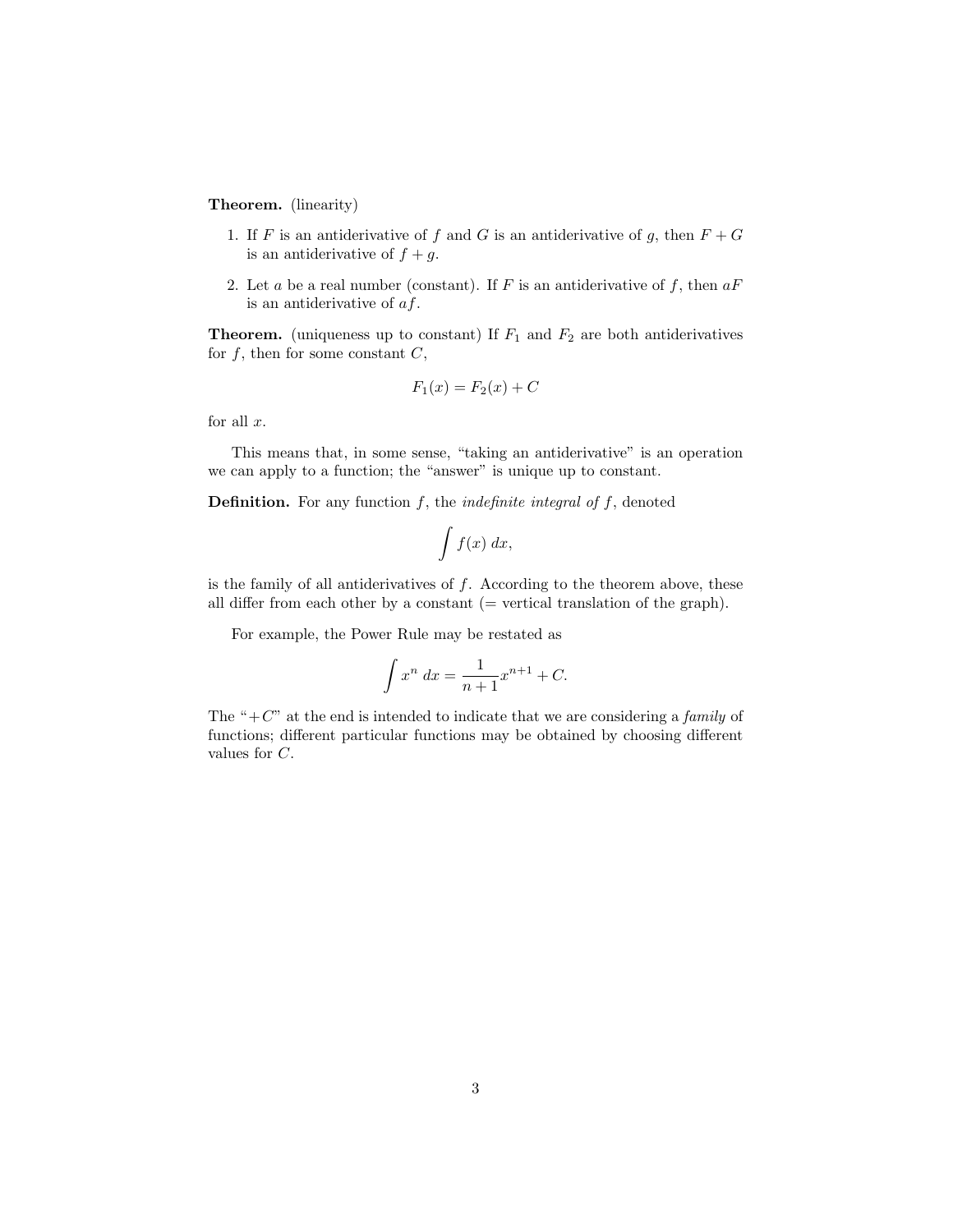## Assignment 12 (due Monday, 6 February)

Complete the attached worksheet. Use a straightedge. All six of these will be graded carefully.

Section 3.3, Problems 13 and 14. Problem 14 will be graded carefully.

Section 3.4, Problems 19–21. Problem 19 will be graded carefully.

Section 3.5, Problem 28. This will be graded carefully.

Section 3.8, Problems 1 and 2.

## Assignment 13 (due Wednesday, 8 February)

Section 3.4, Problem 12. This will be graded carefully.

Section 3.5, Problems 13, 14, and 31. Problems 14 and 31 will be graded carefully.

Section 3.6, Problems 22 and 27. Both of these will be graded carefully.

Section 3.8, Problems 3–6. Problems 4 and 6 will be graded carefully.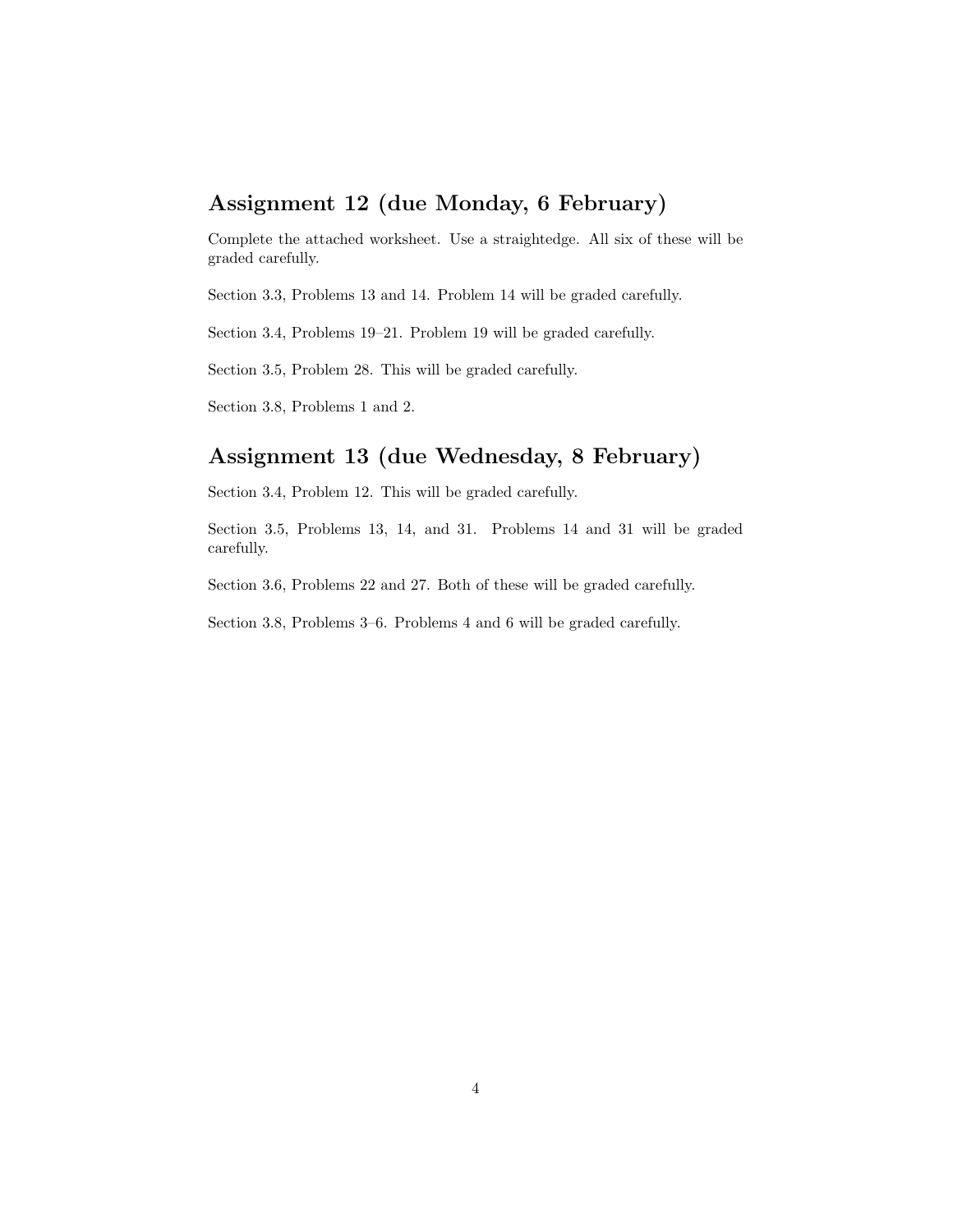## Math 132, Lecture 13: Indefinite integrals

Charles Staats

Monday, 6 February 2012

#### 1 Theory

Recall, from last time, the definition of the indefinite integral:

**Definition.** For any function  $f$ , the *indefinite integral of*  $f$ , denoted

$$
\int f(x) \; dx,
$$

is the family of all antiderivatives of  $f$ ; that is, the family of all functions  $F$ such that  $F'(x) = f(x)$  for all x at which  $f(x)$  is defined.

A note on the notation: the integral sign  $\int$  was originally an elongated S. We will understand later why Leibniz (and most mathematicians since) thought that this was an appropriate notation.

Remark. We will later in this lecture need to understand why

$$
\frac{d}{dx}\int f(x) \ dx = f(x).
$$

This is, in essence, just a fancy notational way of saying that "the derivative of an antiderivative of  $f''$  is precisely f. In other words, the definition of antiderivative.

When we know a single antiderivative  $F$  for  $f$ , we typically write

$$
\int f(x) \, dx = F(x) + C,
$$

where C is taken to be a constant. If  $F$  is an antiderivative for  $f$ , then so is  $F(x) + C$ :

$$
\frac{d}{dx}(F(x) + C) = F'(x) + 0 = f(x).
$$

The theorem below tells us that, in fact, once we have a single antiderivative, every other antiderivative may be obtained from it by adding a constant: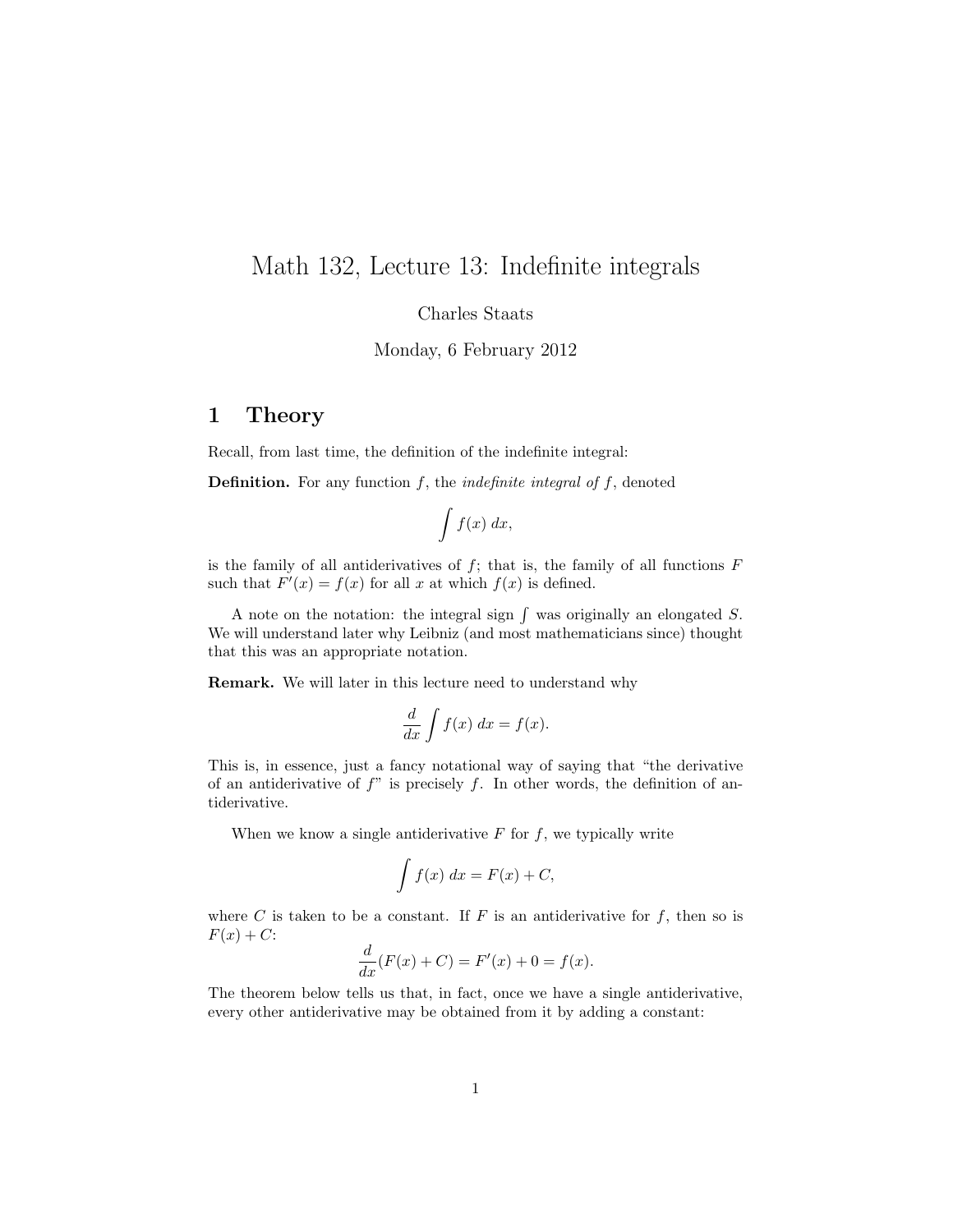**Theorem.** (uniqueness up to a constant) If  $F$  and  $F_1$  are both antiderivatives for  $f$ , then

$$
F_1(x) = F(x) + C
$$

for some constant C.

Proof. A common technique in mathematics, when you are trying to prove a "hard" result, is to first prove an "easier" special case, and then show that the "hard" statement follows from the "easier" statement. In our case, we will consider the special case in which  $f(x) = 0$  for all x. Clearly,  $F(x) = 0$  is an antiderivative of  $f$ . Thus, in this case, the theorem says precisely the following:

**Claim.** If  $F_1(x)$  is an antiderivative of 0, then

$$
F_1(x) = 0 + C = C
$$

for some constant C.

*Proof.* We are given that  $F_1(x)$  is an antiderivative of 0, i.e., that

 $F_1'(x) = 0$ 

for all x. We want to find a constant C such that  $F_1(x) = C$  for all x. Let  $x_0$  be any point in the domain of  $F_1$ , and set  $C = f(x_0)$ . Now we have a "candidate" value for  $C$ ; we need to show that this value for  $C$  actually does what we want, i.e., that  $F_1(x) = C$  for all x. To do this, we use the Mean Value Theorem.<sup>1</sup>

[Examine Figure 1 to help understand the following paragraph.] Let x be any point in the domain of  $F_1$ . We want to show that  $F_1(x) = C$ . Consider the secant line between  $x_0$  and  $x$ . By the Mean Value Theorem, this secant line has the same slope as the tangent line to  $F_1$  at some point  $x_1$  between  $x_0$  and  $x$ . Since  $F_1'(x_1) = 0$ , this tangent line is horizontal. Hence, the secant line is also horizontal. In other words,

$$
F_1(x) = F_1(x_0)
$$

$$
= C,
$$

which is precisely what we wanted to show.

 $\Box$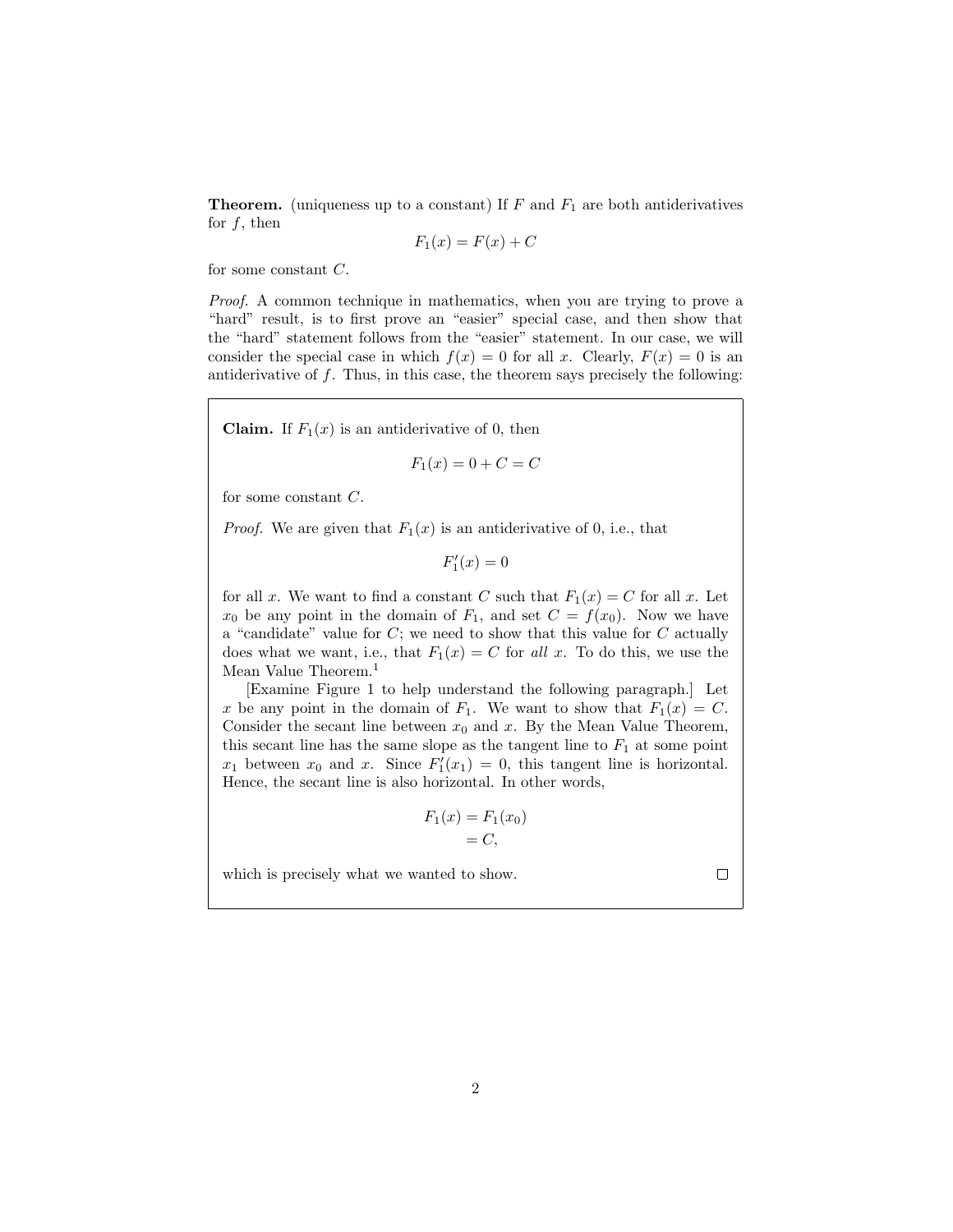

Figure 1: Since the secant line between  $x_0$  and x is horizontal,  $F_1(x) = C$ .

Now, let's see how the whole theorem can be reduced to the special case we've just proved. We know that  $F$  and  $F_1$  are both antiderivatives of  $f$ . In other words, for all  $x$ ,  $F'(x) = F'_1(x) = f(x)$ . Let G be the function defined by

$$
G(x) = F_1(x) - F(x).
$$

Then

$$
G'(x) = F'_1(x) - F'(x)
$$

$$
= f(x) - f(x)
$$

$$
= 0.
$$

Thus,  $G$  is an antiderivative of 0. By the Claim,  $G$  is a constant function; in other words, there is a constant  $C$  such that

$$
G(x) = C
$$

for all  $x$ . Thus, by definition of  $G$ , we have

$$
F_1(x) - F(x) = G(x) = C
$$
  

$$
F_1(x) = F(x) + C,
$$

which is exactly what we wanted to show.

The "proof" part of this lecture is now concluded; for the rest of the lecture, we will focus on how to use what we now know to actually compute antiderivatives.

$$
f(x) = \begin{cases} 0 & \text{if } x < 0, \\ 1 & \text{if } x > 0, \end{cases}
$$

 $\Box$ 

<sup>&</sup>lt;sup>1</sup>I'm cheating a little bit here. To do this, I really need to know that the set over which  $F'_{1}(x)$  is defined is an interval. And in fact, if it is not, the theorem may not hold. For instance, the piecewise-defined function

is an antiderivative for  $f(x) = 0$  wherever it is defined (i.e., wherever  $x \neq 0$ ), but it is not equal to a single constant.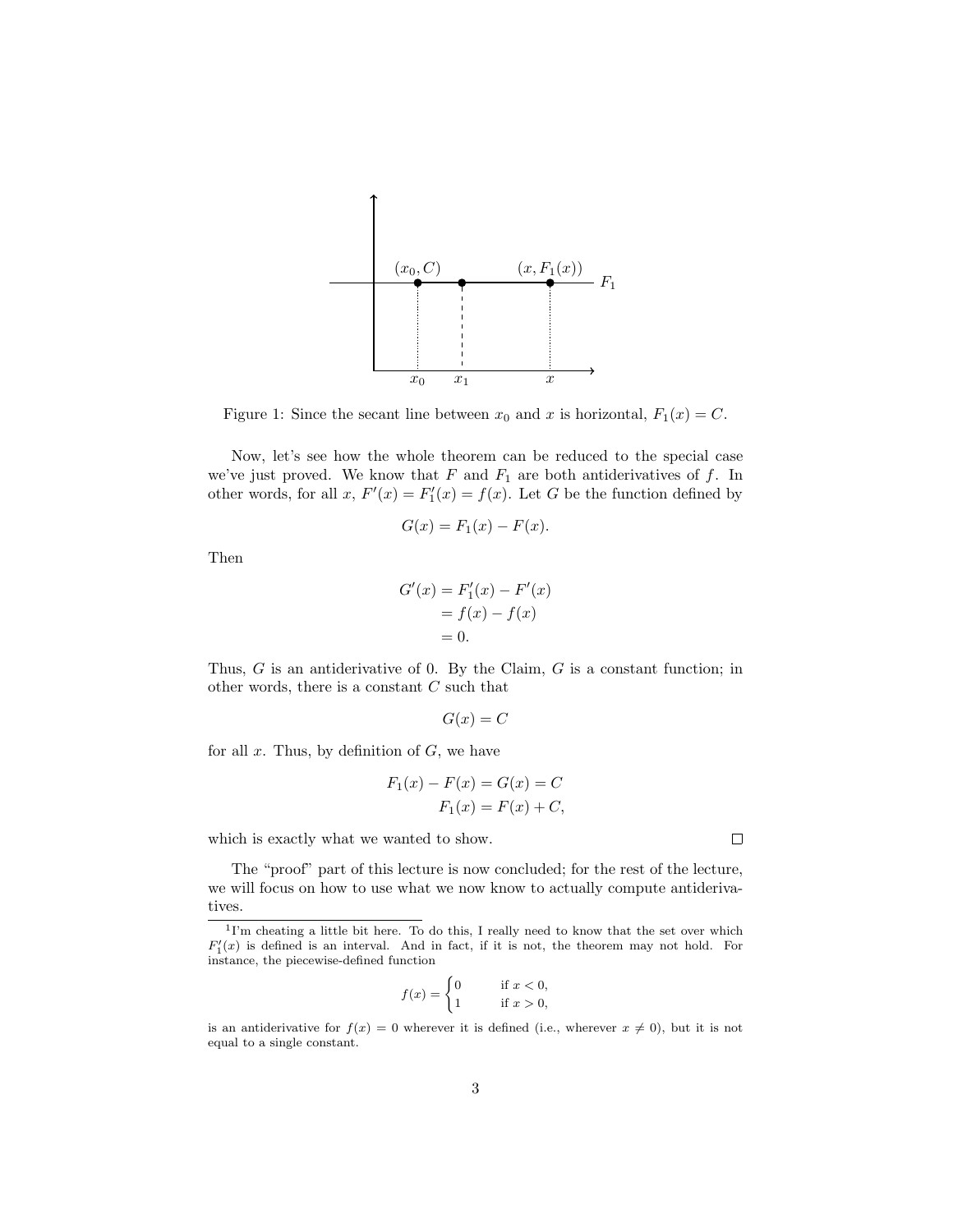## 2 Polynomials; sine and cosine

Recall, from last time, the power rule and linearity, which together allow us to integrate polynomials:

Theorem. (Power Rule)

$$
\int x^n \, dx = \frac{1}{n+1} x^{n+1} + C.
$$

for any rational number *n* other than  $n = -1$ .

Theorem. (Linearity)

(i) 
$$
\int kf(x) dx = k \int f(x) dx
$$
 for any nonzero constant k.  
\n(ii)  $\int [f(x) + g(x)] dx = \int f(x) dx + \int g(x) dx$ .

Example 1. (Example 4a on p. 200 in the textbook)

$$
\int (3x^2 + 4x) \ dx
$$

Solution.

$$
\int (3x^2 + 4x) dx = 3 \int x^2 dx + 4 \int x dx
$$
  
= 3 (\frac{1}{3}x^3) + 4 (\frac{1}{2}x^2) + C  
= x^3 + 2x^2 + C.

The rules for sine and cosine are not given in the textbook, but they are really quite simple:

Theorem. (integrating sine and cosine)

$$
\int \cos x \, dx = \sin x + C \qquad \qquad \int \sin x \, dx = -\cos x + C.
$$

Proof. Since

$$
\frac{d}{dx}\sin x = \cos x,
$$

we know that  $\sin x$  is an antiderivative of  $\cos x$ . Thus, every antiderivative of  $\cos x$  is of the form  $\sin x + C$ , for some constant C.

Since

$$
\frac{d}{dx}(-\cos x) = -\frac{d}{dx}\cos x = -(-\sin x) = \sin x,
$$

we know that  $-\cos x$  is an antiderivative of sin x. Thus, every antiderivative of sin x is of the form  $-\cos x + C$ , for some constant C.  $\sin x$  is of the form  $-\cos x + C$ , for some constant C.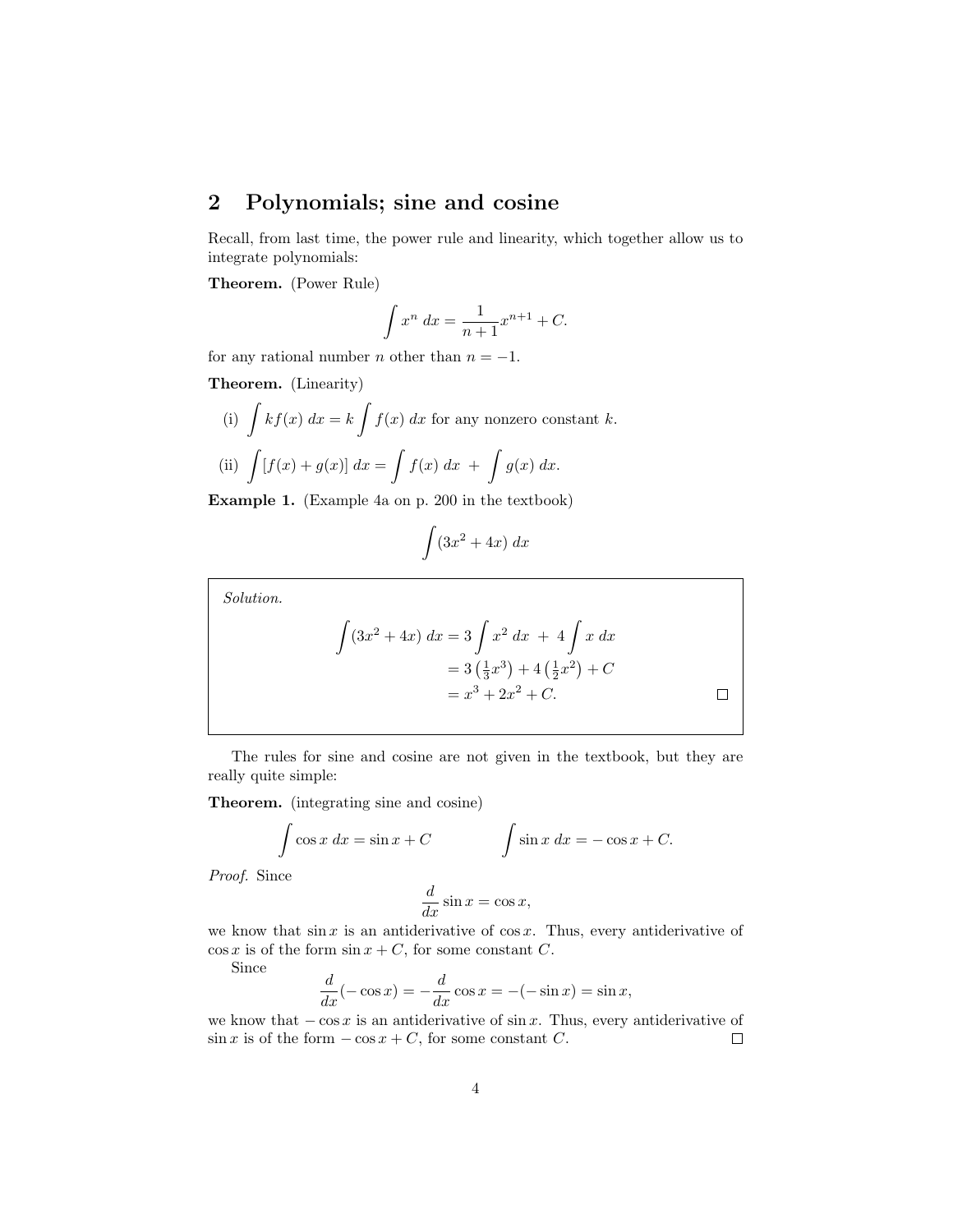#### 3 u-substitution

Recall that there are two differentiation rules with a fair amount of subtlety: the product rule, and the chain rule. The corresponding integration techniques are also fairly subtle, and (unlike, e.g., the power rule) have different names. The product rule for differentiation corresponds to "integration by parts," which we will study later (if ever). However, the chain rule corresponds to "u-substitution", which we will introduce now.

**Theorem.**  $(u$ -substitution)

**Leibniz notation:** If  $y$  can be given in terms of  $u$  and  $u$  can be given in terms of  $x$ , then

$$
\int y \cdot \frac{du}{dx} \, dx = \int y \, du.
$$

Functional notation:

$$
\int f(g(x)) \cdot g'(x) \ dx = \int f(u) \ du.
$$

Example 2. (Example 5a, p. 201 in the textbook) Evaluate

$$
\int (x^4 + 3x)^{30} (4x^3 + 3) \ dx.
$$

Solution. Let  $u = x^4 + 3x$ . The rest will be an in-class exercise. (Hint: first, find  $du$ , in terms of x and  $dx$ .)

 $\Box$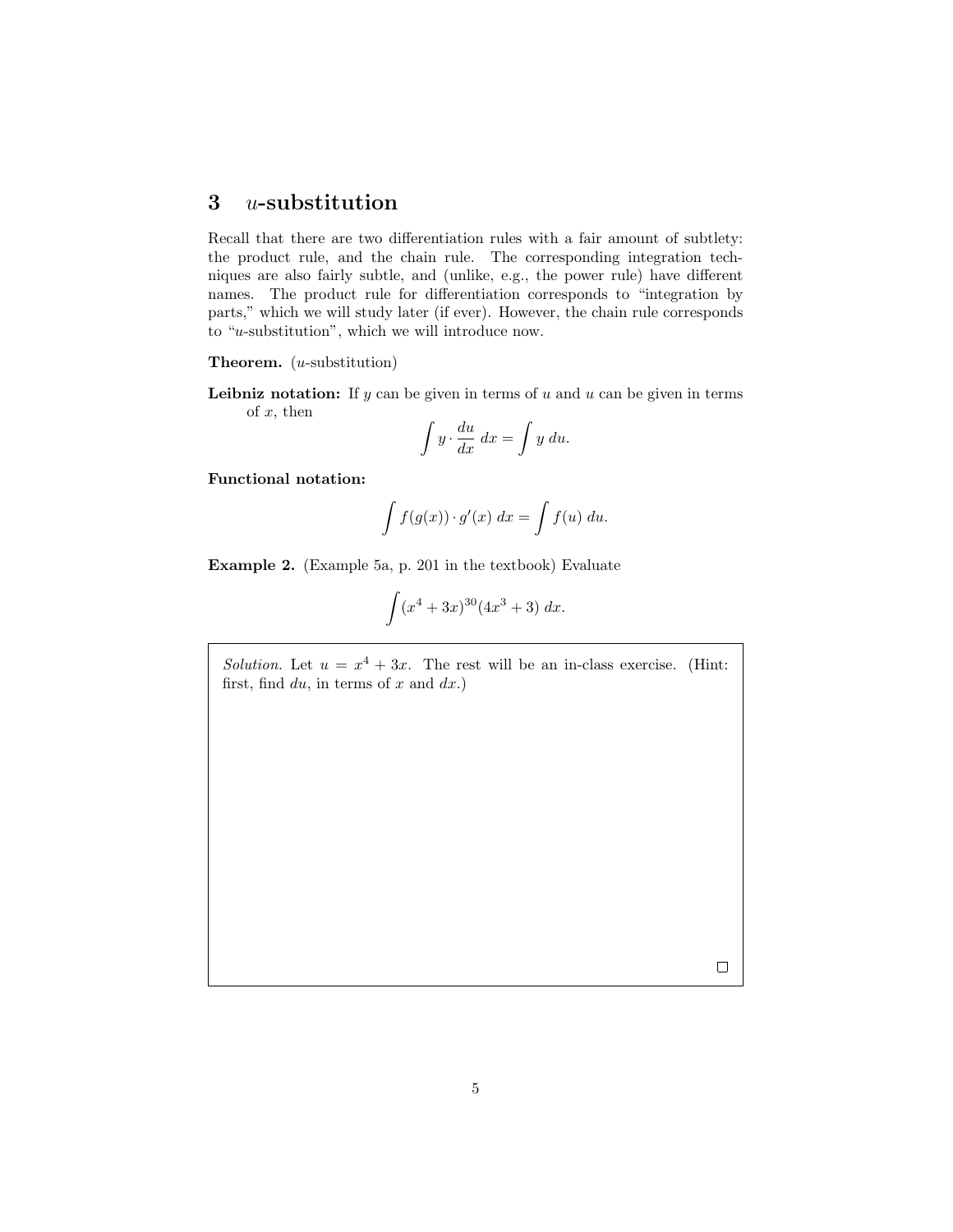Example 3. (Example 5b, p. 201 in the textbook) Evaluate

$$
\int \sin^{10} x \cos x \, dx.
$$

 $\Box$ 

 $\Box$ 

Solution. Let  $u = \sin x$ . Again, the rest will be an in-class exercise.

**Example 4.** Evaluate  $\int \sin(2x) dx$ .

Solution. Let  $u = 2x$ .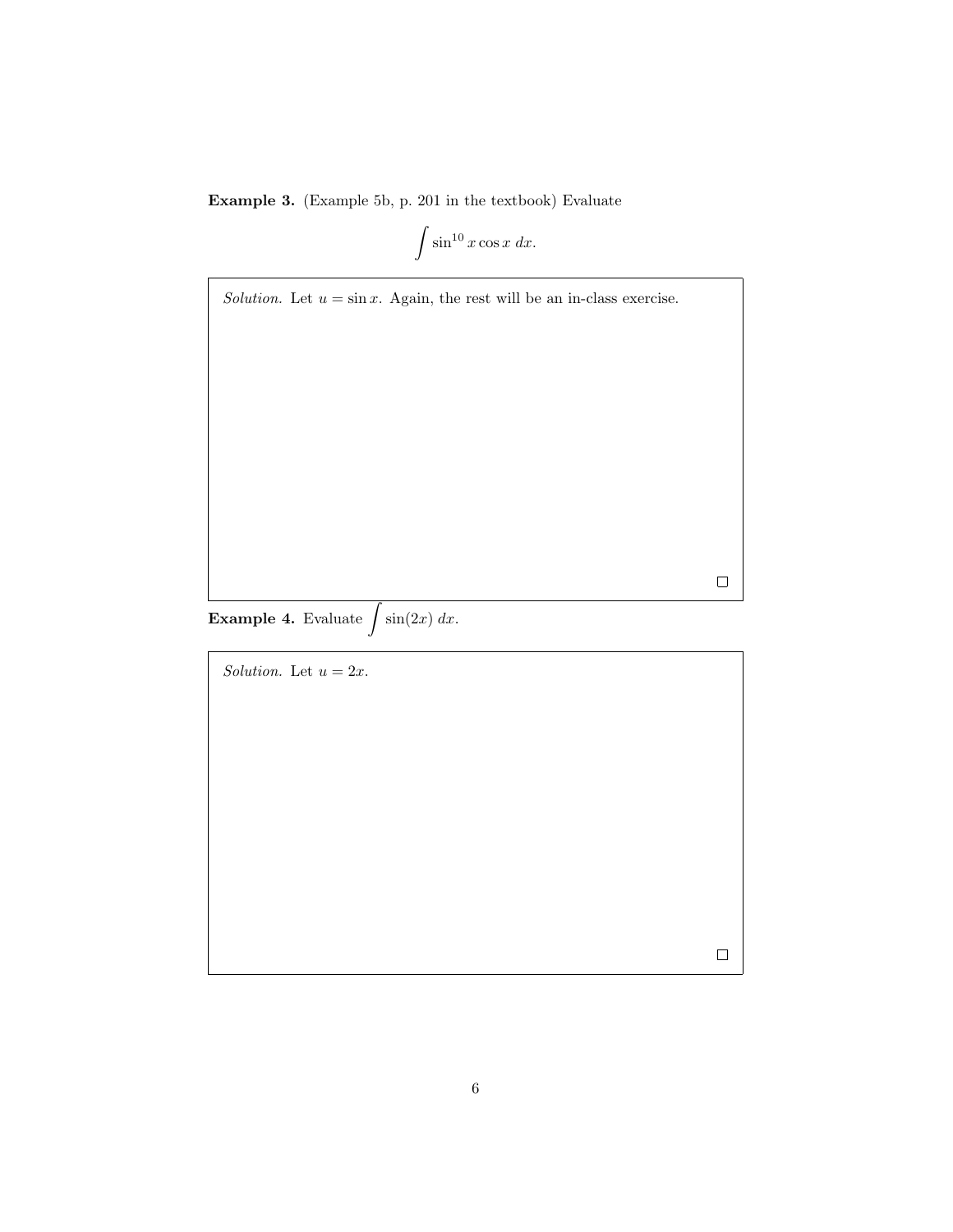Proof of u-substitution. Leibniz notation: By the Chain Rule, we have

$$
\frac{du}{dx} dx = du
$$

$$
y\frac{du}{dx} dx = y du
$$

$$
\int y\frac{du}{dx} dx = \int y du.
$$

Functional notation: Let  $u = g(x)$ . By the Chain Rule,

$$
\frac{d}{dx} \int f(u) \, du = \frac{du}{dx} \cdot \frac{d}{du} \int f(u) \, du
$$
\n
$$
= \frac{du}{dx} \cdot f(u), \qquad \text{by the remark back on the first page}
$$
\n
$$
= g'(x) \cdot f(g(x)), \qquad \text{since } u = g(x).
$$

Thus,  $\int f(u) du$  is a (family of) antiderivatives for  $f(g(x)) \cdot g'(x)$ ; or, in integral notation,

$$
\int f(g(x))g'(x) dx = \int f(u) du.
$$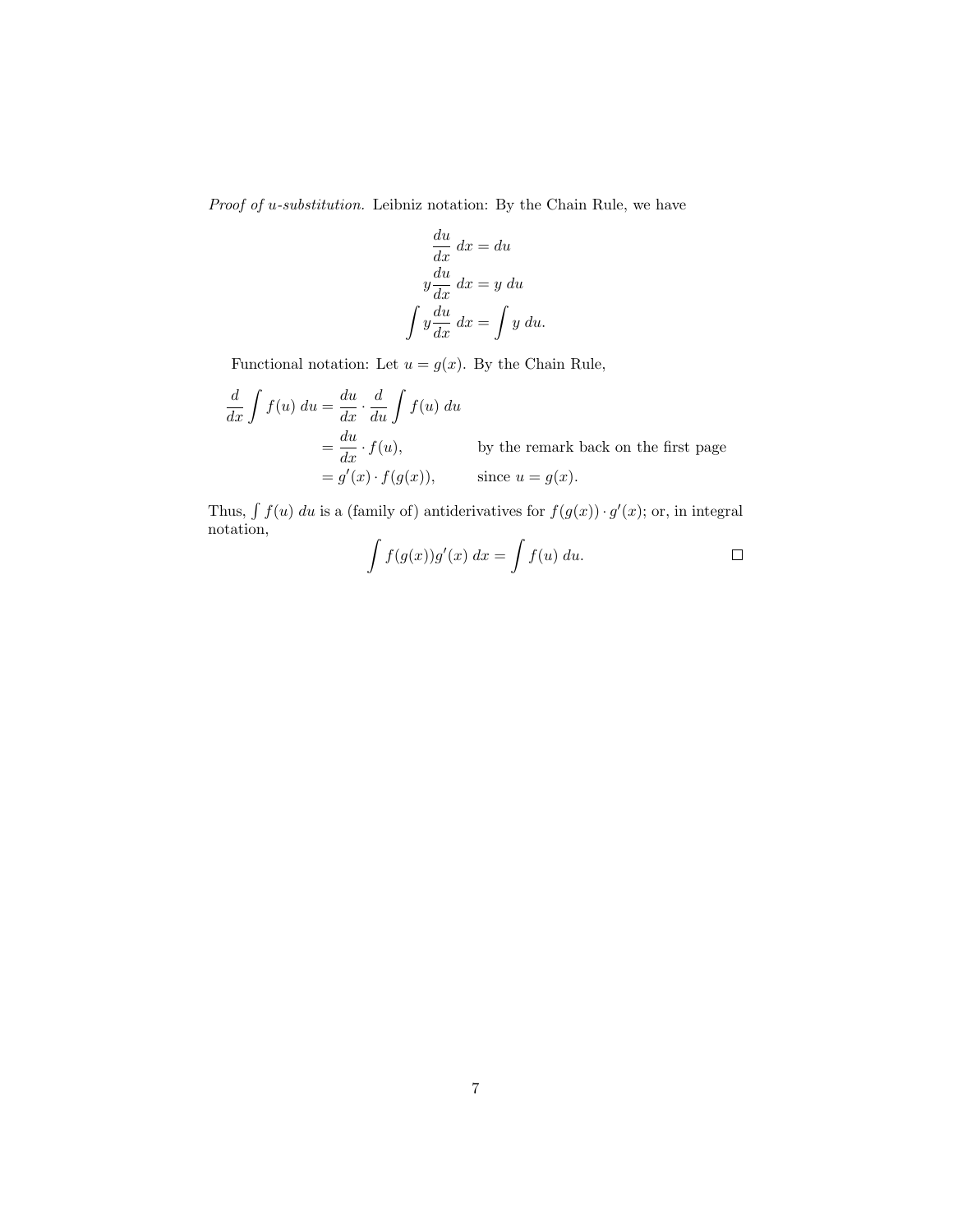## Assignment 13 (due Wednesday, 8 February)

Section 3.4, Problem 12. This will be graded carefully.

Section 3.5, Problems 13, 14, and 31. Problems 14 and 31 will be graded carefully.

Section 3.6, Problems 22 and 27. Both of these will be graded carefully.

Section 3.8, Problems 3–6. Problems 4 and 6 will be graded carefully.

### Assignment 14 (due Monday, 13 February)

Section 3.4, Problem 13. This will be graded carefully.

Section 3.5, Problems 15 and 32. Problem 32 will be graded carefully.

Section 3.6, Problem 27. This will be graded carefully.

Section 3.8, Problems 19, 20, 27, and 28. Problems 20 and 28 will be graded carefully.

Explain why the two statements of  $u$ -substitution, on p. 5 of this lecture, mean the same thing.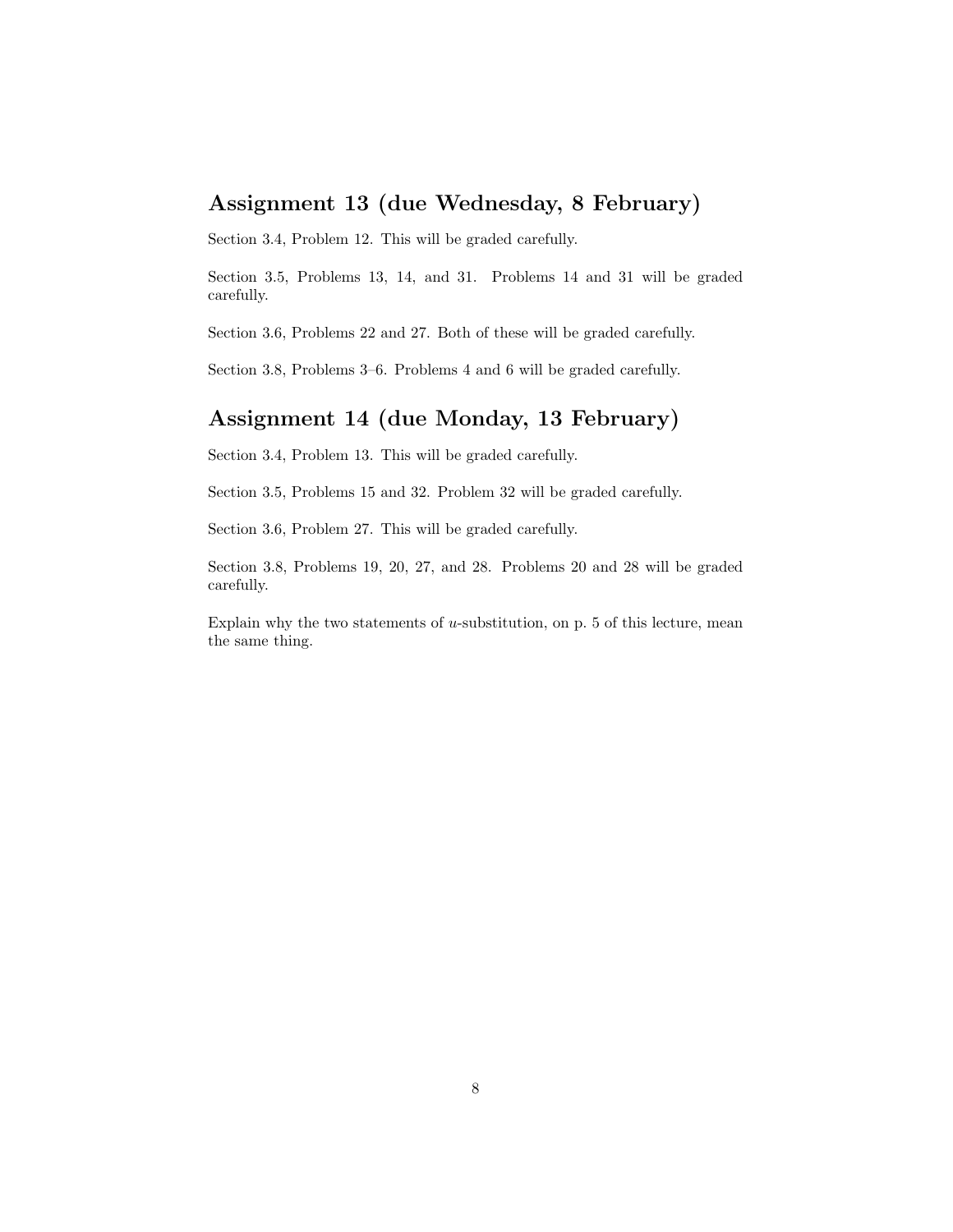## Math 132, Lecture 14: Sums and their limits

Charles Staats

Wednesday, 8 February 2012

#### 1 No class Friday

There will be no class on Friday, February 10. Thus, Assignment 14 will instead be due on Monday, 13 February.

However, tutorial will proceed as usual on Thursday (tomorrow). There will even be a graded quiz.

### 2 Sums and  $\Sigma$  (sigma) notation

I assume that all of you know how to do a sum like

$$
1+2+3+\cdots+10,
$$

given enough time. We are going to study, instead, how to do sums like

$$
1+2+3+\cdots+n,
$$

even when you do not know n. We will be able to find a "nice" formula for a sum like this in terms of  $n$ . This will be important shortly, since we will compute areas as limits of these sums as  $n \to \infty$ . But you don't need to worry about that just yet.

First of all, a few important formulas:

$$
1 + 2 + 3 + \dots + n = \frac{1}{2}n(n+1)
$$
 (1)

$$
12 + 22 + 32 + \dots + n2 = \frac{1}{6}n(n+1)(2n+1)
$$
 (2)

$$
13 + 23 + 33 + \dots + n3 = \left[\frac{1}{2}n(n+1)\right]^{2}.
$$
 (3)

The first formula can be remembered as "n times the average of 1 and  $n$ ." (You might think of this as "the number of numbers" times "the average of the first number and the last number," but this is dangerous in that it fails for the second and third formulas.) The third formula is the square of the first. I don't know of any easy way to remember the second formula, although some of you might find  $\frac{1}{3}(n+0)(n+\frac{1}{2})(n+1)$  an easier form to remember than the one given above. These formulas are important in order to be able to do other stuff; however,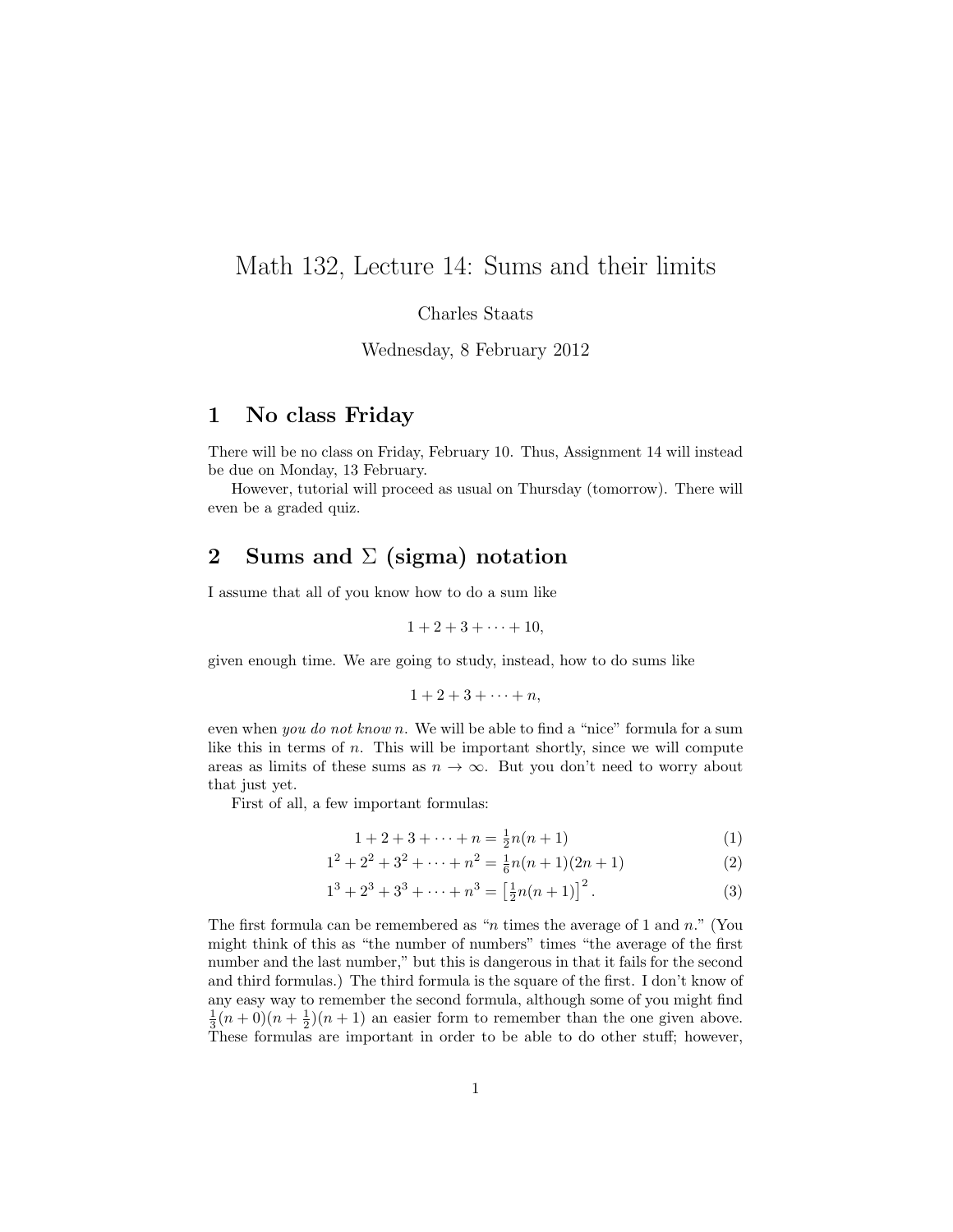they are not particularly memorable (although I have tried to make them as memorable as I could). Thus, if you might need them on a test, I will give them to you.

We can use these equations to find formulas for more complex sums. However, we're going to need a better notation. For a demonstration, let's see try the following sum:

**Example 1.** (Example 3, p. 4 in the textbook) Find a formula, in terms of n, for

$$
3(-4) + 4(-3) + 5(-2) + 6(-1) + \cdots + (n+2)(n-5).
$$

You may have no idea how to start on this. That's not surprising. Seeing the problem written this way, I find it a bit intimidating myself. However, once we introduce sigma notation for sums, the solution will fall out much more easily.

Here's how sigma notation works: if you have an expression for the  $i<sup>th</sup>$  term of the sum, say stuff(i), then for the sum of n terms stuff(1) + stuff(2) +  $\cdots$  +  $\text{stuff}(n)$ , you write

$$
\sum_{i=1}^{n} \text{stuff}(i).
$$

Thus, for instance, we could write

$$
1 + 2 + \dots + n = \sum_{i=1}^{n} i
$$
  

$$
1^2 + 2^2 + \dots + n^2 = \sum_{i=1}^{n} i^2
$$
  

$$
3(-4) + 4(-3) + 5(-2) + 6(-1) + \dots + (n+2)(n-5) = \sum_{i=1}^{n} (i+2)(i-5).
$$

The Greek capital letter  $\Sigma$  (sigma) is, as I understand it, the Greek version of the Roman letter S; it stands for "Sum." The  $\Sigma$  "operator" has some nice properties that the book, as usual, calls "linearity":

**Theorem.** ("linearity of  $\Sigma$ ")

- (i)  $\sum_{n=1}^{\infty}$  $i=1$  $c \operatorname{stuff}(i) = c \sum_{i=1}^{n}$  $i=1$ stuff $(i)$ . This is just a fancy way of writing the distributive property.
- (ii)  $\sum_{n=1}^{\infty}$  $i=1$  $(a_i + b_i) = \sum_{i=1}^{n}$  $i=1$  $a_i + \sum_{i=1}^n$  $i=1$  $b_i$ . This is a fancy way of writing that it does not matter what order you add things in.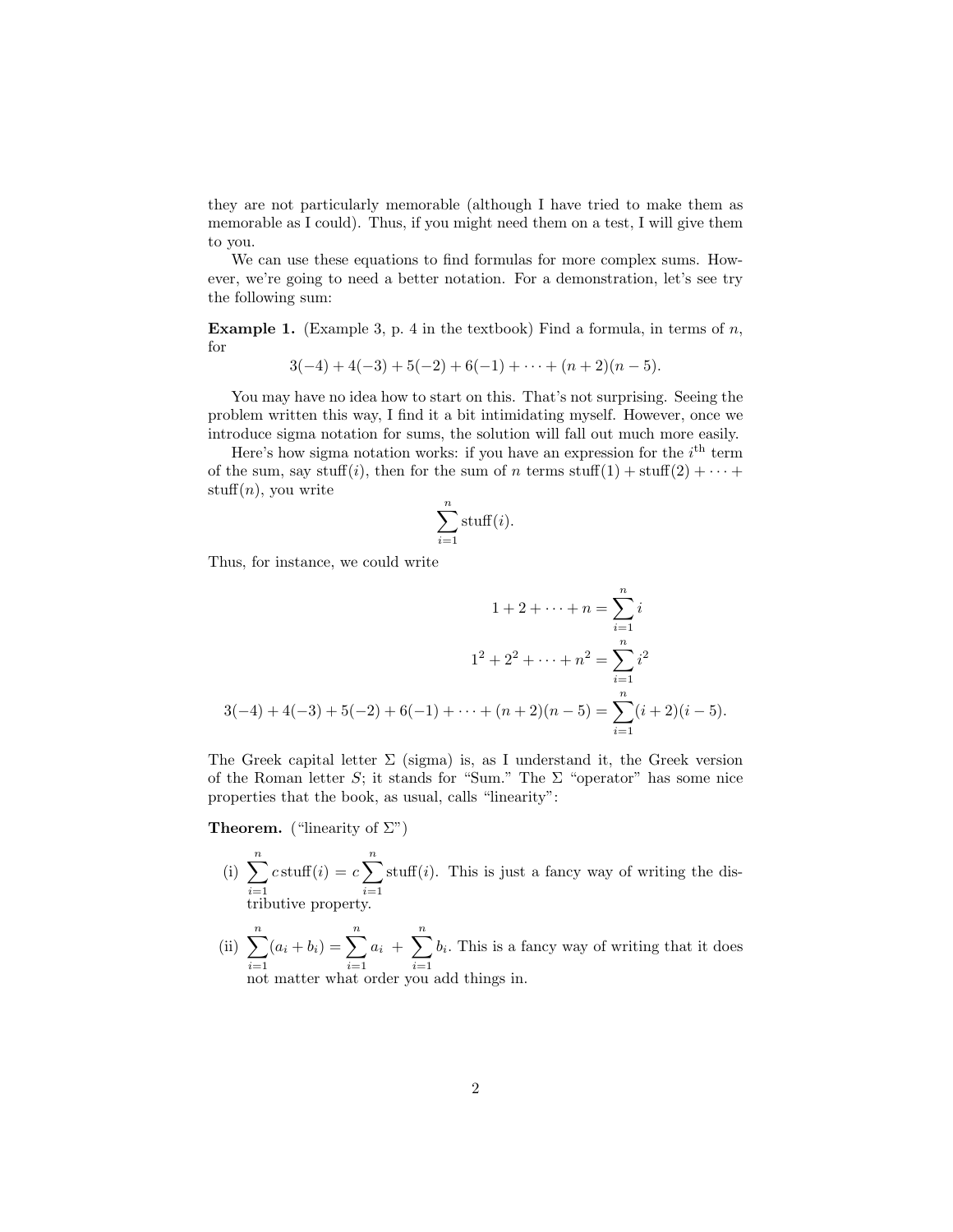(iii) 
$$
\sum_{i=1}^{n} (a_i - b_i) = \sum_{i=1}^{n} a_i - \sum_{i=1}^{n} b_i
$$
. To see this, we write  

$$
\sum_{i=1}^{n} (a_i - b_i) = \sum_{i=1}^{n} (a_i + (-1)b_i)
$$

$$
= \sum_{i=1}^{n} a_i + \sum_{i=1}^{n} (-b_i)
$$

$$
= \sum_{i=1}^{n} a_i + (-1) \sum_{i=1}^{n} b_i
$$

$$
= \sum_{i=1}^{n} a_i - \sum_{i=1}^{n} b_i.
$$

There's one more thing I should state: for any fixed  $c$ ,

$$
\sum_{i=1}^{n} c = \underbrace{c + c + \dots + c}_{n \text{ times}} = nc.
$$

Now, using this notation, together with the previously given formulas, we will return to the example at hand:

$$
\sum_{i=1}^{n} (i+2)(i-5) = \sum_{i=1}^{n} i^2 - 3i - 10
$$
  
= 
$$
\sum_{i=1}^{n} i^2 - \sum_{i=1}^{n} 3i - \sum_{i=1}^{n} 10
$$
  
= 
$$
\sum_{i=1}^{n} i^2 - 3 \sum_{i=1}^{n} i - \sum_{i=1}^{n} 10
$$
  
= 
$$
\frac{1}{6}n(n+1)(2n+1) - 3 \cdot \frac{1}{2}n(n+1) - 10n.
$$

The last step is where we apply the formulas. Obviously, this can be simplified, and for many purposes, probably should be; but I'll leave it for now.

## 3 Areas as limits of infinite sums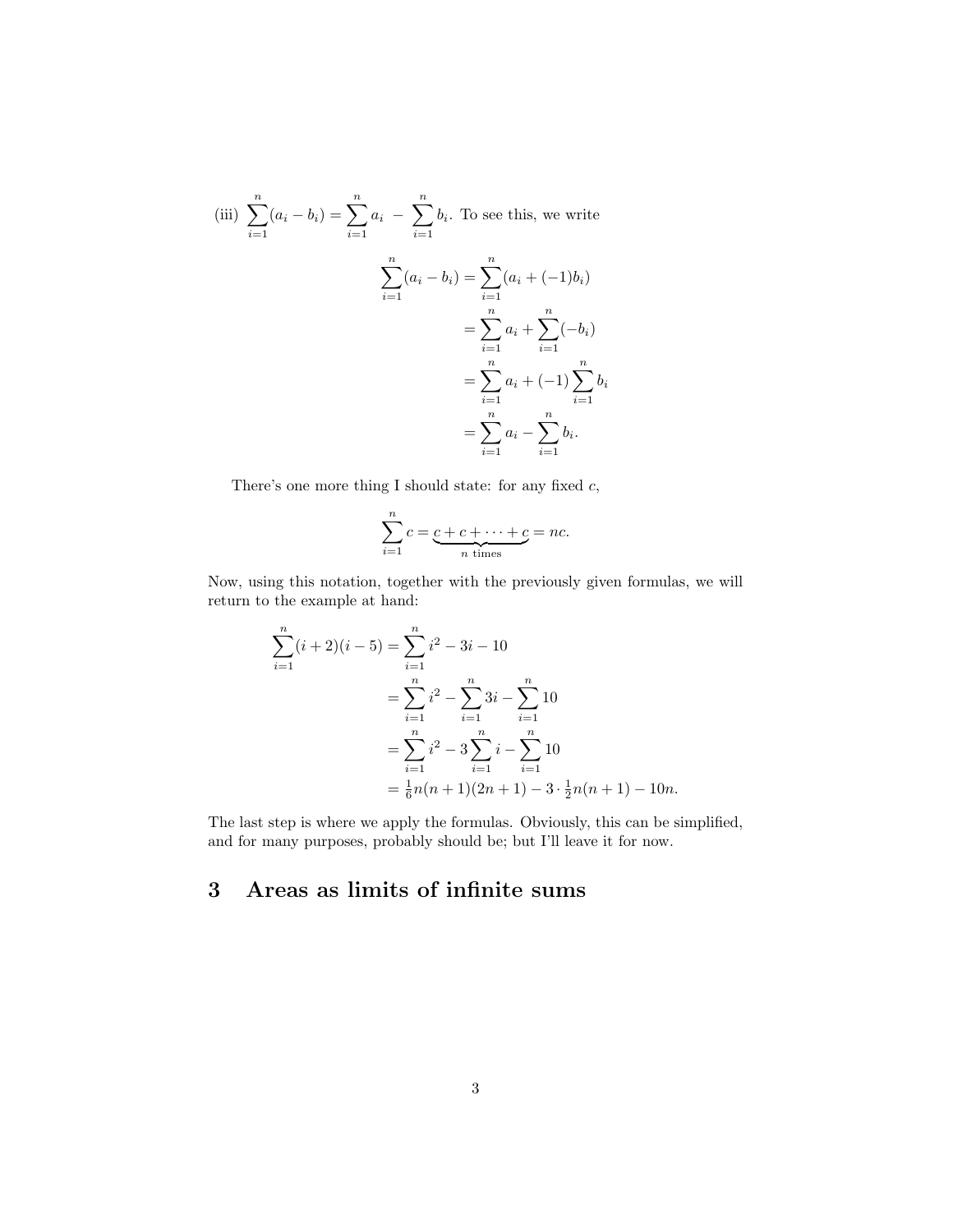## Assignment 14 (due Monday, 13 February)

Section 3.4, Problem 13. This will be graded carefully.

Section 3.5, Problems 15 and 32. Problem 32 will be graded carefully.

Section 3.6, Problem 27. This will be graded carefully. (Note: this is a repeat problem.)

Section 3.8, Problems 19, 20, 27, and 28. Problems 20 and 28 will be graded carefully.

Explain why the two statements of u-substitution, on p. 5 of Lecture 13, mean the same thing.

#### Assignment 15 (due Wednesday, 15 February)

Section 3.4, Problem 59. This will be graded carefully.

Section 3.6, Problem 28. This will be graded carefully.

Section 3.8, Problems 21, 22, 29, and 35. Problems 22 and 35 will be graded carefully.

Section 4.1, Problems 38, 53, and 54. Problems 38 and 54 will be graded carefully.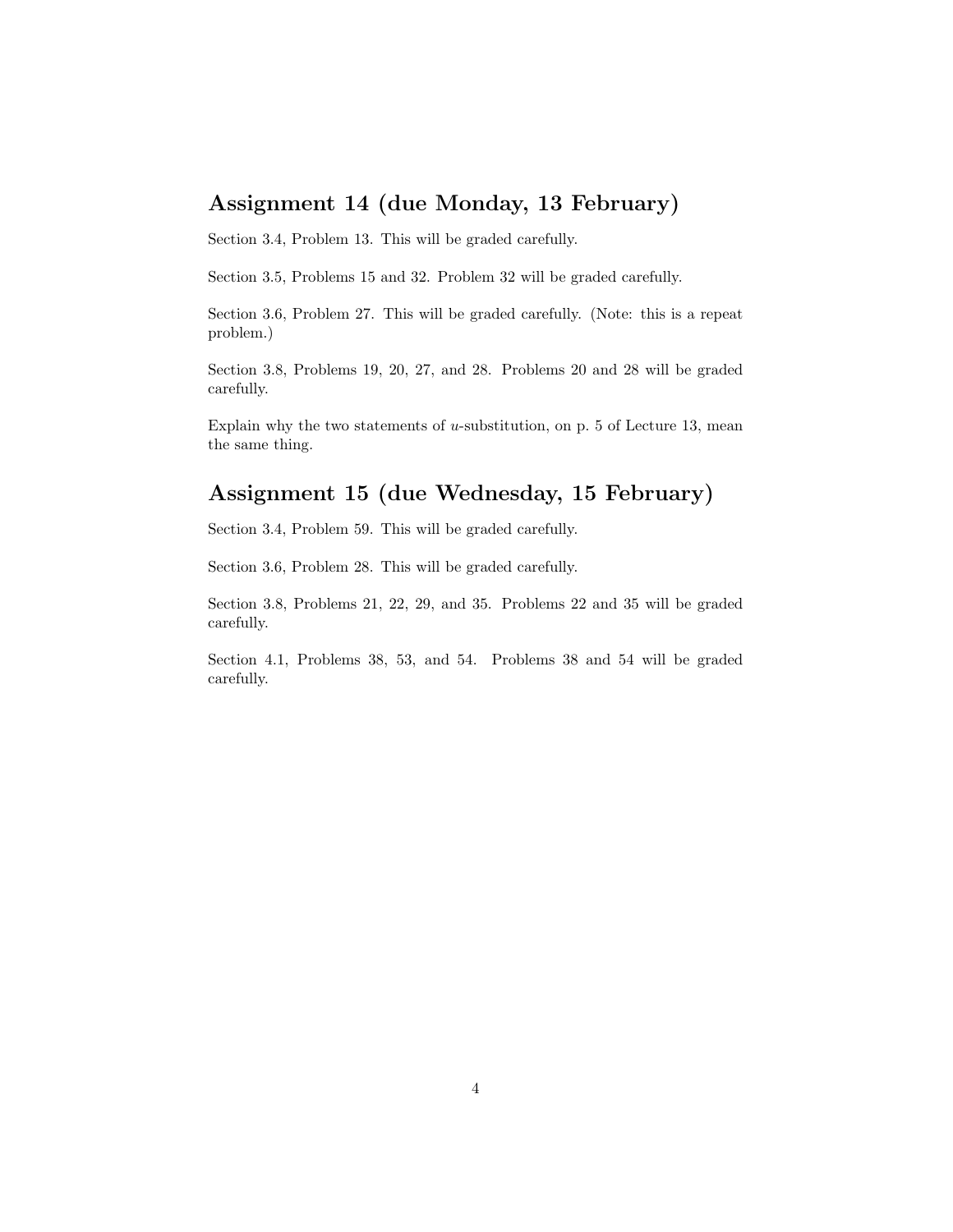## Math 132, Lecture 15: Definite integrals

#### Charles Staats

Monday, 13 February 2012

#### 1 Theoretical framework

We'd like to be able to just sit down and talk about "the area under a function  $f(x)$ ," and in fact, this is what the earliest practitioners of calculus did. However, as the rigorous foundation of mathematics evolved—as mathematicians built the "skyscraper" of analysis to hold up the "cloud castle" of calculus they ran into a problem: for some incredibly badly behaved functions, the term "area underneath the function" simply makes no sense. Asking what is the area under such a function is like asking what is  $\lim x \to \infty \sin x$ ; the question simply has no answer.

In order to understand what is going on, mathematicians came up with the following procedure for dealing with a function  $f$ :

- Start with an intuitive idea of what the "area under  $f$ " should mean.
- Using this intuition, come up with a precise definition for a "lower area"  $\underline{A}$  and an "upper area"  $\overline{A}$ . These should be approximations for the "true" area" A such that, according to our intuition about the "true area," we will necessarily have

 $A \leq A \leq \overline{A}.$ 

- If it happens that  $\underline{A} = \overline{A}$ , then we know exactly what A must be. In this case, we say that the function is integrable (a fancy word for "it makes sense to talk about the area under the function"), and we define the integral to be A.
- If  $\underline{A}$  is not equal to  $\overline{A}$ , then we can do one of two things:

– give up, or

– find a better procedure for getting  $\underline{A}$  and  $\overline{A}$ .

The procedure we will introduce for finding  $\underline{A}$  and  $\overline{A}$  is called "Riemann integration." It's not the "best" procedure out there, but it will be more than adequate for our purposes.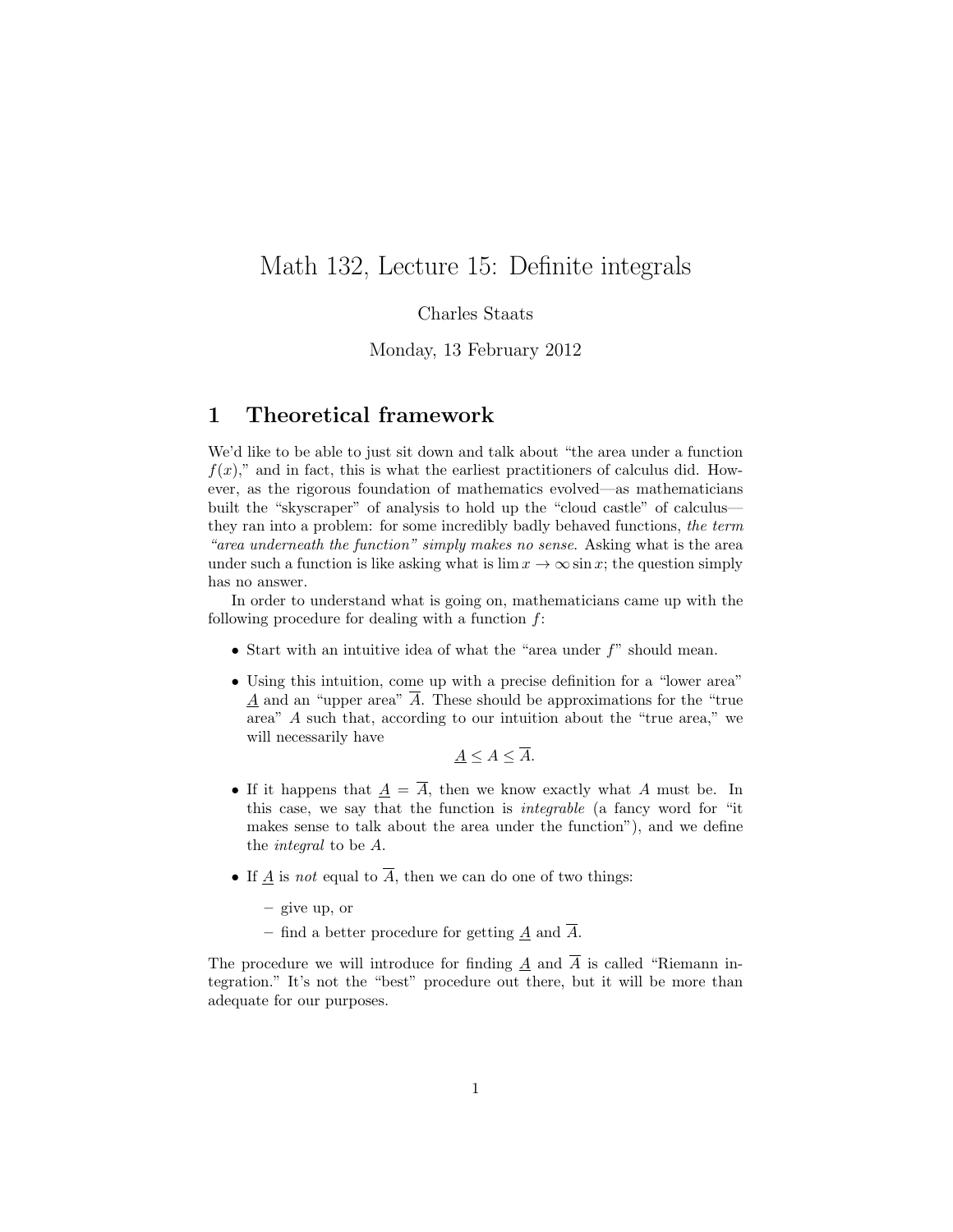## 2 Review: Finding the area under  $x^2$  as a limit

Consider the following problem:

**Example 1.** What is the area of the region under the curve  $y = x^2$  from  $x = 0$ to  $x = 1$ ? (See the picture.)

We more or less did this example in class last time (albeit without finishing), so I will just briefly give an idea of how we did it.

We don't (yet) have any simple, geometric formulas for the area under a parabola. But we can calculate the area of a bunch of little rectangles. So, let's approximate the area as a bunch of little rectangles:

Looking at it like this, we can even give a formula for our "approximate area" in terms of the number of rectangles: Let  $n$  be the number of rectangles. The area of the rectangle at  $x_i$  is

width height = 
$$
\Delta x \cdot f(x_i)
$$
.

Our approximate area  $A_n$  is the sum of the areas of all of these rectangles:

$$
A_n = f(x_1)\Delta x + f(x_2)\Delta x + \dots + f(x_n)\Delta x
$$
  
= 
$$
\sum_{i=1}^n f(x_i)\Delta x.
$$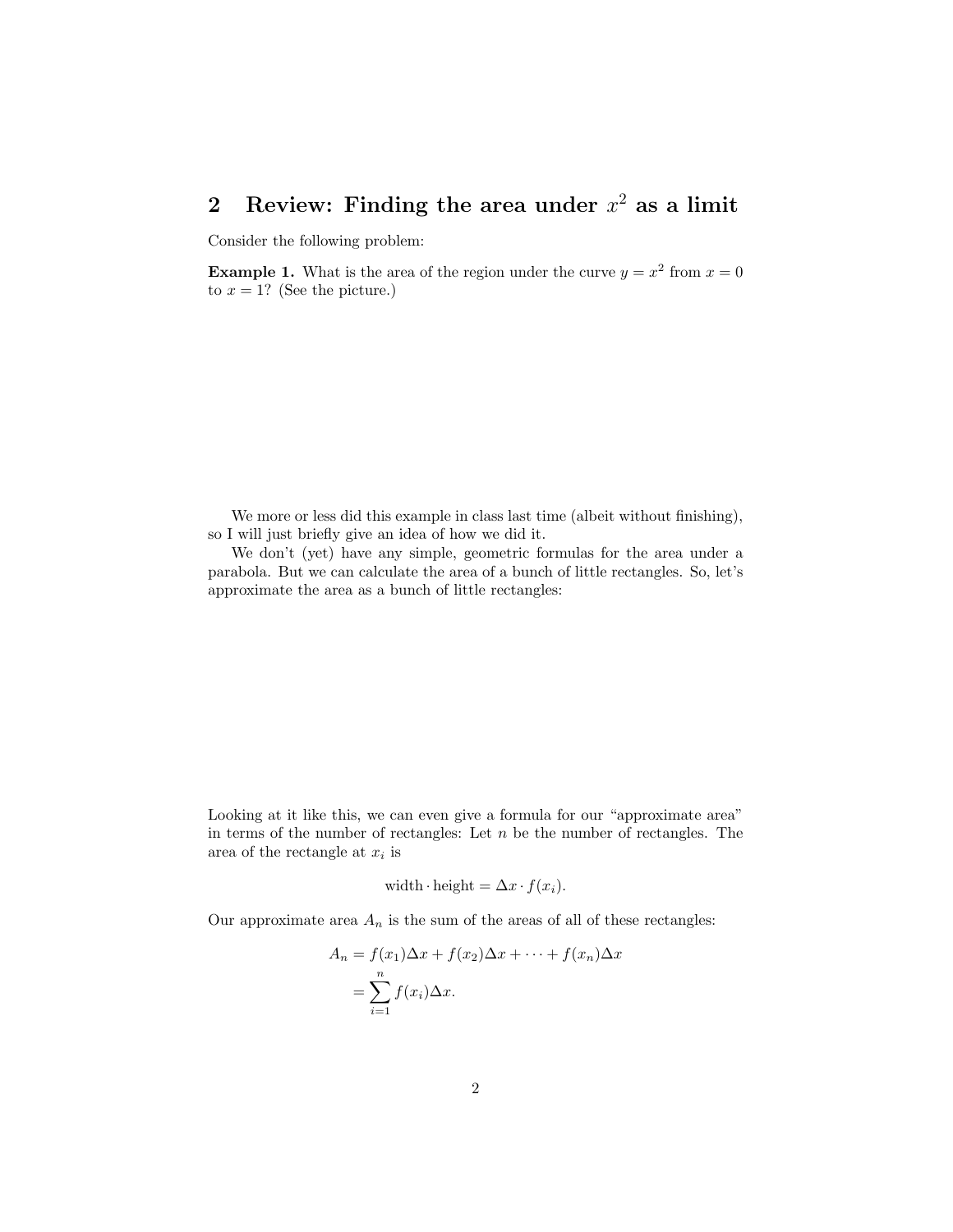Now, we can figure out that

$$
\Delta x = \frac{1}{n}
$$
  

$$
x_i = (i - 1)\Delta x = \frac{i - 1}{n}
$$
  

$$
f(x_i) = (x_i)^2 = \left(\frac{i - 1}{n}\right)^2.
$$

Making these substitutions, we find that

$$
A_n = \sum_{i=1}^n \left(\frac{i-1}{n}\right)^2 \cdot \frac{i-1}{n}
$$
  
=  $\frac{1}{n^3} \sum_{i=1}^n (i-1)^2$   
=  $\frac{1}{n^3} \sum_{i=1}^n (i^2 - 2i + 1)$   
=  $\frac{1}{n^3} \left(\sum_{i=1}^n i^2 - 2\sum_{i=1}^n i + \sum_{i=1}^n 1\right).$ 

As it happens, we have formulas from last time for  $\sum i^2$ ,  $\sum i$ , and  $\sum 1$ . Applying these, we find

$$
= \frac{1}{n^3} \left( \frac{n(n+1)(2n+1)}{6} - 2\frac{n(n+1)}{2} + n \right)
$$
  
=  $\frac{1}{n^3} \left( \frac{n^3}{3} - \frac{n^2}{2} + \frac{n}{6} \right)$   
=  $\frac{1}{3} - \frac{1}{2n} + \frac{1}{6n^2}$ .

Now, it makes sense that lots of narrow rectangles should give a better approximation than a few wide rectangles. Correspondingly,  $A_n$  should be a better and better approximation to the area as we make  $n$  larger and larger. And in the limit, the area will be

$$
\lim_{n \to \infty} A_n = \lim_{n \to \infty} \frac{1}{3} - \frac{1}{2n} + \frac{1}{6n^2}
$$

$$
= \frac{1}{3}.
$$

There is an important alternative way to do this: we chose to make the height of the rectangle determined by  $f(x_i)$ , the value of f on the *left* side of the rectangle. For this particular function, that means our region of "lots of rectangles" always lies *inside* the area we are trying to calculate, so the area  $A_n$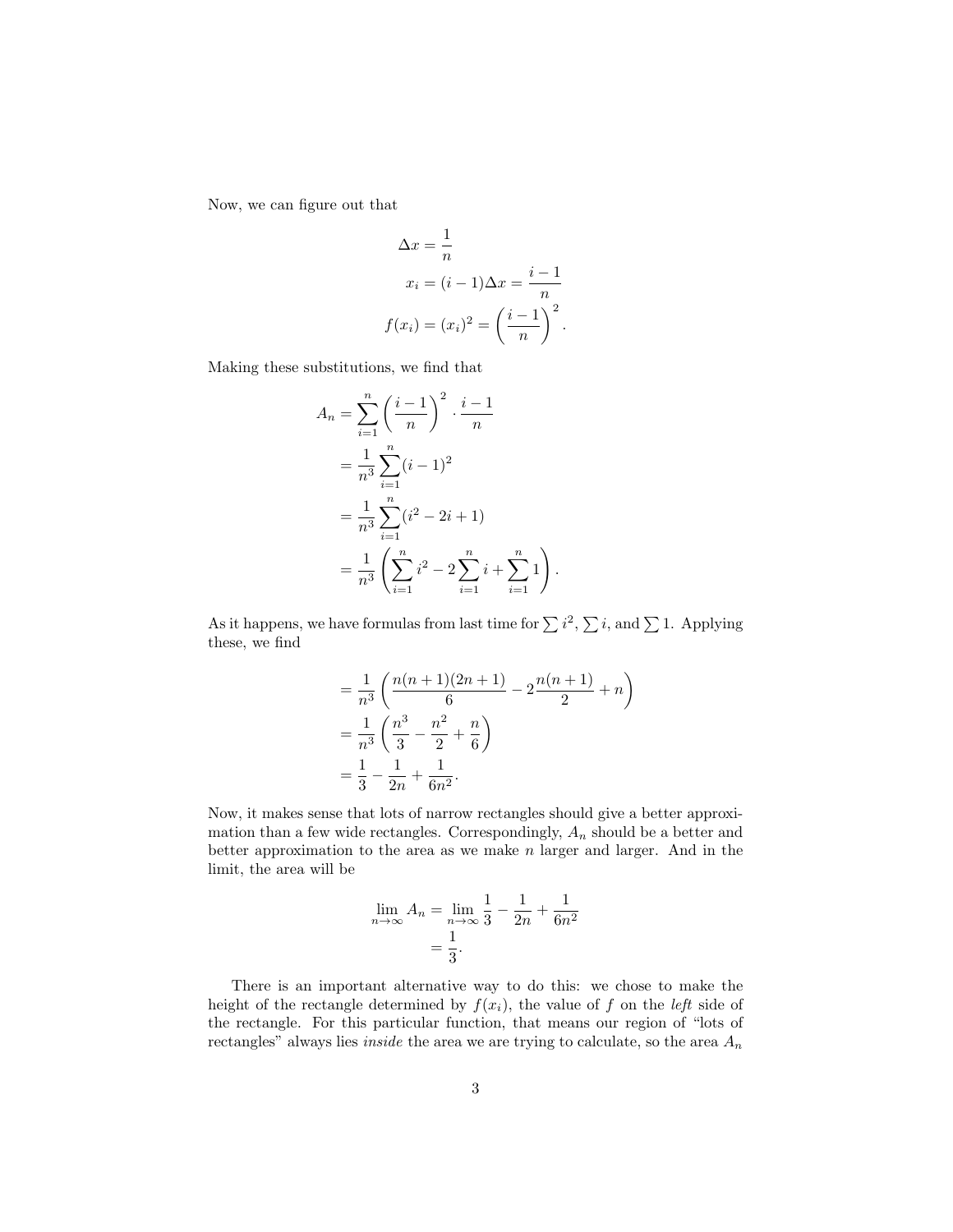always ought to underestimate the area we care about. If A denotes the area we care about, it's intuitive that  $A_n \leq A$  for all n, and so

$$
\lim_{n \to \infty} A_n \le A.
$$

It is less obvious that these two should in fact be equal. Thus, we should probably call  $\lim_{n\to\infty} A_n$  by the name  $\underline{A}$ , the "lower area," as outlined in the first section.

For a more conclusive argument, we could instead take the "upper sum" given by taking the rectangles to intersect the function on their top-right corners:

In this case, the area A we care about will be contained in the areas of all the rectangles put together, so we'll have  $A \leq \overline{A}_n$  for these  $\overline{A}_n$ , and consequently

$$
A \le \lim_{n \to \infty} \overline{A}_n.
$$

Let's call  $\lim_{n\to\infty} \overline{A}_n$  the "upper area"  $\overline{A}$ . Then A will be sandwiched between  $\underline{A}$  and A. As it turns out, in our case, the two limits  $\underline{A}$  and A are both equal to  $\frac{1}{3}$ , so the function  $f(x) = x^2$  is "integrable over [0, 1]," with "integral" equal to  $\frac{1}{3}$ .

#### 3 The definite integral

The same procedure can be carried out more generally to give a definition for "integral on an interval  $[a, b]$ ." Some important properties:

- integral as "signed area"
- notation
- linearity
- If a function is continuous on a closed interval  $[a, b]$ , then it is integrable on [a, b].
- Calculating: Once we know the function is integrable, we only have to calculate a single limit to know the integral. It can be the "upper area," the "lower area," or anything in between.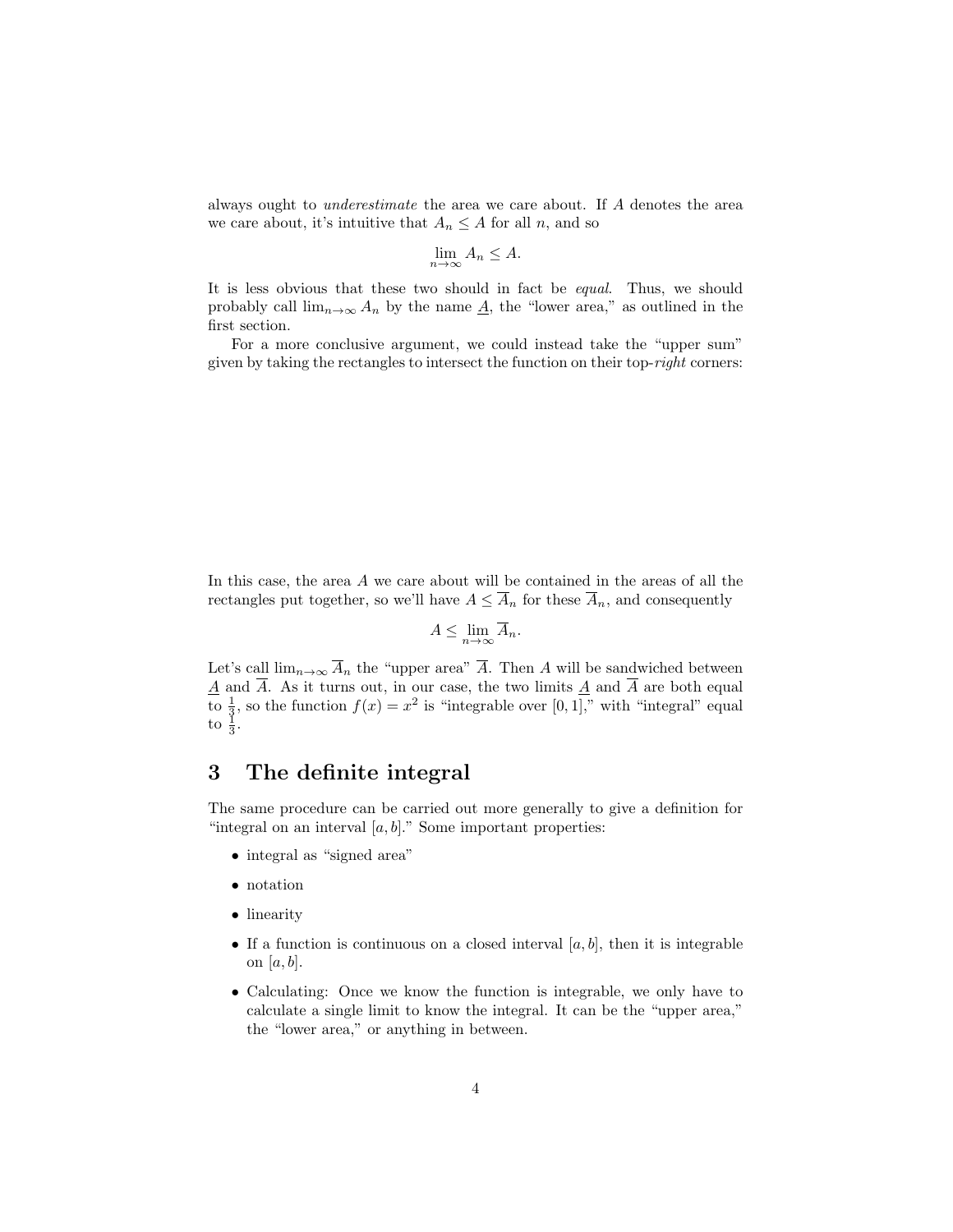# Assignment 15 (due Wednesday, 15 February)

Section 3.4, Problem 59. This will be graded carefully.

Section 3.6, Problem 28. This will be graded carefully.

Section 3.8, Problems 21, 22, 29, and 35. Problems 22 and 35 will be graded carefully.

Section 4.1, Problems 38, 53, and 54. Problems 38 and 54 will be graded carefully.

### Assignment 16 (due Friday, 17 February)

Section 3.4, Problem 14. This will be graded carefully.

Section 3.8, Problems 30 and 36. Problem 36 will be graded carefully.

Section 4.1, Problems 55 and 56. Problem 56 will be graded carefully.

Section 4.2, Concepts Review. Include a picture for number 4.

Section 4.2, Problems 11 and 12. Problem 12 will be graded carefully. (Note: These are very similar to the problems from Section 4.1.)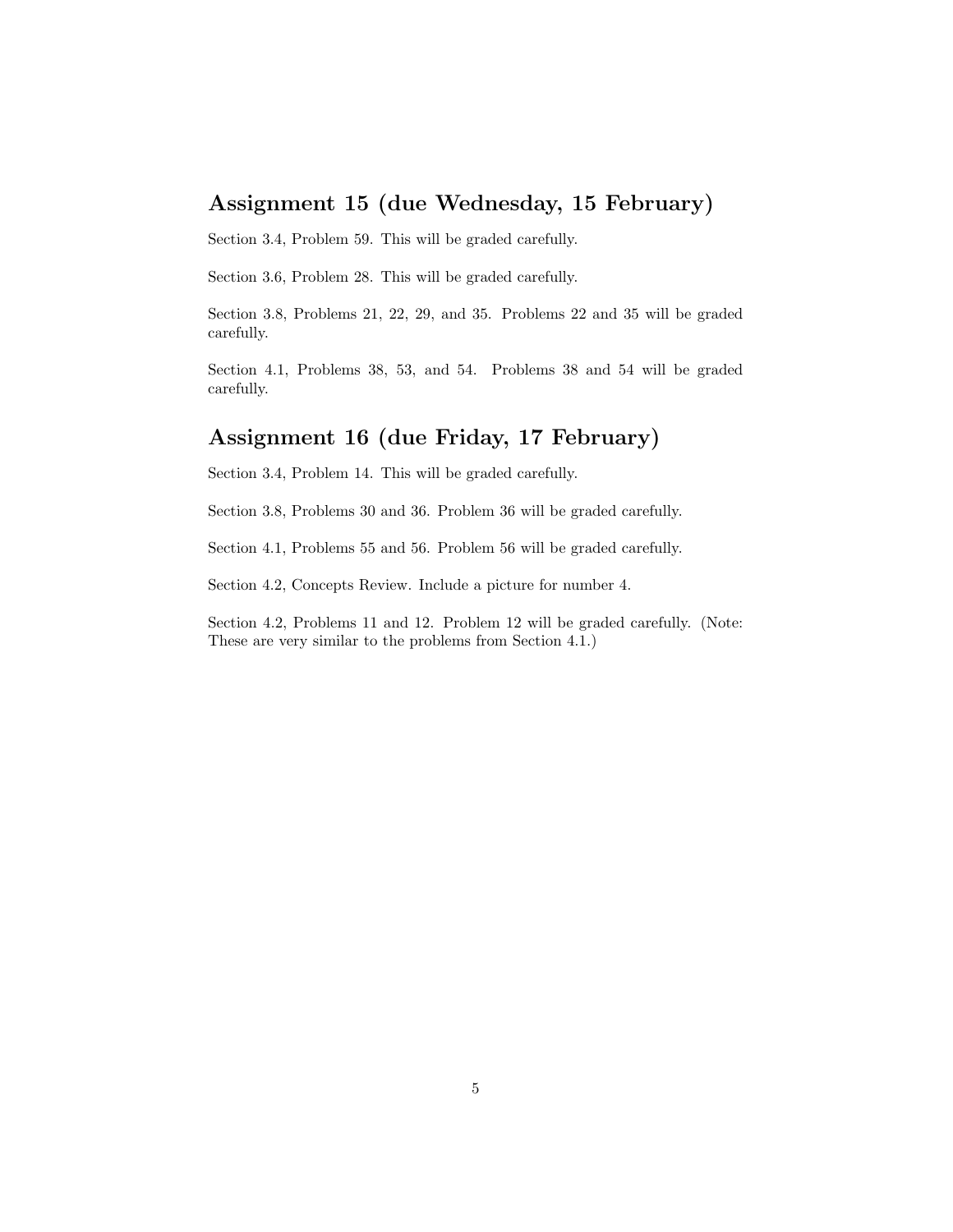# Math 132, Lecture 16: The Fundamental Theorem of Calculus

Charles Staats

Wednesday, 15 February 2012

#### **Accumulation Functions** 1

We are going to show, in this lecture, that in an appropriate sense, "taking" definite integrals" is the same thing as "taking antiderivatives." This will explain why we use the "indefinite integral" notation  $\int f(x) dx$  for the antiderivative of  $f(x)$ .

There's a problem here, though: a definite integral is a *number*, whereas an antiderivative is a *function*. As I have emphasized repeatedly, *numbers* and functions are completely different kinds of things: not so much apples and oranges, as apples and juicers. (A juicer takes one food—say, an apple—and turns it into another food, apple juice. A function takes one number and turns it into another number.) Thus, claiming that the definite integral (a number) is "the same as" the antiderivative (a function) will take some explanation.

In truth, we're not dealing with the definite integral directly. Instead, we use the process of definite integration to produce a new function—the *accumulation* function—that will, it turns out, be equal to an antiderivative.

**Definition.** Let f be a function that is integrable on [a, b]. The accumulation function of f is the function F over [a, b] defined by

$$
F(x) = \int_{a}^{x} f(t) \, dt.
$$

Note that  $t$  here is a "dummy variable;" we could have used any letter other than  $a$  or  $x$  and it would have worked just as well. We cannot, however, write something like



any more than we can say "let x be the function defined by  $x = x^2 + 1$ ." In some sense, this is like a man being his own father. The upper and lower limits (say, a and x) cannot depend on the dummy variable (the thing after the d; in our case, the dummy variable is  $t$ .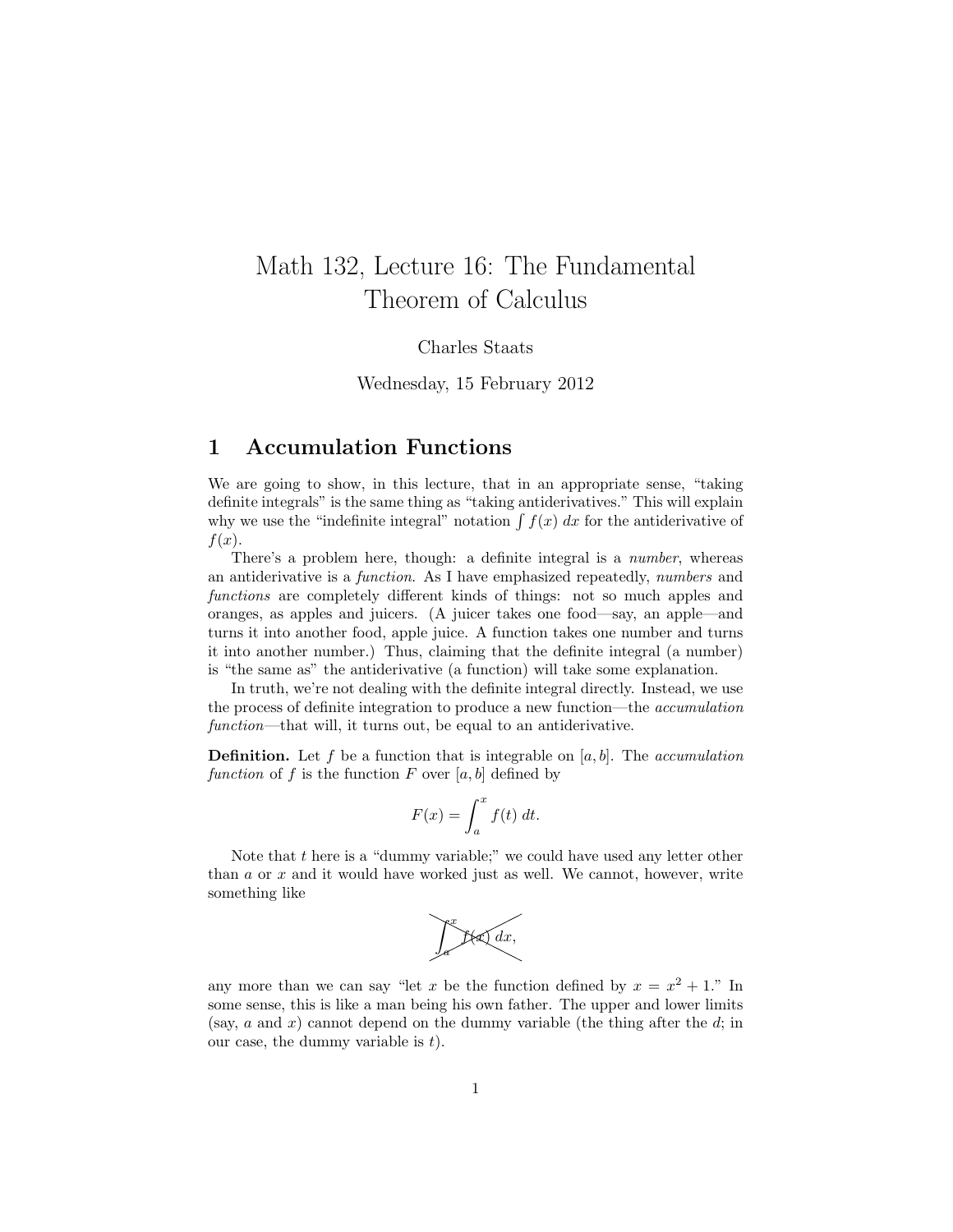What does this expression for "accumulation function of  $f$ " really mean? Basically, the accumulation function measures the "area under  $f$  so far." In the picture below,  $F(x) = \int_a^x f(t) dt$  is the area of the shaded region.



#### $\overline{2}$ The Fundamental Theorem

Theorem. (The Fundamental Theorem of Calculus)

**Version 1** Let f be a function continuous on  $[a, b]$ . Then the accumulation function  $\int_a^{\tilde{x}} f(t) dt$  is differentiable, and

$$
\frac{d}{dx} \int_{a}^{x} f(t) dt = f(x).
$$

**Version 2** Let  $f$  be a function continuous on [a, b]. Then the accumulation function  $\int_a^x f(t) dt$  is an antiderivative for f on [a, b].

Sketch of proof. The second version is often more useful, but the first is easier to prove. (Fortunately, they are just slightly different ways of saying exactly the same thing.)

I'm going to sketch how the proof would go in terms of "infinitesimally small" differentials  $dx$  and  $dy$ .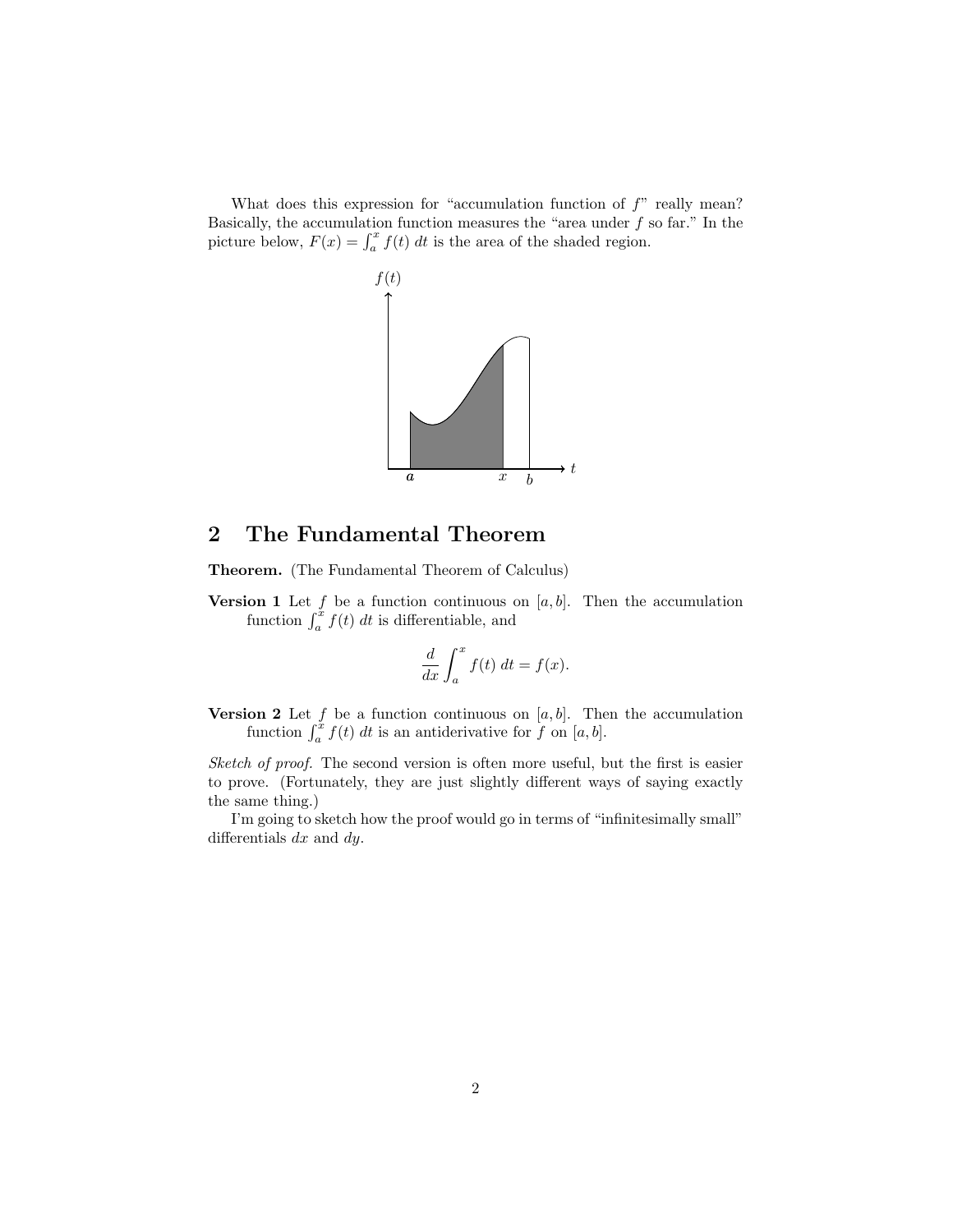

Theoretical significance: If  $f$  is continuous on  $[a, b]$ , then we know it is "integrable," i.e., has a definite integral. Therefore, it has an antiderivative. This is extremely important: for some functions, such as  $f(t) = 2^{-t^2}$ , the antiderivative is an extremely important function for which there is no formula. (Not just no known formula: no formula period.) But since  $f$  is continuous, we know that the antiderivative does, in fact, exist, since it is equal to the integral.

Computational significance: In some situations, we can "reverse" what we know about finding derivatives to find antiderivatives. When this happens (which it often does not), we can use these antiderivatives to compute definite integrals.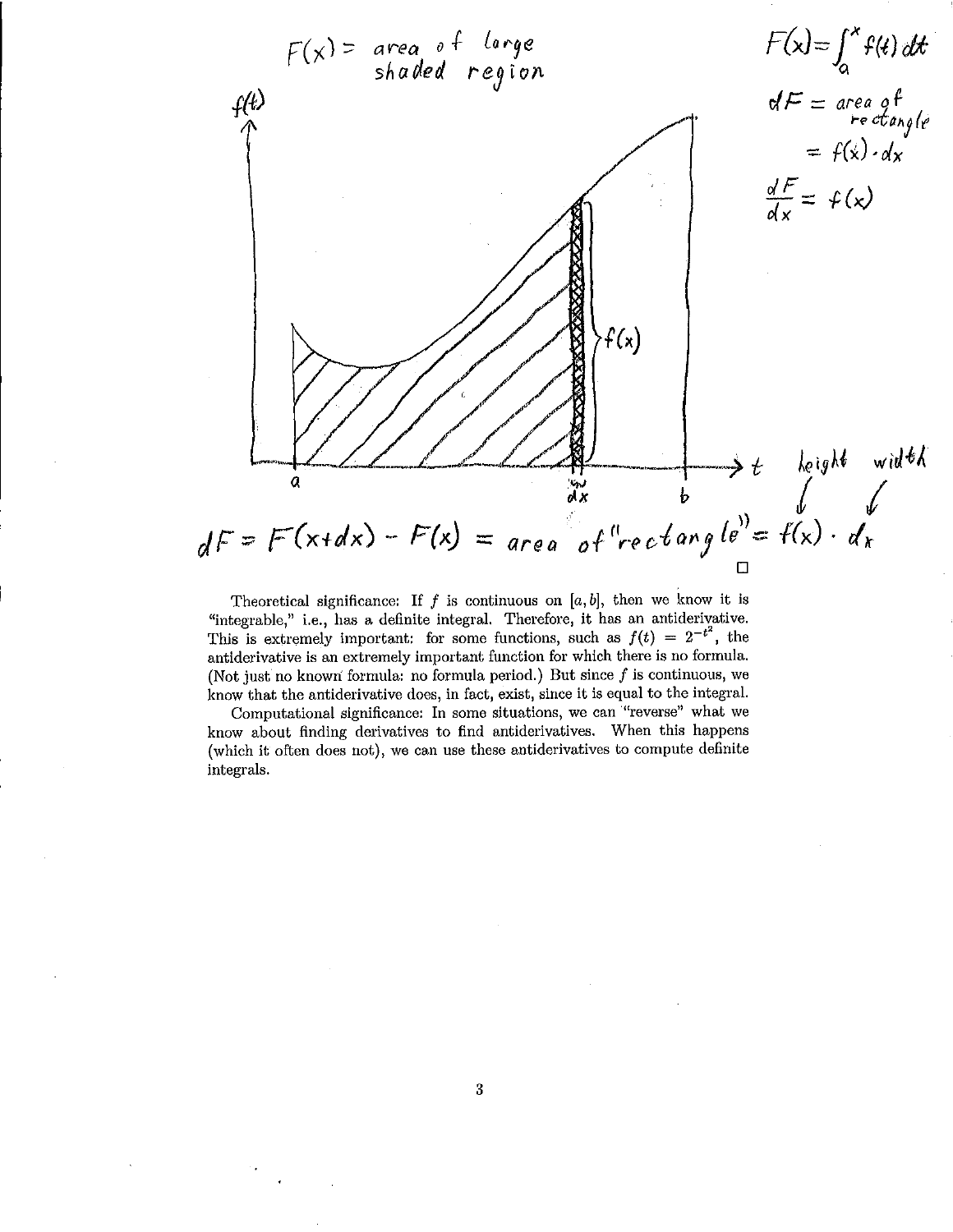# Assignment 16 (due Friday, 17 February)

Section 3.4, Problem 14. This will be graded carefully.

Section 3.8, Problems 30 and 36. Problem 36 will be graded carefully.

Section 4.1, Problems 55 and 56. Problem 56 will be graded carefully.

Section 4.2, Concepts Review. Include a picture for number 4.

Section 4.2, Problems 11 and 12. Problem 12 will be graded carefully. (Note: These are very similar to the problems from Section 4.1.)

# Assignment 17 (due Monday, 20 February)

Section 4.2, Problems 7, 8, 13, and 14. Problems 8 and 14 will be graded carefully.

Section 4.3, Problems 3, 4, 9, and 10. Problems 4 and 10 will be graded carefully.

Section 4.4, Problems 1 and 2.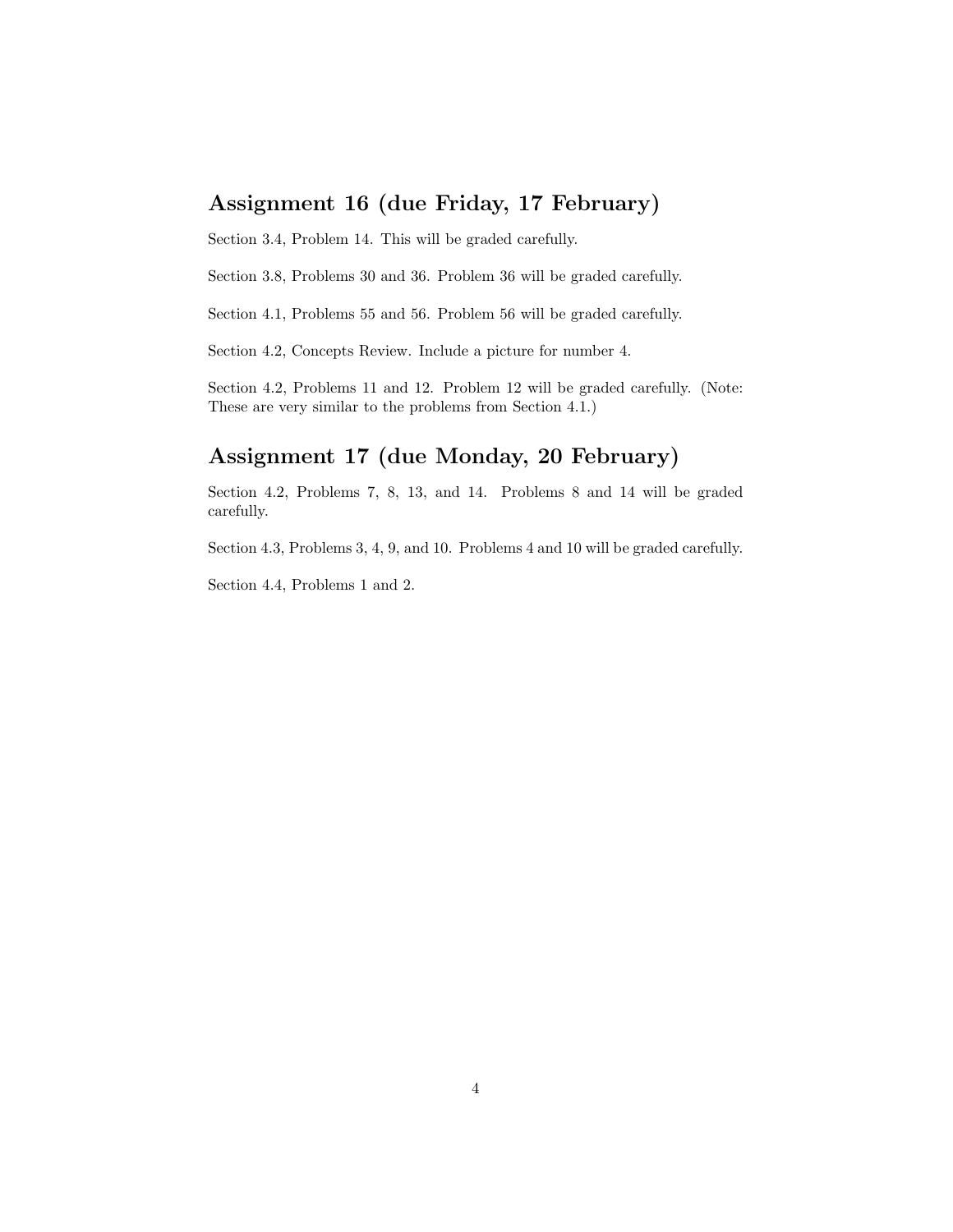# Math 132, Lecture 17: Using Antiderivatives to find definite integrals

Charles Staats

Friday, 17 February 2012

#### 1 The method

Recall the Fundamental Theorem of Calculus from last time:

**Theorem.** (Fundamental Theorem of Calculus) Let  $f$  be a function continuous on [a, b]. Then the accumulation function  $\int_a^x f(t) dt$  is an antiderivative for f on  $[a, b]$ .

The idea for the "practical" application here is the following: when we have somehow managed to compute an antiderivative for  $f$  (e.g., using the techniques for finding indefinite integrals), then we can use this to find the accumulation function  $\ddot{A}(x) = \int_a^x f(t) dt$ , which in particular gives us the definite integral since

$$
\int_a^b f(t) \, dt = A(b).
$$

The "nice" way to do this would be to say, simply, that if we have an antiderivative  $F$ ,  $\vec{A}$  is equal to  $\vec{F}$ . Unfortunately, this is **not true**, since  $\vec{f}$  will have more than one antiderivative. We will, however, end up finding out that  $A$  is given by  $A(x) = F(x) - F(a)$ , so in some sense, it is "almost true."]

**Exercise 1.** If F is an antiderivative of f, then so is the function G defined by  $G(x) = x + C$ , for any fixed constant C.

However, we were also able to show, using the Mean Value Theorem, that this is the only thing that can go wrong:

**Theorem.** If F and G are two antiderivatives of f on  $[a, b]$ , then there is a constant C such that  $F(x) = G(x) + C$ , for all x.

Now, suppose f is continuous on  $[a, b]$ , and suppose we have somehow, "magically," produced an antiderivative  $F$  for  $f$ . Let  $A$  be the accumulation function of  $f$ , i.e.,

$$
A(x) = \int_{a}^{x} f(t) \, dt.
$$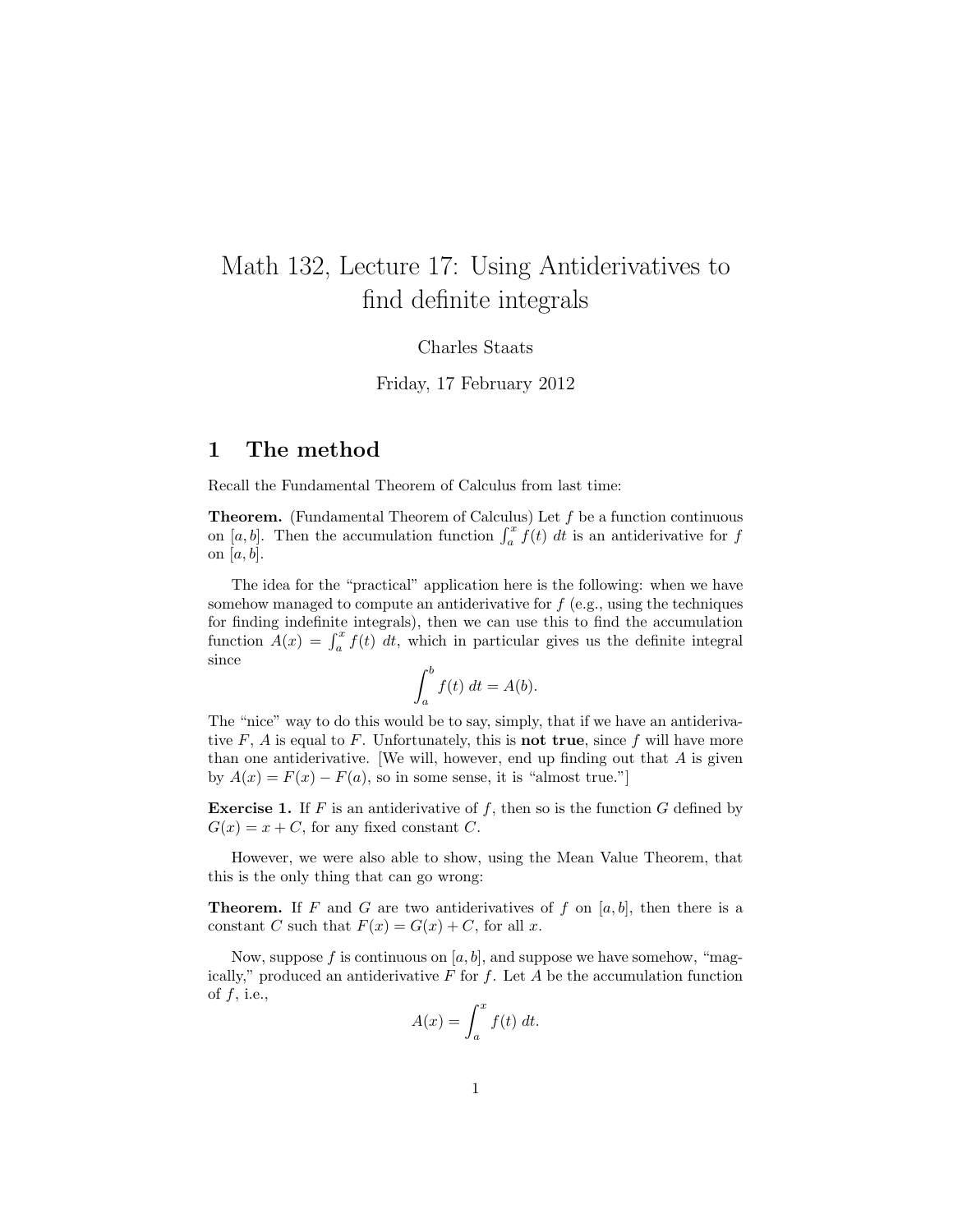By the Fundamental Theorem of Calculus,  $A$  is also an antiderivative of  $f$ . Thus, there is some function constant  $C$  such that

$$
A(x) = F(x) + C.
$$

So, to find  $A$ , all we have to do is find  $C$ . But this is easy:

$$
C = A(x) - F(x)
$$
 for all  $x$ . In particular,  
\n
$$
C = A(a) - F(a)
$$
  
\n
$$
= \left( \int_a^a f(t) dt \right) - F(a)
$$
  
\n
$$
= -F(a),
$$

since  $\int_a^a f(t) dt = 0$  no matter what f is. ("The area of a vertical line segment is zero.") Thus,

$$
A(x) = F(x) - F(a)
$$
  

$$
\int_{a}^{x} f(t) dt = F(x) - F(a).
$$
 In particular, for  $x = b$ ,  

$$
\int_{a}^{b} f(t) dt = F(b) - F(a).
$$

This is what the textbook calls the "Second Fundamental Theorem of Calculus":

**Theorem.** If f is continuous on [a, b], and F is an antiderivative for f on [a, b], then

$$
\int_a^b f(t) \, dt = F(b) - F(a).
$$

Personally, I think that when you really understand the first two theorems I stated, and you *really* know what the word "antiderivative" means<sup>1</sup>, then you should be able to get to the "Second Fundamental Theorem" without having to remember it as a separate theorem. However, if the name "Second Fundamental Theorem of Calculus" is helpful to you, then by all means use it.

Here's another bit of intuition: recall that the "indefinite integral"

$$
\int f(x) \, dx = F(x) + C
$$

is just a way of denoting the "antiderivative." You can also think of the "indefinite integral" as an accumulation function for which we don't know where it starts. When someone gives us a starting point a and asks for

$$
\int_{a}^{x} f(t) \; dt,
$$

<sup>&</sup>lt;sup>1</sup>An analogy I used in class last time that may help with this: " $F$  is an antiderivative of  $f$ " means precisely the same thing as "f is the derivative of F," much as "John is a child of Jessica" means precisely the same thing as "Jessica is a parent of John."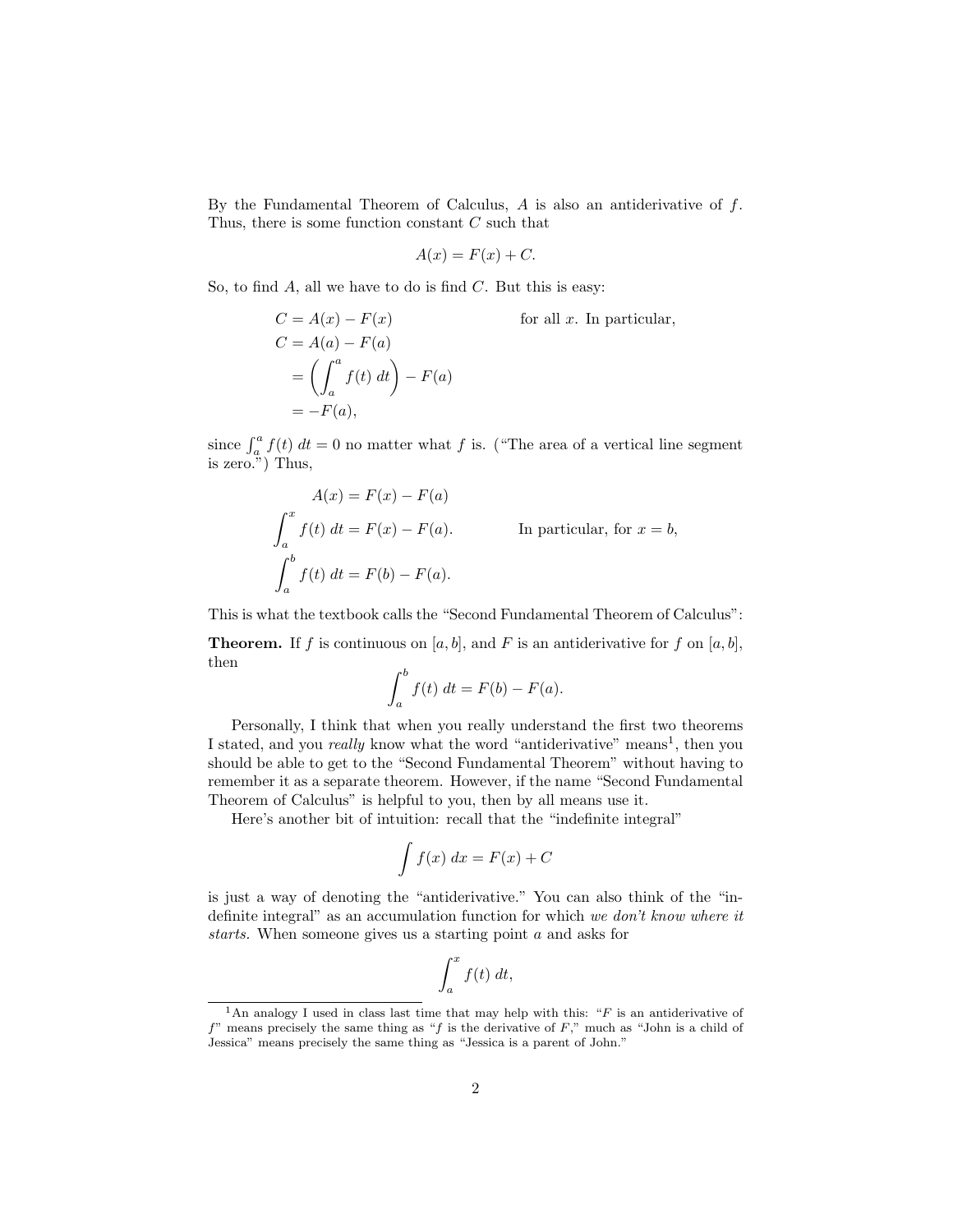we now know what C is: it is precisely  $-F(a)$  [to ensure that the integral is zero when we set  $x = a$ . Thus, we get that

$$
\int_a^x f(t) \, dt = F(x) - F(a),
$$

where  $F$  is given by the indefinite integral. If you will, the indefinite integral has an *indefinite* starting point a; this becomes a definite integral by choosing a definite starting point. With this in mind, I am sometimes inclined to denote the accumulation function by an integral sign with *only* the lower limit:  $\int_a^x f(t) dt =$ <br> $\int_a^x f(x) dx = F(x) - F(a)$ . I probably won't take off points if you use this  $\int_a^b f(x) \, dx = F(x) - F(a)$ . I probably won't take off points if you use this notation, but please don't tell anyone else I let you do this.

#### 2 Some examples

At this point, we will do some examples, to show how to use the Fundamental Theorem to compute definite integrals in practice (using antiderivatives). Each of the following examples should be done in two steps:

1. First, find the indefinite integral,

$$
\int f(x) \, dx = F(x) + C.
$$

2. Then, find the definite integral as

J

$$
\int_a^b f(t) \, dt = F(b) - F(a).
$$

Example 2.  $\int^1$ 0  $t^2 dt$ 

Solution.

| $\int x^2 dx = \frac{1}{3}x^3 + C$                          |  |
|-------------------------------------------------------------|--|
| $\int_{0}^{1} t^2 dt = \frac{1}{3}(1)^3 - \frac{1}{3}(0)^3$ |  |
| $=\frac{1}{3}-0$                                            |  |
| $=\frac{1}{3}$ .                                            |  |
|                                                             |  |

Notice how much easier that was than the "limit of  $\sum$ 's" version.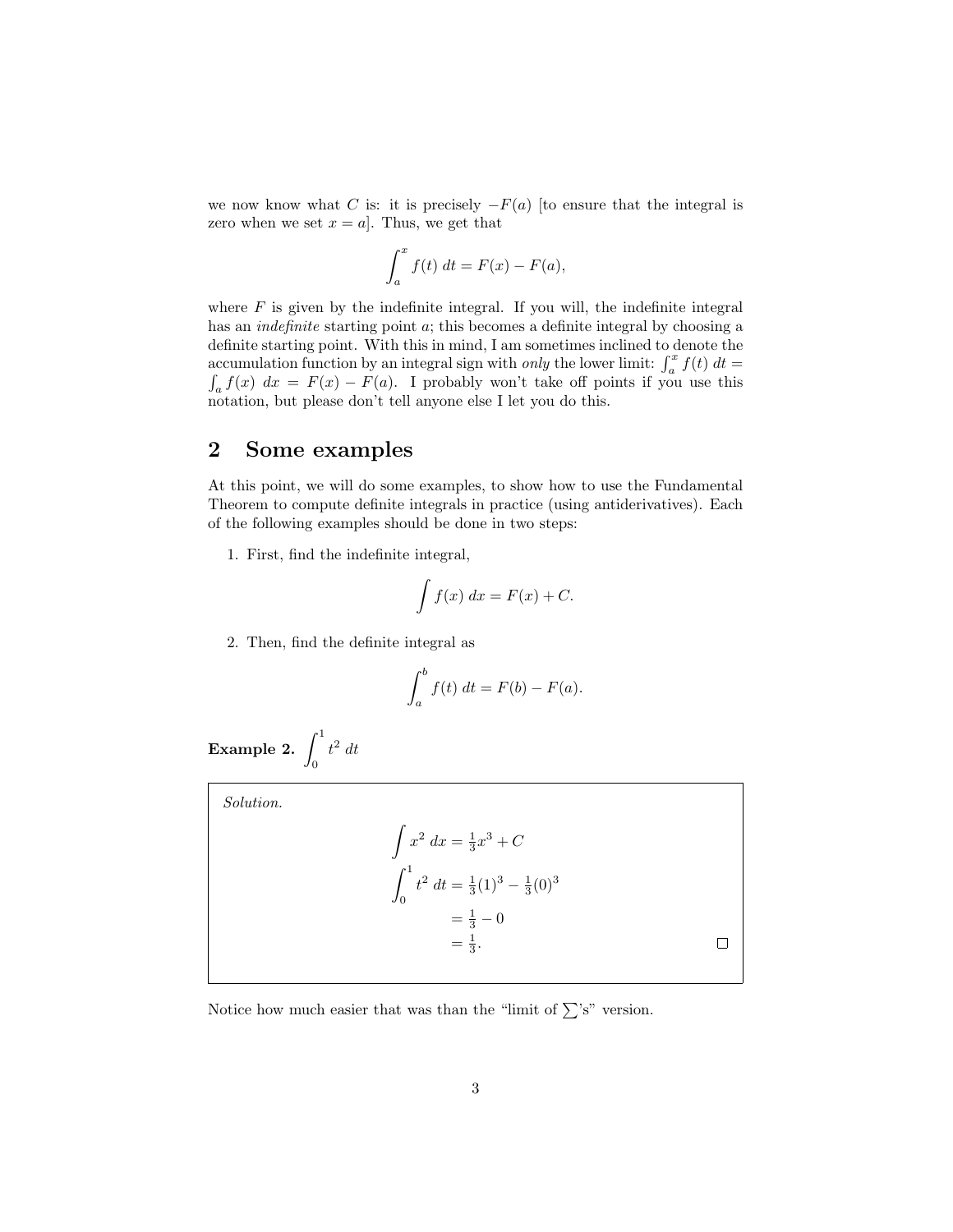Example 3.  $\int^{\pi/3}$ 0  $\sin 3t \, dt$  (Hint: use *u*-substitution.)

Solution. First, to find  $\int \sin 3t \, dt$ , let

$$
u = 3t
$$
  
\n
$$
du = 3dt
$$
  
\n
$$
\frac{1}{3}du = dt.
$$

Thus,

$$
\int \sin 3t \, dt = \int \sin u \cdot \frac{1}{3} du
$$

$$
= \frac{1}{3} \int \sin u \, du
$$

$$
= \frac{1}{3} (-\cos u + C_0)
$$

$$
= -\frac{1}{3} \cos u + C
$$

$$
= -\frac{1}{3} \cos 3t + C,
$$

and so

$$
\int_0^{\pi/3} \sin 3t \, dt = -\frac{1}{3} \cos 3t \Big|_{t=0}^{\pi/3}
$$
  
=  $-\frac{1}{3} \cos 3(\pi/3) + \frac{1}{3} \cos 3(0)$   
=  $-\frac{1}{3} \cos \pi + \frac{1}{3} \cos 0$   
=  $-\frac{1}{3}(-1) + \frac{1}{3}(1)$   
=  $\frac{1}{3} + \frac{1}{3}$   
=  $\frac{2}{3}$ .

 $\Box$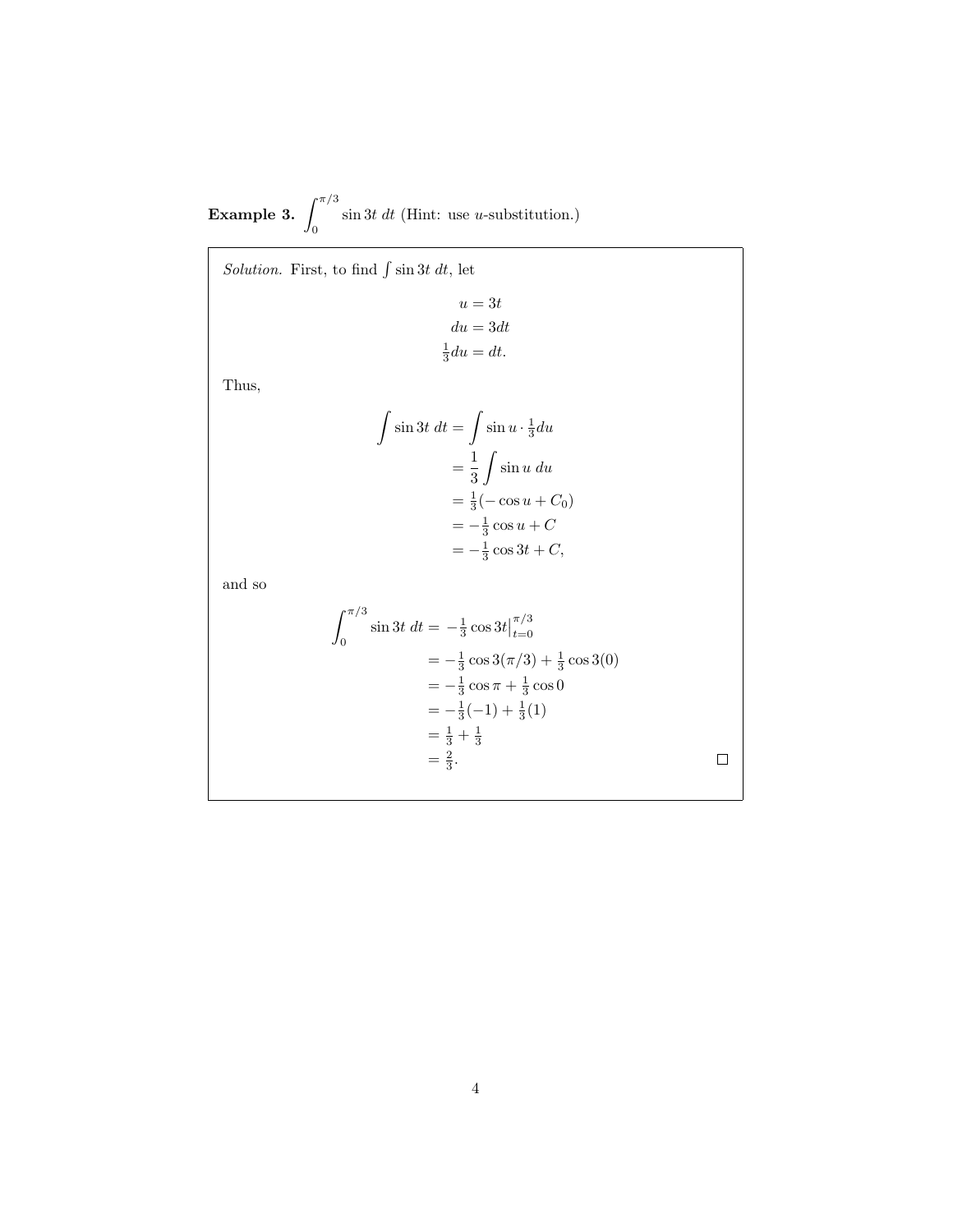**Example 4.** (Example 12, p. 284 in the textbook)  $\int_1^1$ 0  $(x+1) dx$  $\frac{(x+2)x}{(x^2+2x+6)^2}$ . (This may require a somewhat clever choice of  $u$ .)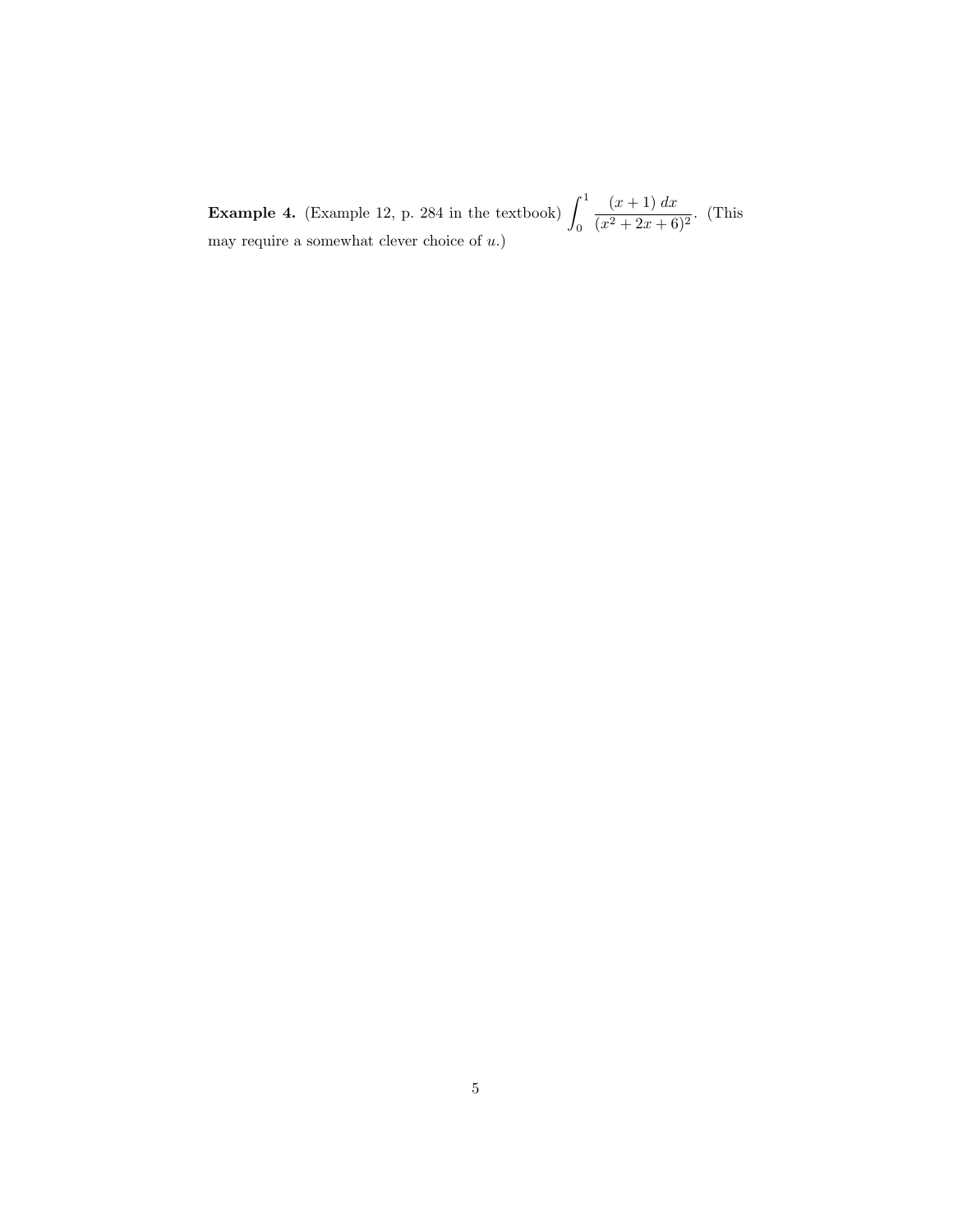# Assignment 17 (due Monday, 20 February)

Section 4.2, Problems 7, 8, 13, and 14. Problems 8 and 14 will be graded carefully.

Section 4.3, Problems 3, 4, 9, and 10. Problems 4 and 10 will be graded carefully.

Section 4.4, Problems 1 and 2.

# Assignment 18 (due Wednesday, 22 February 22)

Section 4.2, Problems 15 and 16. Calculate each of these integrals two ways: first, using the definition of definite integral (i.e., as a limit of  $\sum$ 's); second, using the Fundamental Theorem of Calculus. All of these will be graded carefully.

Section 4.4, Problems 3, 4, 15, 16, 35, and 36. The even-numbered problems will be graded carefully.

Section 4.4, Problem 71. This will be discussed in tutorial on Tuesday, but you will get more out of the discussion if you try to solve it yourself ahead of time.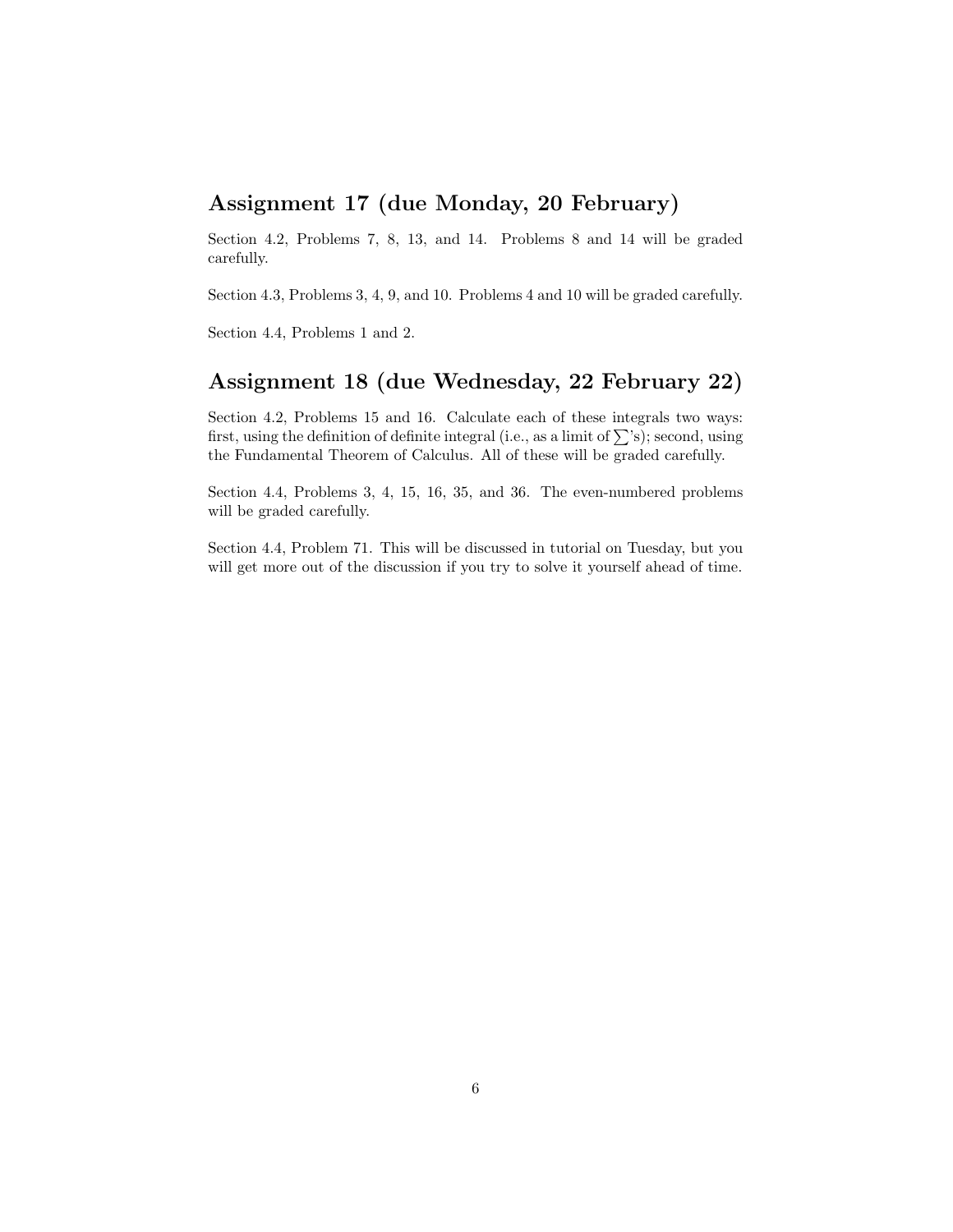# Math 132, Lecture 18: More on finding definite integrals; Average values

Charles Staats

Monday, 20 February 2012

#### 1 Minor shortcuts in taking definite integrals

Recall the basic strategy for finding a definite integral  $\int_a^b f(t) dt$  using the Fundamental Theorem of Calculus:

- 1. Find the indefinite integral  $\int f(x) dx = F(x) + C$ .
- 2. Evaluate the definite integral as

$$
\int_a^b f(t) \, dt = F(b) - F(a).
$$

While this process is simple to describe, it can take time and space to write out in full. In this section, we will be discussing some "notational shortcuts" that can make the process faster. These "shortcuts" are completely unnecessary for being able to do problems on my tests, but they may help you to finish the test on time.

The first is something that I actually introduced last time in a very casual way. It is just a notation that allows us to avoid writing out the " $F(x) + C$ " bit, and skip directly to evaluating the definite integral.

**Notation.** For any function  $F$ , the two expressions

$$
F(x)|_{x=a}^{b} \qquad \text{and} \qquad [F(x)]_{x=a}^{b}
$$

will both be taken to mean

$$
F(b) - F(a).
$$

With this notation, we can rewrite the Fundamental Theorem as follows:

$$
\int_{a}^{b} f(t) dt = \left[ \int f(t) dt \right]_{t=a}^{b}
$$

In practice, when evaluating a definite integral, we sometimes use this notation to avoid ever writing the indefinite integral as such.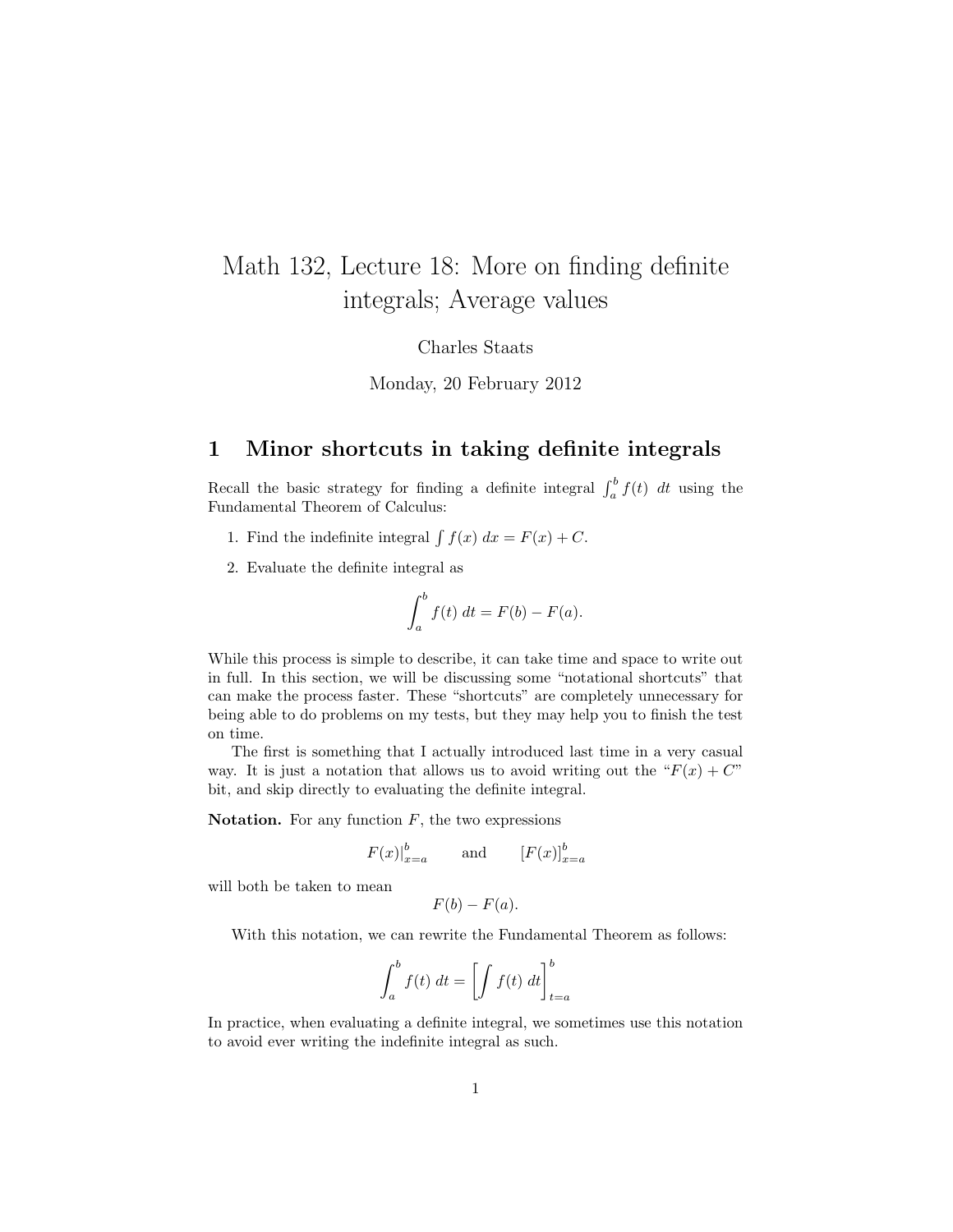**Example 1.** Evaluate 
$$
\int_{-1}^{1} t^2 dt
$$
.

Solution.

$$
\int_{-1}^{1} t^2 dt = \left[\frac{1}{3}t^3\right]_{t=-1}^{1}
$$
  
=  $\frac{1}{3}(1)^3 - \frac{1}{3}(-1)^3$   
=  $\frac{1}{3} - (-\frac{1}{3})$   
=  $\frac{2}{3}$ .

Notice how short the solution is with this notation. If I had wanted, I probably could have written it out in one line.

The second "new" trick is a bit more substantial. It allows us to shorten the process of applying u-substitution with definite integrals. When we do this process in full to an indefinite integral like  $\int f(g(x))g'(x) dx$ , we have steps like the following:

- (a) Substitute in  $g(x) = u$  and  $g'(x) dx = du$ . The integral above then becomes  $\int f(u) du$ .
- (b) Evaluate this indefinite integral as  $F(u) + C$ .
- (c) Substitute back in  $u = g(x)$ , obtaining  $F(g(x)) + C$ .

Consequently, if  $\int f(u) du = F(u) + C$ , then  $\int f(g(x))g'(x) dx = F(g(x)) + C$ . Thus, if we want to find the definite integral  $\int_a^b f(g(x))g'(x) dx$ , we obtain

$$
\int_{a}^{b} f(g(x))g'(x) dx = F(g(x))|_{x=a}^{b}
$$
  
=  $F(g(b)) - F(g(a))$   
=  $F(u)|_{u=g(a)}^{g(b)}$   
=  $\int_{g(a)}^{g(b)} f(u) du.$ 

This can be simpler and quicker to write, because applying  $g$  to the particular numbers a and b can give much shorter answers than taking a formula for  $g(x)$ and plugging it into  $F$ , simplifying, and then plugging in the numbers  $a$  and  $b$ .

Example 2. (Example 12, p. 248 in the textbook; repeated from last lecture) Evaluate

$$
\int_0^1 \frac{(x+1) \, dx}{(x^2+2x+6)^2}.
$$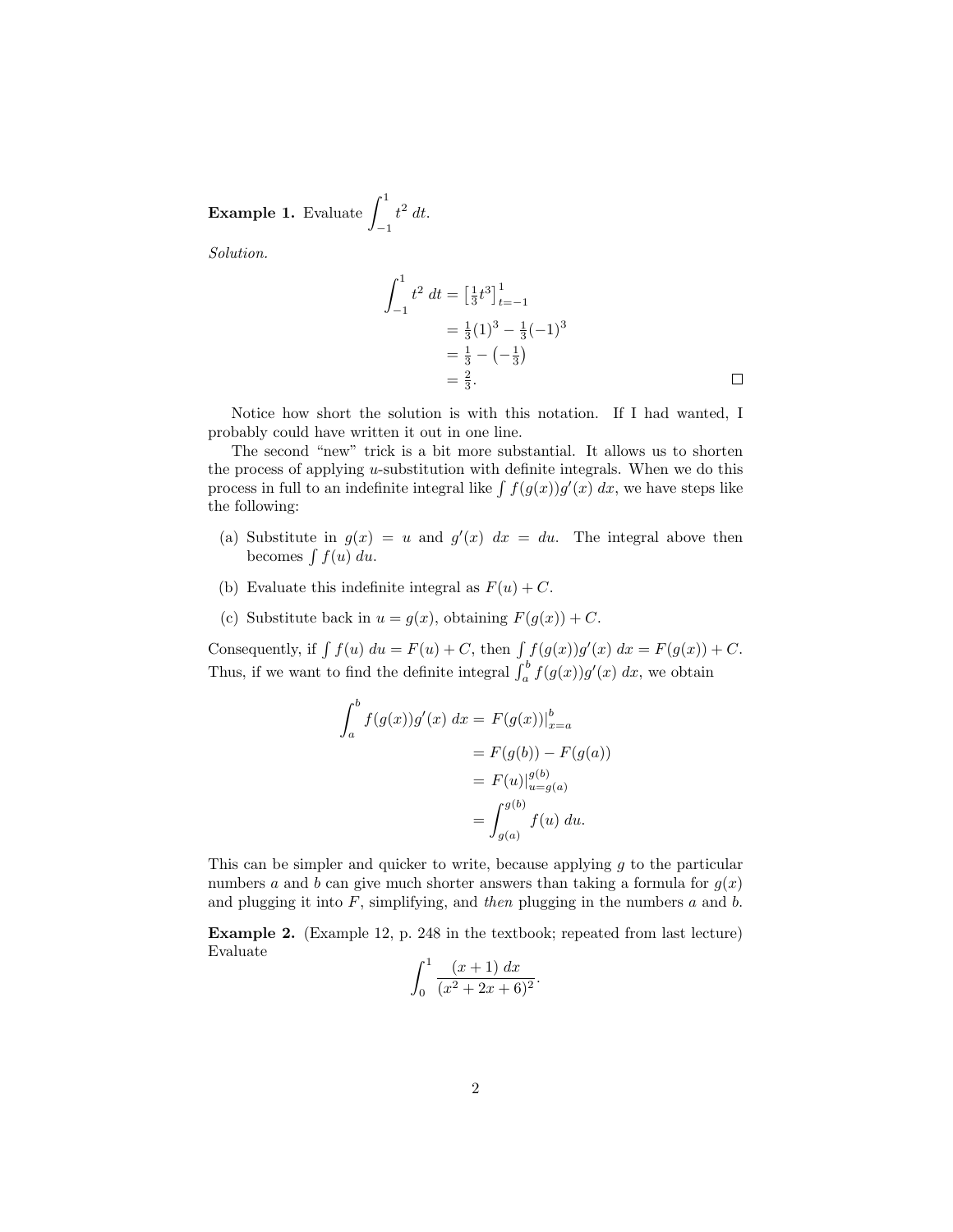Solution. Set

$$
u = x2 + 2x + 6 = g(x)
$$
  

$$
du = (2x + 2)dx = 2(x + 1) dx.
$$

Note that when  $x = 0$ ,  $u = g(0) = 6$ ; and when  $x = 1$ ,

$$
u = g(1) = 1 + 2 + 6 = 9.
$$

Thus,

$$
\int_0^1 \frac{(x+1) dx}{(x^2+2x+6)^2} = \int_6^9 \frac{\frac{1}{2} du}{u^2}
$$
  
\n
$$
= \frac{1}{2} \int_6^9 u^{-2} du
$$
  
\n
$$
= \frac{1}{2} \left[ \frac{u^{-1}}{-1} \right]_{u=6}^9
$$
  
\n
$$
= \frac{1}{2} \left( \frac{-1}{u} \right)_{u=6}^9
$$
  
\n
$$
= \frac{1}{2} \left( \frac{-1}{9} - \frac{-1}{6} \right)
$$
  
\n
$$
= \frac{1}{2} \cdot \frac{1}{3} \left( \frac{-1}{3} - \frac{-1}{2} \right)
$$
  
\n
$$
= \frac{1}{6} \cdot \frac{-2 - (-3)}{6}
$$
  
\n
$$
= \frac{1}{6} \cdot \frac{1}{6}
$$
  
\n
$$
= \frac{1}{36}.
$$

In the version of this solution that I typed up, a lot of the space is devoted to adding fractions. The actual calculus is only a few lines at the beginning.

# 2 Using symmetry

This section discusses, quickly, some tricks that can simplify integration in some very special circumstances. Surprisingly enough, these very special circumstances do in fact show up in practice, so the "symmetry tricks" are worth knowing.

**Warning.** To apply the tricks below to  $\int_a^b f(t) dt$ , you have to look at a and b,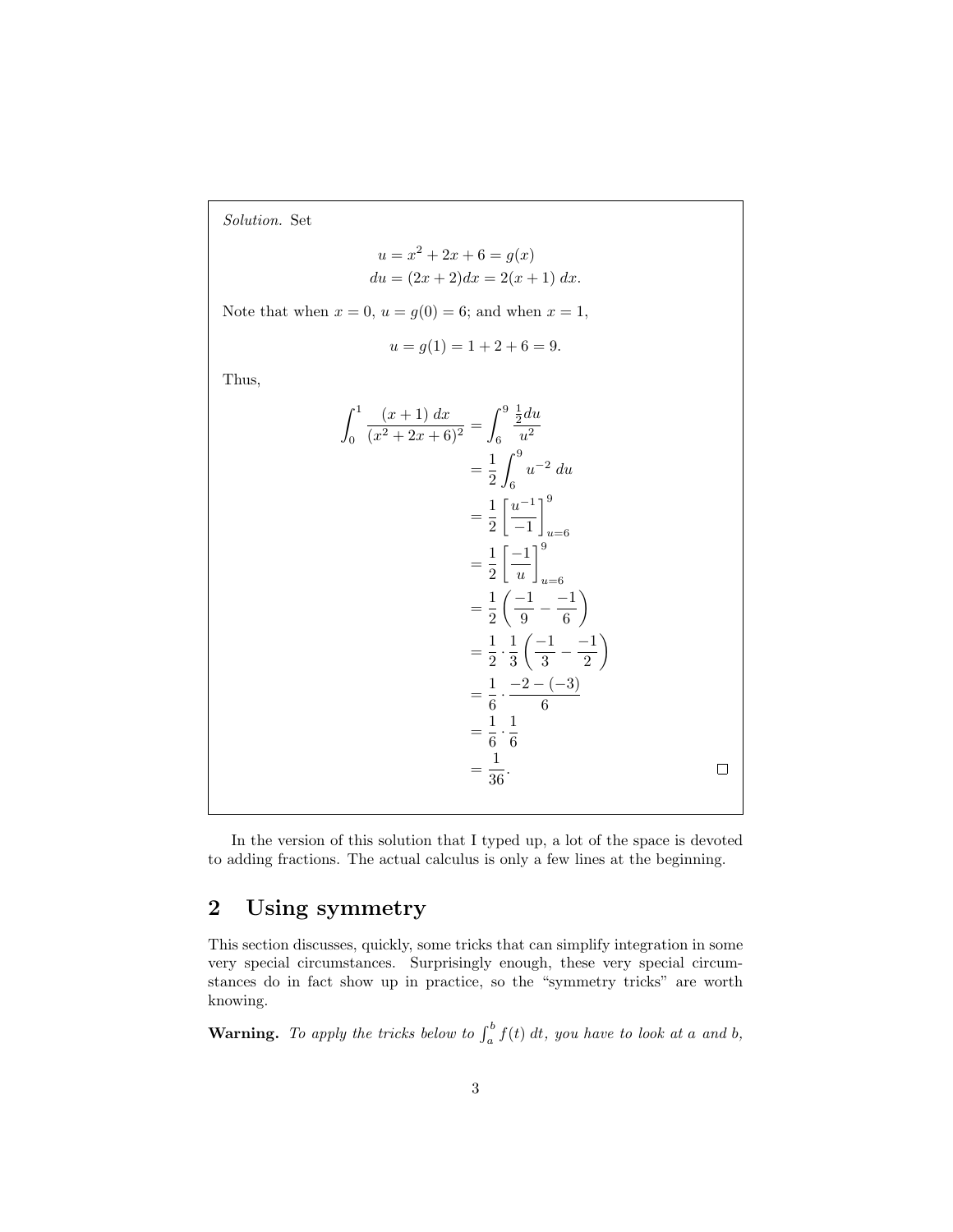

Figure 1: For an odd function, the area on the left negates the area on the right, so the sum is zero.

not just f.

**Theorem.** (Odd functions) If f is an odd function (i.e.,  $f(-x) = -f(x)$  for all  $x)$ , then

$$
\int_{-a}^{a} f(t) \, dt = 0.
$$

Note that this only applies if we are integrating from  $-a$  to  $a$ . The idea is that the "area on the left" cancels the "area on the right."

**Theorem.** (Even functions) If f is an even function (i.e.,  $f(-x) = f(x)$  for all  $x)$ , then

$$
\int_{-a}^{a} f(t) \, dt = 2 \int_{0}^{a} f(t) \, dt.
$$

In the case of an even function, the "area on the left" equals the "area on the right," so

$$
\int_{-a}^{a} f(t) dt = \underbrace{\int_{-a}^{0} f(t) dt}_{\text{area on left}} + \underbrace{\int_{0}^{a} f(t) dt}_{\text{area on right}} = 2 \int_{0}^{a} f(t) dt.
$$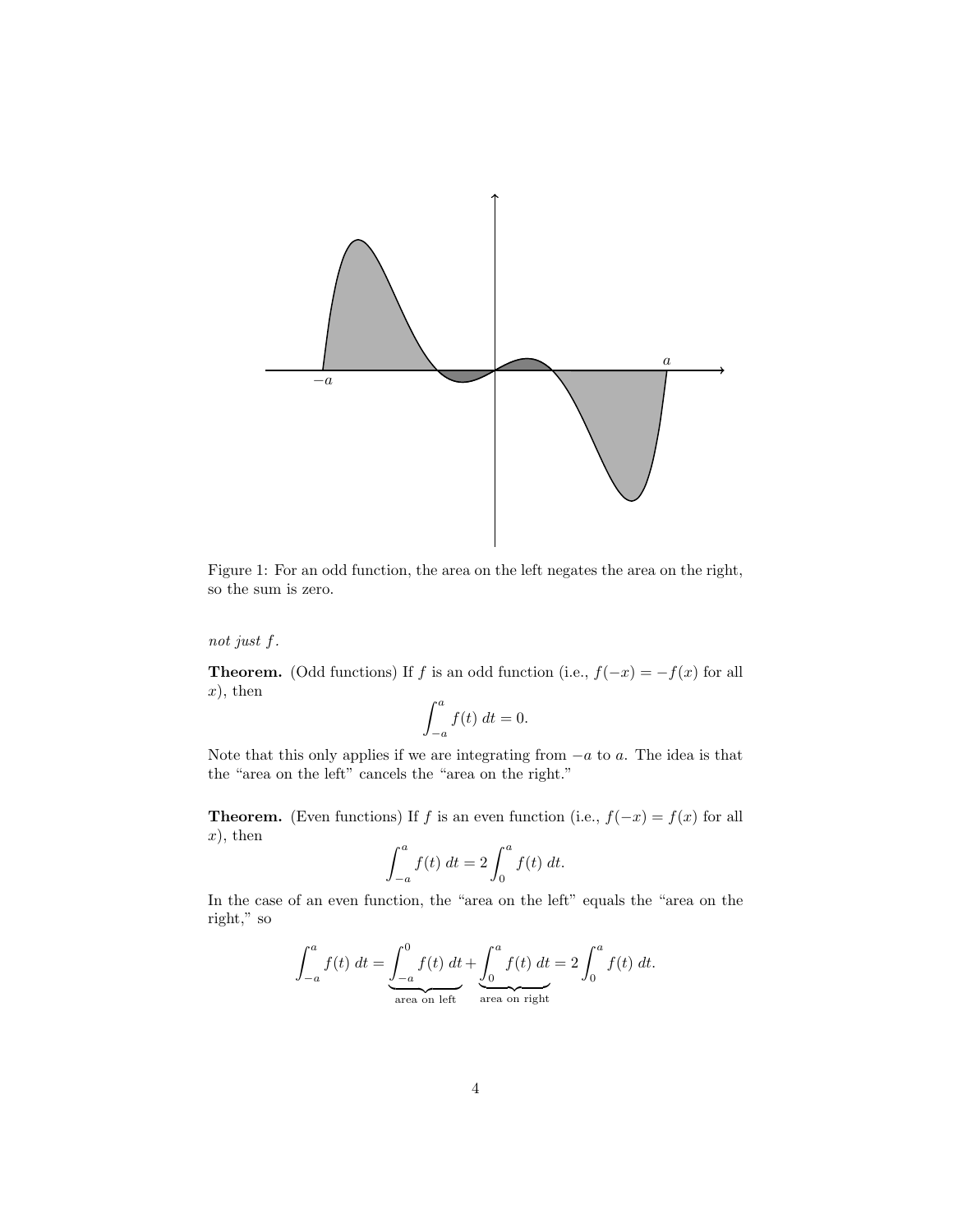

Figure 2: For an even function, the area on the left equals the area on the right.

**Example 3.** Evaluate  $\int^4$  $-4$  $(x^3 + x^2) dx$ .



#### 3 Average value of a function

It is a common theme in calculus that much of what can be done with sums can also be done with integrals. The definition of "average value" is a case in point.

When we take the average of a bunch of numbers  $x_1, \ldots, x_n$ , we are trying, in some sense, to approximate the entire data set by a single number. More precisely, we are finding the single number M such that if we pretended all of the  $x_i$  were equal to  $M$ , they would still have the correct sum:

$$
\sum_{i=1}^{n} M = \sum_{i=1}^{n} x_i
$$

$$
nM = \sum_{i=1}^{n} x_i
$$

$$
M = \frac{1}{n} \sum_{i=1}^{n} x_i.
$$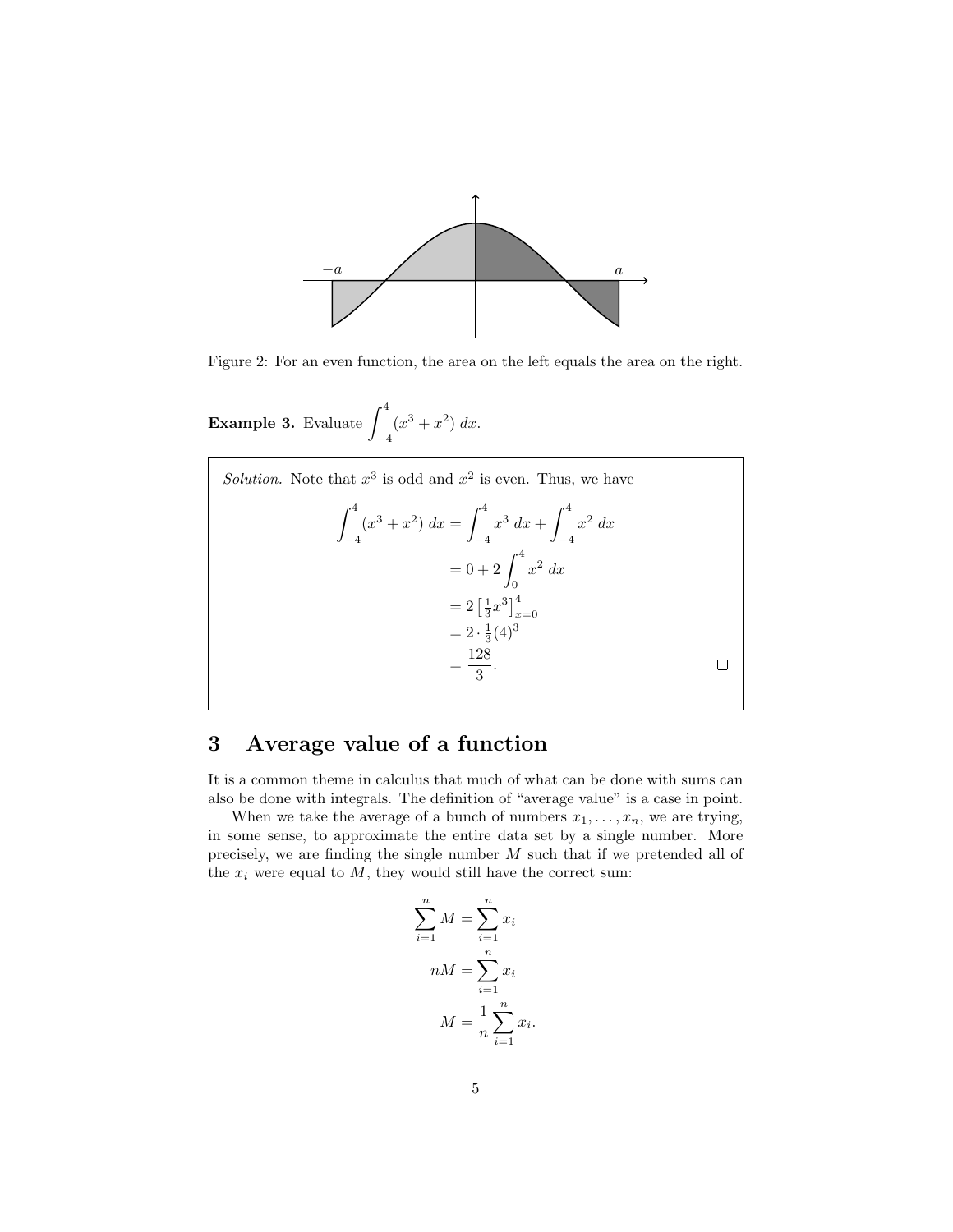This gives us a formula for the average  $M$ : you take the sum of all the  $x_i$ , and then divide this sum by the number of data points.

When we take the average of a function f over an interval  $[a, b]$ , we are trying to approximate the entire function by a single number. More precisely, we are finding a single number M such that if we pretended  $f(x)$  were equal to M for every  $x$  in the interval, we would still obtain the correct integral:

$$
\int_{a}^{b} M dx = \int_{a}^{b} f(x) dx
$$

$$
M(b-a) = \int_{a}^{b} f(x) dx
$$

$$
M = \frac{1}{b-a} \int_{a}^{b} f(x) dx.
$$

Geometrically, the average value M is the height of a rectangle over  $[a, b]$  that has the same area as the area under  $f$ .

There is a Mean Value Theorem for integrals stating that if  $f$  is continuous on [a, b], then f attains its average value at some point in  $(a, b)$ . In other words, there exists c in  $(a, b)$  such that

$$
f(c) = \frac{1}{b-a} \int_a^b f(x) \, dx.
$$

I may eat these words later, but for the moment, I don't see any particular reason for you to need to remember this. It would, however, be good to understand how this is very closely related to the last Mean Value Theorem for derivatives, using the Fundamental Theorem of Calculus.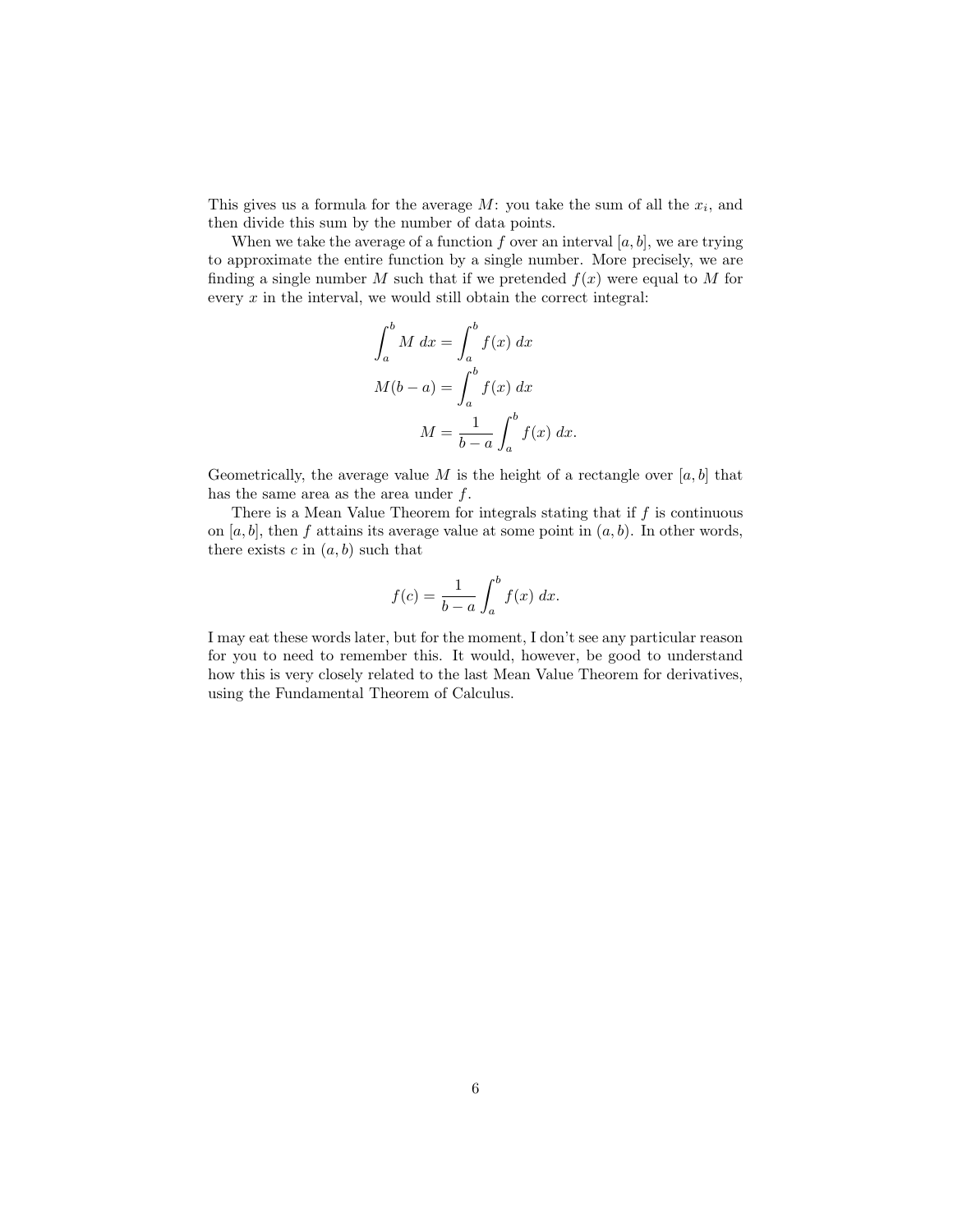#### Assignment 18 (due Wednesday, 22 February 22)

Section 4.2, Problems 15 and 16. Calculate each of these integrals two ways: first, using the definition of definite integral (i.e., as a limit of  $\sum$ 's); second, using the Fundamental Theorem of Calculus. All of these will be graded carefully.

Section 4.4, Problems 3, 4, 15, 16, 35, and 36. The even-numbered problems will be graded carefully.

Section 4.4, Problem 71. This will be discussed in tutorial on Tuesday, but you will get more out of the discussion if you try to solve it yourself ahead of time.

## Assignment 19 (due Friday, 24 February)

Section 4.4, Problems 5, 6, 17, 18, 37, and 38. The even-numbered problems will be graded carefully.

Section 4.5, Problems 1, 2, 35, and 36. The even-numbered problems will be graded carefully.

Explain how the Fundamental Theorem of Calculus relates the Mean Value Theorem for Derivatives to the Mean Value Theorem for Integrals. This will be discussed in tutorial on Thursday, but you will get more out of the discussion if you try to solve it yourself ahead of time.

#### Test Wednesday, 29 February

The text will be cumulative, but will be focused on (Lecture 7, section 2) through Lecture 18. See also Assignments 8–19. The most relevant sections in the textbook are 3.3–3.6, 3.8, and 4.1–4.5, with particular emphasis on 3.4 (practical problems) and 4.4 (evaluating integrals).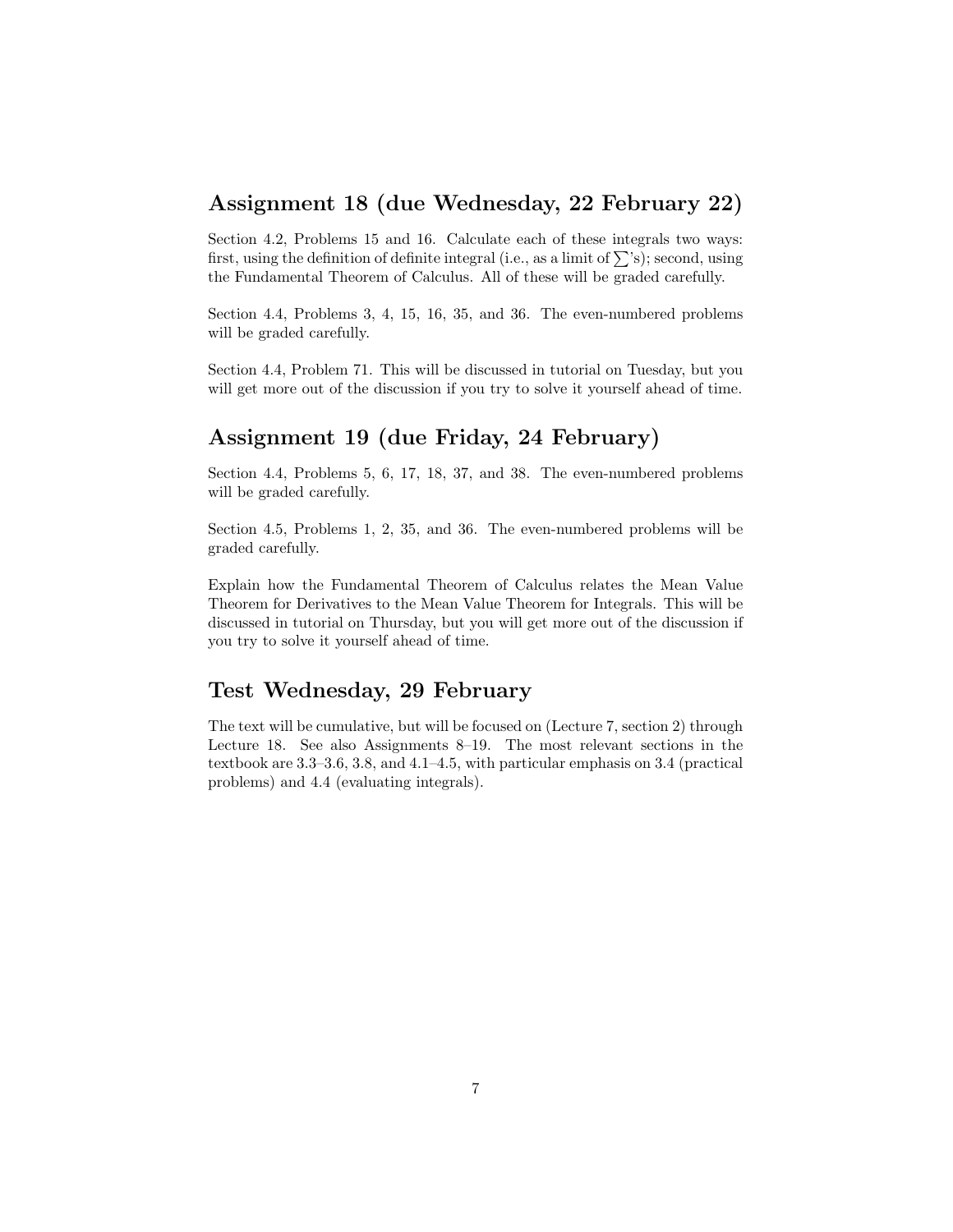# Math 132, Lecture 19: Area between two curves

Charles Staats

Wednesday, 22 February 2012

#### 1 Area between two curves

We introduced the definite integral as a way to define and calculate the area under the graph of a function. In this lecture, we will discuss how to use the same mathematical tools to solve a problem that, on the surface, appears harder: finding the area between two such graphs. The "slogan" that the book gives for



finding such areas is "slice, approximate, and integrate." In other words,

- 1. Find an expression for  $dA$  (an infinitesimal change in the area, typically by a very thin rectangle—a "slice") in terms of  $dx$  (an infinitesimal change in  $x$ ; typically, the width of the rectangle).
- 2. Once we have  $dA = \text{stuff}(x) dx$ , we "add up the infinitely many infinitesimally small rectangles"—in other words, integrate:

$$
A = \int_{a}^{b} \operatorname{stuff}(x) \, dx.
$$

Often, this will end up taking the form

$$
A = \int_{a}^{b} \text{(top function - bottom function)} \, dx.
$$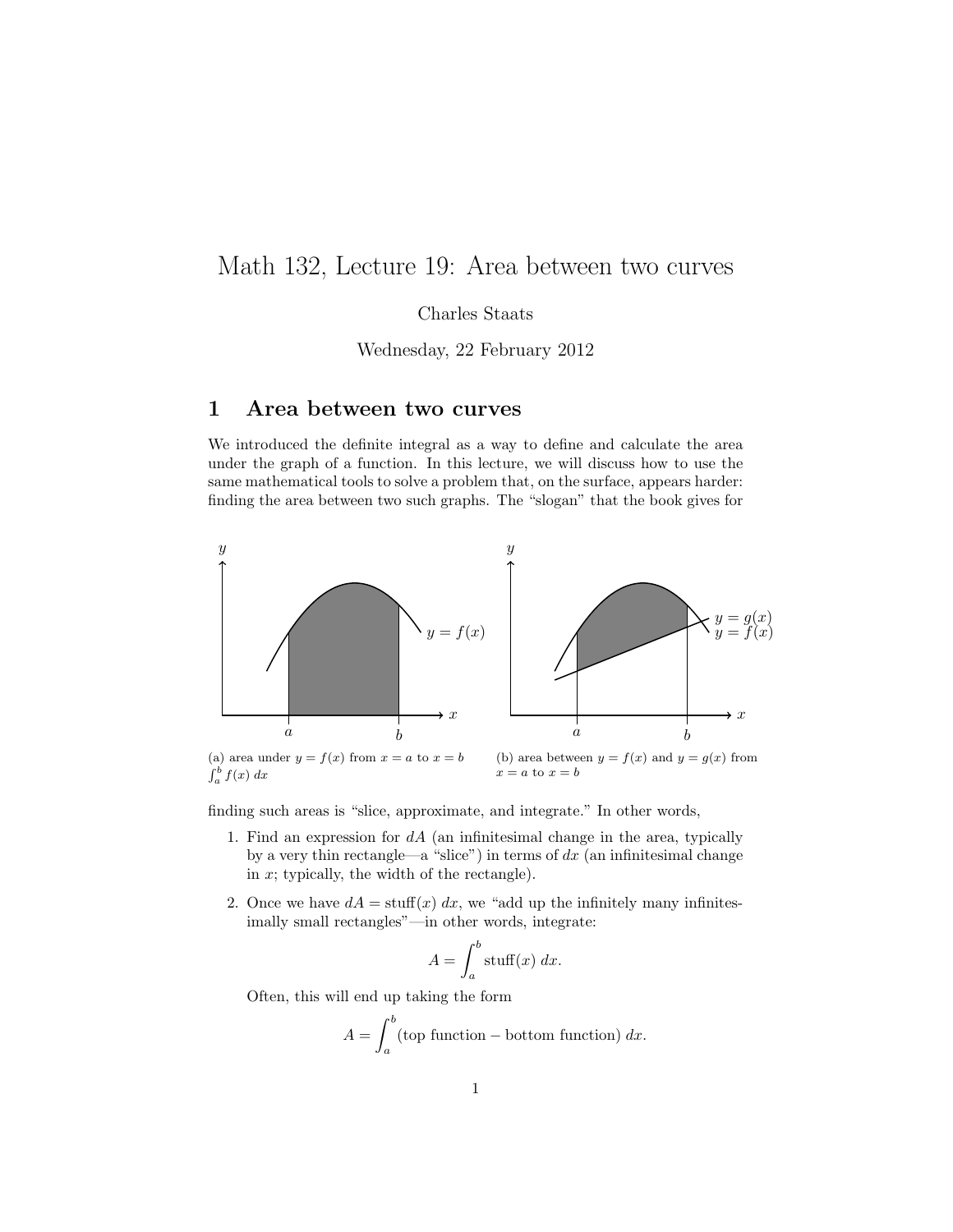Sometimes it's obvious what  $a$  and  $b$  are, but sometimes you need to compute them by taking the intersection points of the top function and the bottom function; in other words, solving  $f(x) = g(x)$  for x.

One unstated, but often crucial, first step is to sketch the region first and make sure you understand exactly what is going on. Let's do some examples to illustrate the method.

**Example 1.** Find the area between  $y = 3 - x^2$  and  $y = x$  from  $x = -1$  to  $x=1.$ 



 $\Box$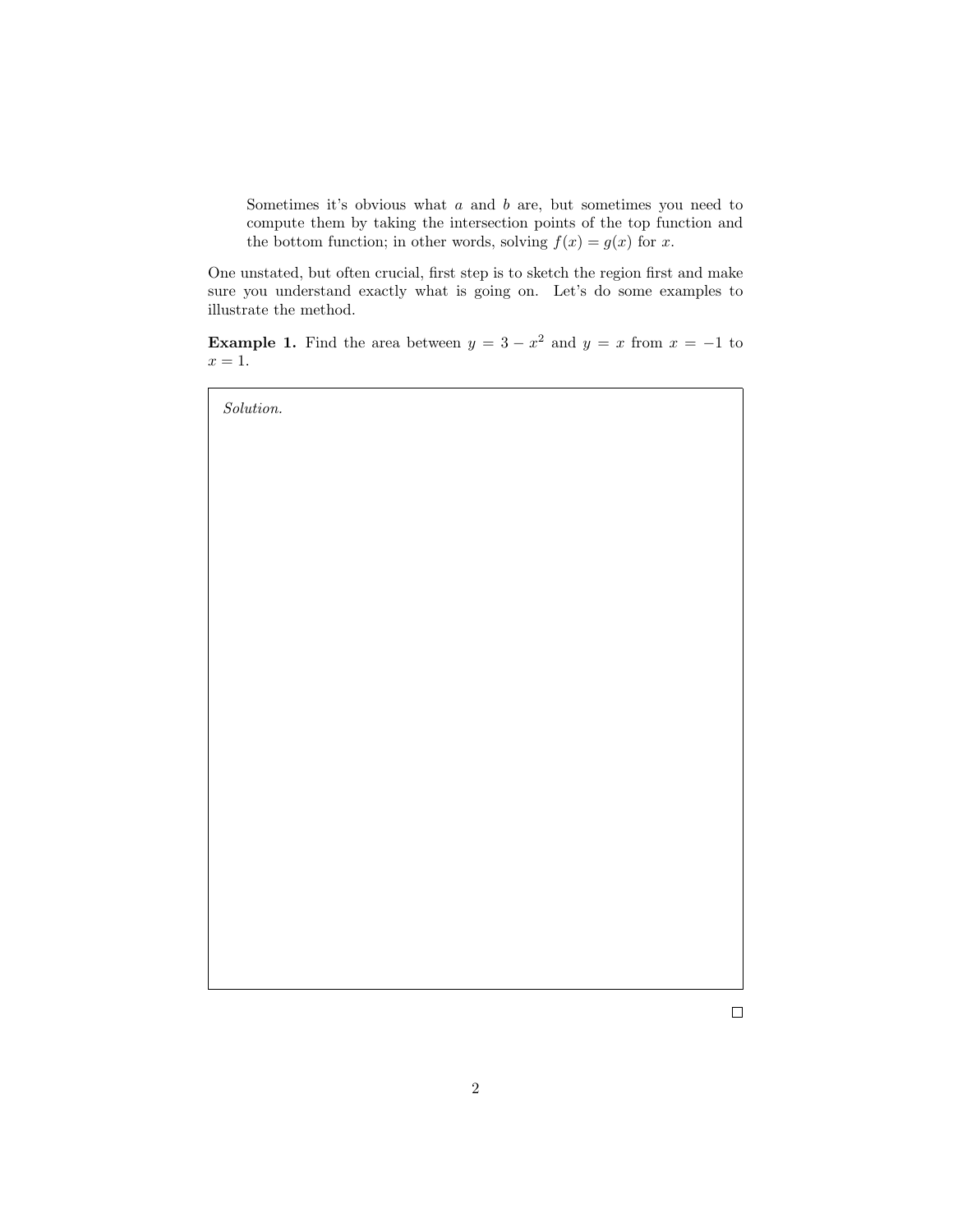**Example 2.** Find the area between  $y = x^2$  and  $y = x^3$  to the right of  $x = 0$ .



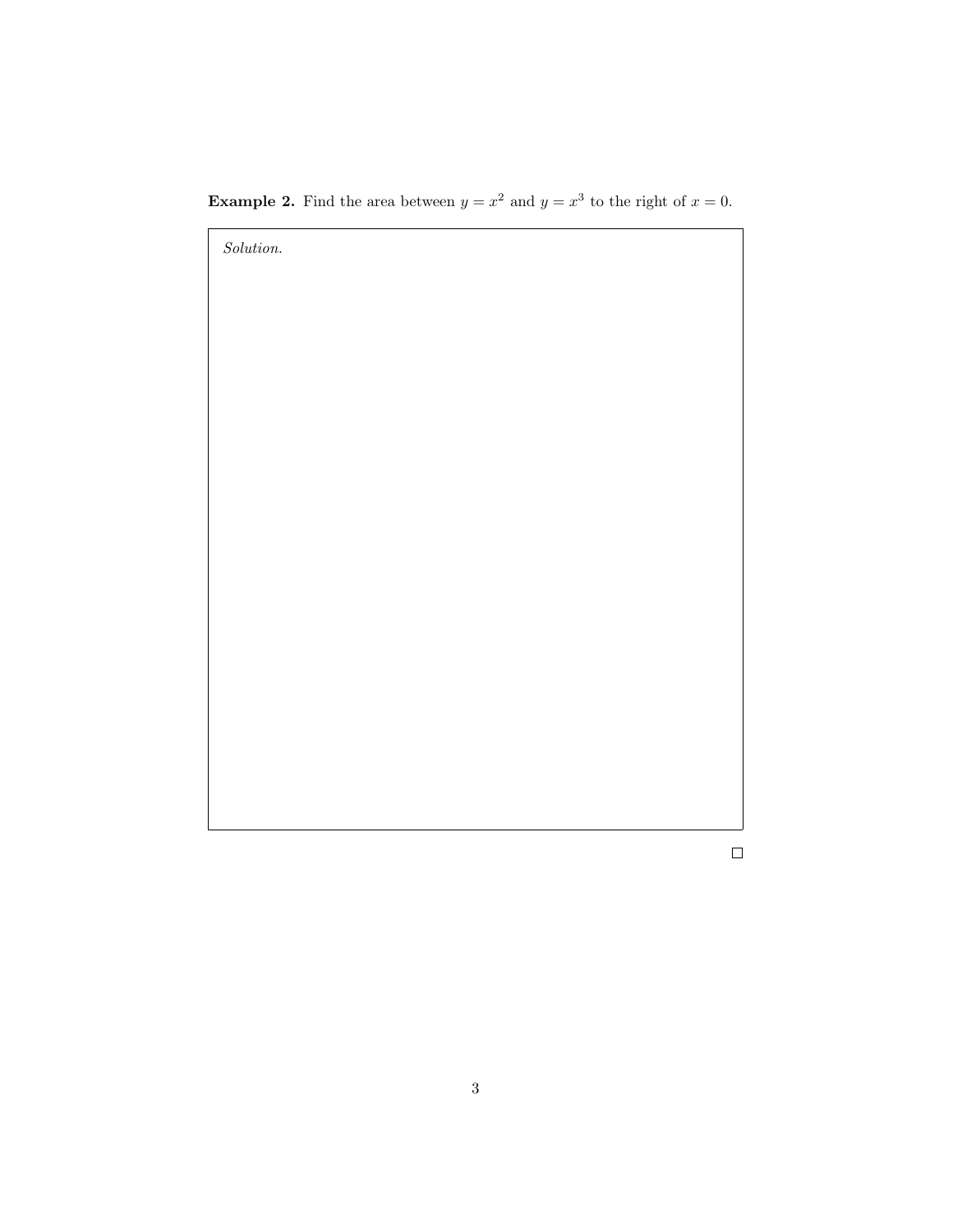**Example 3.** Find the area between  $y = \sin x$  and  $y = 0$  from  $x = -\pi$  to  $x = 0$ .



 $\Box$ 

2 What is a solid of revolution?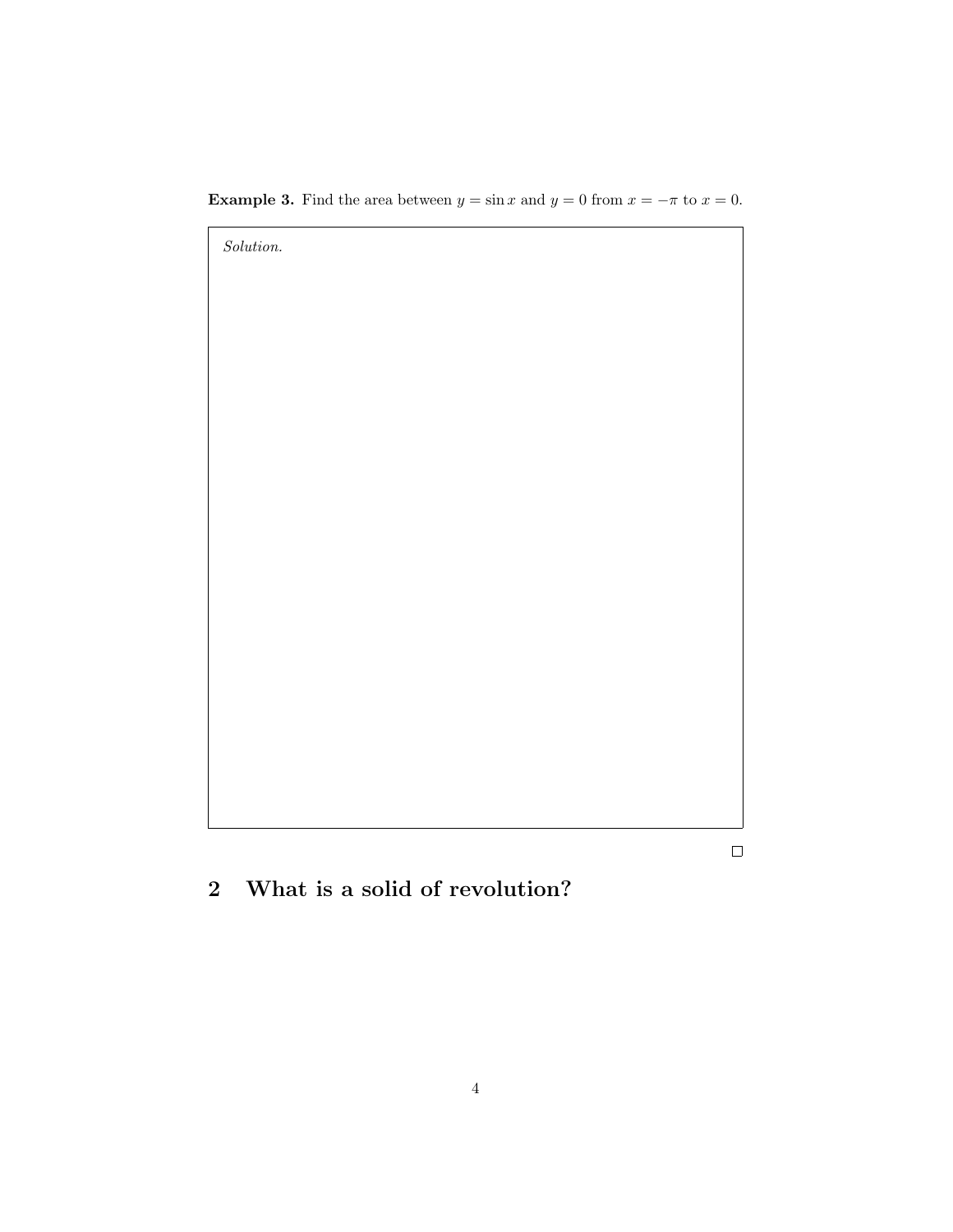#### Assignment 19 (due Friday, 24 February)

Section 4.4, Problems 5, 6, 17, 18, 37, and 38. The even-numbered problems will be graded carefully.

Section 4.5, Problems 1, 2, 35, and 36. The even-numbered problems will be graded carefully.

Explain how the Fundamental Theorem of Calculus relates the Mean Value Theorem for Derivatives to the Mean Value Theorem for Integrals. This will be discussed in tutorial on Thursday, but you will get more out of the discussion if you try to solve it yourself ahead of time.

When you are preparing for the test, you may want to write down any specific questions you have so that you will remember to ask them on Monday (which I will be devoting mostly to review). As always, you may also come to my office hours or make an appointment to see me. And don't forget that tutorial is taylor-made for asking questions.

#### Assignment 20 (due Monday, 27 February)

Section 4.4, Problems 19, 20, 39, and 40. The even-numbered problems will be graded carefully.

Section 4.5, Problems 7 and 8. Problem 8 will be graded carefully.

Section 5.1, Problems 3, 4, 19, and 20. All four of these will be graded carefully.

When you are preparing for the test, you may want to write down any specific questions you have so that you will remember to ask them on Monday (which I will be devoting mostly to review). As always, you may also come to my office hours or make an appointment to see me. And don't forget that tutorial is taylor-made for asking questions.

#### Test Wednesday, 29 February

The test will be cumulative, but will be focused on (Lecture 7, section 2) through Lecture 18. See also Assignments 8–19 and the first part of 20 (anything from Chapter 4). The most relevant sections in the textbook are 3.3–3.6, 3.8, and 4.1–4.5, with particular emphasis on 3.4 (practical problems) and 4.4 (evaluating integrals).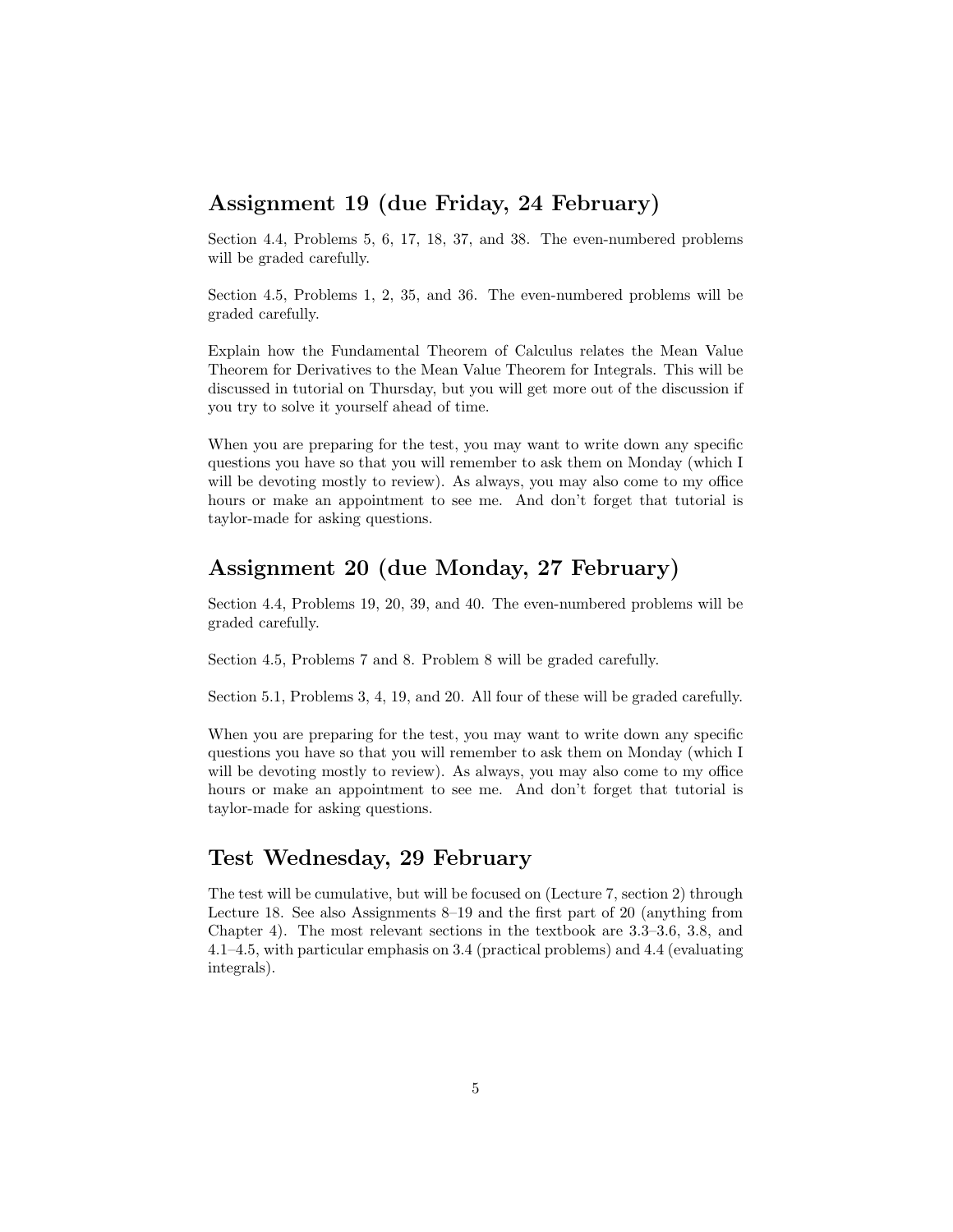# Math 132, Lecture 21: Prelude to logarithms and exponentials

Charles Staats

Monday, 27 February 2012

### 1 Test Wednesday

In case you had forgotten, there is a test coming up on Wednesday (next class meeting). I expect to devote most of this class period to review, but I thought I would put in a bit of lecture to prepare you for the fairly non-intuitive approach to logarithms and exponentials we'll be starting on Friday.

#### 2 The dog and the squirrel

There is a well-known experiment that goes something like this. A dog is placed on a leash near a bowl of food. However, the leash is anchored so that the dog must take a detour away from the food and around a post in order to get to the food. If it tries to go toward the food directly, the leash will pull it up short. Experiments show that dogs are very bad at solving this problem; they will strain toward the bowl, but not think to go away from it to unloop the leash.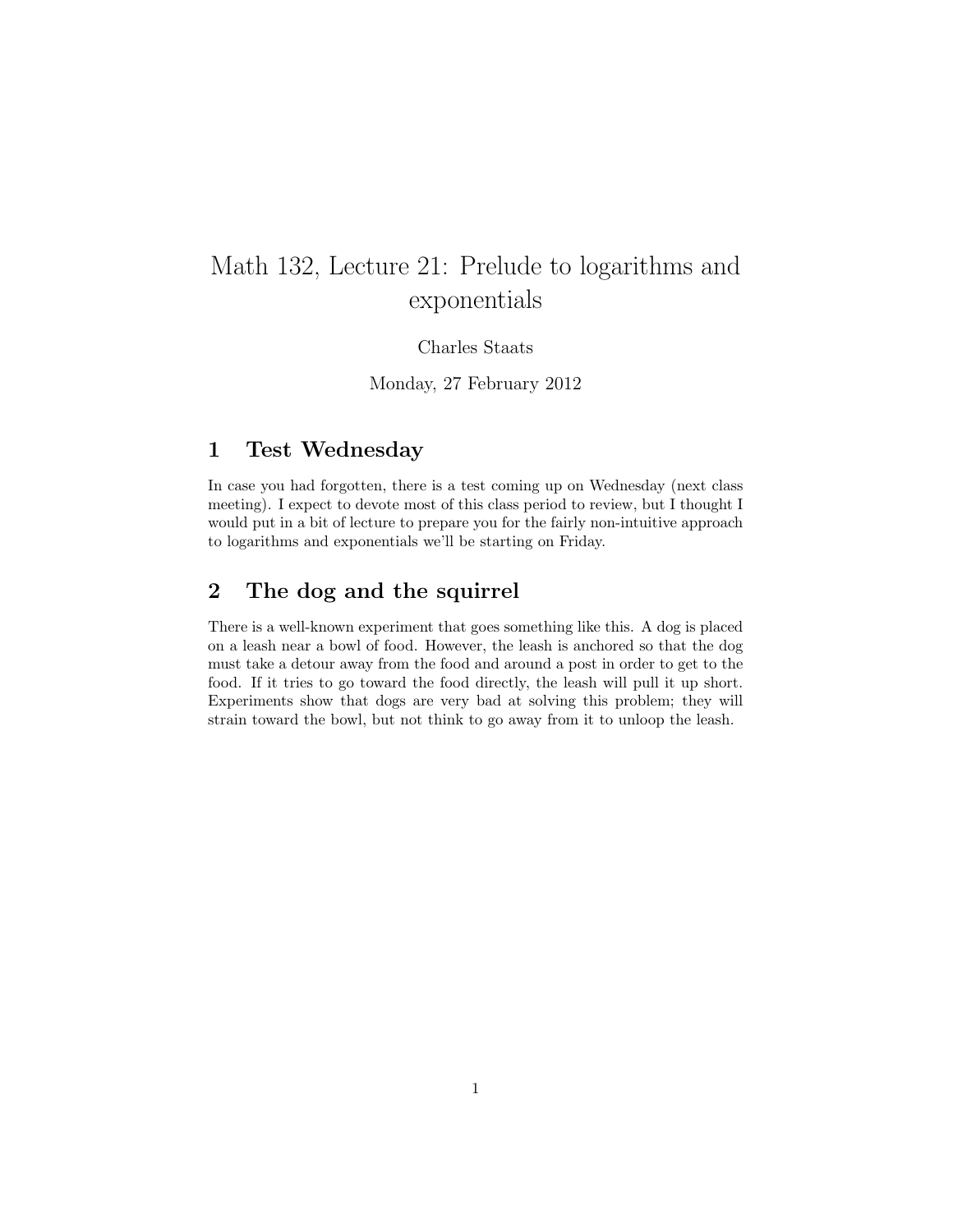By contrast, if a squirrel is placed in the same situation, it will very quickly take the detour and solve the problem—in spite of the fact that by most measures, squirrels are less intelligent than dogs. This is because a squirrel is accustomed to traveling through the treetops, where indirect routes are the norm. A squirrel wanting to go from point A to point B cannot simply jump directly toward point B; it must figure out a path of smaller jumps and runs along branches.

A lot of mathematics is like this. We may understand exactly where it is we want to go, or what it is we want to prove; but if we try to prove it directly, we can't get there. Instead, we have to think like the squirrel and take an indirect route. We start off going in a strange direction that may seem to have nothing to do with our goal, but will end up "unlooping" our "leashes" from any number of obstacles that would otherwise bring us up short.

#### 3 Exponentials and logarithms

One such problem is producing a "good" definition for  $2<sup>x</sup>$ . If x is a rational number—say,  $x = p/q$  where p and q are integers—then we can define

$$
2^{p/q} = \sqrt[q]{2^p}.
$$

This is the only definition that fulfills the standard rules of exponents:

$$
\left(2^{p/q}\right)^q = 2^{\frac{p}{q} \cdot q} = 2^p,
$$

i.e.,  $2^{p/q}$  is a  $q^{\text{th}}$  root of 2. Unfortunately, we cannot use this to define  $2^{\pi}$ , since  $\pi$  cannot be written as a fraction. We could try something like

$$
2^{\pi} = \lim_{r \to \pi} 2^r,
$$

where we take the limit over *rational numbers only*. In principle, this method might work. In practice, it will prove very difficult to show directly that the limit exists and that  $2<sup>x</sup>$ , when defined this way, will have all the properties we expect (e.g.,  $2^x$  is what we have already said it should be when x is rational,  $2^x$ is continuous,  $2^{x+y} = 2^x \cdot 2^y$ , etc.). Instead, we will take a "squirrel approach", starting out in a direction that seems wrong but will ultimately lead to a better solution.

When I start out next lecture by defining the "natural logarithm" as the "antiderivative of  $1/x$ ," you may be confused because this seems to have nothing to do with the logarithm you have seen before. Remember that we are taking the "squirrel approach." This logarithm will turn out to be the same as the one you know, but if we started out with the definition you know, we'd be heading "directly toward the target"—and we'd never get there.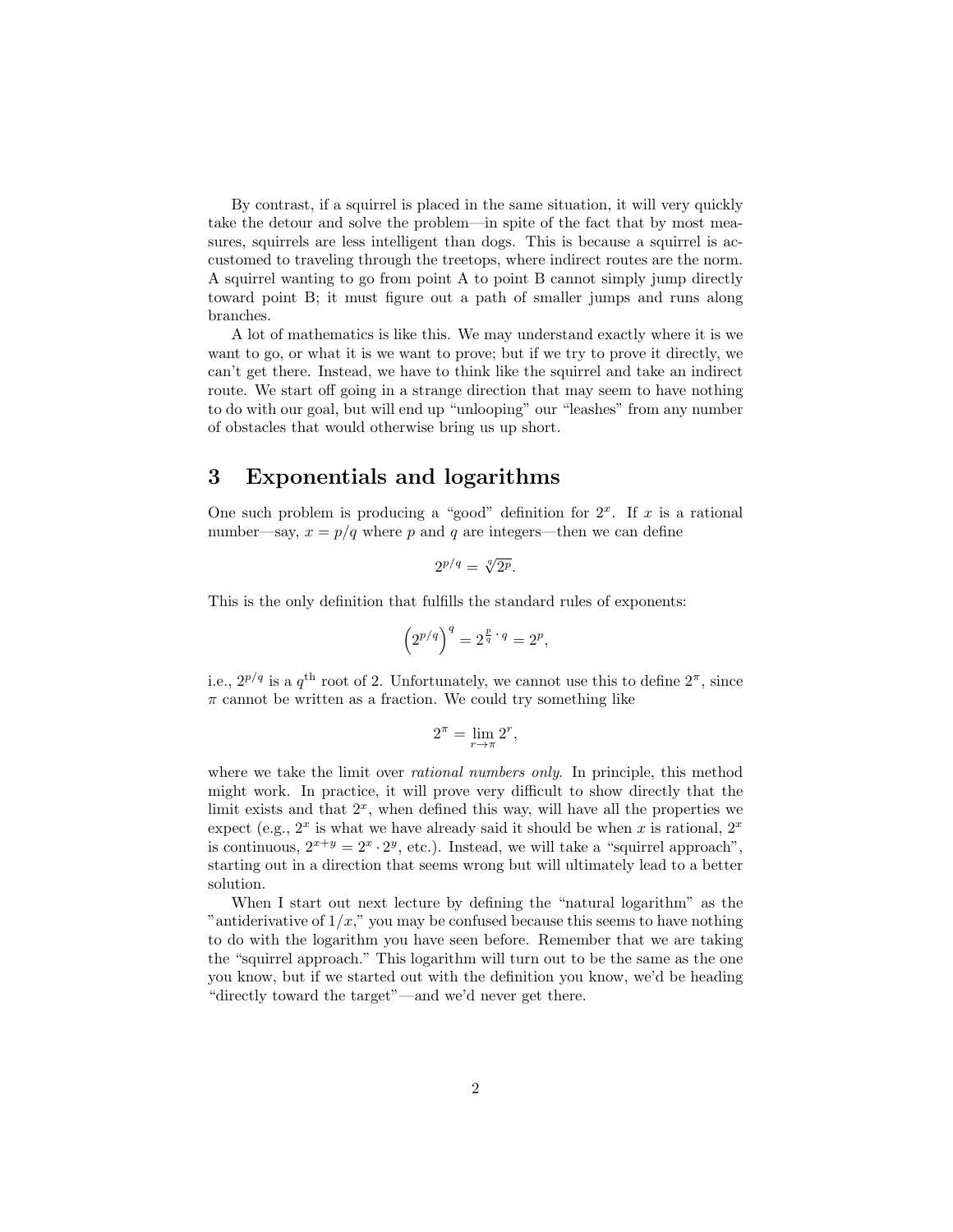### Test Wednesday, 29 February

The test will be cumulative, but will be focused on (Lecture 7, section 2) through Lecture 18. See also Assignments 8–19 and the first part of 20 (anything from Chapter 4). The most relevant sections in the textbook are 3.3–3.6, 3.8, and 4.1–4.5, with particular emphasis on 3.4 (practical problems) and 4.4 (evaluating integrals).

# Assignment 21 (due Friday, 2 March)

Section 5.1, Problems 36 and 37. These will be discussed in tutorial on Thursday.

Section 5.3, Concepts Review, all four questions (but not the second blank in the second question). These will be graded carefully. In particular, if you give only the answers without any work, you will not receive credit.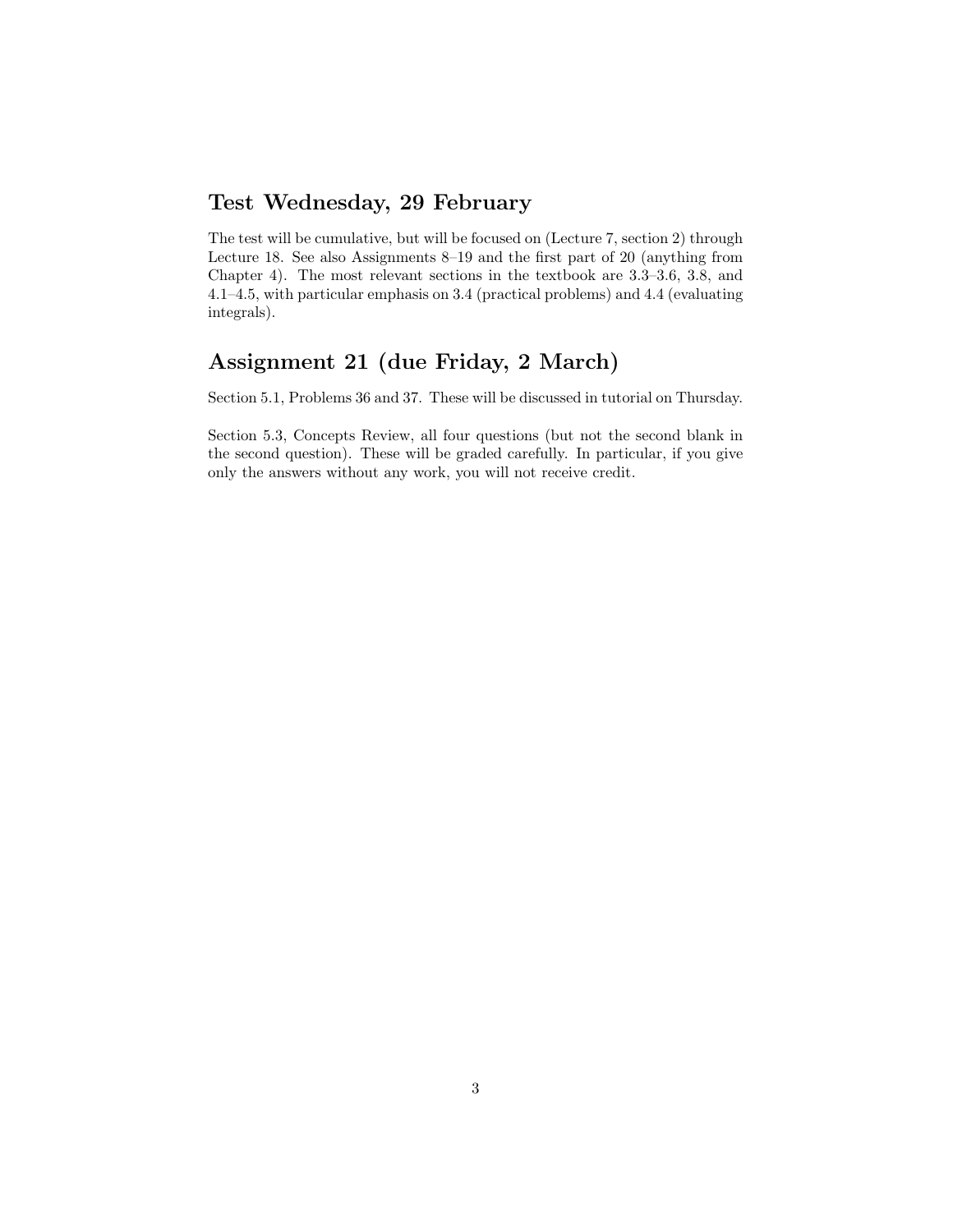# Math 132, Lecture 23: Logarithms, inverse functions, and exponentials

Charles Staats

Monday, 5 March 2012

# 1 Algebraic properties of the natural logarithm

Recall that, taking the "squirrel approach" (i.e., indirect approach that is faster in the long run), we defined the natural logarithm function ln by

$$
\ln x = \int_1^x \frac{dt}{t}.
$$

Note that  $\ln x$  is only defined when x is positive, since we cannot integrate  $1/t$ across a point where it is not only undefined, but also unbounded. The graph of the natural logarithm is shown in Figure 1.



Figure 1: Graph of the natural logarithm.

At the end of the last lecture, I had just stated the following important algebraic properties of the natural logarithm function:

(i)  $\ln 1 = 0$ .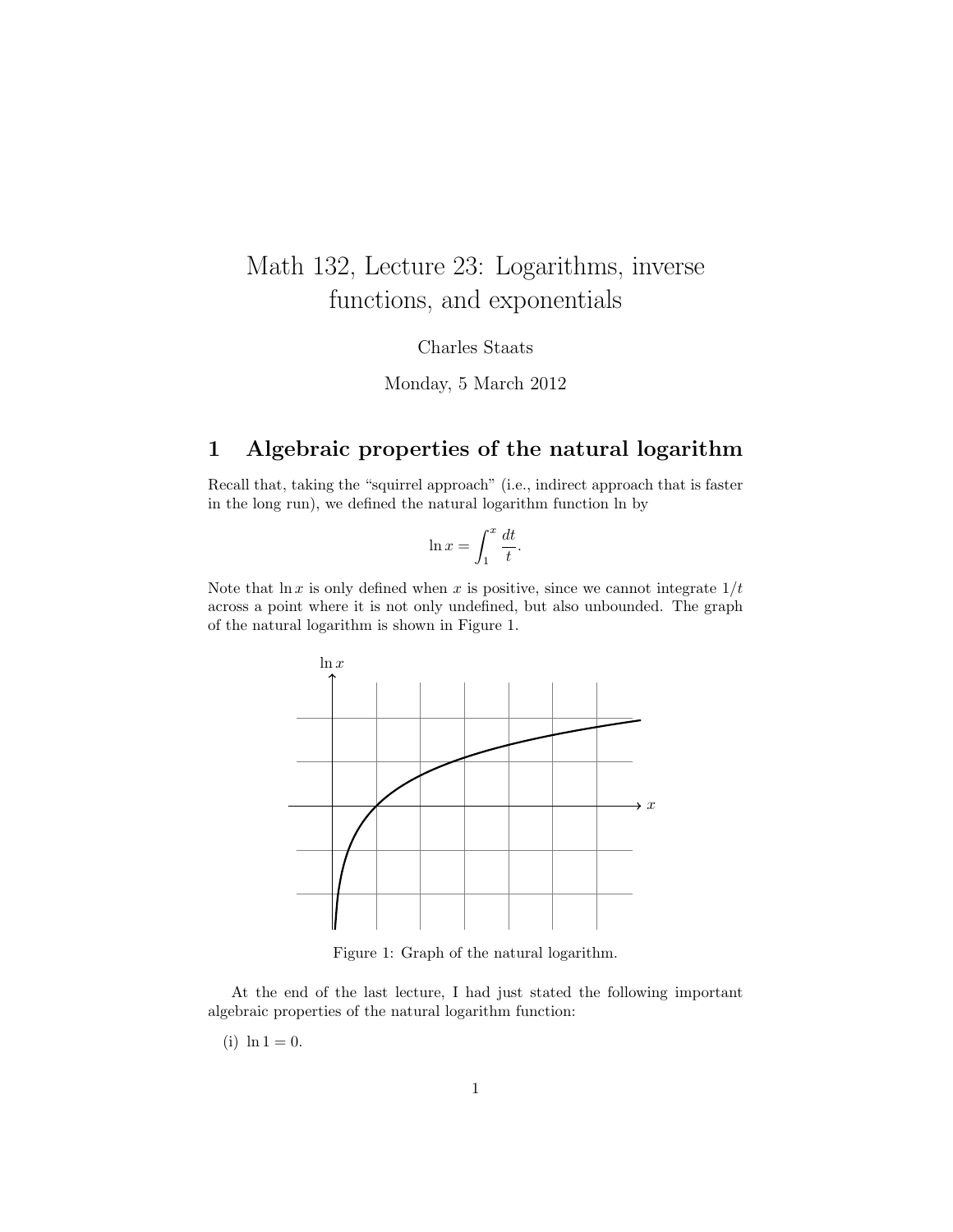- (ii)  $\ln ab = \ln a + \ln b$  for any  $a, b > 0$ .
- (iii)  $\ln\left(\frac{a}{b}\right)$  $=$  ln  $a$  – ln  $b$  for any  $a, b > 0$ .
- (iv)  $\ln(a^r) = r \ln a$  for any  $a > 0$  and any rational number r (so that  $a^r =$  $a^{p/q} = \sqrt[q]{a^p}$  is defined).

We are about to prove these.

Note that these are all statements about a function (the natural logarithm) that, right now, we "know" (i.e., have proven) very little about. Practically the only thing we know how to do is differentiate it. In situations like this, the following strategy can often be helpful for showing identities of the form  $f(x) = q(x)$ :

- 1. Show that  $f'(x) = g'(x)$ , and that these are "nice" functions. Since f and g are antiderivatives of the same function, they must differ by a constant:  $f(x) = g(x) + C.$
- 2. Show that  $f(x_0) = g(x_0)$  at some point  $x_0$ . Thus, in the case  $x = x_0$ , we have  $f(x_0) = g(x_0) + C$  and  $f(x_0) = g(x_0)$ , so the constant C is equal to zero. Thus,  $f(x) = g(x)$  for all x.

I may ask you to repeat the strategy above on the final exam. Now, we will apply the strategy in the proofs of (ii) and (iv) below.

*Proof.* (i) Showing that  $ln(1) = 0$  is easy:

$$
\ln(1) = \int_1^1 \frac{dt}{t} = 0
$$

since the "area" of a vertical line segment is always zero.

(iv) We will use the strategy to show that for fixed rational  $r$ , the two functions  $\ln(x^r)$  and  $r \ln x$  are equal.

First, we show that they have the same derivative:

$$
\frac{d}{dx}\ln(x^r) = \frac{1}{x^r}\frac{d}{dx}x^r = \frac{1}{x^r}\cdot rx^{r-1} = \frac{r}{x}
$$

$$
\frac{d}{dx}r\ln x = r\frac{d}{dx}\ln x = r\cdot\frac{1}{x} = \frac{r}{x}.
$$

Since  $\ln(x^r)$  and r ln x are both antiderivatives of  $r/x$  on the interval  $(0, \infty)$ , we know that they differ by a constant  $C$ :

$$
\ln(x^r) = r \ln x + C.
$$

Second, we determine what  $C$  is, by evaluating the two functions at the one x-value we know:  $x = 1$ . We find that

$$
\ln(1^r) = \ln 1 = 0
$$
  

$$
r \ln 1 = r \cdot 0 = 0.
$$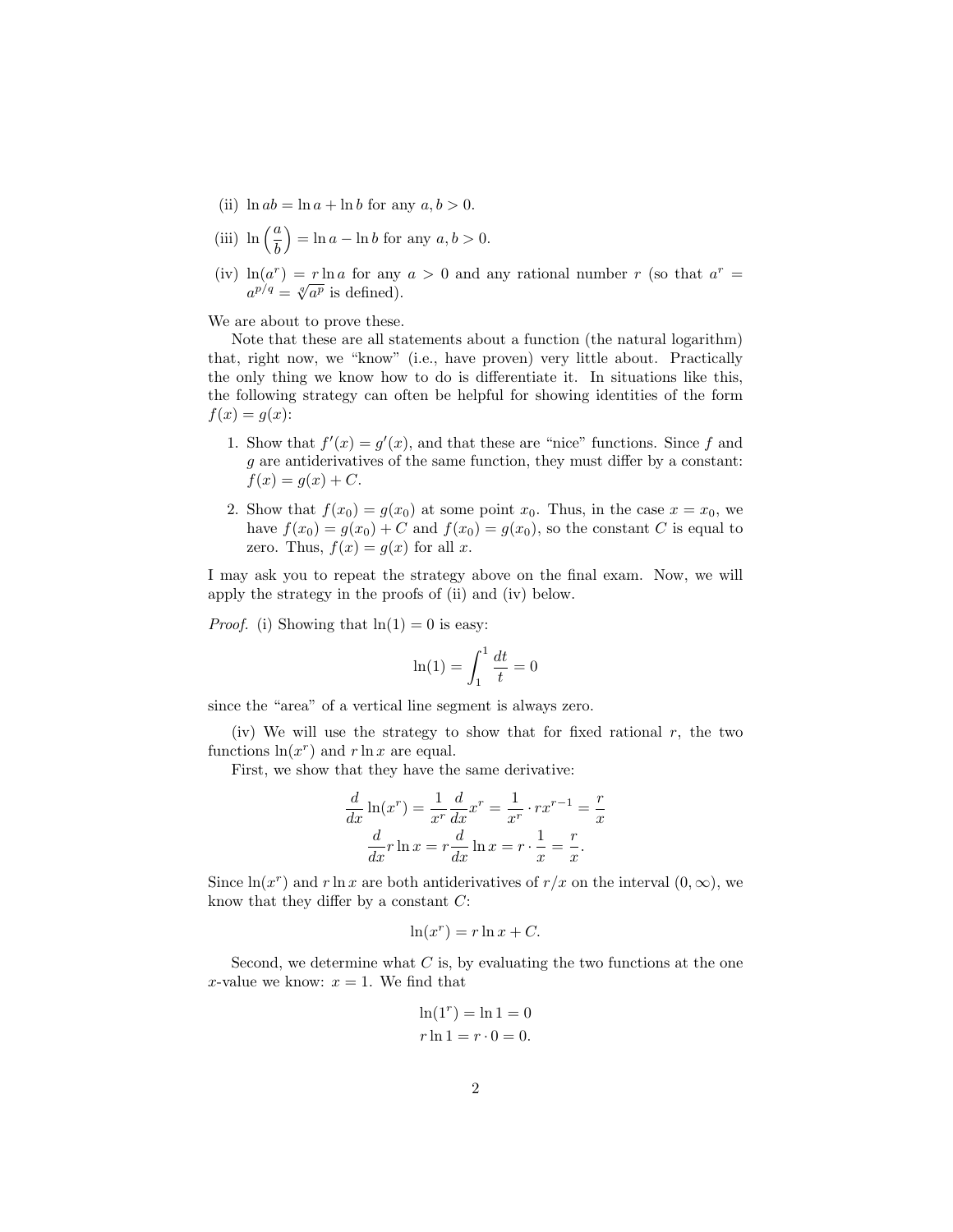Thus, we have

$$
\ln(1^r) = r \ln 1 + C
$$

$$
0 = 0 + C
$$

$$
C = 0.
$$

Hence, from the first step,

$$
\ln(x^r) = r \ln x.
$$

(ii) We again use the strategy to show that  $\ln ab = \ln a + \ln b$ . Unfortunately, in this case, it is even less obvious how to turn the two sides into functions of x. As it turns out, we can make it work by fixing a and setting  $x = b$ . Thus, we are trying to show that  $\ln ax = \ln a + \ln x$ .

First, we show that the derivatives of both sides are equal:

$$
\frac{d}{dx}\ln ax = \frac{1}{ax}\frac{d}{dx}(ax) = \frac{1}{ax}\cdot a = \frac{1}{x}
$$

$$
\frac{d}{dx}\ln a + \ln x = 0 + \frac{1}{x} = \frac{1}{x}.
$$

Thus,  $\ln ax$  and  $\ln a + \ln x$  differ by a constant.

Second, to show that this constant is zero, we evaluate both sides at  $x = 1$ :

$$
\ln(a \cdot 1) = \ln a
$$

$$
\ln a + \ln 1 = \ln a + 0 = \ln a.
$$

Thus, the constant is zero, and so

$$
\ln ax = \ln a + \ln x.
$$

In particular, setting  $x = b$ , we find that

$$
\ln ab = \ln a + \ln b.
$$

(iii) Finally, given that we have already shown (ii) and (iv), the proof that  $ln(a/b) = ln a - ln b$  can be done purely "algebraically," with no need for calculus:

$$
\ln\left(\frac{a}{b}\right) = \ln(a \cdot b^{-1})
$$
  
=  $\ln a + \ln b^{-1}$   
=  $\ln a + (-1) \ln b$   
=  $\ln a - \ln b$ .

Recalling our original mission to seek a good definition for  $a^x$  and the associated function  $log_a x$ , let's define the latter by

$$
\log_a x := \frac{\ln x}{\ln a}
$$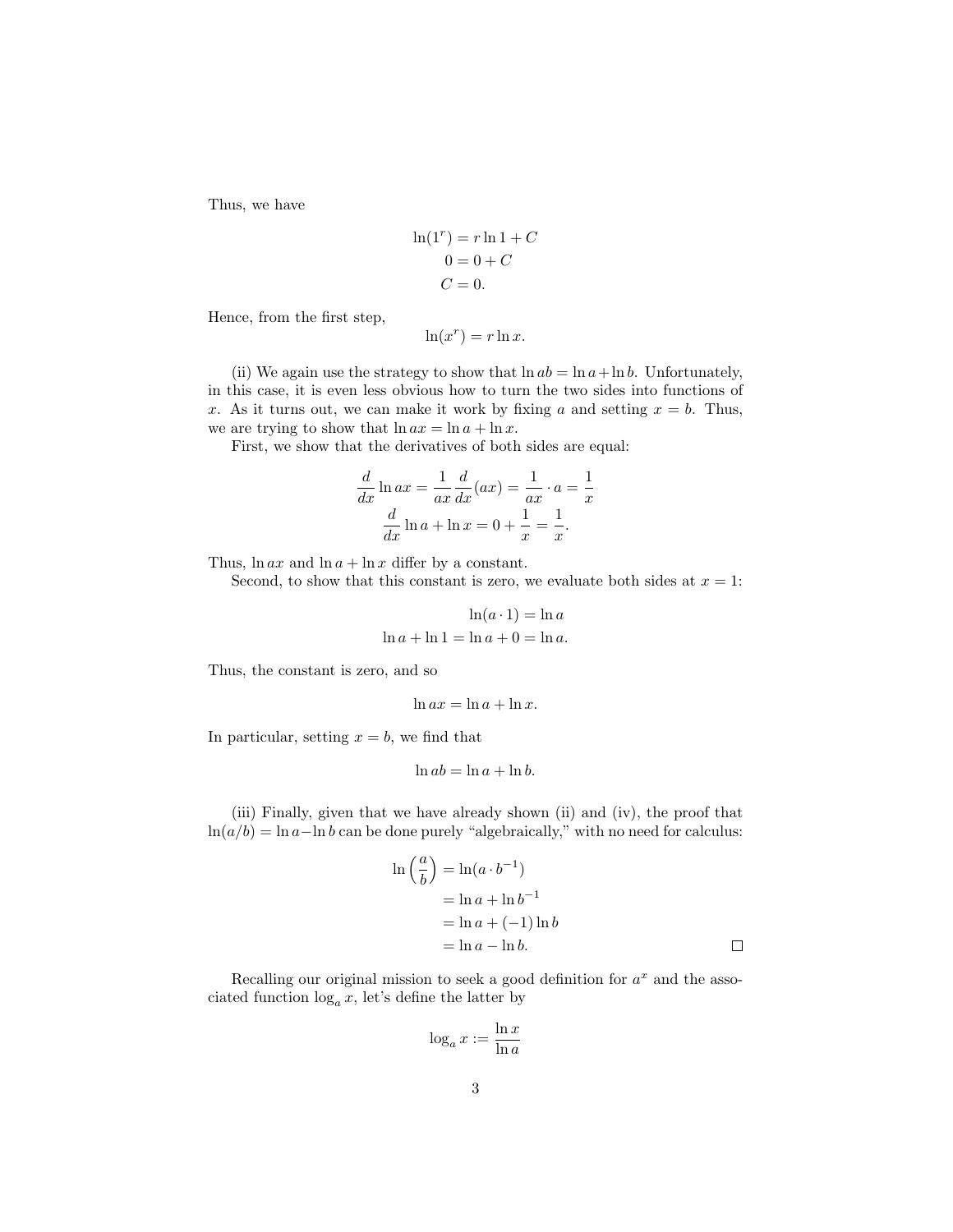for any  $a > 0$ . It is not hard to do the algebra to show that properties (i)–(iv) all hold for  $log_a$  and not just ln. In particular, property (iv) will tell us that

$$
\log_a a^r = \frac{\ln a^r}{\ln a} \n= \frac{r \ln a}{\ln a} \n= r
$$

whenever r is rational. Since  $log_a a^x = x$  is perhaps the defining property of the base-a logarithm you may have seen before, this suggests that we are on the right track.

#### 2 Inverse functions

In particular, if you accept that the definition we have given above for  $log_a$ really is the "right" definition, then we can turn the usual equality around and define exponential by using the logarithm, rather than the other way around:

**Definition.** (Preliminary) If a is a positive number and x is any real number, we define  $a^x$  to be the solution y to the equation

$$
\log_a y = x.
$$

Note that this definition is constructed precisely so that  $\log_a a^x = \log_a y = x$ . Unfortunately, there are two issues that need to be addressed before we can make this definition for real:

- Does the equation have a solution?
- Does the equation have only one solution?

In other words, we want to make sure that  $a^x$  exists and is unambiguous. It is a similar situation to  $\sqrt{x}$ . You cannot simply define  $\sqrt{x}$  to be "the solution to the equation  $y = x^2$ ," since this equation has two solutions if  $x > 0$  (one positive and one negative), and no solutions if  $x < 0$ . Instead, you define  $\sqrt{x}$  to be "the *nonnegative* solution to the equation  $y = x^2$  if  $x \ge 0$  and undefined otherwise," thus eliminating the ambiguity and being upfront about the fact that  $\sqrt{x}$  is only defined for nonnegative x.

To see how this is done in general (so that we can apply it to our special case to define  $a^x$ ), we will discuss *inverse functions*.

Inverse functions are one of those ideas in mathematics that seem very natural in principle (one function gives the solution to another function, much as  $y = \sqrt{x}$  gives a solution to  $x = y^2$ ), but the notation can add extra confusion. I realized when I was trying to type this up that I would like to take some more time to figure out a way of presenting it that clarifies rather than obfuscates the ideas. Thus, I have put "inverse functions" on hold until the next lecture. In the mean time, let's look at logarithmic differentiation.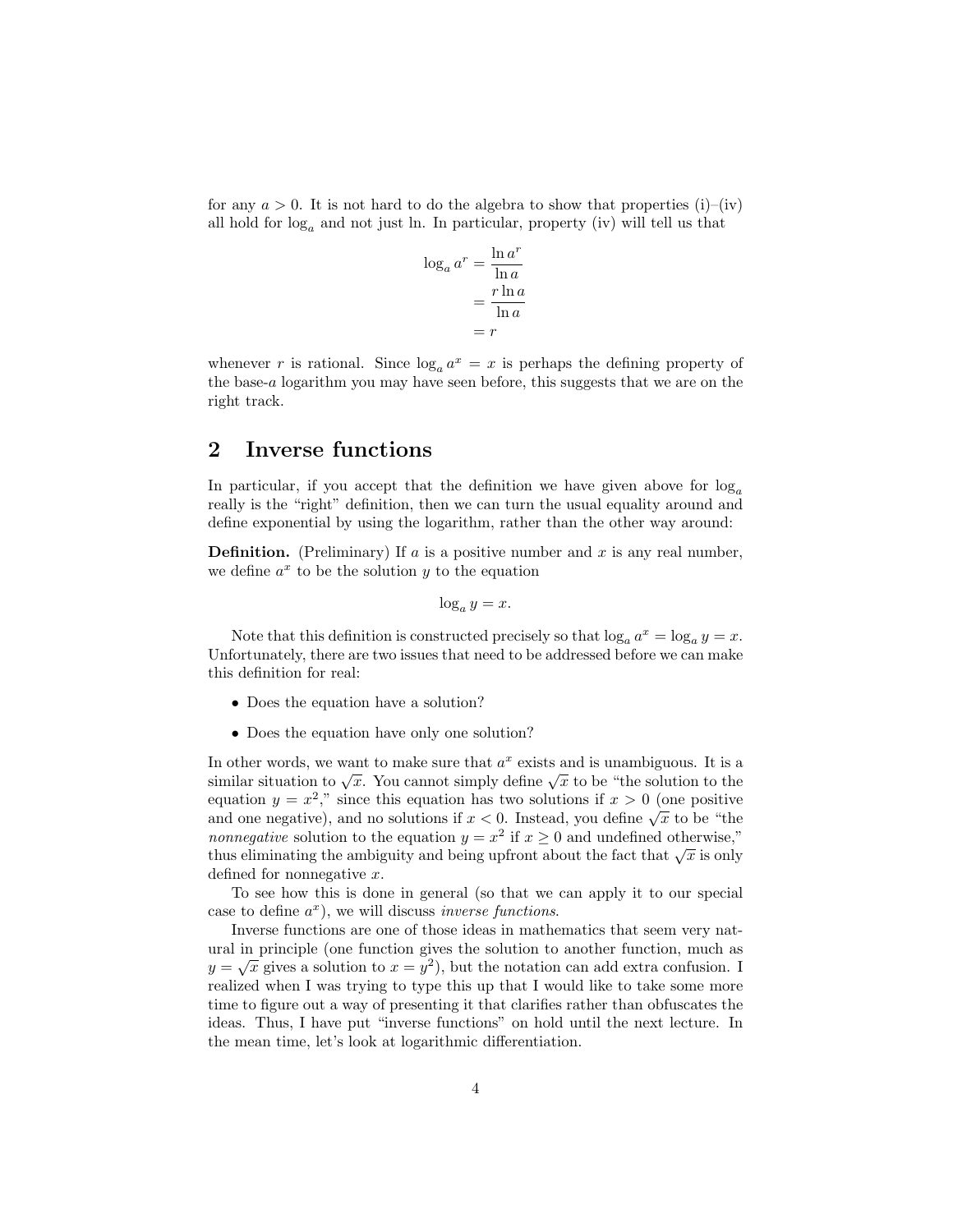## 3 Logarithmic differentiation

One of the key properties of the logarithm is that it turns the "hard" operations of multiplication and division into the comparatively "easy" operations of addition and subtraction. When the logarithm was first invented (according to the textbook), it was used to simplify long, complicated by-hand calculation. Now that calculators are available, this particular usage is moot. But the conversion of multiplication to addition can still be useful to simplify advanced computations, like taking derivatives.

**Example 1.** Let  $y =$  $\sqrt{1+x^2}$  $\frac{v+1}{(x+1)^{2/3}}$ . Differentiate y with respect to x.

Solution. This is certainly possible without any use of logarithms: we can combine the quotient rule, the power rule, and the chain rule for a rather messy solution. But let's look at what we can do by taking logarithms, and then differentiating.

$$
\ln y = \frac{1}{2}\ln(1+x^2) - \frac{2}{3}\ln(x+1)
$$

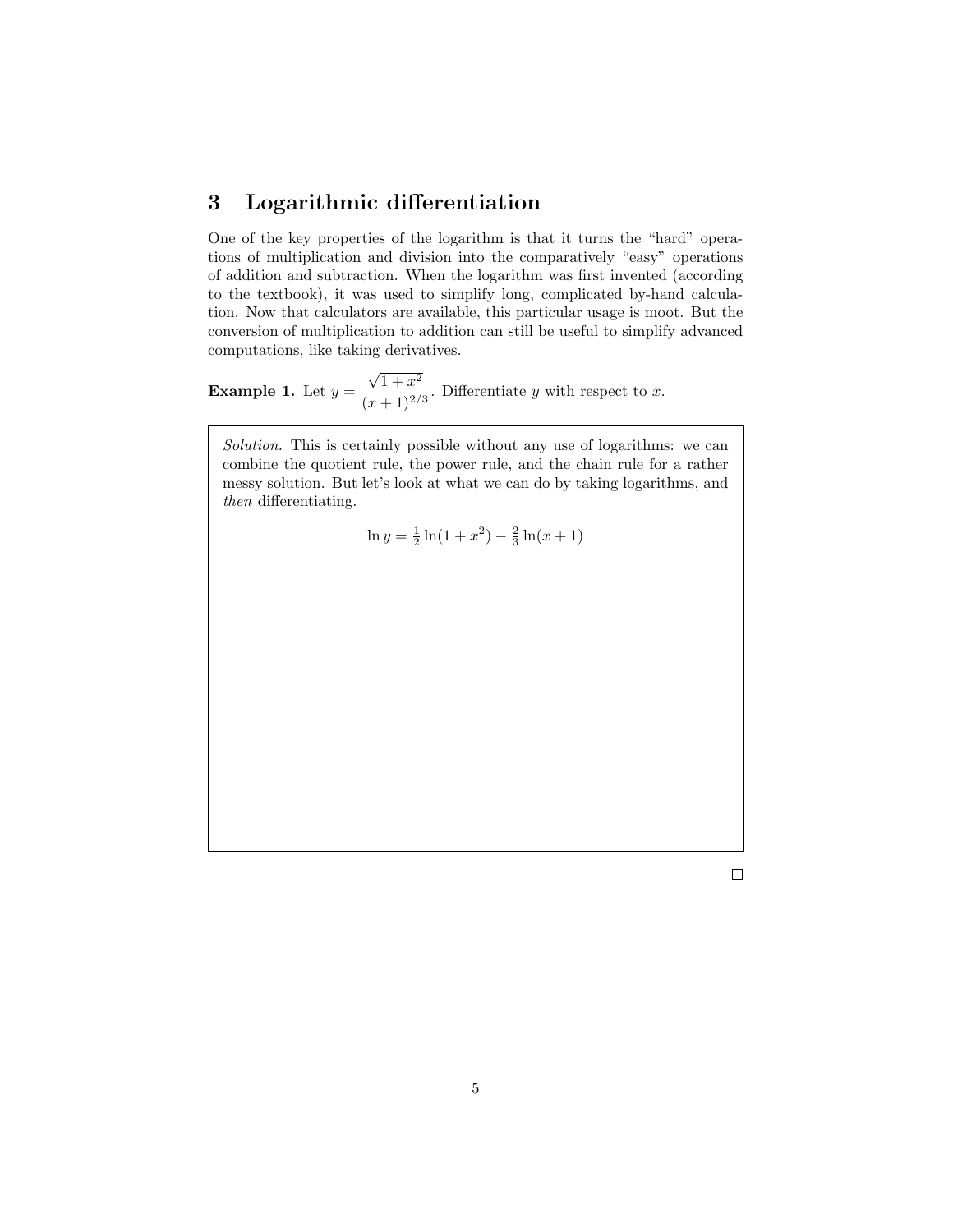### Assignment 23 (due Wednesday, 7 March)

Even-numbered problems will be graded carefully. Problems in [brackets] need not be handed in, but should be done as practice for the final exam.

[Section 4.4, Problems 21–28.]

Section 5.1, Problems 21 and 22.

Section 5.3, Problems 5–8.

[Section 5.3, Problems 9–12.]

Section 6.1, Problems 7–10 and 19–22.

[Section 6.3, Problems 3–6, 11–14, and 37–40.]

#### Exam Wednesday, March 14

The exam will cover all the material from this quarter, including the lecture on Wednesday, March 7. I may also include differentiation questions that could have been asked last quarter; however, except for these, I will not design any questions specifically to test material from last quarter.

The exam will take place at 10:30AM in the same room as the lectures.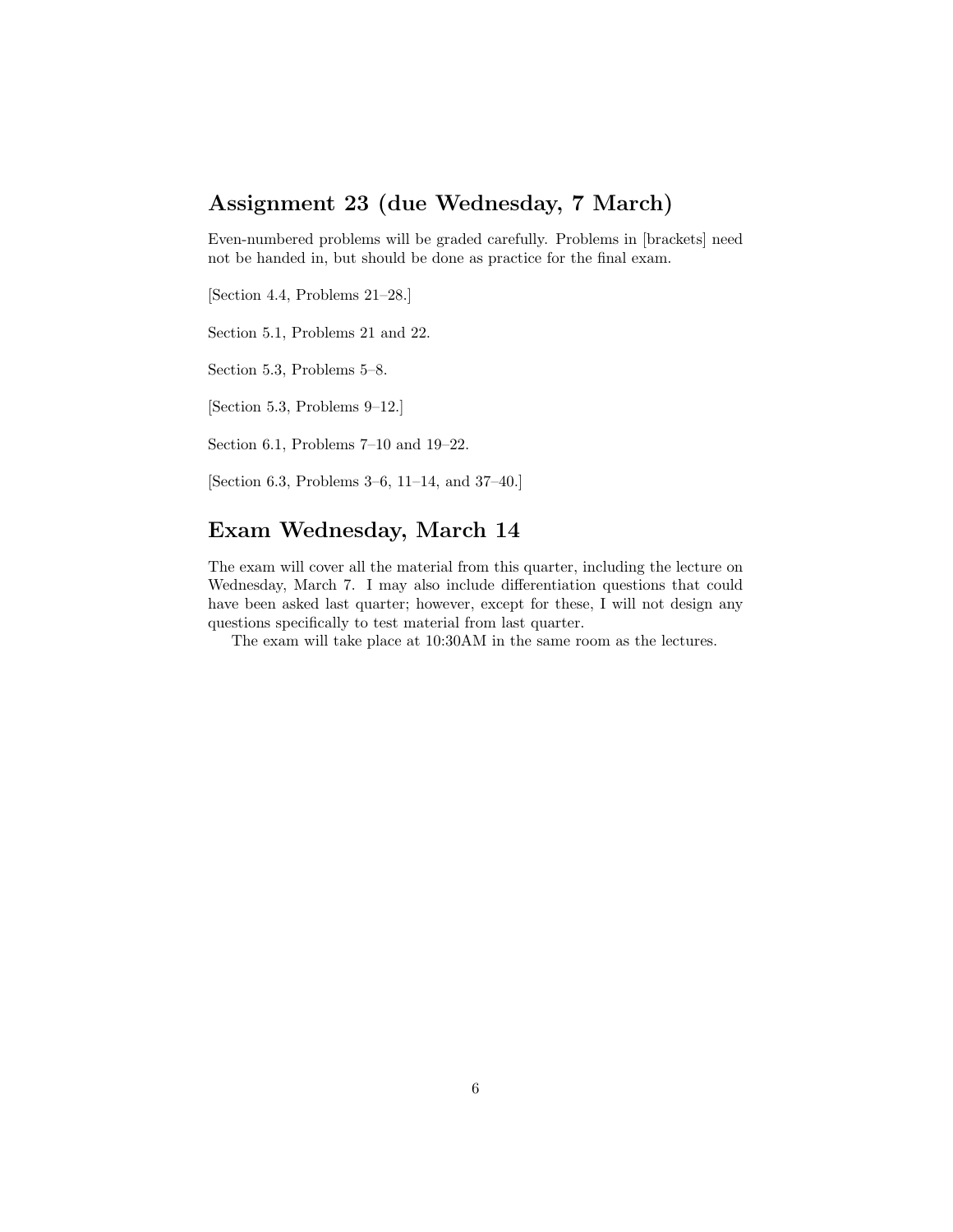# Math 132, Lecture 24: Exponential functions

#### Charles Staats

#### Wednesday, 7 March 2012

### 1 Logistics

- Seth will be holding a review session tomorrow (Thursday) at the usual tutorial time (noon–1:20) in Eckhart 207. I encourage you all to go, whether or not you are in Seth's tutorial. Bring your own questions, or listen to those of your peers. Questions might include homework questions or test questions that you did not fully understand. **NOTE:** Seth does not know what will be on the final exam; don't ask him.
- I will be holding class at the usual time and place on Friday. I will be reviewing rather than introducing new material. Attendance is optional but encouraged. Please bring your questions.
- Time changes on Sunday. IF YOU FORGET TO CHANGE YOUR CLOCK, YOU MAY BE AN HOUR LATE TO YOUR FIRST EXAM. Don't forget.
- The final exam will be Wednesday, March 14, at 10:30am, in the same room as the lectures.

#### 2 Differentiating exponential functions

Before I get into the theory, I want to make absolutely sure I cover the things in this lecture for which you will be responsible on the final exam.

• For any  $a > 0$ , the exponential  $a^x$  is defined for all x. Again: a must be positive, but x can be any real number—2,  $0, -7/2, \pi - \pi^2, \dots$ <sup>1</sup>

$$
\bullet \ \frac{d}{dx}a^x = (\ln a) \cdot a^x
$$

$$
0^{-1} = \frac{1}{0}
$$
 is undefined  $(a = 0, x = -1)$ .

$$
(-1)^{1/2} = \sqrt{-1}
$$
 is undefined  $(a = -1, x = \frac{1}{2})$ .

<sup>&</sup>lt;sup>1</sup>For certain values of x, you can define  $a^x$  when  $x \leq 0$ . For instance, if x is a positive integer,  $a^x$  is defined for all a. But you don't have a continuous function  $a^x$  defined for all x unless  $a > 0$ . For instance,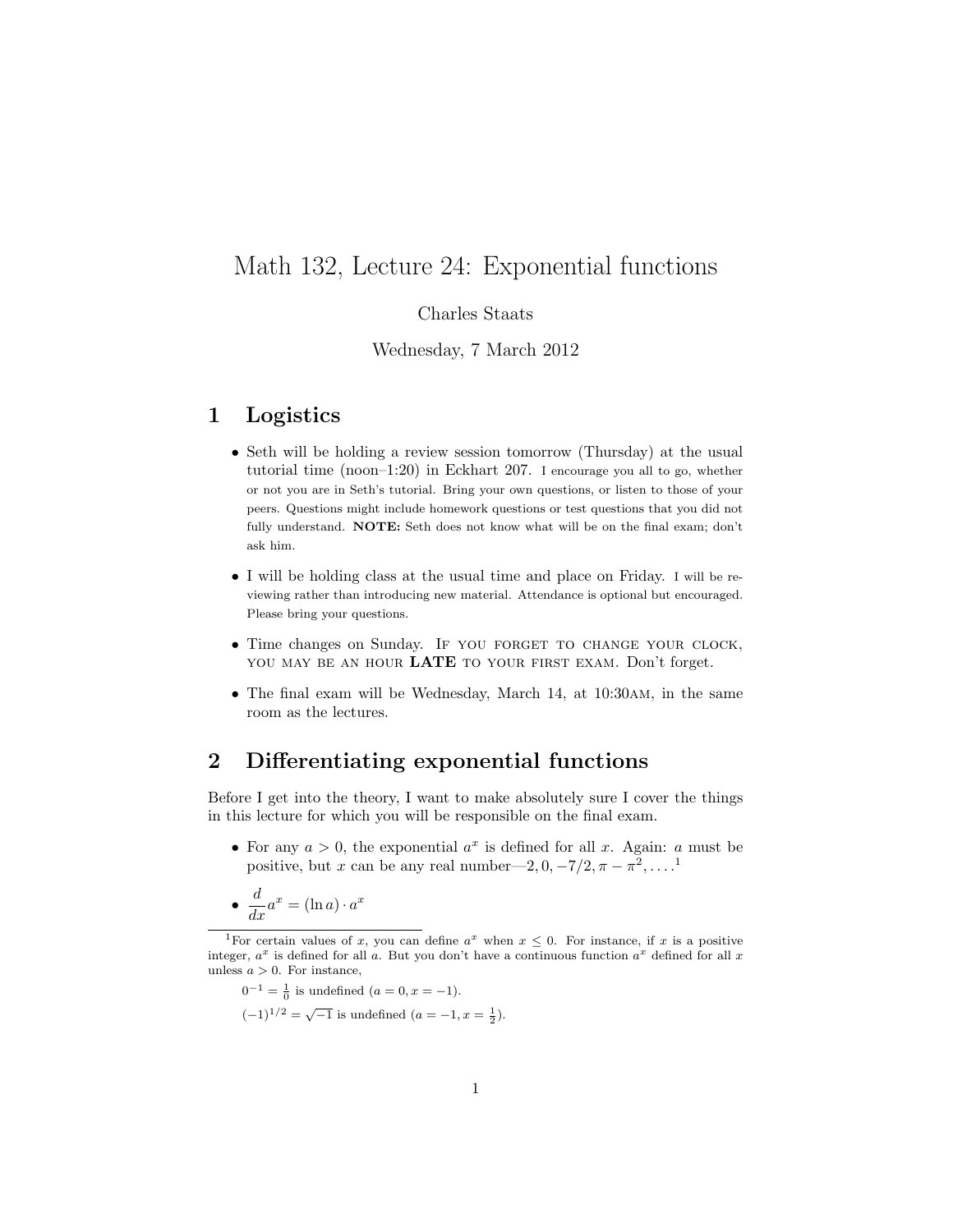• There is a unique number, called  $e$  (the "Euler number"), such that  $\ln e =$ 1. Consequently,  $e^x$  is its own derivative:

$$
\frac{d}{dx}e^x = (\ln e) \cdot e^x = 1 \cdot e^x = e^x.
$$

The function  $e^x$  is sometimes denoted  $\exp(x)$  and called the "natural exponential function." You don't need to memorize the digits of e for the exam, but since I've said this much, I might as well add that e is an irrational number and its first few digits are

 $e \approx 2.718281828459045$ 

**Example 1.** Find the derivative of the function  $f$  defined by

$$
f(x) = 3^{2x}.
$$

Solution.

$$
f'(x) = (\ln 3) \cdot 3^{2x} \cdot \frac{d}{dx}(2x)
$$
  
= (\ln 3) \cdot 3^{2x} \cdot 2  
= (2 \ln 3) \cdot 3^{2x}

Exercise 2. (optional) Redo the exercise above, first using the fact that

$$
f(x) = 3^{2x} = (3^2)^x = 9^x.
$$

Explain why the two answers are the same. (Hint: use the algebraic properties of ln.)

Note that if you can differentiate  $9<sup>x</sup>$  (this exercise), but cannot differentiate  $3^{2x}$  using the Chain Rule (previous Example), you are not prepared for the test.

#### 3 Defining exponentials

Mathematicians have this weird hangup about telling people rules (e.g., rules for computing derivatives) without telling them why these rules work. Thus, in what time is left to us, I will try to explain how to finish up the "squirrel route" to get a rigorous definition of exponentials and compute their derivatives.

Recall that we defined the natural logarithm ln by

$$
\ln x = \int_1^x \frac{dt}{t}
$$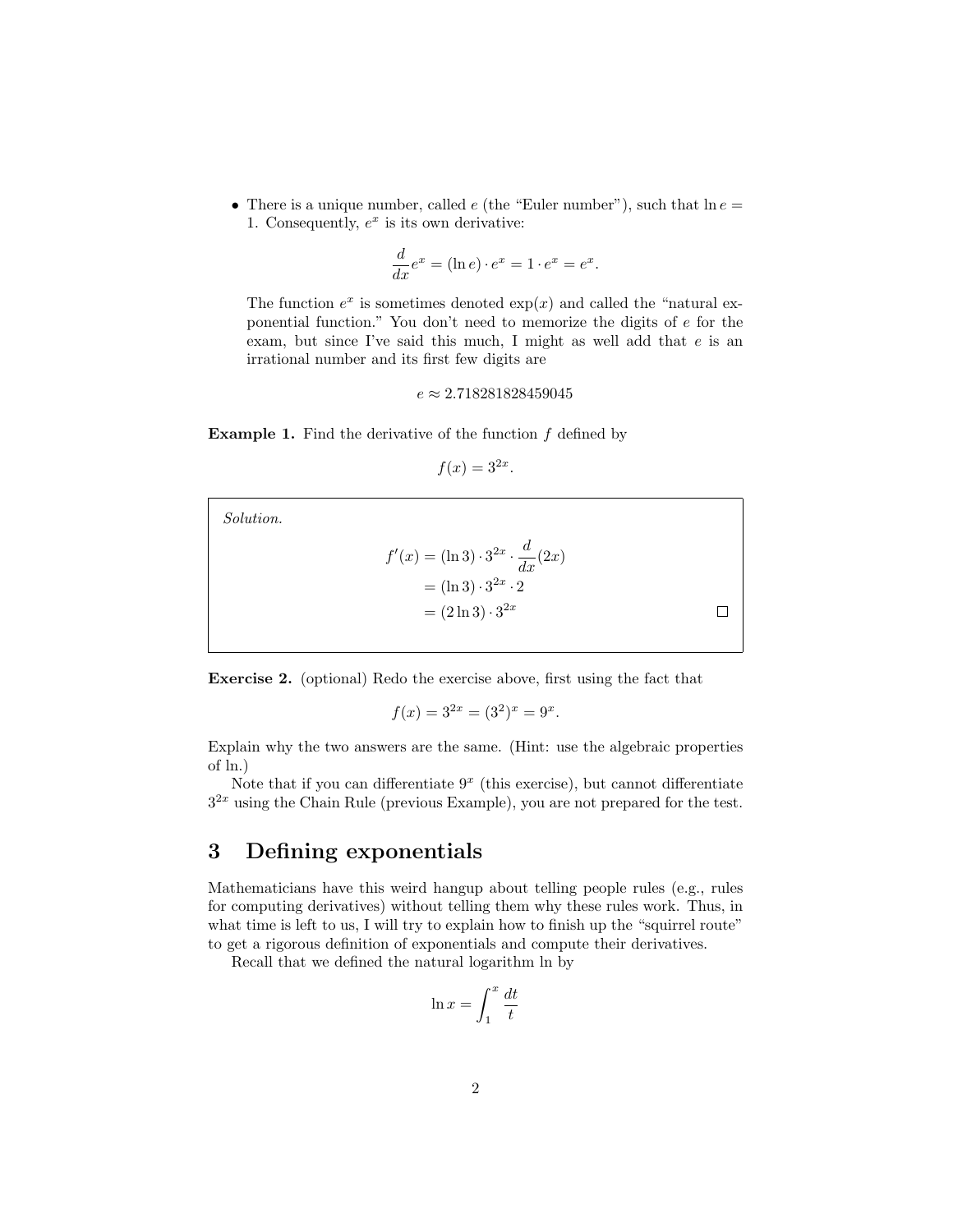and the base-a logarithm  $log_a$  by

$$
\log_a x = \frac{\ln x}{\ln a}
$$

whenever  $a > 0$  and  $a \neq 1$ . We then showed the following, whenever r is a rational number:

$$
y = a^r \implies \log_a y = r. \tag{1}
$$

So far, we have only really defined  $a^x$  when x is rational, via

$$
a^{p/q} = \sqrt[q]{a^p}.
$$

We're going to use the property (1) to define  $a^x$  whenever x is real. Thus, we'll be able to talk about  $a^{\pi}, a^{-\sqrt{2}}$ , etc. More precisely, we're going to define the function  $f(x) = a^x$  by the rule

 $f(x)$  is the number y such that  $\log_a y = x$ .

Or, in other words,

$$
y = a^x \iff \log_a y = x.
$$

But we need to make sure that this "rule" actually defines a function: we need to show that

- (i) For any x, there is a number y (which we will call  $a^x$ ) such that  $\log_a y = x$ .
- (ii)  $a^x$  is unambiguous: i.e., for each x, there is only one number y such that  $\log_a y = x.$

To understand these properties better (and prove them), we will bring in the graphs.

## 4 The graphs

Recall that the graph of the equation  $y = \log_a x$  consists, by definition, of

the set of all points  $(x, y)$  such that  $y = \log_a x$ .

Correspondingly, the graph of  $y = a^x$  should be

the set of all points  $(x, y)$  such that  $y = a^x$ 

- = the set of all points  $(x, y)$  such that  $\log_a y = x$
- = the set of all points  $(x, y)$  such that  $x = \log_a y$ .

If we compare this to the graph of  $y = \log_a x$ , we we see that the roles of x and y are switched. In other words,  $(x, y)$  lies on the graph of  $y = a^x$  if and only if  $(y, x)$  lies on the graph of  $y = \log_a x$ . Geometrically, this corresponds to reflecting about the line  $y = x$ :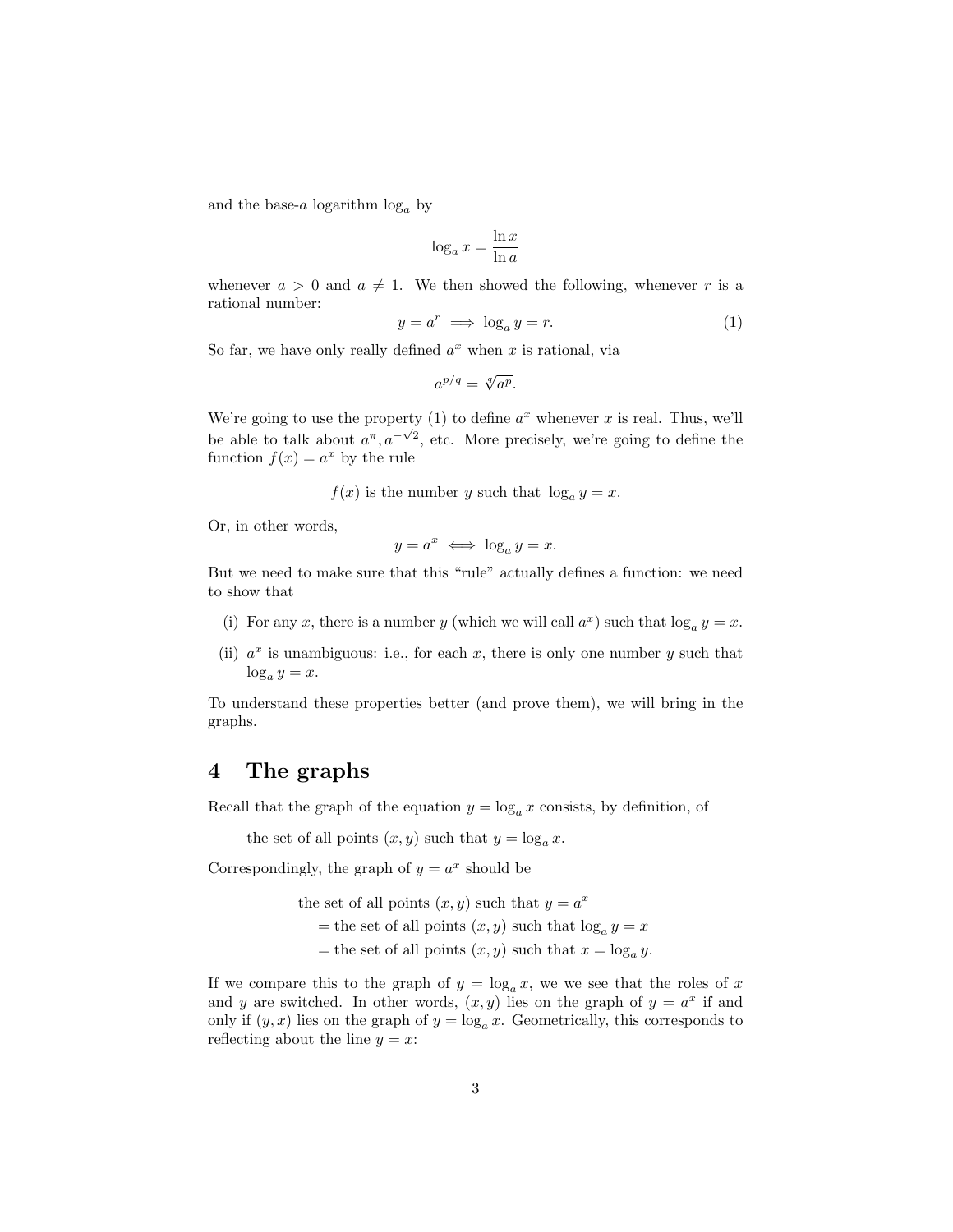

Thus, what we need to do is to show that the graph of

$$
\log_a y = x
$$

does in fact give  $y$  as a function of  $x$ . In other words, that every vertical line meets this graph in exactly one place. And (again) switching the role of  $x$  and  $y (=$  reflecting about the line  $y = x$ ), we realize this is equivalent to showing that every *horizontal* line meets the graph of  $y = \log_a x$  in exactly one place.

To show this, the key fact we need is that  $y = \log_a x$  is continuous and monotonic on  $(0, \infty)$ .

**Claim.** The function f defined by  $f(x) = \log_a x$  is monotonic and continuous on  $x > 0$ , i.e., wherever it is defined.

Proof. By definition,

$$
f(x) = \frac{\ln x}{\ln a}
$$
  
=  $\frac{1}{\ln a} \cdot \ln x$   

$$
f'(x) = \frac{1}{\ln a} \frac{d}{dx} \ln x
$$
  
=  $\frac{1}{\ln a} \frac{1}{x}$ .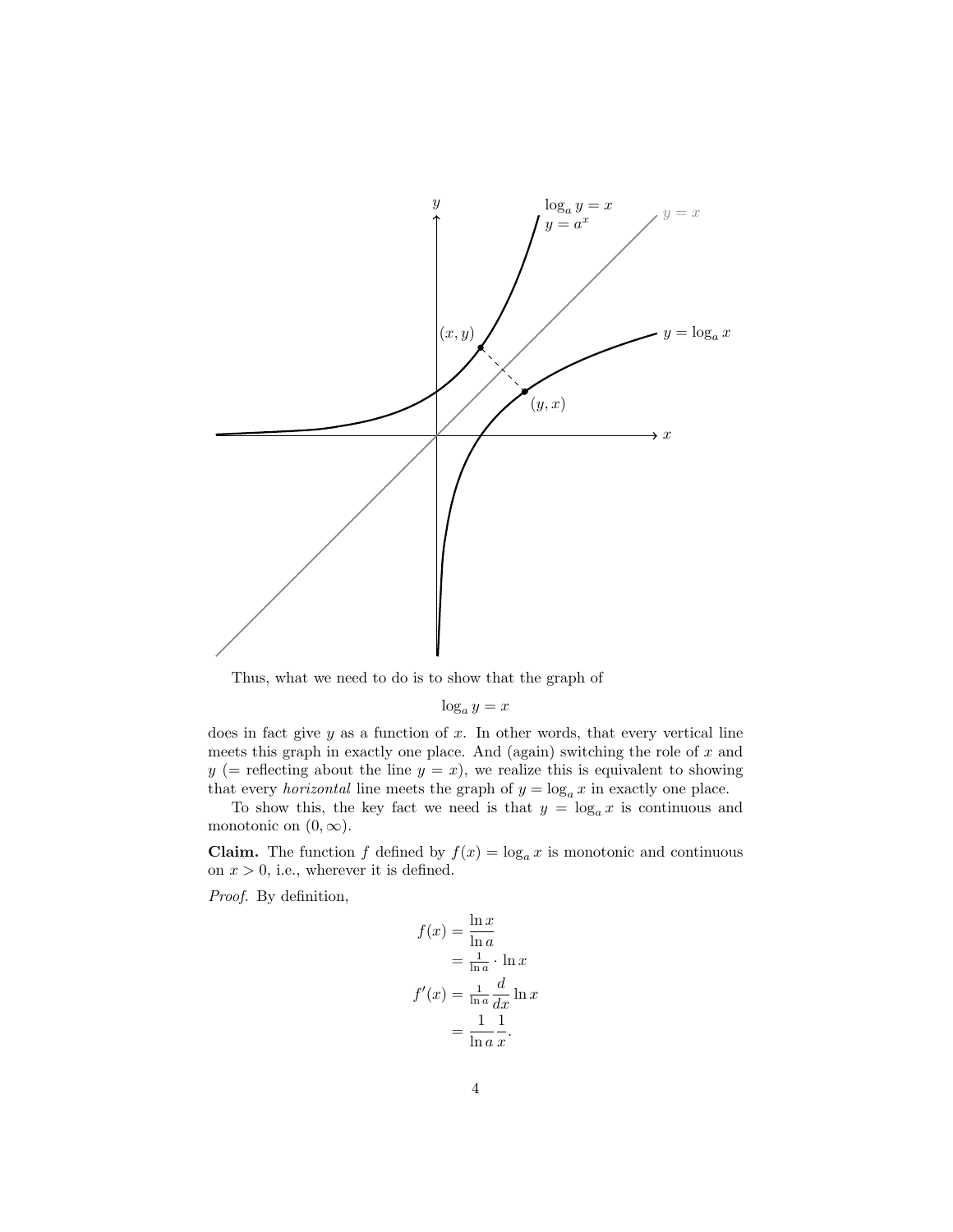Thus,  $f'(x)$  exists whenever  $x > 0$ . Consequently, f is continuous, since differentiable functions are continuous. Moreover, for any  $x > 0$ ,  $f'(x)$  has the same sign as ln a. Thus, f is increasing on the entire interval  $(0, \infty)$  if ln  $a > 0$ , and decreasing on the entire interval if ln  $a < 0$ . Either way, f is monotonic. decreasing on the entire interval if  $\ln a < 0$ . Either way, f is monotonic.

For simplicity, let's assume  $\ln a > 0$ , i.e.,  $a > 1$ . Then we have

- (i) Every horizontal line meets the graph, by the Intermediate Value Theorem.
- (ii) A horizontal line meets the graph in only one place, since  $f$  is increasing: to the right of  $x_0$ , f lies above the horizontal line. To the left of  $x_0$ , f lies below the horizontal line.

Thus, we can in fact define  $y = a^x$  by  $\log_a y = x$ , since we have already defined  $log_a$ .

## 5 Derivatives

To differentiate  $y = a^x$ , we use implicit differentiation:

$$
y = a^{x}
$$

$$
\log_{a} y = x
$$

$$
\frac{1}{\ln a} \cdot \ln y = x
$$

$$
\frac{1}{\ln a} \cdot \frac{1}{y} \frac{dy}{dx} = \frac{d}{dx}(x)
$$

$$
\frac{1}{(\ln a)y} \frac{dy}{dx} = 1
$$

$$
\frac{dy}{dx} = (\ln a)y
$$

$$
\frac{dy}{dx} = (\ln a)a^{x}.
$$

This is a special case of the "inverse function theorem," which states, roughly, that

$$
\frac{dx}{dy} = \frac{1}{dy/dx}.
$$

## 6 The existence of  $e$

Let's show that there exists a (unique) number e such that  $\ln e = 1$ . We use the intermediate value theorem. We know that  $\ln x$  attains the value 0 at  $x = 1$ . We know that ln x attains really big values since  $\lim_{x\to\infty} \ln x = \infty$ . Thus, it must hit every y-value in between. In particular, there exists x such that  $\ln x = 1$ .

Note: The paragraph above is essentially the same argument as was used for (i): showing that  $y = \log_a x$  meets every horizontal line.